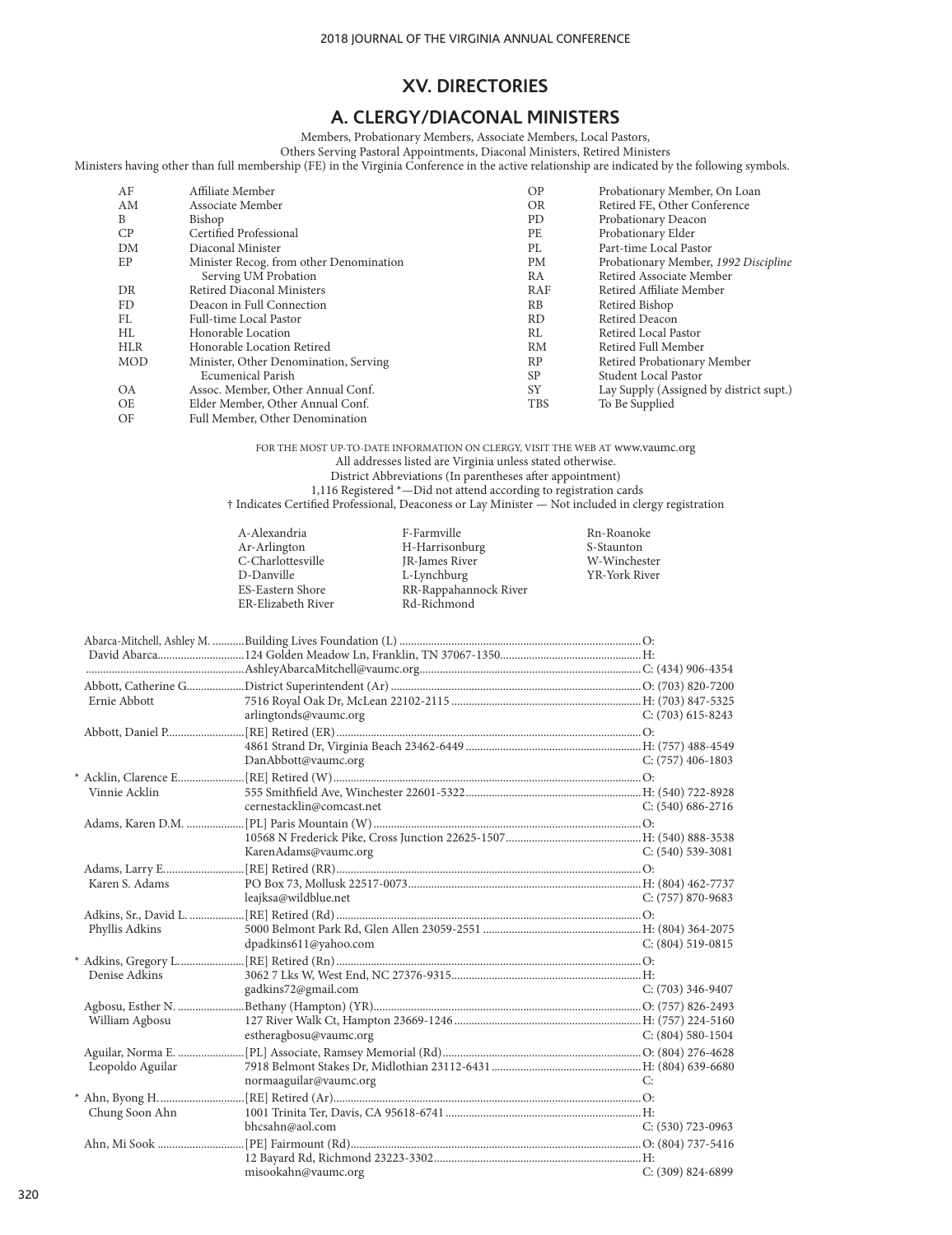| <b>Bradley Aikens</b> |                                                                                        |                     |
|-----------------------|----------------------------------------------------------------------------------------|---------------------|
|                       | LorrieAikens@vaumc.org                                                                 | C: $(540)$ 877-5841 |
|                       |                                                                                        |                     |
| Neal Ailstock         |                                                                                        |                     |
|                       | JennieAilstock@vaumc.org                                                               | C: $(703)$ 508-0747 |
|                       |                                                                                        |                     |
| Linda Marsh Akers     |                                                                                        |                     |
|                       | DougAkers@vaumc.org                                                                    | $C: (757)$ 254-3767 |
|                       |                                                                                        |                     |
| Lucinda Maine         |                                                                                        |                     |
|                       | danalbrant@vaumc.org                                                                   | $C: (703)$ 517-4776 |
|                       |                                                                                        |                     |
|                       |                                                                                        |                     |
| Sandy Alden           |                                                                                        |                     |
|                       | RusselAlden@vaumc.org                                                                  | $C: (540) 874-4442$ |
|                       |                                                                                        |                     |
|                       |                                                                                        |                     |
|                       | nedalderman@vaumc.org                                                                  | C: (757) 777-5566   |
|                       |                                                                                        |                     |
|                       |                                                                                        |                     |
|                       | AshleyAllen@vaumc.org                                                                  | $C: (571)$ 247-2075 |
|                       |                                                                                        |                     |
| Alethea Allen         |                                                                                        |                     |
|                       | JustinAllen@vaumc.org                                                                  | $C: (703)$ 901-4566 |
|                       |                                                                                        |                     |
|                       |                                                                                        |                     |
|                       | EarlAllen@vaumc.org                                                                    | C:                  |
|                       |                                                                                        |                     |
|                       |                                                                                        |                     |
| Susan Allen           |                                                                                        |                     |
|                       | jsallen3002@comcast.net                                                                | $C: (540)$ 448-0079 |
|                       |                                                                                        |                     |
| R. Clayton Allen      |                                                                                        |                     |
|                       | JanetAllen@vaumc.org                                                                   | $C: (757)$ 449-8052 |
|                       |                                                                                        |                     |
| Gary W. Allen         |                                                                                        |                     |
|                       | MarieAllen@vaumc.org                                                                   | $C: (703)$ 475-2456 |
|                       |                                                                                        |                     |
|                       |                                                                                        |                     |
|                       | nonaallen@vaumc.org                                                                    | $C: (434) 547-0440$ |
|                       |                                                                                        |                     |
| Herb Grant            |                                                                                        |                     |
|                       | LynneAlleyGrant@vaumc.org                                                              | $C: (540)$ 250-5819 |
|                       |                                                                                        |                     |
| Cathie Allport        | * Allport, Jr., H. Braxton ……………[RE] Retired (YR)……………………………………………………………………………………………O: |                     |
|                       |                                                                                        |                     |
|                       | cathiebraxton@msn.com                                                                  | C:                  |
|                       |                                                                                        |                     |
|                       |                                                                                        |                     |
|                       | robbalmy@vaumc.org                                                                     | $C: (540)$ 408-3878 |
|                       |                                                                                        |                     |
| Patricia Alvis        |                                                                                        |                     |
|                       | gfalvis@yahoo.com                                                                      | C:                  |
|                       |                                                                                        |                     |
| Kathy Amend           |                                                                                        |                     |
|                       | joeamend@vaumc.org                                                                     | $C: (301) 741-7633$ |
|                       |                                                                                        |                     |
|                       |                                                                                        |                     |
|                       |                                                                                        |                     |
| Kevin A. Anderson     |                                                                                        |                     |
|                       | BethAnderson@vaumc.org                                                                 | $C: (804)$ 930-7627 |
|                       |                                                                                        |                     |
|                       |                                                                                        |                     |
|                       |                                                                                        |                     |
|                       | jranderson2@mac.com                                                                    | C: (804) 212-6699   |
|                       |                                                                                        |                     |
|                       |                                                                                        |                     |
|                       | NathanAnderson@vaumc.org                                                               | $C: (540)$ 960-0099 |
|                       |                                                                                        |                     |
| Bert Cloud            |                                                                                        |                     |
|                       | GinaAndersonCloud@vaumc.org                                                            | $C: (757) 775-9571$ |
|                       |                                                                                        |                     |
| Adria Andress         |                                                                                        |                     |
|                       | ChrisAndress@vaumc.org                                                                 | $C: (804)$ 432-1262 |
|                       |                                                                                        |                     |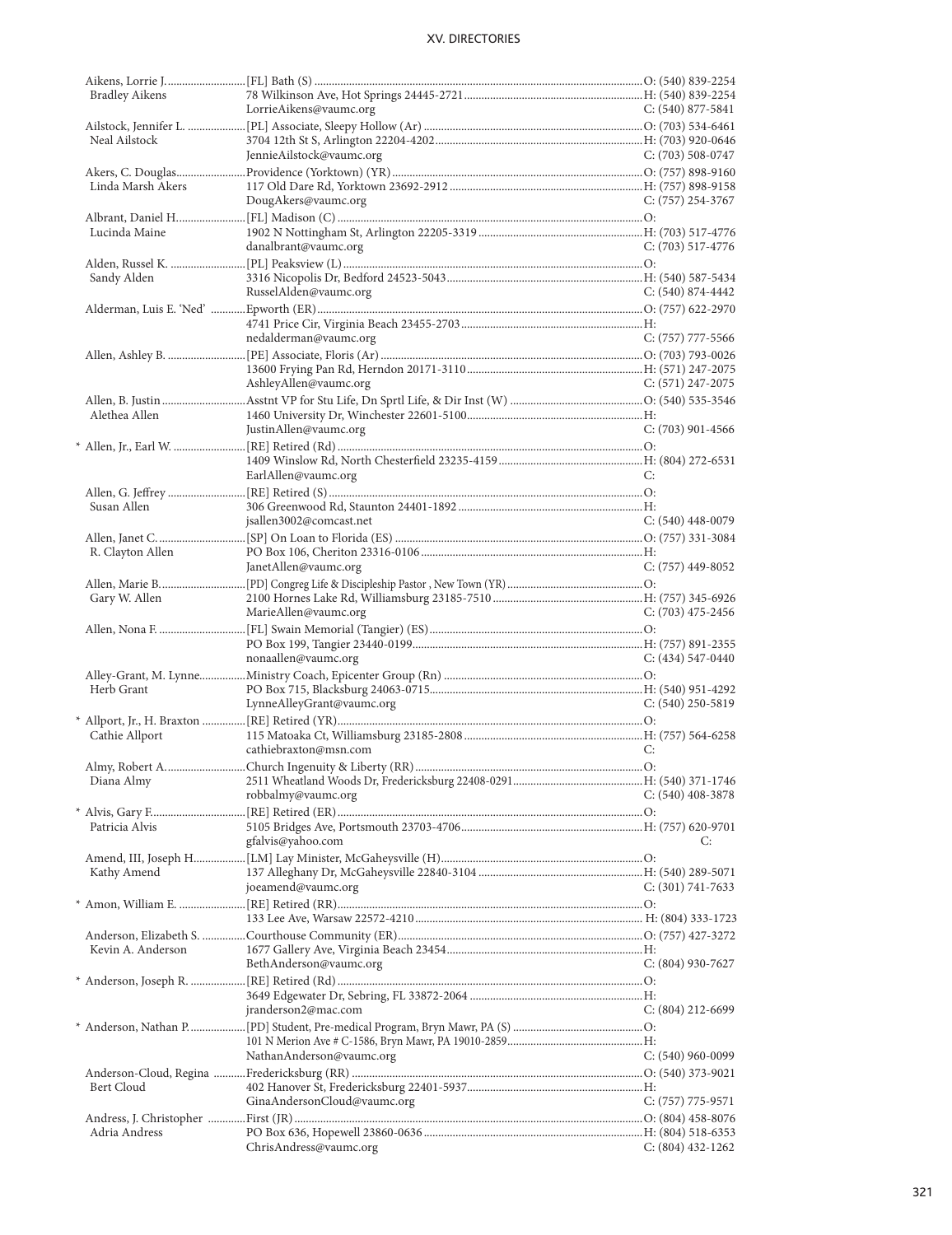| Jennifer Andrews       |                                                                                     |                       |
|------------------------|-------------------------------------------------------------------------------------|-----------------------|
|                        | revjonand@aol.com                                                                   | $C: (757)$ 615-8976   |
|                        |                                                                                     |                       |
| Martie Archer          |                                                                                     |                       |
|                        |                                                                                     |                       |
| <b>Betty Armstrong</b> |                                                                                     |                       |
|                        | barmstrs@yahoo.com                                                                  | $C: (434)$ 665-7686   |
|                        |                                                                                     |                       |
|                        |                                                                                     |                       |
| Julia Arndt            |                                                                                     |                       |
|                        | fjarndt@comcast.net                                                                 | $C: (540)$ 460-0934   |
|                        |                                                                                     |                       |
| Theresa Arnold         |                                                                                     |                       |
|                        | tonyarnold@vaumc.org                                                                | $C: (703)$ 431-4291   |
|                        | * Arthur, Sr., Wesley E………………[RE] Retired (Rn) …………………………………………………………………………………………O: |                       |
|                        |                                                                                     |                       |
|                        |                                                                                     | $C: (703) 855-6774$   |
|                        |                                                                                     |                       |
|                        |                                                                                     |                       |
|                        |                                                                                     |                       |
|                        | ted.ashby@gmail.com                                                                 | C:                    |
|                        |                                                                                     |                       |
| Polly Ashby            |                                                                                     |                       |
|                        |                                                                                     |                       |
| Deborah Ashley         |                                                                                     |                       |
|                        | jashley111@aol.com                                                                  | C:                    |
|                        |                                                                                     |                       |
|                        |                                                                                     |                       |
| Johnny Askew           |                                                                                     |                       |
|                        | kristieaskew@vaumc.org                                                              | $C: (804) 694-0509$   |
|                        |                                                                                     |                       |
| Elaine Astin           |                                                                                     |                       |
|                        | wastin@ferrum.edu                                                                   | $C: (540)$ 420-3647   |
|                        |                                                                                     |                       |
| Mary Ashton Athearn    |                                                                                     |                       |
|                        | JimAthearn@gmail.com                                                                |                       |
|                        |                                                                                     | $C: (703)$ 431-3472   |
|                        |                                                                                     |                       |
|                        |                                                                                     |                       |
| <b>Betty Atwell</b>    |                                                                                     |                       |
|                        | watwell2@cfl.rr.com                                                                 | C: $(386)$ 478-8078   |
|                        |                                                                                     |                       |
|                        |                                                                                     |                       |
| Bobbye Au              |                                                                                     |                       |
|                        | thomash_au@yahoo.com                                                                | $C: (540) 597-9115$   |
|                        |                                                                                     |                       |
| Jeffrey P. Mickle      |                                                                                     |                       |
|                        | deborah@beetlebolt.com                                                              | C:                    |
|                        |                                                                                     |                       |
|                        |                                                                                     |                       |
|                        | JoyceAustin@vaumc.org                                                               | $C: (434)$ 660-4473   |
|                        |                                                                                     |                       |
|                        |                                                                                     |                       |
| Lori Baber             |                                                                                     |                       |
|                        | CharlieBaber@vaumc.org                                                              | C:                    |
|                        |                                                                                     |                       |
| So Yoon Park           |                                                                                     |                       |
|                        | namseokbaek@vaumc.org                                                               | $C: (540)$ 679-9542   |
|                        |                                                                                     |                       |
| James W. Bailey, II    |                                                                                     |                       |
|                        | caitlynbailey@vaumc.org                                                             | $C: (804)$ 218-7465   |
|                        |                                                                                     |                       |
|                        |                                                                                     |                       |
| <b>Shirley Bailey</b>  |                                                                                     |                       |
|                        | JackBailey@vaumc.org                                                                | $C: (804)$ 436-4071   |
|                        |                                                                                     |                       |
| Monica Bailey          |                                                                                     |                       |
|                        | jarvisbailey@vaumc.org                                                              | $C: (540) 760 - 5230$ |
|                        |                                                                                     |                       |
| Ionie Bailey           |                                                                                     |                       |
|                        | MelbourneBailey@vaumc.org                                                           | C: $(202)$ 412-7879   |
|                        |                                                                                     |                       |
|                        |                                                                                     |                       |
|                        |                                                                                     |                       |
|                        | sarahbailey@vaumc.org                                                               | C: $(540)$ 209-7409   |
| Karen Bair             |                                                                                     |                       |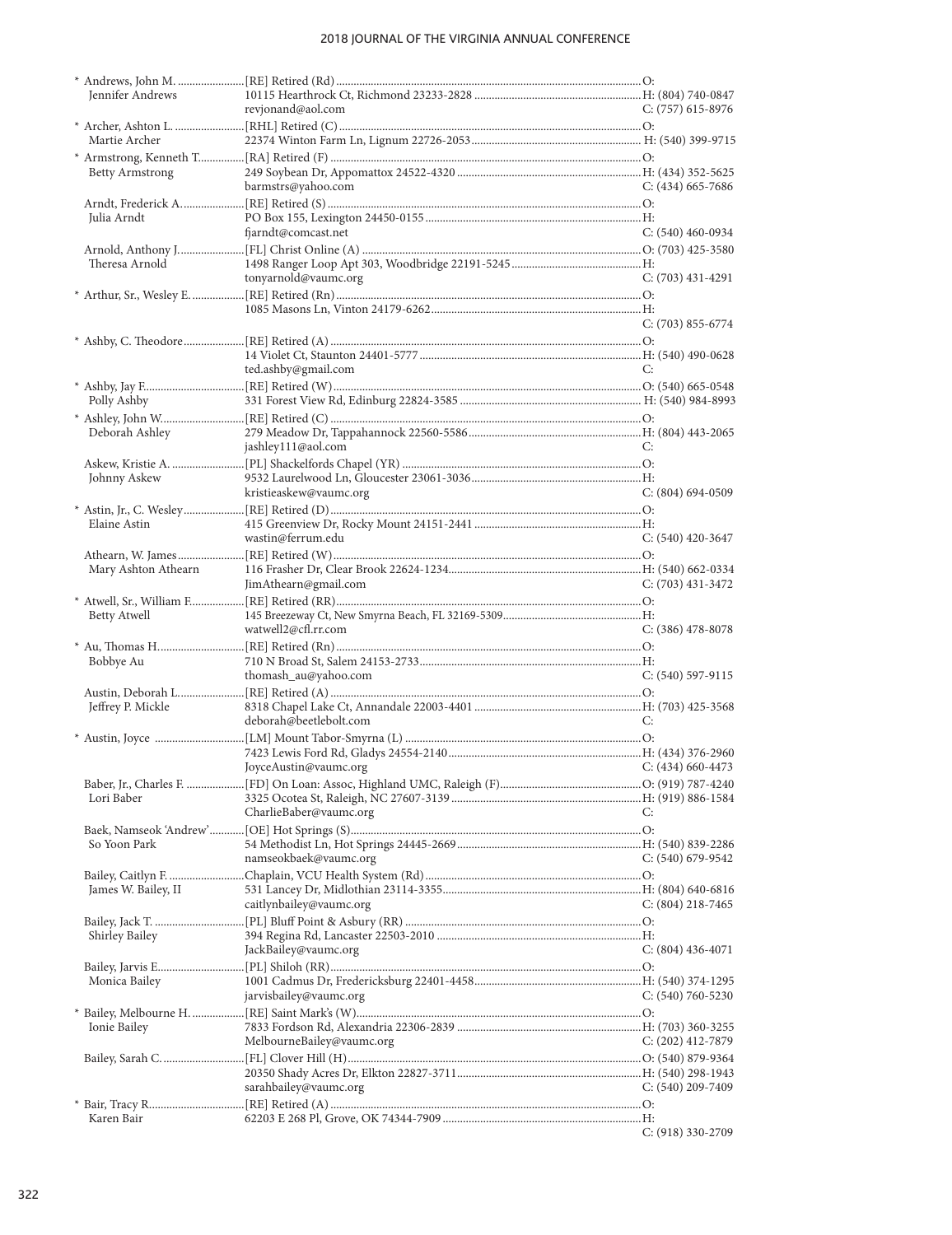|                  | RandyBaisey@vaumc.org           | C: $(434)$ 955-1054   |
|------------------|---------------------------------|-----------------------|
| Lincoln Baker    |                                 |                       |
|                  | DoriBaker@vaumc.org             | C: (434) 841-0746     |
|                  |                                 |                       |
| Beth Newman      |                                 |                       |
|                  | JonBaker@vaumc.org              | C:                    |
|                  |                                 |                       |
| Joanna Baker     |                                 |                       |
|                  | paulbaker@vaumc.org             | $C: (804)$ 356-0415   |
|                  |                                 |                       |
| Jackie Baldwin   |                                 |                       |
|                  | donbaldwin@vaumc.org            | C: $(540)$ 580-8000   |
|                  |                                 |                       |
| Caroline Baldwin |                                 |                       |
|                  | HaroldBaldwin@vaumc.org         | C:                    |
|                  |                                 |                       |
|                  |                                 |                       |
|                  | pambaldwin@vaumc.org            | $C: (540)$ 280-0906   |
|                  |                                 |                       |
|                  |                                 |                       |
|                  | VickiBarb@vaumc.org             | C: $(540)$ 975-0680   |
|                  |                                 |                       |
|                  |                                 |                       |
|                  | lisabarbery@vaumc.org           | $C: (703)$ 298-0169   |
|                  |                                 |                       |
|                  |                                 |                       |
|                  |                                 |                       |
| Rebecca Barclay  |                                 |                       |
|                  |                                 |                       |
| Marguerite Bare  | scbr78@gmail.com                | C:                    |
|                  |                                 |                       |
| Esther Barkat    |                                 |                       |
|                  | AslamBarkat@vaumc.org           | C: $(304)$ 685-9520   |
|                  |                                 |                       |
| Kevin Brugman    |                                 |                       |
|                  | KimberlyBarkerBrugman@vaumc.org | C: $(540)$ 840-0014   |
|                  |                                 |                       |
| Branch Barnard   |                                 |                       |
|                  | TomBarnard@vaumc.org            | $C: (540)$ 718-9332   |
|                  |                                 |                       |
|                  |                                 |                       |
|                  |                                 |                       |
| Wylette Barnett  |                                 |                       |
|                  | EddieBarnett@vaumc.org          | C:                    |
|                  |                                 |                       |
| Douglass Barre   |                                 |                       |
|                  | KayBarre@vaumc.org              | $C: (757)$ 775-6898   |
|                  |                                 |                       |
|                  | veronicabarrell@vaumc.org       | $C: (804)$ 304-0646   |
|                  |                                 |                       |
|                  |                                 |                       |
|                  | vernbarb@comcast.net            | $C: (352)$ 454-7770   |
|                  |                                 |                       |
| Ciera Barth      |                                 |                       |
|                  | TimothyBarth@vaumc.org          | $C: (302)$ 943-5459   |
|                  |                                 |                       |
| Marylee Barton   |                                 |                       |
|                  | Rickbarton@vaumc.org            | $C: (540) 583 - 1493$ |
|                  |                                 |                       |
| Kerry Basehore   |                                 |                       |
|                  | BetsyBasehore@vaumc.org         | C: (804) 304-5247     |
|                  |                                 |                       |
| Toni Basham      |                                 |                       |
|                  | LeonBasham@vaumc.org            | $C: (757) 532-4078$   |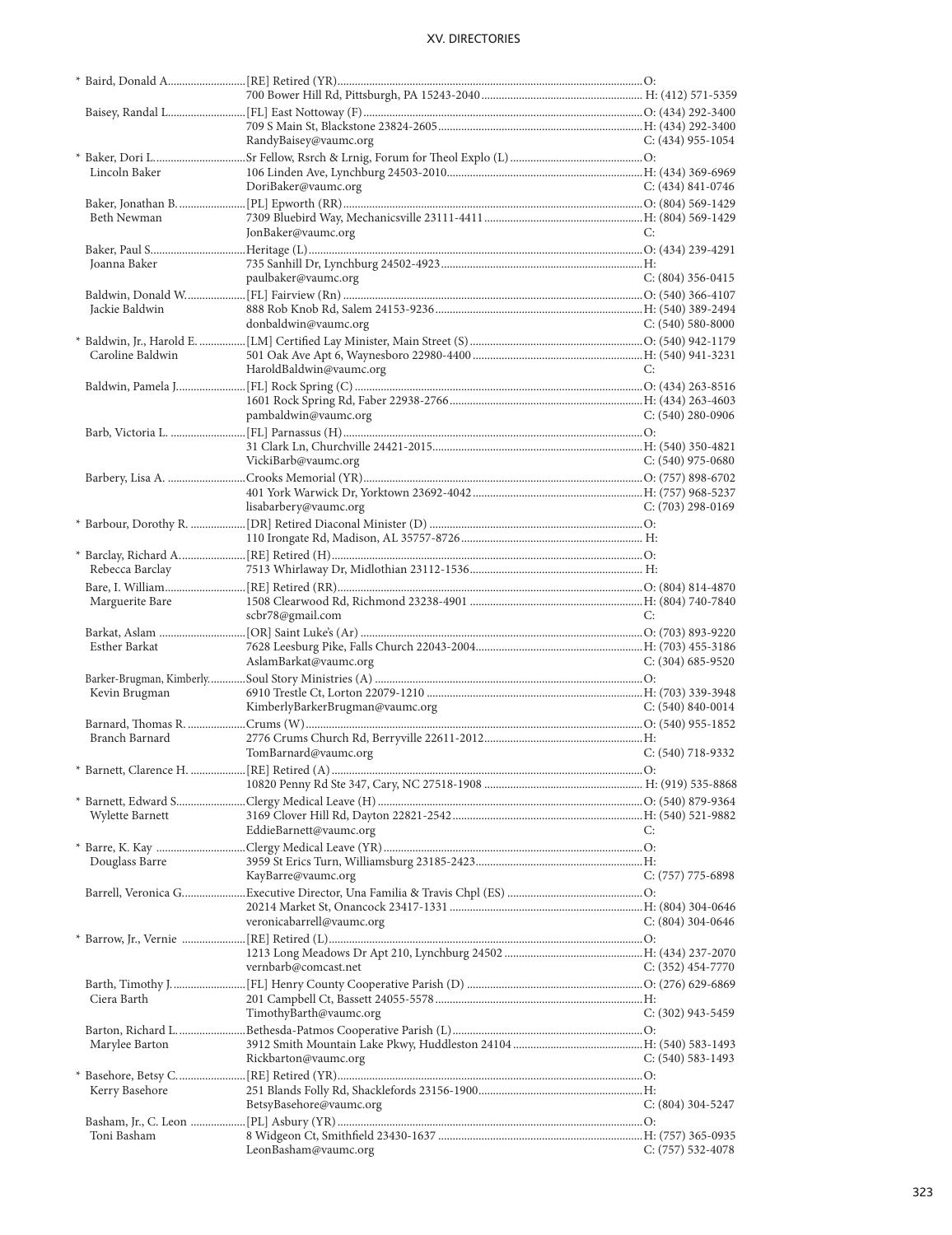| Jonathan Bass      |                                          |                     |
|--------------------|------------------------------------------|---------------------|
|                    | allierosnerbass@vaumc.org                | $C: (757)$ 653-8001 |
|                    |                                          |                     |
|                    | Kylebass@vaumc.org                       | C:                  |
|                    |                                          |                     |
| <b>Weade Bates</b> |                                          |                     |
|                    | charlesbates@vaumc.org                   | $C: (804) 724-0202$ |
|                    |                                          |                     |
| David Bates        |                                          |                     |
|                    | DeniseBates@vaumc.org                    | C: (571) 449-0650   |
|                    |                                          |                     |
| Amy Bates          |                                          |                     |
|                    | MattBates@vaumc.org                      | $C: (804)$ 971-7563 |
|                    |                                          |                     |
| Michael E. Baugham |                                          |                     |
|                    | debbiebaugham@vaumc.org                  | C:                  |
|                    |                                          |                     |
| Deborah Baugham    |                                          |                     |
|                    | michaelbaugham@vaumc.org                 | $C: (757)$ 642-0537 |
|                    |                                          |                     |
|                    |                                          |                     |
|                    | lindseybaynham@vaumc.org                 | C:                  |
|                    |                                          |                     |
| Andy Beach         |                                          |                     |
|                    | LoriBeach@vaumc.org                      | $C: (804)$ 539-2389 |
|                    |                                          |                     |
| Jacquelyn Beals    |                                          |                     |
|                    | KenBeals@vaumc.org                       | $C: (540)$ 255-5600 |
| Margaret Beane     |                                          |                     |
|                    |                                          |                     |
|                    |                                          |                     |
|                    | billbearden@vaumc.org                    | $C: (540)$ 480-9685 |
|                    |                                          |                     |
|                    |                                          |                     |
|                    |                                          |                     |
| Ann Beasley        |                                          | C:                  |
|                    | Durham, NC 27705-1359                    |                     |
| Talina Beck        |                                          |                     |
|                    | ChadBeck@vaumc.org                       | $C: (434)$ 907-7202 |
|                    |                                          |                     |
| Jamie Beck         |                                          |                     |
|                    | ScottBeck@vaumc.org                      | $C: (434)$ 390-7745 |
|                    |                                          |                     |
| Jennifer Beck      |                                          |                     |
|                    | $C: (434)$ 298-6573<br>TimBeck@vaumc.org |                     |
|                    |                                          |                     |
|                    |                                          |                     |
|                    | krisbeckert@vaumc.org                    | $C: (215)$ 237-4959 |
|                    |                                          |                     |
|                    |                                          |                     |
|                    |                                          |                     |
|                    |                                          |                     |
| Dorcas Beighley    | PaulBeighley@vaumc.org                   | $C: (434) 865-0190$ |
|                    |                                          |                     |
| Darenn BeMiller    |                                          |                     |
|                    | Robinbemiller@vaumc.org                  | C: (703) 303-9017   |
|                    |                                          |                     |
|                    |                                          |                     |
|                    |                                          |                     |
|                    |                                          |                     |
|                    | jbbenedict@aol.com                       | C:                  |
|                    |                                          |                     |
| Jill Bennett       |                                          |                     |
|                    | ChrisBennett@vaumc.org                   | C: (540) 878-9571   |
|                    |                                          |                     |
| Darla Bennett      | DonaldBennett@vaumc.org                  | C:                  |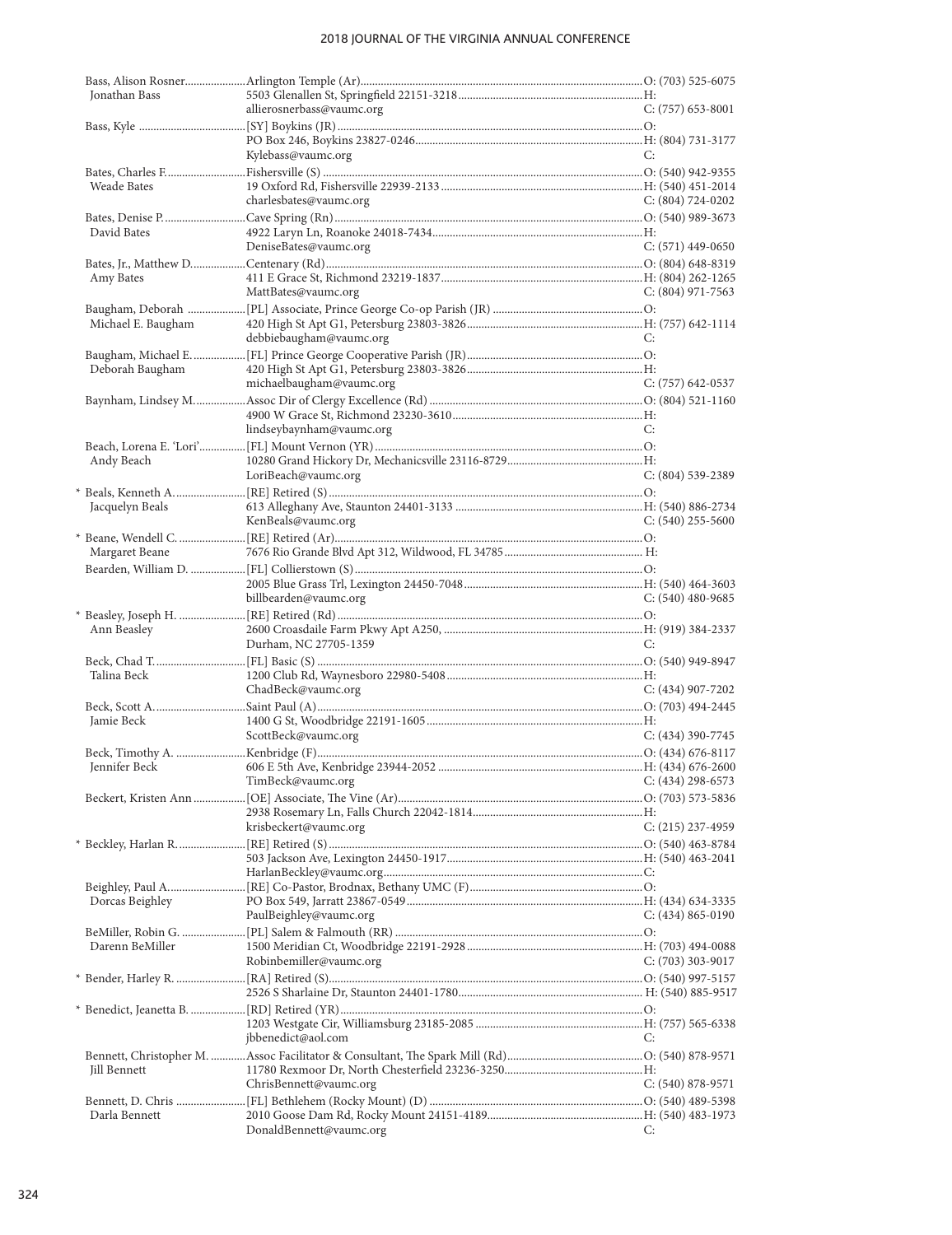| Candice Bennett    |                              |                     |
|--------------------|------------------------------|---------------------|
|                    | erichbennett@vaumc.org       | C:                  |
|                    |                              |                     |
| Eileen Bennett     |                              |                     |
|                    |                              |                     |
|                    | JonathanBennett@vaumc.org    | C:                  |
|                    |                              |                     |
|                    |                              |                     |
|                    | jfagaldebennett@gmail.com    | C: (804) 216-7126   |
|                    |                              |                     |
| Ann Bennett        |                              |                     |
|                    |                              |                     |
|                    | MorrisBennett@vaumc.org      | C:                  |
|                    |                              |                     |
|                    |                              |                     |
|                    | lorettabenninghove@vaumc.org | C: (434) 480-9992   |
|                    |                              |                     |
| Lori Benson        |                              |                     |
|                    |                              | $C: (540)$ 290-0776 |
|                    | JohnBenson@vaumc.org         |                     |
|                    |                              |                     |
| Emily B. Benton    |                              |                     |
|                    | mattbenton@vaumc.org         | $C: (703)$ 599-8701 |
|                    |                              |                     |
| Patricia Berberena |                              |                     |
|                    |                              |                     |
|                    | peterberberena@vaumc.org     | $C: (202)$ 664-4109 |
|                    |                              |                     |
| Reese Ross         |                              |                     |
|                    | RobertBerghuis@vaumc.org     | $C: (540) 624-0448$ |
|                    |                              |                     |
| Karen Berlin       |                              |                     |
|                    |                              |                     |
|                    | TomBerlin@vaumc.org          | C:                  |
|                    |                              |                     |
| Kitty Bertrand     |                              |                     |
|                    | Frankbertrand@vaumc.org      | C: $(703)$ 618-4800 |
|                    |                              |                     |
| <b>Bob Buck</b>    |                              |                     |
|                    |                              |                     |
|                    | lindabetitbuck@vaumc.org     | $C: (434)$ 480-6468 |
|                    |                              |                     |
|                    |                              |                     |
| Romulo A. Bibay    |                              |                     |
|                    | lsbibay@gmail.com            | $C: (757)$ 679-2686 |
|                    |                              |                     |
|                    |                              |                     |
|                    |                              |                     |
|                    | BrendaBiler@vaumc.org        | C:                  |
|                    |                              |                     |
| Jennings Bird      |                              |                     |
|                    | revmmbird@cox.net            | $C: (540) 798-6123$ |
|                    |                              |                     |
|                    |                              |                     |
|                    |                              |                     |
|                    | SteveBird@vaumc.org          | C:                  |
|                    |                              |                     |
|                    |                              |                     |
|                    | jerbearak@gmail.com          | $C: (502)$ 423-4440 |
|                    |                              |                     |
|                    |                              |                     |
|                    |                              |                     |
|                    | LisaBlackmonson@vaumc.org    | $C: (757) 535-7082$ |
|                    |                              |                     |
| Christina Blagg    |                              |                     |
|                    | AdamBlagg@vaumc.org          | $C: (540)$ 476-1125 |
|                    |                              |                     |
|                    |                              |                     |
| Nancy Blagg        |                              |                     |
|                    | DonaldBlagg@vaumc.org        | $C: (757) 755-0515$ |
|                    |                              |                     |
| Eric Blair         |                              |                     |
|                    | devonblair@vaumc.org         | $C: (757)$ 717-8853 |
|                    |                              |                     |
|                    |                              |                     |
|                    |                              |                     |
|                    | LyndsieBlakely@vaumc.org     | $C: (804)$ 398-8956 |
|                    |                              |                     |
|                    |                              |                     |
|                    | BarryBlakley@vaumc.org       | C: (540) 628-5707   |
|                    |                              |                     |
|                    |                              |                     |
| Rebecca Blalock    | maxblalock@vaumc.org         | $C: (757)$ 634-7406 |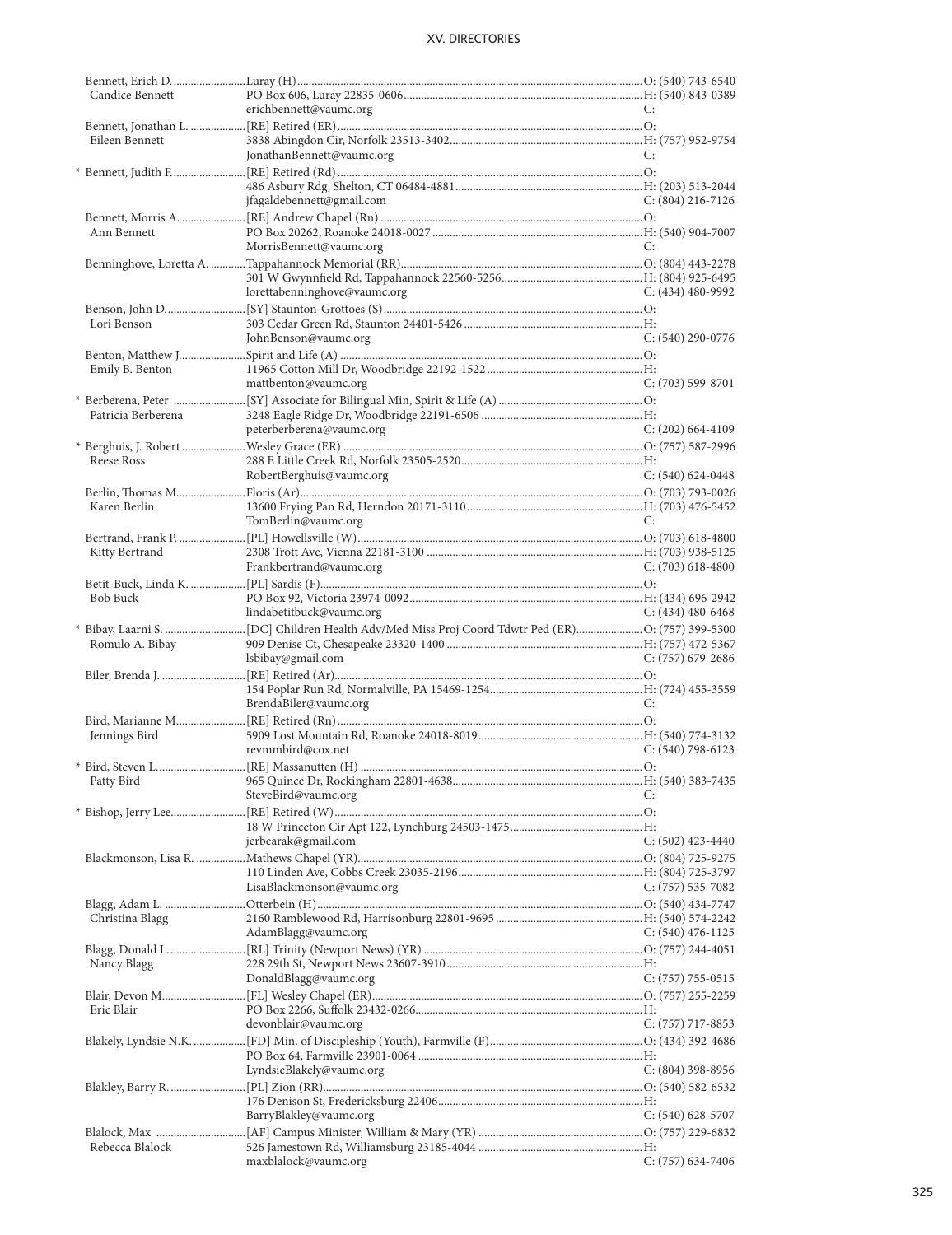| Anne Blankenship       |                            |                       |
|------------------------|----------------------------|-----------------------|
|                        |                            |                       |
| Barbara T. Blankenship |                            |                       |
|                        |                            |                       |
| Robert C. Blinn        |                            |                       |
|                        | MaryBethBlinn@vaumc.org    | $C: (571)$ 244-1856   |
|                        |                            |                       |
| Mary Beth Blinn        |                            |                       |
|                        | robertcblinn@gmail.com     | $C: (804) 836 - 3704$ |
|                        |                            |                       |
| Rosee M Blubaugh       |                            |                       |
|                        |                            |                       |
|                        | jblaineblu@gmail.com       | $C: (703)$ 338-2928   |
|                        |                            |                       |
| Jesse C. Blythe        |                            |                       |
|                        | DonnaBlythe@vaumc.org      | C:                    |
|                        |                            |                       |
| Donna Marie Blythe     |                            |                       |
|                        | JesseBlythe@vaumc.org      | $C: (804)$ 456-6733   |
|                        |                            |                       |
| Kristen Blythe         |                            |                       |
|                        | michaelblythe@vaumc.org    | C:                    |
|                        |                            |                       |
|                        |                            |                       |
|                        | brianboettcher@vaumc.org   | $C: (757)$ 615-6192   |
|                        |                            |                       |
|                        |                            |                       |
| Vicki Boger            |                            |                       |
|                        | daveboger@vaumc.org        | C: $(540)$ 414-4315   |
|                        |                            |                       |
| Katherine Boggs        |                            |                       |
|                        | KerryBoggs@vaumc.org       | $C: (804) 514-5691$   |
|                        |                            |                       |
|                        |                            |                       |
|                        | j.boicejr@mac.com          | $C: (804)$ 928-6707   |
|                        |                            |                       |
|                        |                            |                       |
|                        |                            |                       |
| Deb Bollinger          |                            |                       |
|                        |                            |                       |
|                        |                            |                       |
|                        | JimBollinger@vaumc.org     | $C: (540) 817-0398$   |
|                        |                            |                       |
| Marian Bomberger       |                            |                       |
|                        | margra2@comcast.net        | C:                    |
|                        |                            |                       |
| Gina Bonney            |                            |                       |
|                        | DavidBonney@vaumc.org      | C: $(804)$ 218-5434   |
|                        |                            |                       |
|                        |                            |                       |
|                        |                            |                       |
|                        | AndrewBook@vaumc.org       | C: $(757) 771 - 4224$ |
|                        |                            |                       |
|                        |                            |                       |
|                        | CarolBookwalter@vaumc.org  | $C: (757) 759-4474$   |
|                        |                            |                       |
| Tim Boone              |                            |                       |
|                        | AL 35763-5005              |                       |
|                        | SandyBoone@vaumc.org       | $C: (443) 890 - 3430$ |
|                        |                            |                       |
|                        |                            |                       |
|                        | SandraBottoms@vaumc.org    | C: $(804)$ 690-8964   |
|                        |                            |                       |
| Sallye E.H. Bowen      |                            |                       |
|                        | ClarenceBowen@vaumc.org    | C:                    |
|                        |                            |                       |
| Fred Bowen             |                            |                       |
|                        |                            |                       |
|                        | fhanddmbowen@earthlink.net | $C: (804)$ 313-5626   |
|                        |                            |                       |
| Clarence W. Bowen Jr.  |                            |                       |
|                        | SallyeBowen@vaumc.org      | C:                    |
|                        |                            |                       |
| Laura D Bowers         |                            |                       |
|                        | jamesbowers@vaumc.org      | $C: (423) 774-6664$   |
|                        |                            |                       |
|                        |                            |                       |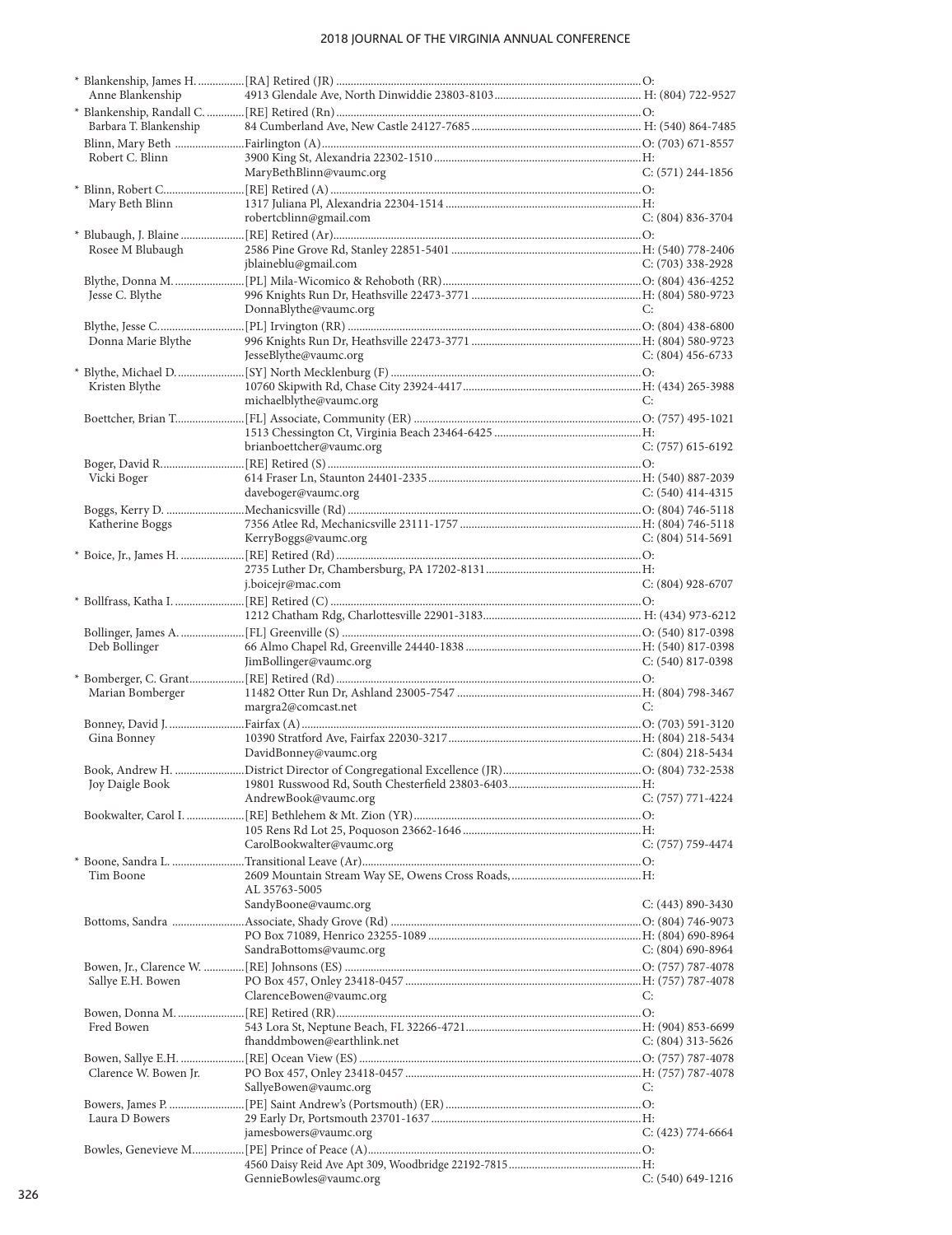| Kate Box              |                            |                       |
|-----------------------|----------------------------|-----------------------|
|                       | OliverBox@vaumc.org        | $C: (571)$ 217-3886   |
|                       |                            |                       |
|                       |                            |                       |
| Pamela Boyette        |                            |                       |
|                       | KeithBoyette@vaumc.org     | $C: (540)$ 538-3202   |
|                       |                            |                       |
|                       |                            |                       |
|                       | SusieBrack@vaumc.org       | $C: (540)$ 420-1829   |
|                       |                            |                       |
|                       |                            |                       |
| <b>Betty Bradley</b>  |                            |                       |
|                       | bradleypub@centurylink.net | $C: (252)$ 903-1644   |
|                       |                            |                       |
| Linda Branton         |                            |                       |
|                       | gcbrantoniii@yahoo.com     | C:                    |
|                       |                            |                       |
|                       |                            |                       |
| Beverly Bray          |                            |                       |
|                       | SteveBray@vaumc.org        | $C: (703)$ 926-6334   |
|                       |                            |                       |
| Phyllis Breeden       |                            |                       |
|                       | davidbreeden8@aol.com      | C:                    |
|                       |                            |                       |
|                       |                            |                       |
| Sandy Breeden         |                            |                       |
|                       | flbreeden@yahoo.com        | C:                    |
|                       |                            |                       |
| Rose Brenneke         |                            |                       |
|                       | johnbrenneke@vaumc.org     | $C: (434)$ 298-7589   |
|                       |                            |                       |
|                       |                            |                       |
| Linda Bridges         |                            |                       |
|                       | TildenBridges@vaumc.org    | $C: (434) 857-6043$   |
|                       |                            |                       |
| Norma Briggs          |                            |                       |
|                       | jgreybriggs2@gmail.com     | C: (804) 986-5970     |
|                       |                            |                       |
|                       |                            |                       |
|                       |                            |                       |
| Lynn Bright           |                            |                       |
|                       | JohnBright@vaumc.org       | C: $(804)$ 437-0937   |
|                       |                            |                       |
|                       |                            |                       |
| Jane Brill            |                            |                       |
|                       | RayBrill@vaumc.org         | C: $(703)$ 231-2460   |
|                       |                            |                       |
| Lori Broce            |                            |                       |
|                       | Spencerbroce@vaumc.org     | C: $(804)$ 239-5268   |
|                       |                            |                       |
|                       |                            |                       |
| Regina Petersen Brock |                            |                       |
|                       | andybrock@vaumc.org        | $C: (540)$ 336-3794   |
|                       |                            |                       |
|                       |                            |                       |
|                       | fredbrockhausen@vaumc.org  | $C: (757)$ 635-3408   |
|                       |                            |                       |
|                       |                            |                       |
| N. Burton Brooks, Jr. |                            |                       |
|                       | florencebrooks@vaumc.org   | $C: (804)$ 912-4332   |
|                       |                            |                       |
| Florence F. Brooks    |                            |                       |
|                       | BurtBrooks@vaumc.org       |                       |
|                       |                            | $C: (804)$ 370-3509   |
|                       |                            |                       |
| Barbara Brosnan       |                            |                       |
|                       | 8brosnan@gmail.com         | $C: (240)$ 520-2669   |
|                       |                            |                       |
|                       |                            |                       |
|                       | chemal@verizon.net         | C:                    |
|                       |                            |                       |
|                       |                            |                       |
| Susan Browder         |                            |                       |
|                       | m.browder@hotmail.com      | $C: (804)$ 458-5557   |
|                       |                            |                       |
|                       |                            |                       |
| Katherine Brown       |                            |                       |
|                       | bookerbrown@vaumc.org      | $C: (804) 513 - 9258$ |
|                       |                            |                       |
| Candace Brown         |                            |                       |
|                       | BrianBrown@vaumc.org       | $C: (703)$ 402-1132   |
|                       |                            |                       |
|                       |                            |                       |
| Jarun Brown           | ClarenceBrown@vaumc.org    | $C: (757)$ 477-4474   |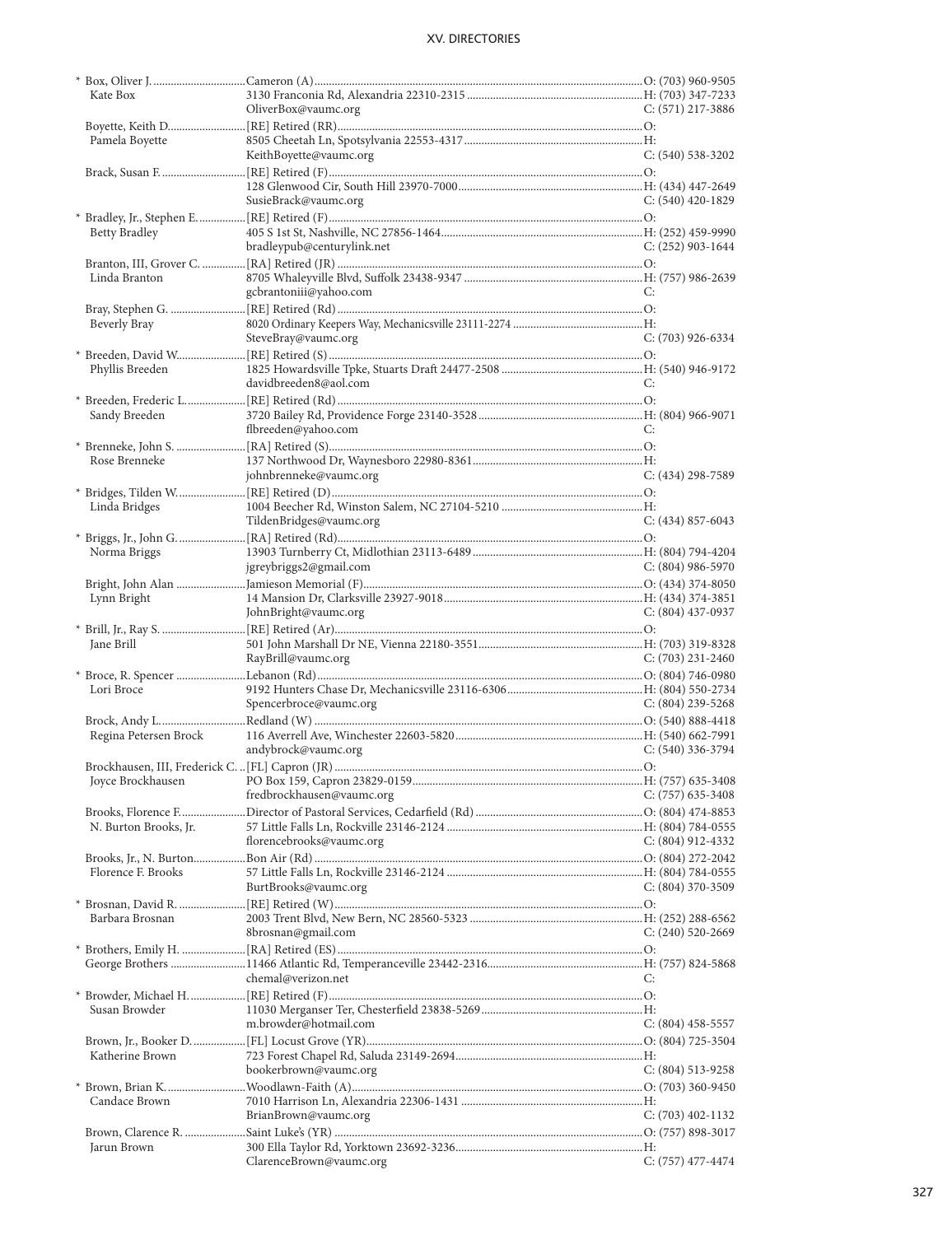|                         | davidbrown@vaumc.org                 | $C: (540)$ 958-3358   |
|-------------------------|--------------------------------------|-----------------------|
| Ann Brown               |                                      |                       |
|                         | tombrown17@verizon.net               | $C: (804)$ 221-2329   |
|                         |                                      |                       |
| Mary Brown              |                                      |                       |
|                         | JimBrown@vaumc.org                   | C:                    |
|                         |                                      |                       |
| Beverly Brown           |                                      |                       |
|                         | MarcBrown@vaumc.org                  | $C: (804)$ 221-9051   |
|                         |                                      |                       |
| Margaret Brumback       |                                      |                       |
|                         | PhilBrumback@vaumc.org               | $C: (540)$ 336-7659   |
|                         |                                      |                       |
| Joanne Brusati          |                                      |                       |
|                         |                                      |                       |
| Virginia Hohlt Bryant   |                                      |                       |
|                         | JasonBryant@vaumc.org                | $C: (434) 579-1813$   |
|                         |                                      |                       |
| Judy Brynildsen         | herbbrynildsen@vaumc.org             | $C: (571)$ 276-6945   |
|                         |                                      |                       |
|                         |                                      |                       |
|                         | raybuchanan007@gmail.com             | $C: (919)$ 427-4638   |
|                         |                                      |                       |
| Susan Bucher            |                                      |                       |
|                         | RickBucher@vaumc.org                 | C:                    |
|                         |                                      |                       |
| Lynn C. Buckles         |                                      |                       |
|                         | bryanbuckles@vaumc.org               | $C: (703)$ 304-8994   |
|                         |                                      |                       |
| Kathryn F. Budzik       |                                      |                       |
|                         | anthonybudzik@vaumc.org              | $C: (540)$ 488-2783   |
|                         |                                      |                       |
|                         |                                      |                       |
| Anthony C. Budzik       |                                      |                       |
|                         | KathrynBudzik@vaumc.org              | C: $(540)$ 488-4688   |
|                         |                                      |                       |
|                         | danielburch@vaumc.org                | $C: (540) 845 - 7818$ |
|                         |                                      |                       |
| Valerie Burch           |                                      |                       |
|                         | DavidBurch@vaumc.org                 | C: $(540)$ 209-0855   |
|                         |                                      |                       |
| Mary Burgess            |                                      |                       |
|                         | maryal71@comcast.net<br>$\mathbf{C}$ |                       |
|                         |                                      |                       |
| Ruth M. Burgess         |                                      |                       |
|                         | MarkBurgess@vaumc.org                | $C: (703)$ 939-5682   |
|                         |                                      |                       |
| Susan V. Burgess        | pastorburgess@cox.net                | $C: (757) 502-9154$   |
|                         |                                      |                       |
| Mark A. Burgess         |                                      |                       |
|                         | RuthBurgess@vaumc.org                | $C: (703)$ 939-5695   |
|                         |                                      |                       |
| Fran Burgess            |                                      |                       |
|                         | stephen-burgess@cox.net              | C: $(540)$ 892-8342   |
|                         |                                      |                       |
| Geraldine R. Burkholder |                                      |                       |
|                         | BarryBurkholder@vaumc.org            | C:                    |
|                         |                                      |                       |
| Barry L. Burkholder     |                                      | C:                    |
|                         | GerryBurkholder@vaumc.org            |                       |
| Sandra Burks            |                                      |                       |
|                         | BenjaminBurks@vaumc.org              | C:                    |
|                         |                                      |                       |
| Shelley Burleigh        | BillBurleigh@vaumc.org               | C:                    |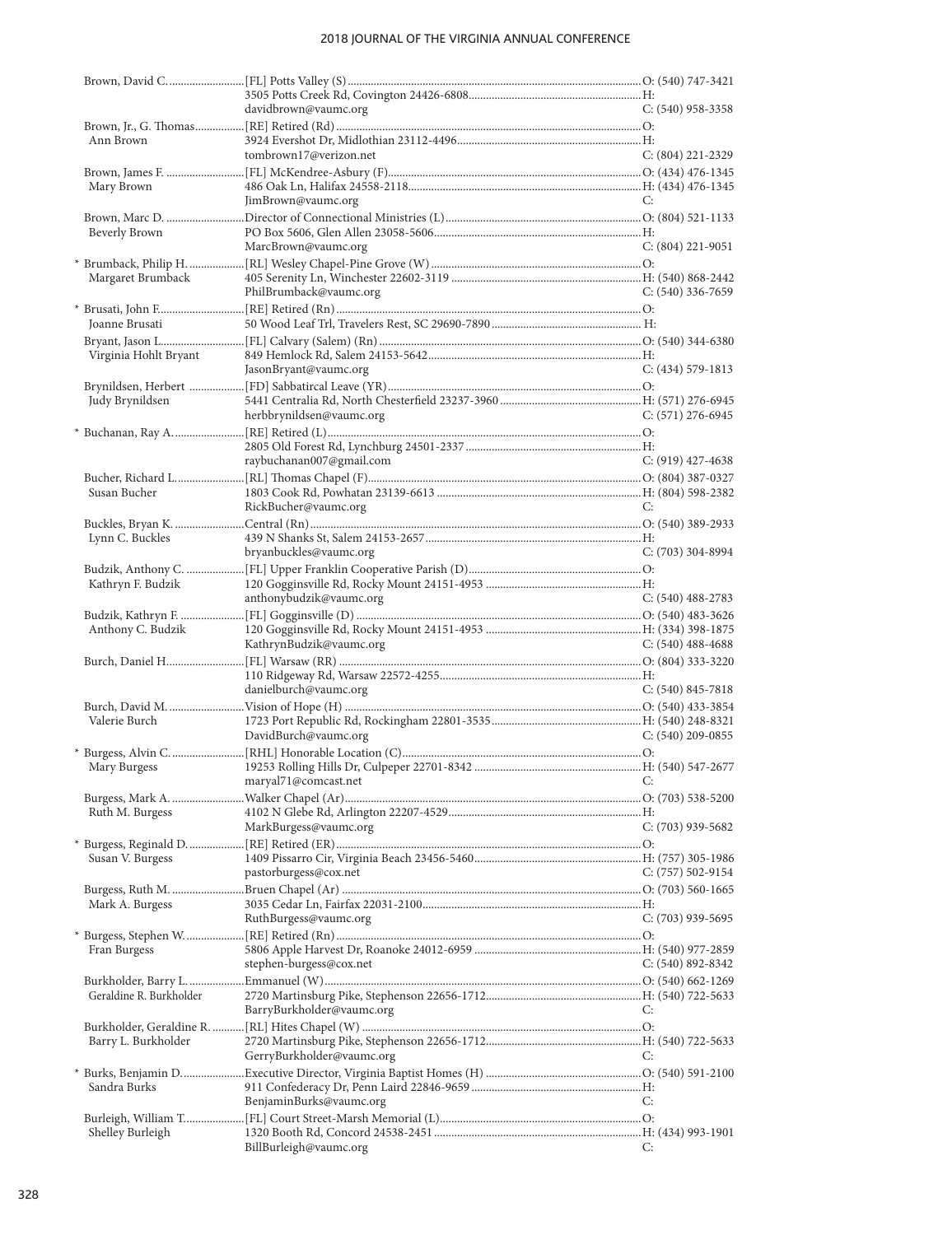| Carol Burnette        |                         |                       |
|-----------------------|-------------------------|-----------------------|
|                       |                         |                       |
| Sandy Burns           |                         |                       |
|                       |                         | $C: (540)$ 435-1058   |
|                       |                         |                       |
| Carolyn Burrough      |                         |                       |
|                       | DavidBurrough@vaumc.org | $C: (540)$ 476-4706   |
|                       |                         |                       |
| Janette Burrough      |                         |                       |
|                       | burroughw1@gmail.com    | C:                    |
|                       |                         |                       |
| Sharon Buse           |                         |                       |
|                       | DarinBuse@vaumc.org     | $C: (540)$ 421-3619   |
|                       |                         |                       |
| Jan Butcher           |                         |                       |
|                       | butcher.jeff@yahoo.com  | $C: (540) 560-3006$   |
|                       |                         |                       |
| Shirley Butler        |                         |                       |
|                       | HenryButler@vaumc.org   | C:                    |
|                       |                         |                       |
| Diane Patricia Butler |                         |                       |
|                       | WillieButler@vaumc.org  | $C: (434)$ 426-7457   |
|                       |                         |                       |
| Spencer Butts         |                         |                       |
|                       | SaunnieButts@vaumc.org  | $C: (757)$ 286-8608   |
|                       |                         |                       |
|                       |                         |                       |
|                       | CraigBuxton@vaumc.org   | $C: (804)$ 239-2153   |
|                       |                         |                       |
|                       |                         |                       |
|                       | LizBuxton@vaumc.org     | C:                    |
|                       |                         |                       |
| Beverly Mease-Buxton  |                         |                       |
|                       | lwbuxton@gmail.com      | $C: (571)$ 225-1668   |
|                       |                         |                       |
|                       |                         |                       |
|                       | preachad11@verizon.net  | C:                    |
|                       |                         |                       |
| Marcia Caddell        |                         |                       |
|                       | LouCaddell@vaumc.org    | $C: (540) 817 - 9438$ |
|                       |                         |                       |
| Kim Dillon-Cailles    |                         |                       |
|                       | JoeCailles@vaumc.org    | $C: (540)$ 460-2313   |
|                       |                         |                       |
|                       |                         |                       |
|                       |                         |                       |
| Kyle Calhoun          |                         |                       |
|                       | JimmyCalhoun@vaumc.org  | $C: (434)$ 713-1450   |
|                       |                         |                       |
|                       |                         |                       |
|                       | RitaCallis@vaumc.org    | $C: (804)$ 356-6860   |
|                       |                         |                       |
|                       |                         |                       |
|                       | SarahCalvert@vaumc.org  | $C: (703)$ 231-4297   |
|                       |                         |                       |
|                       |                         |                       |
|                       |                         |                       |
| Ann Campbell          |                         |                       |
|                       |                         |                       |
| Katie Monfortte       |                         |                       |
|                       | JayCampbell@vaumc.org   | $C: (205)$ 441-4643   |
|                       |                         |                       |
| Judith Canada         |                         |                       |
|                       | dmcanadasr@gmail.com    | C:                    |
|                       |                         |                       |
| Linda H. Cannon       |                         |                       |
|                       | fraucannon@hotmail.com  | $C: (540) 848 - 5345$ |
|                       |                         |                       |
| Karen L. Cannon       |                         |                       |
|                       | JeffCannon@vaumc.org    | $C: (757) 810-4706$   |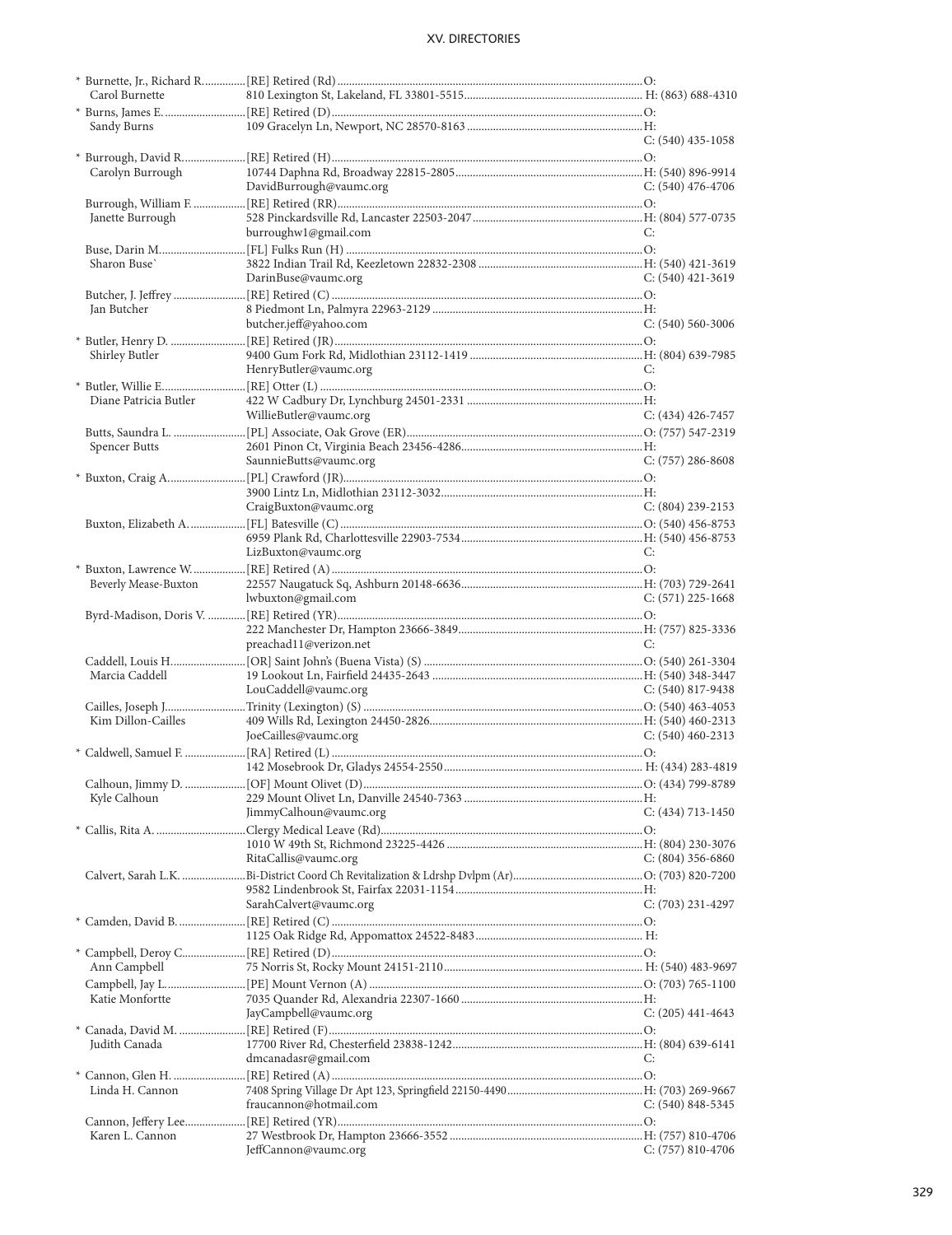| Janice Canody        |                           |                     |
|----------------------|---------------------------|---------------------|
|                      | jimcanody@vaumc.org       | C: $(703)$ 861-2023 |
|                      |                           |                     |
| Andrew Card          |                           |                     |
|                      | KathleeneCard@gmail.com   | $C: (703)$ 309-5221 |
|                      |                           |                     |
| Michael N. Carey     |                           |                     |
|                      | DeborahCarey@vaumc.org    | C: (540) 969-9922   |
|                      |                           |                     |
| Ann Carey            |                           |                     |
|                      | jaycarey@vaumc.org        | C: $(804)$ 502-3975 |
|                      |                           |                     |
| Judy Carl            |                           |                     |
|                      | DavidCarl@vaumc.org       | C:                  |
|                      |                           |                     |
|                      |                           |                     |
|                      | revcarlson@hotmail.com    | C:                  |
|                      |                           |                     |
|                      |                           |                     |
|                      | SusanCarlson@vaumc.org    | $C: (540) 691-6422$ |
|                      |                           |                     |
| Amy Carlton          |                           |                     |
|                      |                           |                     |
|                      |                           |                     |
|                      | JuneCarpenter@vaumc.org   | C: (434) 944-0234   |
|                      |                           |                     |
|                      |                           |                     |
|                      | kathycarpenter@vaumc.org  | C: $(434)$ 426-4599 |
|                      |                           |                     |
| Debby Carper         |                           |                     |
|                      | BruceCarper@vaumc.org     | C: $(757)$ 589-8513 |
|                      |                           |                     |
| Debra Varnell Carper |                           |                     |
|                      | BryanLCarper@vaumc.org    | C: (804) 495-7059   |
|                      |                           |                     |
| Willie Carrier       |                           |                     |
|                      | wejo55@aol.com            | C:                  |
|                      |                           |                     |
| Katie Carrillo       |                           |                     |
|                      |                           |                     |
|                      | EduardoCarrillo@vaumc.org | $C: (703)$ 967-4361 |
|                      |                           |                     |
| Glenna R. Carroll    |                           |                     |
|                      | CharlesCarroll@vaumc.org  | C:                  |
|                      |                           |                     |
| Donelda Carson       |                           |                     |
|                      | joedcarson@vaumc.org C:   |                     |
|                      |                           |                     |
| Regina Carson        |                           |                     |
|                      | JoeTCarson@vaumc.org      | $C: (804)$ 920-9397 |
|                      |                           |                     |
| Geneva Carson        |                           |                     |
|                      |                           |                     |
| Carrie Carswell      |                           |                     |
|                      | warrencarswell@vaumc.org  | C: $(540)$ 353-9934 |
|                      |                           |                     |
|                      |                           |                     |
| Margaret Carte       | CamCarte@vaumc.org        | C:                  |
|                      |                           |                     |
| Fredia L. Carter     |                           |                     |
|                      | carrollcarter@vaumc.org   | $C: (336)$ 908-2468 |
|                      |                           |                     |
| Linda Carter         |                           |                     |
|                      | waynecarter@vaumc.org     | $C: (540)$ 353-1607 |
|                      |                           |                     |
| Vincent Carter       |                           |                     |
|                      | VernellCarter@vaumc.org   | $C: (703)$ 907-9489 |
|                      |                           |                     |
| Beth Casey           |                           |                     |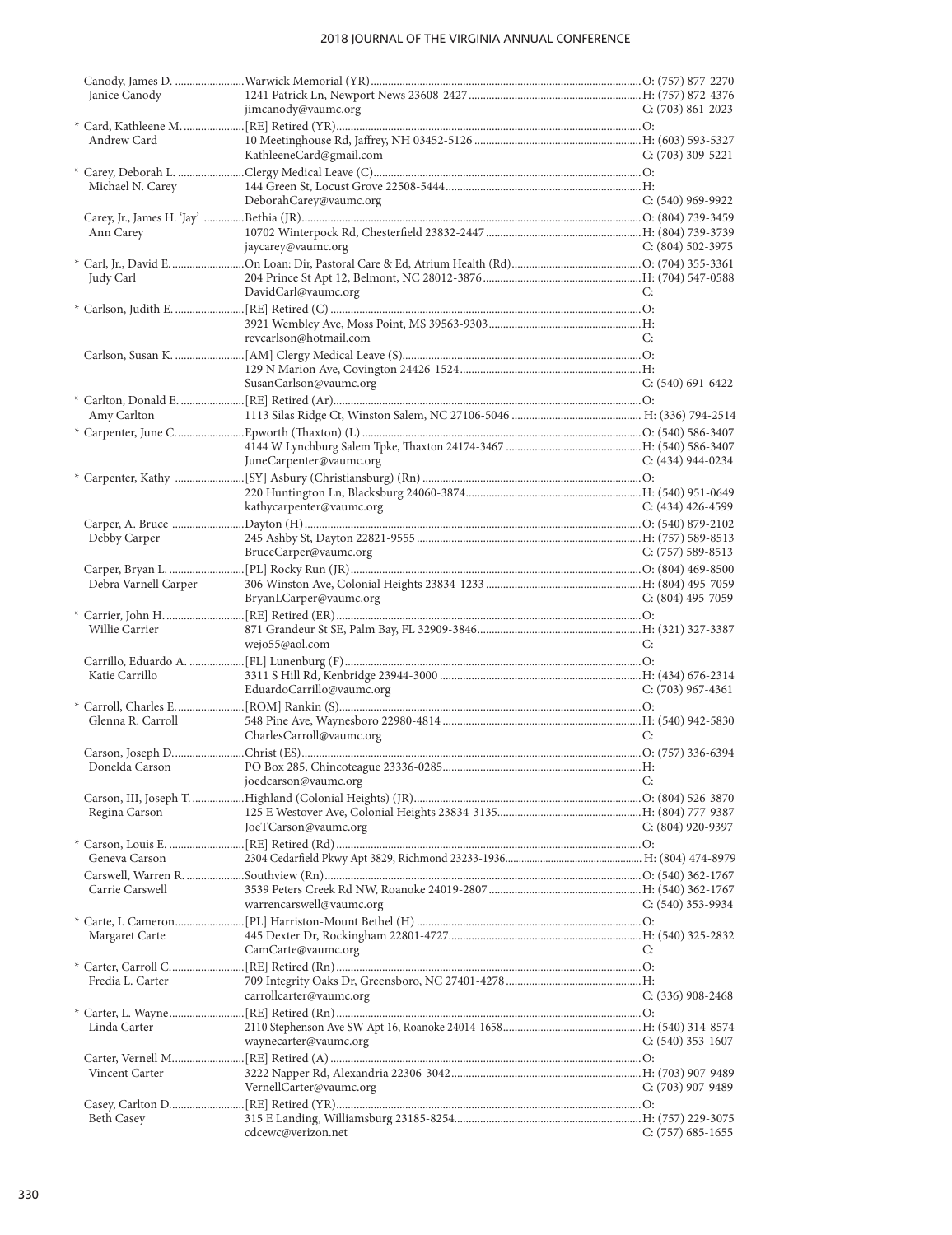| Marilyn Casey          |                             |                       |
|------------------------|-----------------------------|-----------------------|
|                        | rtcmtc@cox.net              | $C: (757)$ 254-7216   |
|                        |                             |                       |
| Randy Casey-Rutland    |                             |                       |
|                        | helencaseyrutland@vaumc.org | C: (757) 291-3091     |
|                        |                             |                       |
|                        |                             |                       |
| Tommy W. Catlett       |                             |                       |
|                        | SusanCatlett@vaumc.org      | $C: (540)$ 331-1222   |
|                        |                             |                       |
| Shirley Caudill        |                             |                       |
|                        |                             |                       |
|                        |                             |                       |
|                        |                             |                       |
|                        | BetsyCaudill@vaumc.org      | $C: (703)$ 822-1392   |
|                        |                             |                       |
| John S. Chadsey        |                             |                       |
|                        | innertruth@mac.com          | C: (540) 270-2316     |
|                        |                             |                       |
| Elizabeth W. Chadsey   |                             |                       |
|                        | JohnChadsey@vaumc.org       | $C: (540)$ 270-2190   |
|                        |                             |                       |
|                        |                             |                       |
| Carolyn Chamberlain    |                             |                       |
|                        | dowc@hotmail.com            | C:                    |
|                        |                             |                       |
| Martha Chamberlain     |                             |                       |
|                        | raycan7777@aol.com          | $C: (540) 664-3791$   |
|                        |                             |                       |
| Lynda Chandler         |                             |                       |
|                        | jimchandler@vaumc.org       | $C: (804)$ 356-1369   |
|                        |                             |                       |
|                        |                             |                       |
| Harry Chandler         |                             |                       |
|                        | MarleneChandler@vaumc.org   | C: $(540)$ 421-2485   |
|                        |                             |                       |
| Olivia Chandler        |                             |                       |
|                        | ReasonChandler@vaumc.org    | $C: (757)$ 633-4672   |
|                        |                             |                       |
| William T. Chaney, Jr. |                             |                       |
|                        | MichelleChaney@vaumc.org    | $C: (443)$ 909-9055   |
|                        |                             |                       |
| Kathleen M. Chapman    |                             |                       |
|                        | CarlChapman@vaumc.org       | $C: (937) 269 - 1131$ |
|                        |                             |                       |
| Elaine F. Chapman      |                             |                       |
|                        | BobChapman@vaumc.org        | C: (757) 803-5660     |
|                        |                             |                       |
|                        |                             |                       |
|                        |                             |                       |
|                        |                             |                       |
| Julie Cheatham         |                             |                       |
|                        | RussellCheatham@vaumc.org   | C: $(434)$ 665-6205   |
|                        |                             |                       |
| Kearby Chen            | Unpublished                 |                       |
|                        | RachelMiller@vaumc.org      | C:                    |
|                        |                             |                       |
| Clayton Childers       |                             |                       |
|                        | denisechilders@vaumc.org    | C: (703) 447-3277     |
|                        |                             |                       |
| <b>Beth Childress</b>  |                             |                       |
|                        |                             |                       |
|                        | EdwinChildress@vaumc.org    | $C: (703) 785 - 8626$ |
|                        |                             |                       |
|                        |                             |                       |
|                        | NancyChildress@vaumc.org    | $C: (703) 851 - 9338$ |
|                        |                             |                       |
| Catherine H. Cho       |                             |                       |
|                        | DanielCho@vaumc.org         | $C: (646) 808-6336$   |
|                        |                             |                       |
| Sunhyo Kim             |                             |                       |
|                        | heewoncho@vaumc.org         | C: (202) 290-9798     |
|                        |                             |                       |
| Young Jin Cho          |                             |                       |
|                        | KiokCho@vaumc.org           | $C: (703)$ 347-4429   |
|                        |                             |                       |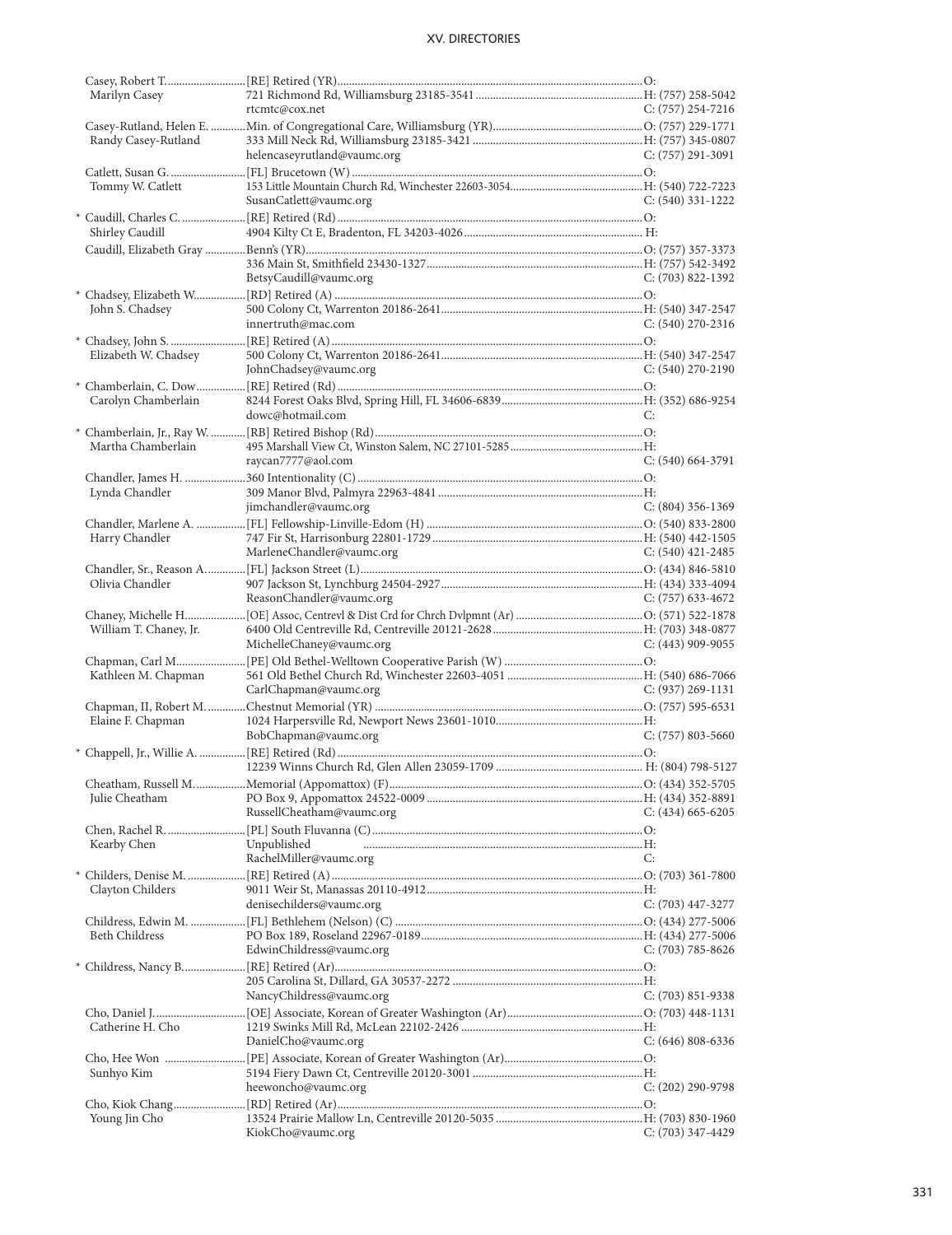| Hyesook Lee          |                                             |                       |
|----------------------|---------------------------------------------|-----------------------|
|                      | kyungsukcho@vaumc.org                       | $C: (703)$ 609-0519   |
| Yosung Cho           |                                             |                       |
|                      | sarahkcho@gmail.com                         | C: (973) 879-0467     |
|                      |                                             |                       |
| Kiok Chang Cho       |                                             |                       |
|                      | YoungJCho@vaumc.org                         | C:                    |
|                      |                                             |                       |
| Lee Jong Sim         |                                             |                       |
|                      | PeterChoi@vaumc.org                         | $C: (540) 676-7749$   |
|                      |                                             |                       |
|                      | JaeHaengChoi@vaumc.org                      | $C: (408) 838-2193$   |
|                      |                                             |                       |
|                      |                                             |                       |
|                      | johnchoi@vaumc.org                          | $C: (804)$ 384-3521   |
|                      |                                             |                       |
| Eunjung Huh          |                                             |                       |
|                      | YoonSeokChoi@vaumc.org                      | C: $(757)$ 243-4697   |
|                      |                                             |                       |
| Shannon Christian    |                                             |                       |
|                      | MarkChristian@vaumc.org                     | $C: (757) 880 - 5131$ |
|                      |                                             |                       |
|                      | dannychung@vaumc.org                        | $C: (213)$ 210-4057   |
|                      |                                             |                       |
| Rin Chung            |                                             |                       |
|                      | SungHoChung@vaumc.org                       | $C: (703)$ 589-6503   |
|                      |                                             |                       |
| Kenneth E. Clark     |                                             |                       |
|                      | DeborahClark@vaumc.org                      | $C: (757)$ 641-1525   |
|                      |                                             |                       |
| Margaret Clark       |                                             |                       |
|                      |                                             |                       |
|                      | larryclark141@gmail.com                     | C:                    |
|                      |                                             |                       |
| Beth Clark           |                                             |                       |
|                      | TerryClark@vaumc.org                        | $C: (540)$ 292-5159   |
|                      |                                             |                       |
| Connie Clark         |                                             |                       |
|                      |                                             |                       |
| Diane S. Clark       | WilliamClark@vaumc.org                      | $C: (540) 875-9152$   |
|                      |                                             |                       |
| Tim Clark-Egan       |                                             |                       |
|                      | pamelaclarkegan@vaumc.org C: (703) 220-1643 |                       |
|                      |                                             |                       |
| Josh Clayton         |                                             |                       |
|                      | MeghanClayton@vaumc.org                     | $C: (703) 785 - 4776$ |
|                      |                                             |                       |
| Ellen Clayton        |                                             |                       |
|                      | RodClayton@vaumc.org                        | $C: (757) 582-7817$   |
|                      |                                             |                       |
| Kim Clayton          |                                             | $C: (276)$ 692-6718   |
|                      | MarkClayton@vaumc.org                       |                       |
| <b>Becky Clemens</b> |                                             |                       |
|                      |                                             | $C: (256) 682 - 5280$ |
|                      |                                             |                       |
| Dianna Clemens       |                                             |                       |
|                      | JefferyClemens@vaumc.org                    | C:                    |
|                      |                                             |                       |
| Terry Cleveland      |                                             |                       |
|                      | kencleveland@vaumc.org                      | $C: (276)$ 224-4935   |
|                      |                                             |                       |
|                      | eclever555@comcast.net                      | $C: (571)$ 921-0126   |
|                      |                                             |                       |
| Patrick Cline        |                                             |                       |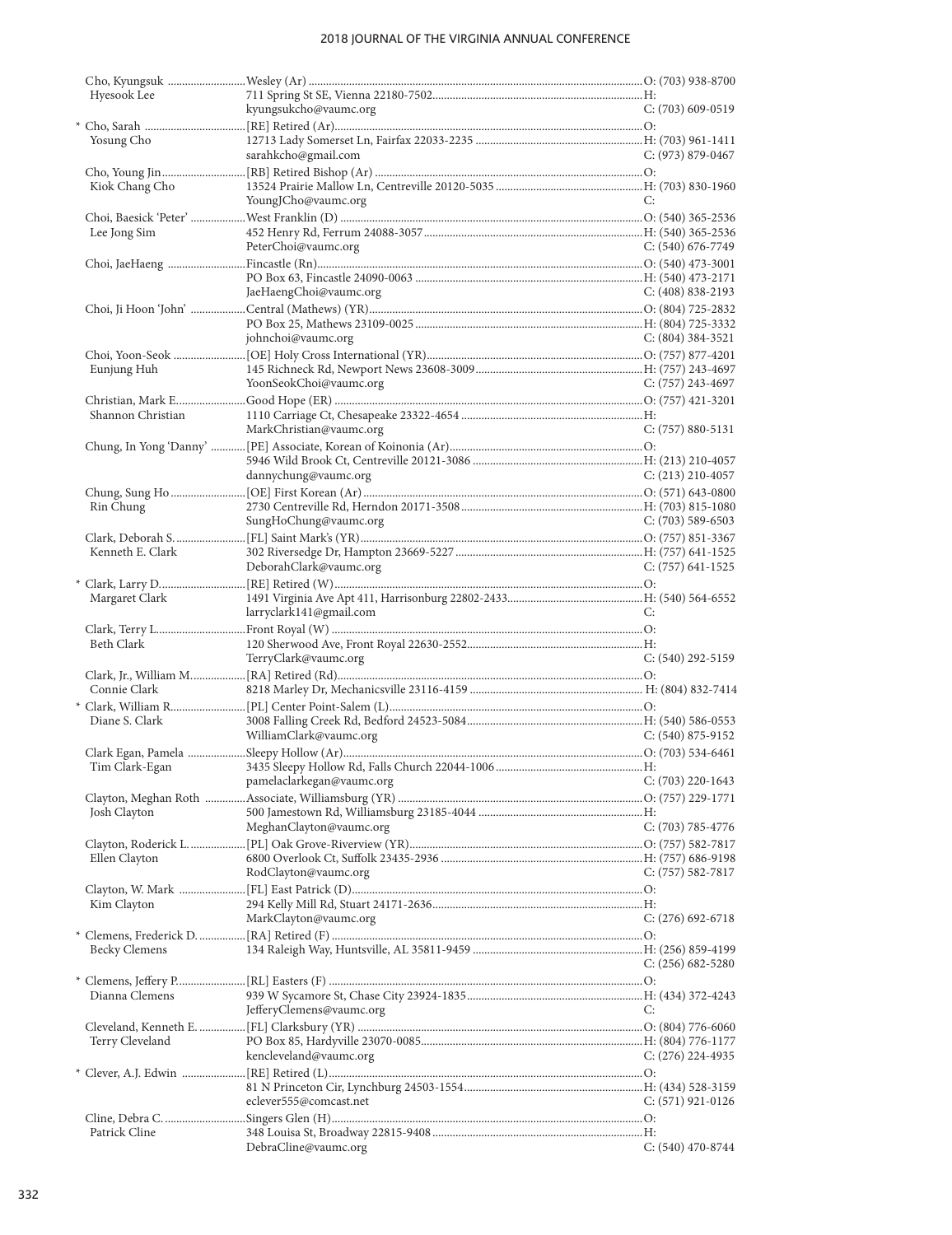| Joan Close            |                             | $C: (540) 521 - 1166$ |
|-----------------------|-----------------------------|-----------------------|
|                       |                             |                       |
|                       |                             |                       |
|                       | BeckyCloud@vaumc.org        | $C: (540)$ 420-7145   |
|                       |                             |                       |
|                       |                             |                       |
| Regina Anderson-Cloud |                             |                       |
|                       | bertcloud@vaumc.org         | $C: (540)$ 736-7007   |
|                       |                             |                       |
| Carroll Ellis Cobb    |                             |                       |
|                       | umcelder@aol.com            | $C: (571) 723 - 9855$ |
|                       |                             |                       |
| MaryKaye Cochran      |                             |                       |
|                       | larrycochran@vaumc.org      | $C: (804) 516-9195$   |
|                       |                             |                       |
| Lynda Cock            |                             |                       |
|                       |                             |                       |
|                       | jpc2025@outlook.com         | $C: (336)$ 404-0770   |
|                       |                             |                       |
|                       |                             |                       |
|                       | renimom@aol.com             | C:                    |
|                       |                             |                       |
|                       |                             |                       |
|                       | LisaCoffelt@vaumc.org       | C:                    |
|                       |                             |                       |
| Stephen Coffey        |                             |                       |
|                       |                             |                       |
|                       | Jennifercoffey@vaumc.org    | C: $(540)$ 521-2273   |
|                       |                             |                       |
| Shawn Coffey          |                             |                       |
|                       | dickiecoffey@vaumc.org      | C: $(804)$ 248-0224   |
|                       |                             |                       |
| Dorothy Coffey        |                             |                       |
|                       | cupacoffey@comcast.net      | C:                    |
|                       |                             |                       |
| Nancy Coffman         |                             |                       |
|                       | nlctlc73@gmail.com          | $C: (804)$ 310-4479   |
|                       |                             |                       |
|                       |                             |                       |
|                       |                             |                       |
| Sandra Cofield        |                             |                       |
|                       | bcofield1@hotmail.com       | C:                    |
|                       |                             |                       |
|                       |                             |                       |
|                       | donvandykecolby@gmail.com   | $C: (804) 512-0976$   |
|                       |                             |                       |
| Allison Colby         |                             |                       |
|                       | drewcolby@vaumc.org         | $C: (804)$ 380-7576   |
|                       |                             |                       |
|                       |                             |                       |
|                       |                             |                       |
|                       | chuckcole@vaumc.org         | $C: (804)$ 387-2029   |
|                       |                             |                       |
| Mitzi Cole            |                             |                       |
|                       | johncole@vaumc.org          | $C: (757) 705-4117$   |
|                       |                             |                       |
| Greg Coleman          |                             |                       |
|                       | amybethcoleman@vaumc.org    | $C: (434) 838-9368$   |
|                       |                             |                       |
|                       |                             |                       |
| David C. Reeves       |                             |                       |
|                       | CynthiaColeman@vaumc.org    | $C: (703) 887-6308$   |
|                       |                             |                       |
| Beth Coleman          |                             |                       |
|                       | StephenColeman@vaumc.org    | $C: (804)$ 967-0002   |
|                       |                             |                       |
| Clydia Collins        |                             |                       |
|                       | DonCollins@vaumc.org        | $C: (434)$ 315-4783   |
|                       |                             |                       |
| Natalee McReynolds    |                             |                       |
|                       | IsaacCollins@vaumc.org      | $C: (865) 271-7522$   |
|                       |                             |                       |
|                       |                             |                       |
| <b>Charles Dinger</b> |                             |                       |
|                       | RuthCollinsDinger@vaumc.org | $C: (804) 512 - 8228$ |
|                       |                             |                       |
| Nelson Colwell        | JessieColwell@vaumc.org     | $C: (540)$ 717-2411   |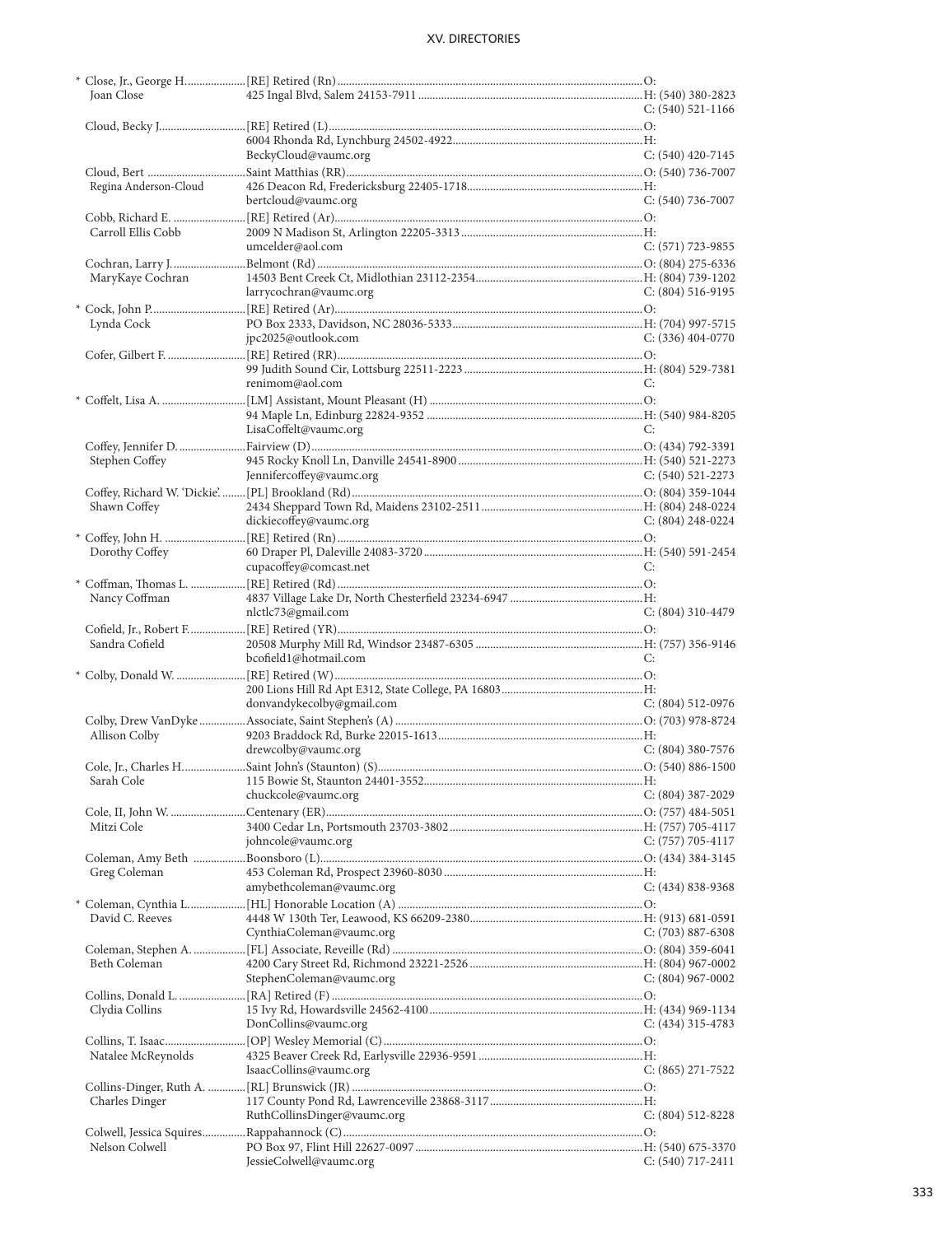| Robin L. Colwell   |                            |                       |
|--------------------|----------------------------|-----------------------|
|                    | maryalicecolwell@vaumc.org | C: (540) 312-5028     |
| Shana Colwell      |                            |                       |
|                    | nathancolwell@vaumc.org    | $C: (434)$ 333-8181   |
|                    |                            |                       |
| Mary Alice Colwell |                            |                       |
|                    | jamesriverds@vaumc.org     | $C: (540)$ 312-4597   |
|                    |                            |                       |
| Morgan Combs       |                            |                       |
|                    | alancombs@vaumc.org        | $C: (434)$ 238-4415   |
|                    |                            |                       |
| Joseph Commander   |                            |                       |
|                    | Janprentace@vaumc.org      | $C: (703) 868 - 7923$ |
|                    |                            |                       |
| Jim Compher        |                            |                       |
|                    | nancycompher@yahoo.com     | $C: (540)$ 454-3679   |
| Aaron Compton      |                            |                       |
|                    | DawnCompton@vaumc.org      | $C: (434)$ 238-0464   |
|                    |                            |                       |
| Raymond Comstock   |                            |                       |
|                    | EllenComstock@vaumc.org    | $C: (757)$ 373-3137   |
|                    |                            |                       |
| Joyce Conner       |                            |                       |
|                    | JohnConner@vaumc.org       | C: $(252)$ 678-3504   |
|                    |                            |                       |
| Marsha Conway      |                            |                       |
|                    | Johnconway@vaumc.org       | $C: (703) 887 - 7305$ |
|                    |                            |                       |
| Brenda Cook        | linwoodomr@gmail.com       | $C: (804)$ 347-8373   |
|                    |                            |                       |
| Anita Marie Cook   |                            |                       |
|                    | revmarv1007@gmail.com      | $C: (270)$ 980-8066   |
|                    |                            |                       |
| Elizabeth Cooke    |                            |                       |
|                    | waalker31@gmail.com        | C: $(804)$ 389-9333   |
|                    |                            |                       |
| Robert E. Cooper   |                            |                       |
|                    | FranCooper@vaumc.org       | $C: (757)$ 630-7412   |
|                    |                            |                       |
| Rebecca Cooper     |                            |                       |
|                    | JohnCooper@vaumc.org       | $C: (540)$ 335-6167   |
|                    |                            |                       |
|                    | BobCooper@vaumc.org        | $C: (757) 641 - 5852$ |
|                    |                            |                       |
| Donna Copeland     |                            |                       |
|                    | MichaelCopeland@vaumc.org  | $C: (540) 855-4604$   |
|                    |                            |                       |
| Marsha A. Childs   |                            |                       |
|                    | jcopenha@su.edu            | $C: (540)$ 327-6771   |
|                    |                            |                       |
| Pamela Corber      |                            |                       |
|                    | WesCorber@vaumc.org        | $C: (571)$ 439-6937   |
|                    |                            |                       |
|                    | cacorley@ctsi.net          | $C: (804)$ 241-9809   |
|                    |                            |                       |
| Ruby Corr          |                            |                       |
|                    | randlcorr@yahoo.com        | C:                    |
|                    |                            |                       |
| Richard B. Cory    |                            |                       |
|                    | pennycory@vaumc.org        | C: $(757)$ 373-7304   |
|                    |                            |                       |
|                    |                            |                       |
|                    |                            |                       |
|                    |                            |                       |
|                    | barbaracousar@vaumc.org    | $C: (804)$ 305-3292   |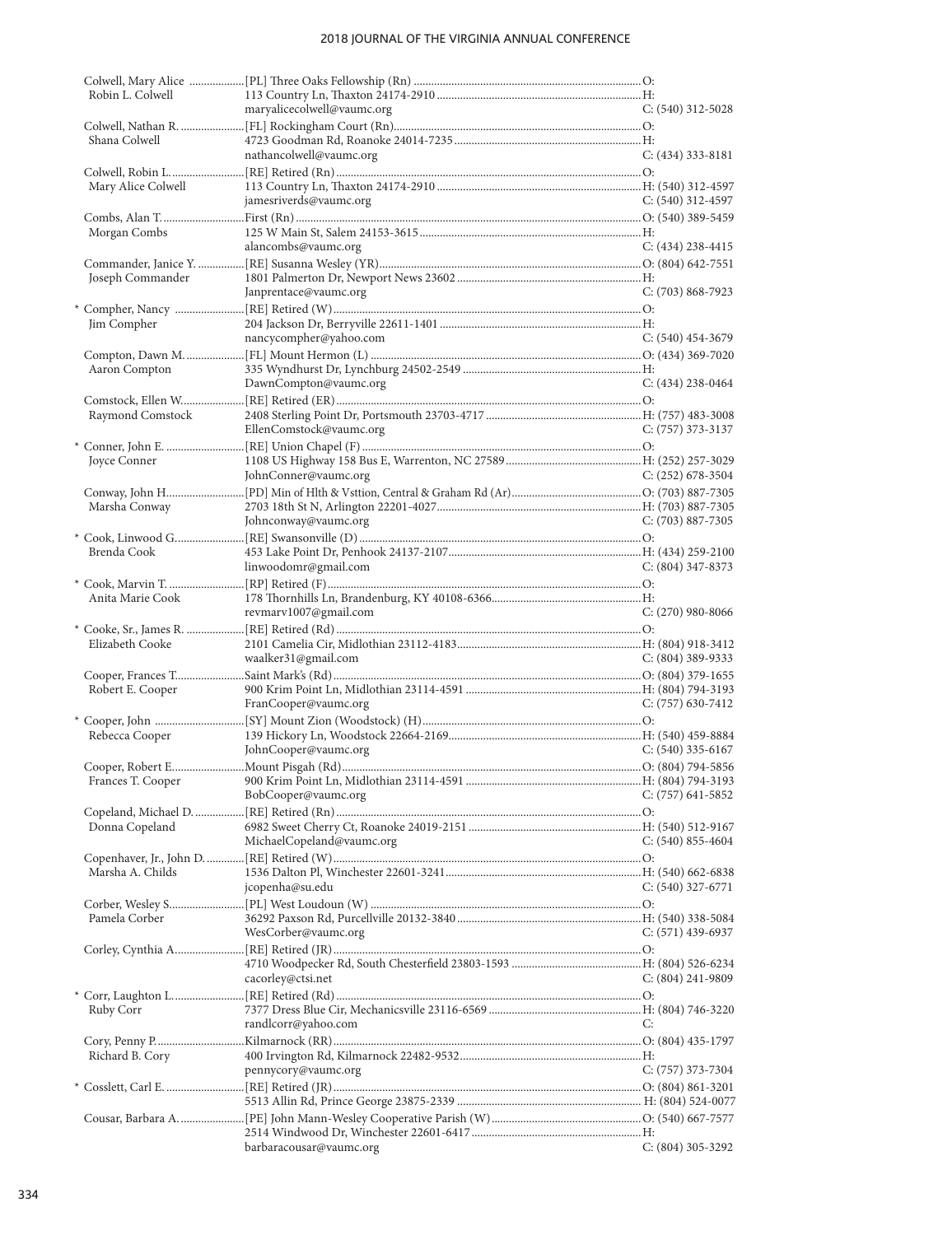| Mark Cox           |                           |                       |
|--------------------|---------------------------|-----------------------|
|                    | ShannonCox@vaumc.org      | C: (540) 494-2642     |
|                    |                           |                       |
|                    |                           |                       |
|                    | TinaCox@vaumc.org         | $C: (540)$ 204-2024   |
|                    |                           |                       |
| Ken Crabbs         |                           |                       |
|                    | Lindacrabbs@vaumc.org     | C: $(804)$ 496-1844   |
|                    |                           |                       |
| Becky Crabill      |                           |                       |
|                    | RalphCrabill@vaumc.org    | C: (540) 244-9714     |
|                    |                           |                       |
| Carolyn Craddock   |                           |                       |
|                    | larrycraddock@vaumc.org   | $C: (703) 785 - 6234$ |
|                    |                           |                       |
|                    |                           |                       |
|                    | timcraft@vaumc.org        | C: (540) 819-9386     |
|                    |                           |                       |
|                    |                           |                       |
| Janet Craig        |                           | $C: (757) 784-5353$   |
|                    | DavidCraig@vaumc.org      |                       |
|                    |                           |                       |
| Ann Craig          |                           |                       |
|                    | TimCraig@vaumc.org        | $C: (703) 887 - 3192$ |
|                    |                           |                       |
| Jackie Crawford    |                           |                       |
|                    | JohnCrawford3@vaumc.org   | C: $(540)$ 292-6425   |
|                    |                           |                       |
| Deborah Creech     |                           |                       |
|                    | stephencreech@vaumc.org   | $C: (617) 699-6917$   |
|                    |                           |                       |
|                    |                           |                       |
|                    | MaxineCrenshaw@vaumc.org  | $C: (434)$ 470-7066   |
|                    |                           |                       |
| Ottmar Schmidt     |                           |                       |
|                    | TammieCrews@vaumc.org     | $C: (570) 807-4362$   |
|                    |                           |                       |
| J. Olivia Crichlow |                           |                       |
|                    |                           |                       |
|                    | WinstonCrichlow@vaumc.org | $C: (540)$ 420-0863   |
|                    |                           |                       |
|                    |                           |                       |
| Andrew Crisp       |                           |                       |
|                    | AmyCrisp@vaumc.org        | $C: (804)$ 399-8008   |
|                    |                           |                       |
|                    |                           |                       |
|                    | NipCrites@vaumc.org       | $C: (540)$ 247-4504   |
|                    |                           |                       |
|                    |                           |                       |
|                    | AlbertCrockett@vaumc.org  | $C: (757) 710-6919$   |
|                    |                           |                       |
| Rita Crockett      |                           |                       |
|                    | DougCrockett@vaumc.org    | C: $(757)$ 619-4228   |
|                    |                           |                       |
|                    |                           |                       |
|                    | dccrosby2010@aol.com      | C:                    |
|                    |                           |                       |
| Cindy Crosby       |                           |                       |
|                    | leecrosby@vaumc.org       | C:                    |
|                    |                           |                       |
|                    |                           |                       |
|                    | tommycrosby@vaumc.org     | $C: (540)$ 421-2216   |
|                    |                           |                       |
| Thomas A. Slate    |                           |                       |
|                    | slate.cross@verizon.net   | $C: (757)$ 647-4360   |
|                    |                           |                       |
|                    |                           |                       |
|                    |                           |                       |
| Darlene Crummett   |                           |                       |
|                    | AndreCrummett@vaumc.org   | C:                    |
|                    |                           |                       |
|                    |                           |                       |
| Greg Culler        | pamculler@vaumc.org       | $C: (804)$ 389-2711   |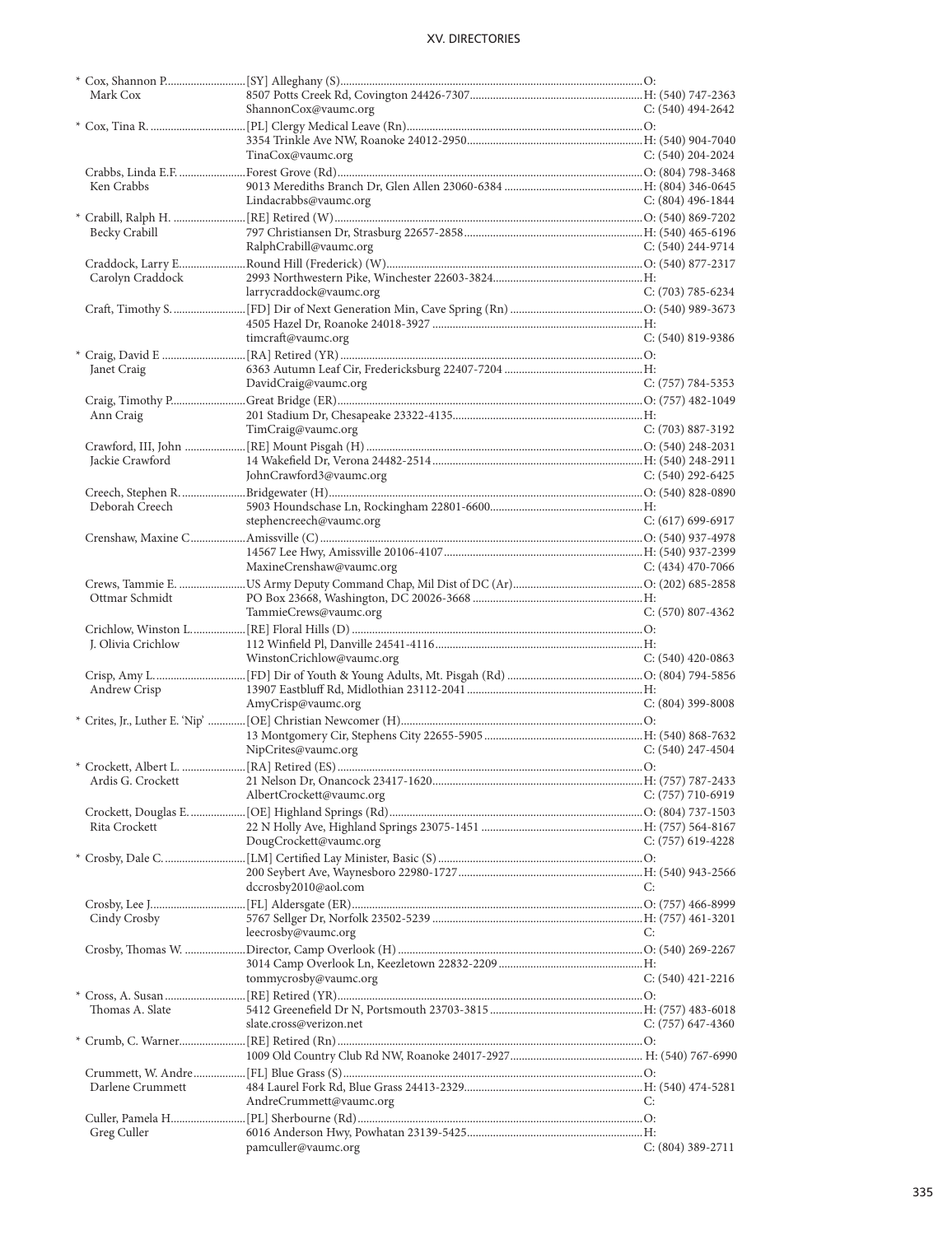|                            | kirkculpepper@vaumc.org   | C: $(757)$ 434-0078   |
|----------------------------|---------------------------|-----------------------|
|                            |                           |                       |
| Amy Townsend               |                           |                       |
|                            | clarkcundiff@vaumc.org    | $C: (757)$ 615-0732   |
|                            |                           |                       |
| Jeanette Cunningham        |                           |                       |
|                            | DavidCunningham@vaumc.org | C: (757) 647-5229     |
|                            |                           |                       |
|                            | Washington, DC 20008-5030 |                       |
|                            | hlcurry3@aol.com          | C:                    |
|                            |                           |                       |
| Tricia Cushnie             |                           |                       |
|                            |                           |                       |
|                            | sdc8136@cox.net           | C: $(703)$ 346-1971   |
|                            |                           |                       |
|                            |                           |                       |
|                            | marydadisman@vaumc.org    | C: $(757)$ 912-2233   |
|                            |                           |                       |
| Alicia Daily               |                           |                       |
|                            | DickDaily@vaumc.org       | $C: (540) 586-4030$   |
|                            |                           |                       |
|                            | elinord57@yahoo.com       | C: $(757)$ 630-7917   |
|                            |                           |                       |
|                            |                           |                       |
|                            | JoshuaDalton@vaumc.org    | $C: (434) 444-4901$   |
|                            |                           |                       |
| Susan Dameron              | dameron@rivnet.net        | C: $(804)$ 694-6839   |
|                            |                           |                       |
| Barbara Daniel             |                           |                       |
|                            | LinwoodDaniel@vaumc.org   | $C: (804)$ 908-5118   |
|                            |                           |                       |
|                            |                           |                       |
|                            | SherryDaniels@vaumc.org   | C: (757) 617-1555     |
| Lili Rebecca Spain-Daniely |                           |                       |
|                            | JDDaniely@vaumc.org       | $C: (804) 712 - 0253$ |
|                            |                           |                       |
|                            |                           |                       |
|                            | stevedarr@vaumc.org       | $C: (540)$ 230-8581   |
|                            |                           |                       |
|                            | Revd@gftw.org             | C:                    |
|                            |                           |                       |
| Cheryl Harrison-Davidson   |                           |                       |
|                            | revwgd@gmail.com          | $C: (540)$ 314-9470   |
| Melvina J. Davies          |                           |                       |
|                            | LarryDavies@vaumc.org     | $C: (434)$ 665-0073   |
|                            |                           |                       |
| Linda Davis                |                           |                       |
|                            | csd63lbd@comcast.net      | $C: (540) 529-0338$   |
|                            |                           |                       |
| Billy Ray Davis, Jr.       | delishiadavis@vaumc.org   | $C: (703) 862 - 0115$ |
|                            |                           |                       |
| Miriam Davis               |                           |                       |
|                            |                           |                       |
| Denise Davis               |                           |                       |
|                            | JackDavisJR@vaumc.org     | C: $(540)$ 425-4882   |
|                            |                           |                       |
| Sharon Davis               | JackDavis@vaumc.org       | $C: (757)$ 373-1381   |
|                            |                           |                       |
|                            |                           |                       |
|                            | janetdavismvcg@vaumc.org  | $C: (540) 705-6117$   |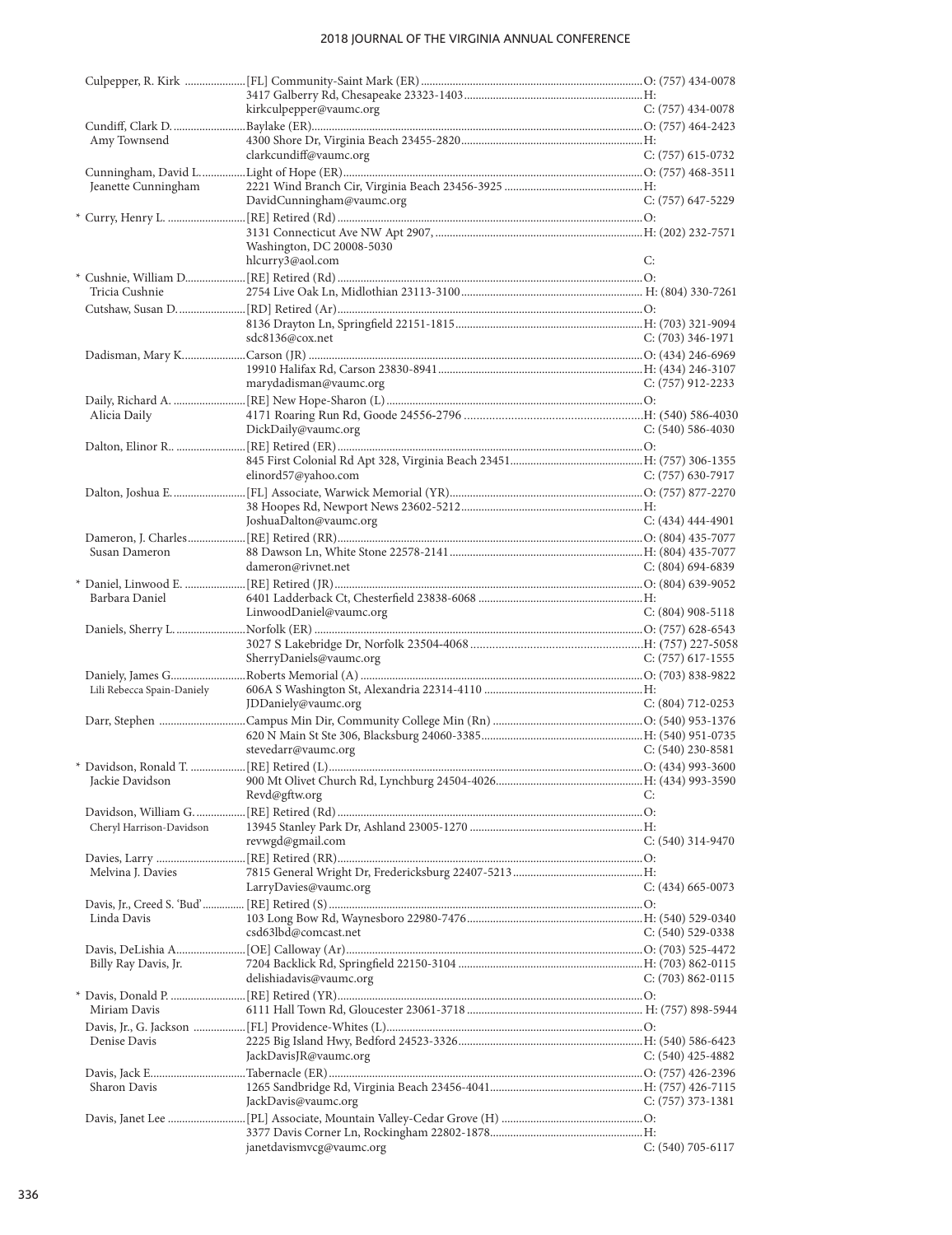| Lila Davis                |                                           |                       |
|---------------------------|-------------------------------------------|-----------------------|
|                           | JonDavis@vaumc.org                        | C: (540) 903-6303     |
|                           |                                           |                       |
|                           |                                           |                       |
|                           | MarshaDavis@vaumc.org                     | $C: (434)$ 390-7374   |
|                           |                                           |                       |
| Elizabeth Davis           |                                           |                       |
|                           | MikeDavis@vaumc.org                       | $C: (804)$ 304-0256   |
|                           |                                           |                       |
| Marilyn Davis             |                                           |                       |
|                           |                                           | $C: (434)$ 262-2373   |
|                           |                                           |                       |
|                           |                                           |                       |
|                           |                                           |                       |
| Laurie Davis              |                                           |                       |
|                           | lynchburgds@vaumc.org                     | $C: (434)$ 363-1399   |
|                           |                                           |                       |
|                           |                                           |                       |
| Susan Davis               |                                           |                       |
|                           | BillDavis@vaumc.org                       | $C: (804)$ 248-1424   |
|                           |                                           |                       |
| Sara Dawson               |                                           |                       |
|                           | RickDawson@vaumc.org                      | $C: (703)$ 505-7934   |
|                           |                                           |                       |
| Elaine Dawson             |                                           |                       |
|                           | wkdawson49@gmail.com                      | $C: (540)$ 931-5829   |
|                           |                                           |                       |
|                           |                                           |                       |
|                           | JennyDay@vaumc.org                        | $C: (703)$ 999-4873   |
|                           |                                           |                       |
| Anne Day                  |                                           |                       |
|                           | MichaelDay@vaumc.org                      | C: (434) 607-9209     |
|                           |                                           |                       |
| Imelda De Los Santos      |                                           |                       |
|                           | jesusdelossantos@vaumc.org                | C: $(757)$ 761-2735   |
|                           |                                           |                       |
| Vicki Decker              |                                           |                       |
|                           | FrankDecker@vaumc.org                     | $C: (770)$ 355-6083   |
|                           |                                           |                       |
|                           |                                           |                       |
|                           | ThadDecker@vaumc.org                      | $C: (757)$ 334-0221   |
|                           |                                           |                       |
| Stephanie Decker          |                                           |                       |
|                           | nathandecker@vaumc.org                    | $C: (804) 898 - 1258$ |
|                           |                                           |                       |
| Nell DeHart               |                                           |                       |
|                           | charlesdehart@vaumc.org C: (540) 381-1752 |                       |
|                           |                                           |                       |
|                           |                                           |                       |
| Elaine DeJong             |                                           |                       |
|                           | diministers@ntelos.net                    | C:                    |
|                           |                                           |                       |
| John Delamar              |                                           |                       |
|                           | caitlindelamar@vaumc.org                  | C: (540) 207-2922     |
|                           |                                           |                       |
| Lela DeLoach              |                                           |                       |
|                           | clydedeloach@vaumc.org                    | $C: (757) 746-2105$   |
|                           |                                           |                       |
| Debby DeLoach             |                                           |                       |
|                           | travisdeloach@vaumc.org                   | $C: (757) 894-4598$   |
|                           |                                           |                       |
|                           |                                           |                       |
|                           | LeahDeLong@vaumc.org                      | C: (540) 219-4727     |
|                           |                                           |                       |
| Sherri Derflinger         |                                           |                       |
|                           | MikeDerflinger@vaumc.org                  | $C: (540)$ 631-4469   |
|                           |                                           |                       |
| Gabriella Luisa Mirabilio |                                           |                       |
|                           | MichaelDettmer@vaumc.org                  | $C: (804) 571-2990$   |
|                           |                                           |                       |
| Ruth DeVerter             |                                           |                       |
|                           | jsdeverter@cox.net                        | C:                    |
|                           |                                           |                       |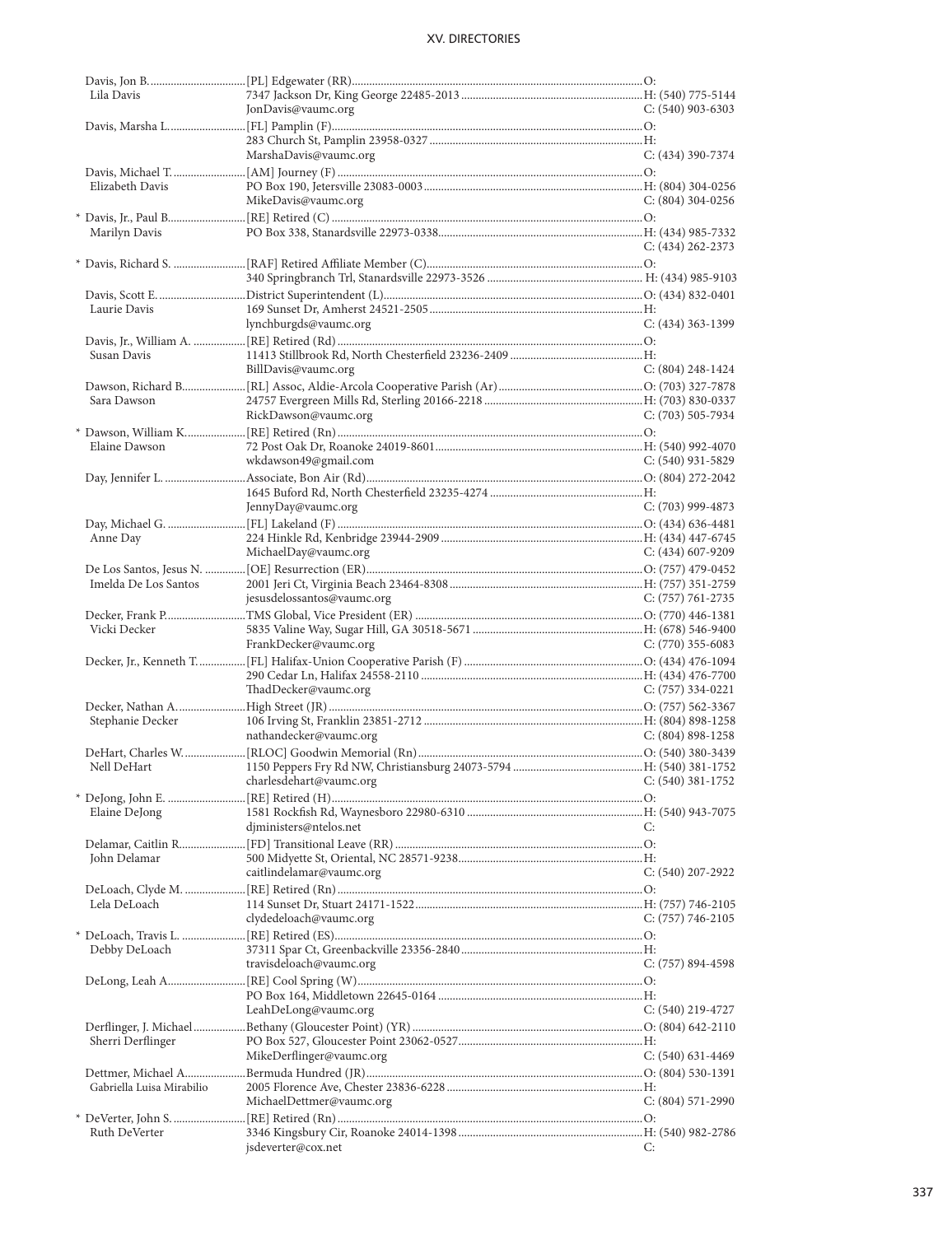| Kate Devolites       |                           |                     |
|----------------------|---------------------------|---------------------|
|                      | seandevolites@vaumc.org   | $C: (703)$ 309-4037 |
|                      |                           |                     |
| Lisa Dibble          |                           |                     |
|                      | DanDibble@vaumc.org       | C:                  |
|                      |                           |                     |
| Norm Dietz           |                           |                     |
|                      | joannadietz@vaumc.org     | $C: (703)$ 346-8335 |
|                      |                           |                     |
| Samuel MattisonSr    |                           |                     |
|                      | piadiggs@vaumc.org        | $C: (336)$ 558-5050 |
|                      |                           |                     |
| Janice Dixon         |                           |                     |
|                      | rogerd205@gmail.com       | C:                  |
|                      |                           |                     |
| Rebecca Rigel Donald |                           |                     |
|                      | ChrisDonald@vaumc.org     | $C: (804)$ 916-0991 |
|                      |                           |                     |
| Dorothy Donat        |                           |                     |
|                      | Dotsh34@cox.net           | $C: (540)$ 312-0115 |
|                      |                           |                     |
| Margaret E. Donnelly |                           |                     |
|                      | RapidBob65@aol.com        | C:                  |
|                      |                           |                     |
| Michele L. Dore      |                           |                     |
|                      | livingstonedore@vaumc.org | $C: (804)$ 338-6067 |
|                      |                           |                     |
|                      |                           |                     |
| Carol Dorsey         |                           |                     |
|                      | JeffDorsey@vaumc.org      | C:                  |
|                      |                           |                     |
| Nathan Solomon       |                           |                     |
|                      | TonyaDouce@vaumc.org      | $C: (703)$ 254-3754 |
|                      |                           |                     |
|                      |                           |                     |
|                      | DelanoDouglas@vaumc.org   | $C: (434)$ 258-7014 |
|                      |                           |                     |
|                      |                           |                     |
|                      | LauraDouglass@vaumc.org   | $C: (540)$ 271-1558 |
|                      |                           |                     |
| Janie Dowdy          |                           |                     |
|                      | Rdowdy-cp@mindspring.com  | $C: (804)$ 356-6691 |
|                      |                           |                     |
|                      |                           |                     |
|                      | Bethdowns@vaumc.org       | $C: (804)$ 405-3625 |
|                      |                           |                     |
|                      |                           |                     |
|                      |                           | $C: (813) 484-2068$ |
|                      |                           |                     |
|                      |                           |                     |
|                      |                           | C: (757) 509-2090   |
|                      |                           |                     |
| Linda Drinkard       |                           |                     |
|                      | daviddrinkard@vaumc.org   | $C: (757)$ 692-0073 |
|                      |                           |                     |
| Michele Drinkard     |                           |                     |
|                      | jerrydrinkard@vaumc.org   | C:                  |
|                      |                           |                     |
| Katheryn Driscoll    |                           |                     |
|                      | JimDriscoll@vaumc.org     | C: (757) 903-9417   |
|                      |                           |                     |
| Kimberly Dulaney     |                           |                     |
|                      | BradDulaney@vaumc.org     | C: $(540)$ 798-7922 |
|                      |                           |                     |
| Jennifer Duley       |                           |                     |
|                      | jasonduley@vaumc.org      | $C: (540) 550-2069$ |
|                      |                           |                     |
| Valerie V. Duncan    |                           |                     |
|                      | alexduncan@vaumc.org      | C: (757) 232-7135   |
|                      |                           |                     |
| Robin Duncan         |                           |                     |
|                      |                           |                     |
|                      | RandyDuncan@vaumc.org     | $C: (703)$ 472-2710 |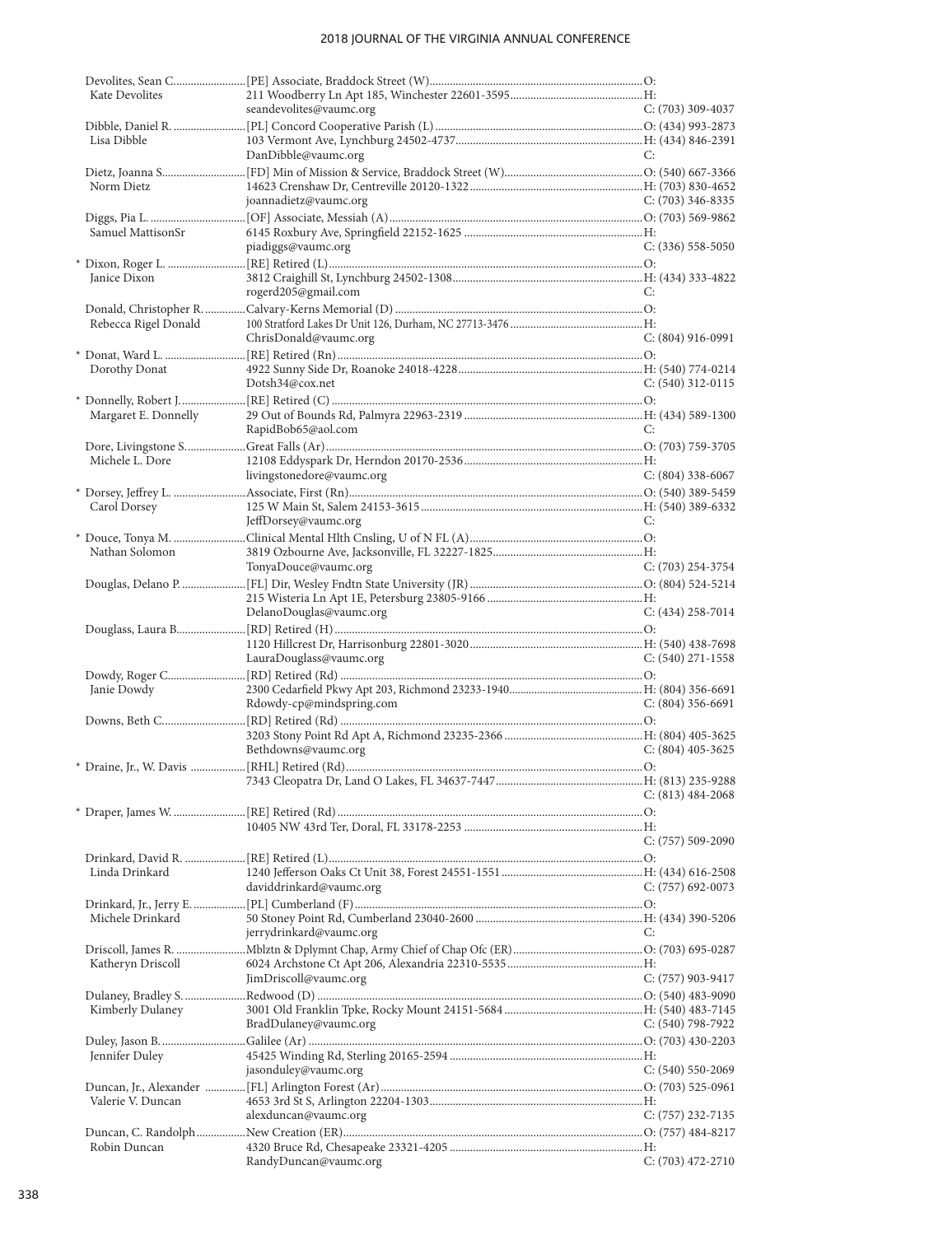| Melody A. Duncan     |                                          |                       |
|----------------------|------------------------------------------|-----------------------|
|                      | DeWayneDuncan@vaumc.org                  | $C: (757)$ 678-3577   |
|                      |                                          |                       |
| Caretta Duncan       |                                          |                       |
|                      | GregDuncan@vaumc.org                     | $C: (757) 894-0880$   |
|                      |                                          |                       |
| DeWayne A. Duncan    |                                          |                       |
|                      | MelodyDuncan@vaumc.org                   | $C: (757)$ 279-8806   |
|                      |                                          |                       |
|                      |                                          |                       |
|                      | jimdunkin@vaumc.org                      | $C: (704)$ 267-3978   |
|                      |                                          |                       |
| Wesley E. Dunkum     |                                          |                       |
|                      | JeaneDunkum@vaumc.org                    | $C: (540)$ 420-6468   |
| Arlene Dunkum        |                                          |                       |
|                      | revtom@comcast.net                       | $C: (804)$ 396-0572   |
|                      |                                          |                       |
|                      |                                          |                       |
| Kyle Dunlap          | MelissaDunlap@vaumc.org                  | $C: (571)$ 426-4036   |
|                      |                                          |                       |
| Angelia E. Durrance  |                                          |                       |
|                      | Tomdurrance@vaumc.org                    | $C: (276) 734-8902$   |
|                      |                                          |                       |
| Sara Eakes           |                                          |                       |
|                      | GareyEakes@vaumc.org                     | $C: (703)$ 447-6724   |
|                      |                                          |                       |
| Roger Eakin          |                                          |                       |
|                      |                                          |                       |
| Robert Earle         |                                          |                       |
|                      | devonearle@vaumc.org                     | $C: (804) 837-9850$   |
|                      |                                          |                       |
| Phyllis R. Earley    |                                          |                       |
|                      | JimEarley@vaumc.org                      | $C: (571)$ 239-3529   |
|                      |                                          |                       |
|                      |                                          |                       |
| James N. Earley, II  |                                          |                       |
|                      | PhyllisEarley@vaumc.org                  | $C: (757) 685 - 6207$ |
|                      |                                          |                       |
|                      |                                          |                       |
|                      | ReginaldEarly@vaumc.org                  | $C: (703)$ 297-6463   |
|                      |                                          |                       |
| Judy Early           |                                          |                       |
|                      | GlenEarly@vaumc.org                      | $C: (540)$ 246-1176   |
|                      |                                          |                       |
| Rebecca Earnhardt    |                                          |                       |
|                      | TimEarnhardt@vaumc.org C: (757) 470-9700 |                       |
|                      |                                          |                       |
| Sandra Eccard        |                                          |                       |
|                      | ewe@ntelos.net                           | C:                    |
|                      |                                          |                       |
| Richard H. Ecklund   |                                          |                       |
|                      | LizEcklund@vaumc.org                     | $C: (434)$ 258-2934   |
|                      |                                          |                       |
| Elizabeth W. Ecklund |                                          |                       |
|                      | RickEcklund@vaumc.org                    | C: $(434)$ 258-2935   |
|                      |                                          |                       |
|                      | SharonEden@vaumc.org                     | C:                    |
|                      |                                          |                       |
| Ellen Edinger        |                                          |                       |
|                      | DavidEdinger@vaumc.org                   | C: (434) 316-3974     |
|                      |                                          |                       |
| Cathy Edmonds        |                                          |                       |
|                      | LarryEdmonds@vaumc.org                   | $C: (757)$ 268-8930   |
|                      |                                          |                       |
| Linda Edmonds        |                                          |                       |
|                      | RaymondEdmonds@mac.com                   | $C: (804) 852 - 3633$ |
|                      |                                          |                       |
| Wanda Edwards        | DarwinEdwards@vaumc.org                  | $C: (757) 650-8400$   |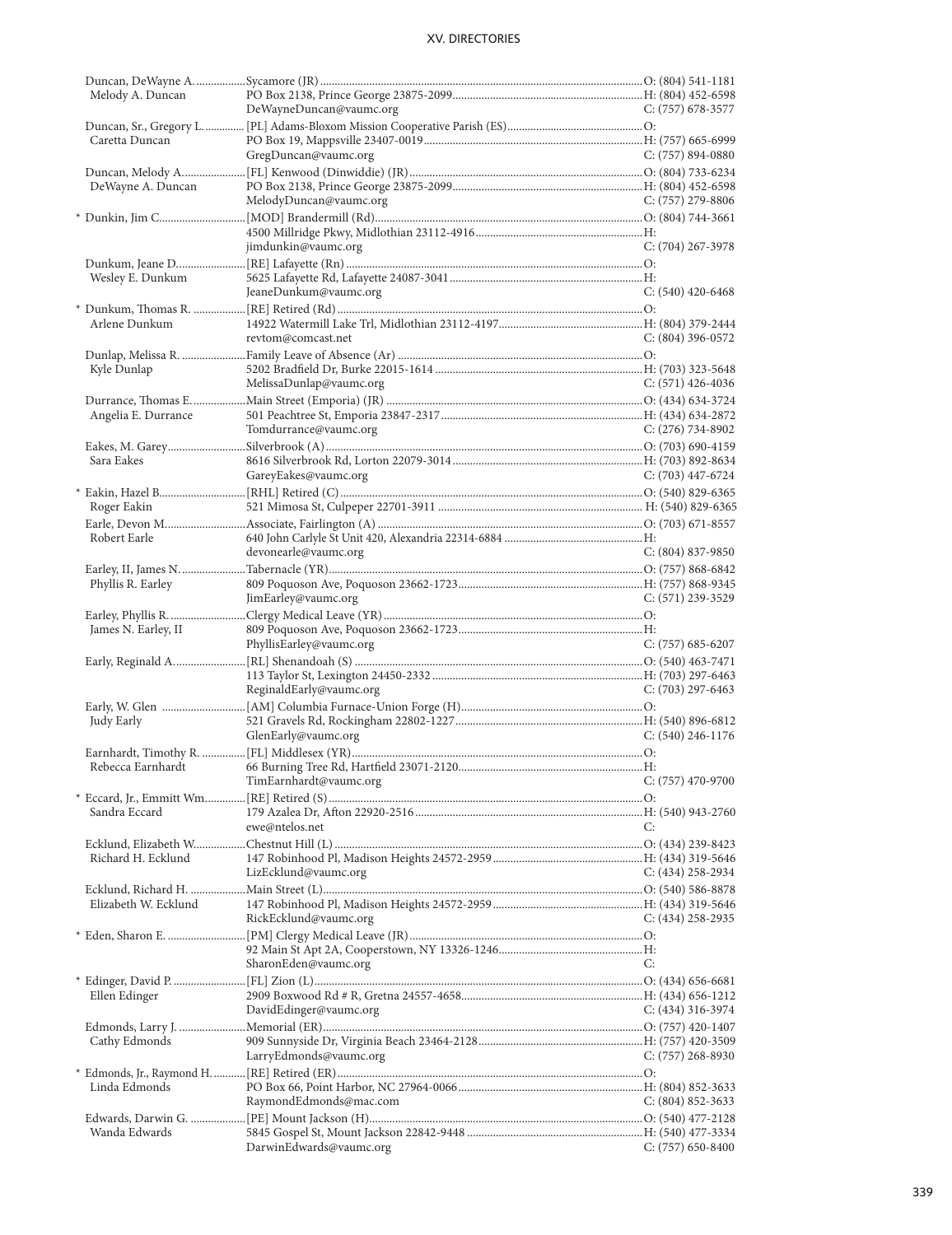| Teresa Edwards          |                                |                       |
|-------------------------|--------------------------------|-----------------------|
|                         | KelvinEdwards@vaumc.org        | $C: (540)$ 589-2989   |
|                         |                                |                       |
| Cindy Edwards           |                                |                       |
|                         | BobEdwards@vaumc.org           | $C: (540)$ 521-1556   |
|                         |                                |                       |
| Miriah Eisenman         |                                |                       |
|                         | eisenman.colorado@gmail.com    | C: (719) 357-1269     |
|                         |                                |                       |
|                         |                                |                       |
| Pam Elder               |                                |                       |
|                         | GibbyElder@vaumc.org           | C: (804) 239-4591     |
|                         |                                |                       |
| Maria Otero             |                                |                       |
|                         | JoeEldridge@vaumc.org          | C: $(202)$ 256-8070   |
|                         |                                |                       |
| Rebekah Elmore          |                                |                       |
|                         | danelmore@vaumc.org            | $C: (804) 898-1765$   |
|                         |                                |                       |
| Karen Elmore            |                                |                       |
|                         | KevinElmore@vaumc.org          | $C: (804) 580-1571$   |
|                         |                                |                       |
|                         |                                |                       |
| Christy Elmore          |                                |                       |
|                         | JasonElmore@vaumc.org          | C: (804) 399-8590     |
|                         |                                |                       |
| William John Einloth    |                                |                       |
|                         | nancyengle@vaumc.org           | C: $(434)$ 363-5058   |
|                         |                                |                       |
|                         |                                |                       |
|                         | kevinenglish@vaumc.org         | $C: (302)$ 236-9993   |
|                         |                                |                       |
|                         |                                |                       |
| Linda Ennis             |                                |                       |
|                         | carle32@hotmail.com            | $C: (703)$ 498-8700   |
|                         |                                |                       |
|                         |                                |                       |
|                         | mauryenright@vaumc.org         | C:                    |
|                         |                                |                       |
| Catherine Ensz          |                                |                       |
|                         | DrewEnsz@vaumc.org             | $C: (703) 881 - 8673$ |
|                         |                                |                       |
| Joung-Won Eo            |                                |                       |
|                         | yunhoeo@vaumc.org              | $C: (804)$ 912-7957   |
|                         |                                |                       |
|                         |                                |                       |
| Martha Erbach           |                                |                       |
|                         | wmerbach@shentel.net           | C:                    |
|                         |                                |                       |
|                         |                                |                       |
|                         | LarryErbin@vaumc.org           | $C: (434) 534-5461$   |
|                         |                                |                       |
| Patty C. Erickson       |                                |                       |
|                         | troutbrookwaterfalls@gmail.com | C:                    |
|                         |                                |                       |
|                         |                                |                       |
| Judi Espinoza           | sjespinoza@aol.com             | C: $(540)$ 421-6770   |
|                         |                                |                       |
|                         |                                |                       |
| David Outten            |                                |                       |
|                         | TammyEstep@vaumc.org           | C: (757) 999-7413     |
|                         |                                |                       |
| Kelly Ann Desclos-Estes |                                |                       |
|                         | ShayneEstes@vaumc.org          | $C: (804)$ 357-1107   |
|                         |                                |                       |
| Chelsea I. Eum          |                                |                       |
|                         | terryeum@vaumc.org             | $C: (989) 992 - 8447$ |
|                         |                                |                       |
|                         |                                |                       |
|                         |                                |                       |
|                         | Mechanicsville 23111-7029      |                       |
|                         | RKEEVE@cwresidents.com         | C:                    |
|                         |                                |                       |
| Clifton Evancho         |                                |                       |
|                         | sarahevancho@vaumc.org         | C:                    |
|                         |                                |                       |
| Karen Evans             |                                |                       |
|                         | glenevans@artforhumanity.org   | C:                    |
|                         |                                |                       |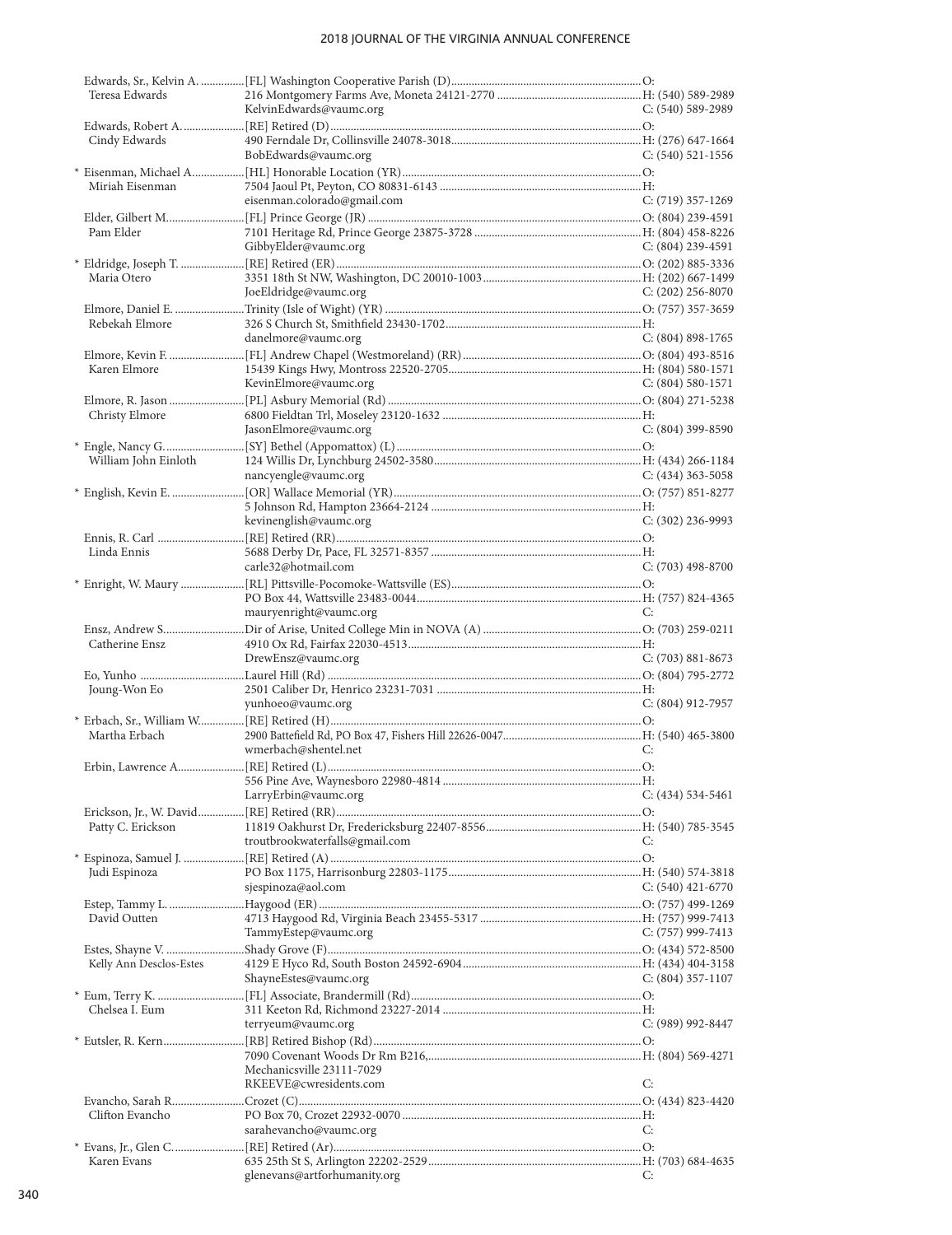| Nathan Evans           |                               |                     |
|------------------------|-------------------------------|---------------------|
|                        | hillaryevans@vaumc.org        | C: (304) 490-8234   |
|                        |                               |                     |
|                        |                               |                     |
| Michelle Evans         |                               |                     |
|                        | mikeevans@vaumc.org           | C: (540) 222-1719   |
|                        |                               |                     |
| Carrie Everett         |                               |                     |
|                        | DavidEverett@vaumc.org        | $C: (804) 894-0335$ |
|                        |                               |                     |
|                        |                               |                     |
| Jan McCall Failes      |                               |                     |
|                        | Bfailes@vaumc.org             | C:                  |
|                        |                               |                     |
|                        |                               |                     |
| John Alexander Fair    |                               |                     |
|                        | DebFair@vaumc.org             | $C: (575) 741-0416$ |
|                        |                               |                     |
|                        |                               |                     |
| Deborah R.B. Fair      |                               |                     |
|                        | JohnFair@vaumc.org            | $C: (804)$ 931-3773 |
|                        |                               |                     |
|                        |                               |                     |
| Debby Farabaugh        |                               |                     |
|                        | TimFarabaugh@vaumc.org        | $C: (757) 544-8623$ |
|                        |                               |                     |
| Pat Faris              |                               |                     |
|                        |                               |                     |
|                        | farisrb@aol.com               | C:                  |
|                        |                               |                     |
| <b>Joette Farrar</b>   |                               |                     |
|                        |                               |                     |
|                        | KenFarrar@vaumc.org           | $C: (540)$ 230-0494 |
|                        |                               |                     |
| Mark Fathbruckner      |                               |                     |
|                        | AlexisFathbruckner@vaumc.org  | C: $(434)$ 294-7083 |
|                        |                               |                     |
|                        |                               |                     |
| Arthur L. Fellows      |                               |                     |
|                        | pastornjf@comcast.net         | $C: (540)$ 229-6653 |
|                        |                               |                     |
|                        |                               |                     |
| Cindy Felton           |                               |                     |
|                        | RaleighFelton@vaumc.org       | $C: (434)$ 470-2105 |
|                        |                               |                     |
|                        |                               |                     |
| Bettie Ann Felumlee    |                               |                     |
|                        | alanfelumlee@vaumc.org        | $C: (540)$ 931-5317 |
|                        |                               |                     |
|                        |                               |                     |
| Frank A. Fender        |                               |                     |
|                        | judyfender@vaumc.org          | $C: (703)$ 424-4369 |
|                        |                               |                     |
| P. Michael Watts       |                               |                     |
|                        |                               |                     |
|                        | DwalaFerrell@vaumc.org        | $C: (804)$ 400-0531 |
|                        |                               |                     |
|                        |                               |                     |
|                        | donaldferrismccann@vaumc.org  | C: (989) 640-6969   |
|                        |                               |                     |
|                        |                               |                     |
| Rosanne Finegan        |                               |                     |
|                        | michaelfinegan@vaumc.org      | C:                  |
|                        |                               |                     |
|                        |                               |                     |
| Marilyn Fink           |                               |                     |
|                        |                               |                     |
|                        |                               |                     |
| William M. Finley, III |                               |                     |
|                        |                               |                     |
|                        | Itorfin@aol.com               | $C: (540)$ 239-6013 |
|                        |                               |                     |
|                        |                               |                     |
| Jeanne T. Finley       |                               |                     |
|                        | finleywm@aol.com              | $C: (540)$ 239-1720 |
|                        |                               |                     |
|                        |                               |                     |
| Michael Finn-McKenzie  |                               |                     |
|                        | ElfieFinnMcKenzie@vaumc.org   | $C: (540) 604-4579$ |
|                        |                               |                     |
| Efie Finn-McKenzie     |                               |                     |
|                        |                               |                     |
|                        | MichaelFinnMcKenzie@vaumc.org | $C: (540) 604-1800$ |
|                        |                               |                     |
| Brenda Fisher          |                               |                     |
|                        |                               |                     |
|                        |                               |                     |
| Barbara Fisher         | revwrf@gmail.com              | $C: (540)$ 256-3303 |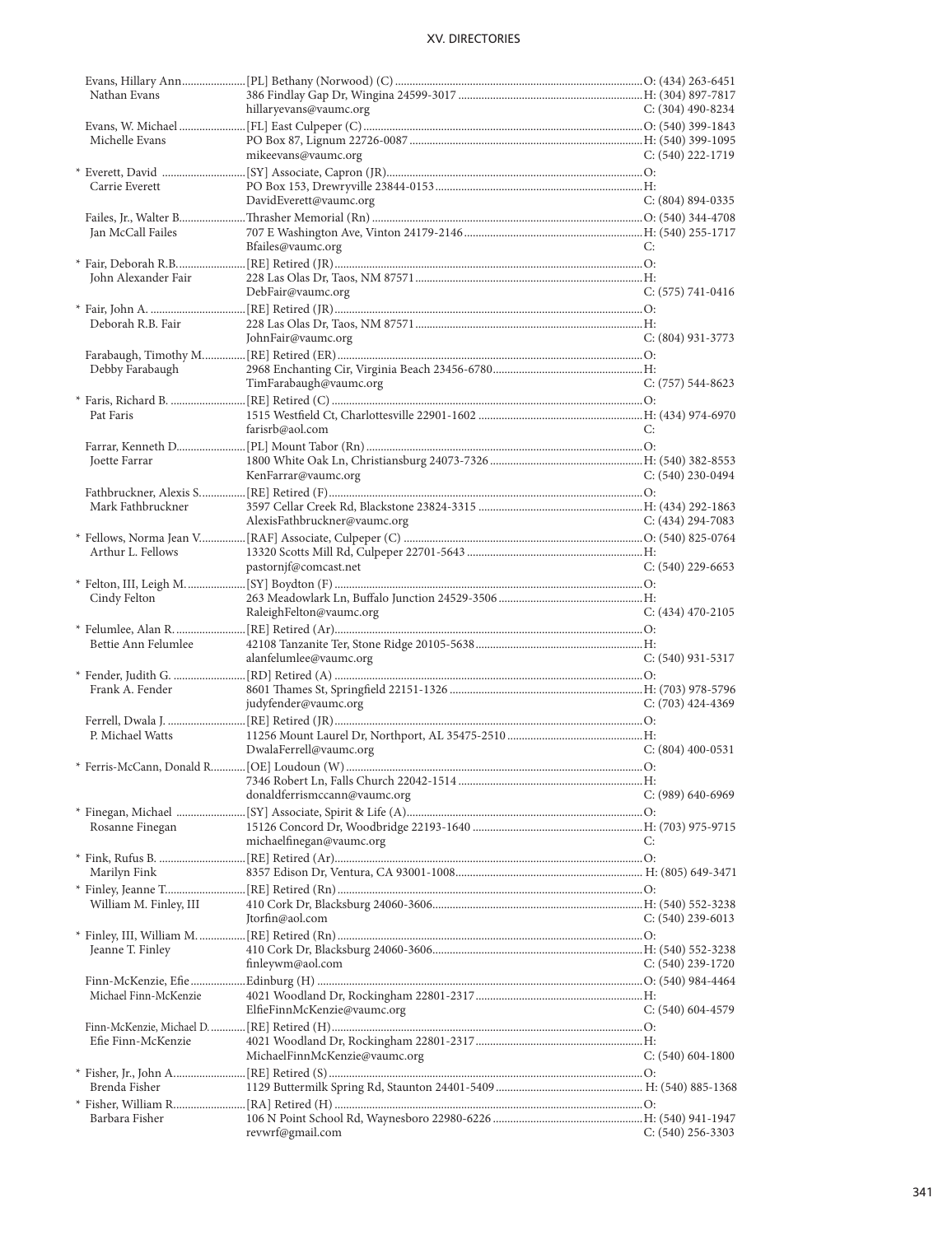|                       | aaronfitch@vaumc.org       | $C: (540)$ 532-9493   |
|-----------------------|----------------------------|-----------------------|
|                       |                            |                       |
| Marcie Fleischer      |                            | C: $(540)$ 392-4785   |
|                       | MorrisFleischer@vaumc.org  |                       |
| Claudia Fletcher      |                            |                       |
|                       | BartFletcher@vaumc.org     | C: $(763)$ 248-2587   |
|                       |                            |                       |
|                       |                            |                       |
|                       | jenniferfletcher@vaumc.org | $C: (540)$ 295-3268   |
|                       |                            |                       |
| Delores Flood         |                            |                       |
|                       | JohnFlood@vaumc.org        | C: $(434)$ 315-1783   |
|                       |                            |                       |
| Kyle R. Tau           |                            |                       |
|                       | katefloyd@vaumc.org        | $C: (404)$ 372-0491   |
|                       |                            |                       |
| Lacy T. Lusk, Jr.     |                            |                       |
|                       | AbiFoerster@vaumc.org      | $C: (703) 887-6952$   |
|                       |                            |                       |
| Carol C. Follett      | AlanFollett@vaumc.org      | C: $(540)$ 241-5342   |
|                       |                            |                       |
| Sherman G. Forbes III |                            |                       |
|                       | SharonForbes@vaumc.org     | $C: (540)$ 877-5439   |
|                       |                            |                       |
| Sally Ford            |                            |                       |
|                       | hb.dhpd.ce@gmail.com       | $C: (434)$ 960-4676   |
|                       |                            |                       |
|                       |                            |                       |
|                       | CostellaForney@vaumc.org   | $C: (540) 560-7995$   |
|                       |                            |                       |
| Nancy Forrest         |                            |                       |
|                       | DavidForrest@vaumc.org     | C: $(540)$ 409-6285   |
|                       |                            |                       |
| Tracy Forrester       |                            |                       |
|                       | dougforrester@vaumc.org    | $C: (804) 814-0543$   |
|                       |                            |                       |
| Mary Ruth Forstall    | tonyforstall@vaumc.org     | $C: (757) 506 - 8298$ |
|                       |                            |                       |
|                       |                            |                       |
|                       | ElizabethFoss@vaumc.org    | C:                    |
|                       |                            |                       |
|                       |                            |                       |
|                       | BarryFoster@vaumc.org      | $C: (434) 709-0093$   |
|                       |                            |                       |
|                       |                            |                       |
|                       | KeikoFoster@vaumc.org      | $C: (703) 772 - 5886$ |
|                       |                            |                       |
|                       |                            |                       |
|                       | FaithFowler@vaumc.org      | $C: (540)$ 209-4806   |
|                       |                            |                       |
| Timothy Foy           |                            |                       |
|                       | PennieFoy@vaumc.org        | C:                    |
|                       |                            |                       |
| Debi Frank            | MichaelFrank@vaumc.org     | C:                    |
|                       |                            |                       |
| Martha Franklin       |                            |                       |
|                       |                            |                       |
| Tammy P. Franklin     |                            |                       |
|                       | JohnFranklin@vaumc.org     | C: (276) 229-2449     |
|                       |                            |                       |
| Alan Franklin         |                            |                       |
|                       | melaniefranklin@vaumc.org  | $C: (540)$ 521-2154   |
|                       |                            |                       |
| Suzanne Franklin      |                            |                       |
|                       | rickfranklin@vaumc.org     | $C: (804)$ 370-2203   |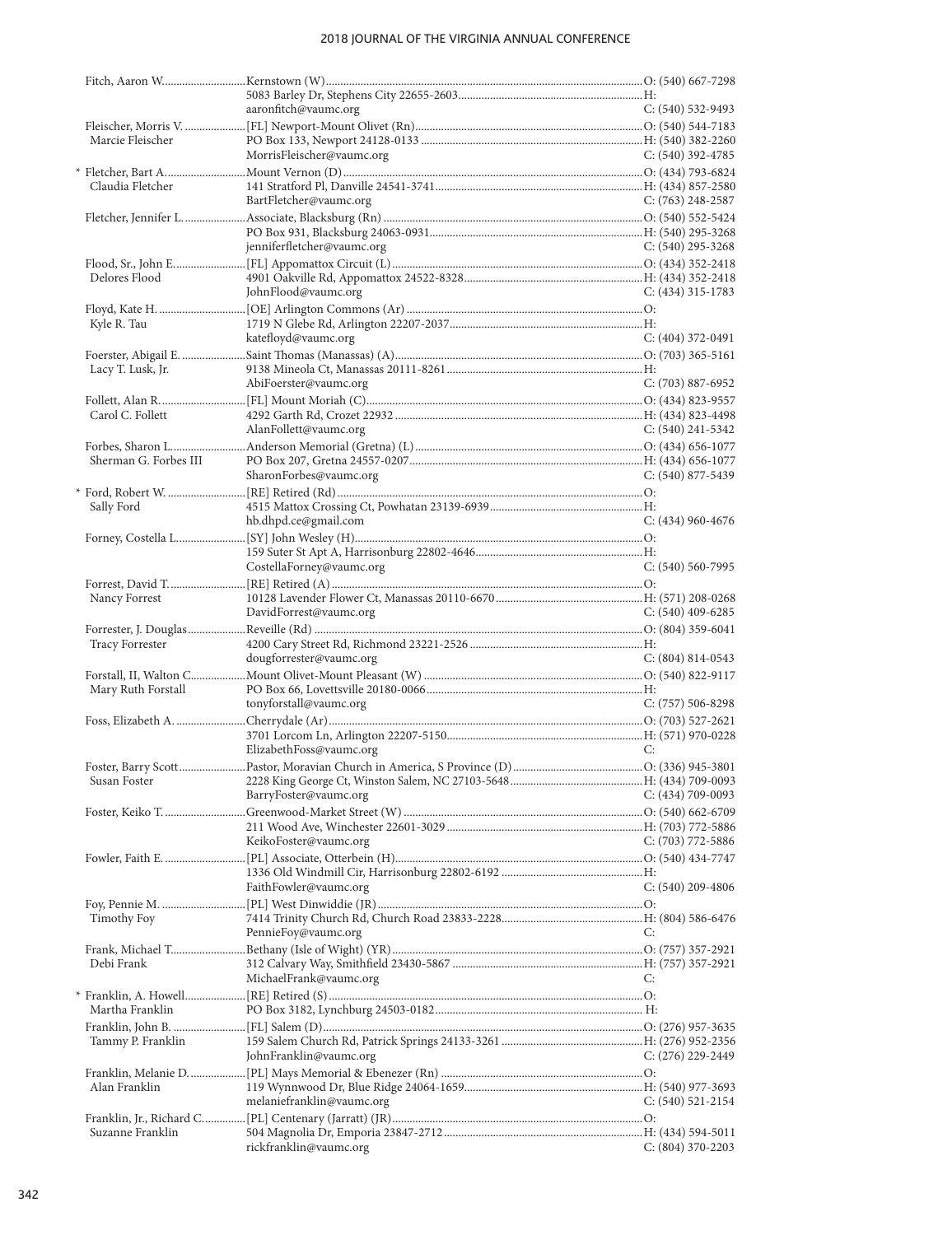| John B. Franklin     |                                      |                       |
|----------------------|--------------------------------------|-----------------------|
|                      | TammyFranklin@vaumc.org              | C:                    |
|                      |                                      |                       |
| Dallas Frederick     |                                      |                       |
|                      | revlouann@verizon.net                | $C: (703)$ 307-0461   |
|                      |                                      |                       |
| Virginia Freeman     |                                      |                       |
|                      |                                      |                       |
|                      | georgefreeman@mindspring.com         | C:                    |
|                      |                                      |                       |
| Claudette L. Freeman |                                      |                       |
|                      | BillFreeman@vaumc.org                | $C: (804)$ 252-6652   |
|                      |                                      |                       |
| Jerry Freund         |                                      |                       |
|                      | LizFreund@vaumc.org                  | C:                    |
|                      |                                      |                       |
|                      |                                      |                       |
| Debbie Friend        |                                      |                       |
|                      | BobFriend@vaumc.org                  | $C: (757)$ 375-3034   |
|                      |                                      |                       |
| Gayle Fritzinger     |                                      |                       |
|                      | CliffFritzinger@vaumc.org            | $C: (757)$ 635-4197   |
|                      |                                      |                       |
| Carol Frost          |                                      |                       |
|                      |                                      | $C: (434)$ 906-5959   |
|                      | tomfrost@vaumc.org                   |                       |
|                      |                                      |                       |
| Amanda Fry           |                                      |                       |
|                      | jimfry@vaumc.org                     | C: $(804)$ 892-0846   |
|                      |                                      |                       |
| Lawrence Frye        |                                      |                       |
|                      |                                      |                       |
|                      |                                      |                       |
| Rhett Gable          |                                      |                       |
|                      | pgable50@gmail.com C: (757) 560-5539 |                       |
|                      |                                      |                       |
| Diane Galbreath      |                                      |                       |
|                      | rngjdg@aol.com                       | C:                    |
|                      |                                      |                       |
| Joyce Galloway       |                                      |                       |
|                      |                                      |                       |
| Louise Gant          |                                      |                       |
|                      |                                      |                       |
|                      | edlouisegant@gmail.com               | C:                    |
|                      |                                      |                       |
|                      |                                      |                       |
| Jack Garber          |                                      |                       |
|                      | AmandaGarber@vaumc.org               | C: $(540)$ 236-8600   |
|                      |                                      |                       |
|                      |                                      |                       |
| James W. Gardner     |                                      |                       |
|                      | BobbieJoGardner@vaumc.org            | $C: (540)$ 679-9920   |
|                      |                                      |                       |
| Nancy E. Gardner     |                                      |                       |
|                      |                                      |                       |
| Susan S. Garrett     |                                      |                       |
|                      | Costa Mesa, CA 92626-0607            |                       |
|                      | teachumc@yahoo.com                   | $C: (540) 560 - 9539$ |
|                      |                                      |                       |
|                      |                                      |                       |
| Marian Garrett       |                                      |                       |
|                      | edgar8521@aol.com                    | $C: (804)$ 317-1858   |
|                      |                                      |                       |
| Daniel L. Garrett    |                                      |                       |
|                      | Costa Mesa, CA 92626-0607            |                       |
|                      | SusanGarrett@vaumc.org               | $C: (540) 560-1946$   |
|                      |                                      |                       |
|                      |                                      |                       |
|                      | ellisgayle@vaumc.org                 | $C: (804)$ 443-7153   |
|                      |                                      |                       |
|                      |                                      |                       |
| Laura Gaylor         |                                      |                       |
|                      | DavidGaylor@vaumc.org                | C:                    |
|                      |                                      |                       |
| Rebecca Gearheart    |                                      |                       |
|                      | timgearheart@vaumc.org               | $C: (540)$ 598-1137   |
|                      |                                      |                       |
| Nancy Geeting        |                                      |                       |
|                      | dgeeting@me.com                      | C: (540) 841-2900     |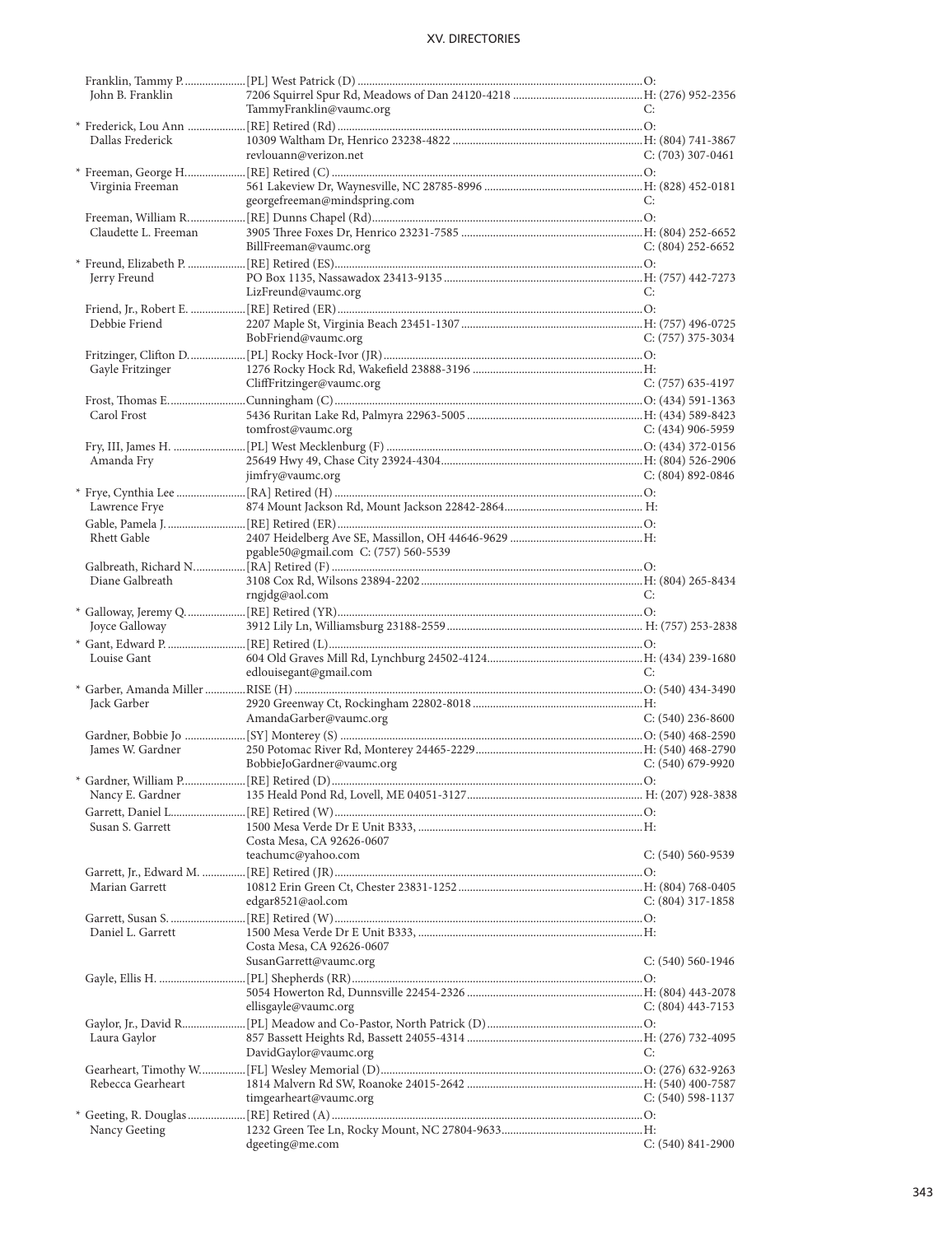| Paul R. Geib        |                              |                       |
|---------------------|------------------------------|-----------------------|
|                     | LillianGeib@vaumc.org        | C: (276) 634-8292     |
|                     |                              |                       |
|                     |                              |                       |
|                     |                              |                       |
|                     |                              |                       |
| Peter M. Geoffrion  |                              |                       |
|                     | ErinGeoffrion@vaumc.org      | $C: (540)$ 294-1313   |
|                     |                              |                       |
| Phyllis Geoghegan   |                              |                       |
|                     | rgeoghegan1@verizon.net      | $C: (804) 896-6097$   |
|                     |                              |                       |
| John Geraghty       |                              |                       |
|                     | laurengeraghty@vaumc.org     | C: $(703)$ 304-7062   |
|                     |                              |                       |
| Marilyn Gerde       |                              |                       |
|                     | TimGerde@vaumc.org           | $C: (202) 870 - 1241$ |
|                     |                              |                       |
| Douglas D. Gestwick |                              |                       |
|                     | claragestwick@vaumc.org      | $C: (757)$ 272-2448   |
|                     |                              |                       |
|                     |                              |                       |
| Clara P. Gestwick   |                              |                       |
|                     | DougGestwick@vaumc.org       | C: (757) 272-2447     |
|                     |                              |                       |
|                     |                              |                       |
|                     | whateverlord2@gmail.com      | $C: (757)$ 621-0359   |
|                     |                              |                       |
| Christine W. Gibson |                              |                       |
|                     | DonGibson@vaumc.org          | $C: (540) 466 - 0271$ |
|                     |                              |                       |
| Patricia Gibson     |                              |                       |
|                     | ibprayzn@gmail.com           | C:                    |
|                     |                              |                       |
|                     |                              |                       |
|                     | SuzanneGibson@vaumc.org      | $C: (804)$ 384-3519   |
|                     |                              |                       |
| Laura Giessler      |                              |                       |
|                     | ChipGiessler@vaumc.org       | $C: (703)$ 408-2200   |
|                     |                              |                       |
| Sally Gilfillan     |                              |                       |
|                     |                              |                       |
|                     |                              |                       |
|                     | DYGilf@gmail.com             | $C: (434) 547-9045$   |
|                     |                              |                       |
|                     |                              |                       |
|                     | PaulGillespie@vaumc.org      | $C: (434) 821 - 1005$ |
|                     |                              |                       |
| Lorie Gillis        |                              |                       |
|                     | DaleGillis@vaumc.org         | $C: (703)$ 517-2232   |
|                     |                              |                       |
| <b>Betty Gillis</b> |                              |                       |
|                     | franklingillis@vaumc.org     | C:                    |
|                     |                              |                       |
| Raymond E Gilmer    |                              |                       |
|                     | eileengilmer@vaumc.org       | C:                    |
|                     |                              |                       |
| Rachel M. Gilmore   |                              |                       |
|                     | brandongilmore@vaumc.org     | $C: (757) 802 - 2160$ |
|                     |                              |                       |
| Brandon L. Gilmore  |                              |                       |
|                     | RachelGilmore@vaumc.org      | $C: (757) 802 - 2282$ |
|                     |                              |                       |
| Vicky Ginther       |                              |                       |
|                     | JimGinther@vaumc.org         | $C: (540)$ 283-3403   |
|                     |                              |                       |
|                     |                              |                       |
|                     | bethgivens@vaumc.org         | $C: (804)$ 402-1990   |
|                     |                              |                       |
| Richard Gladding    |                              |                       |
|                     | elsiemaymckenney@hotmail.com | $C: (301) 676-4588$   |
|                     |                              |                       |
| Michael Glass       |                              |                       |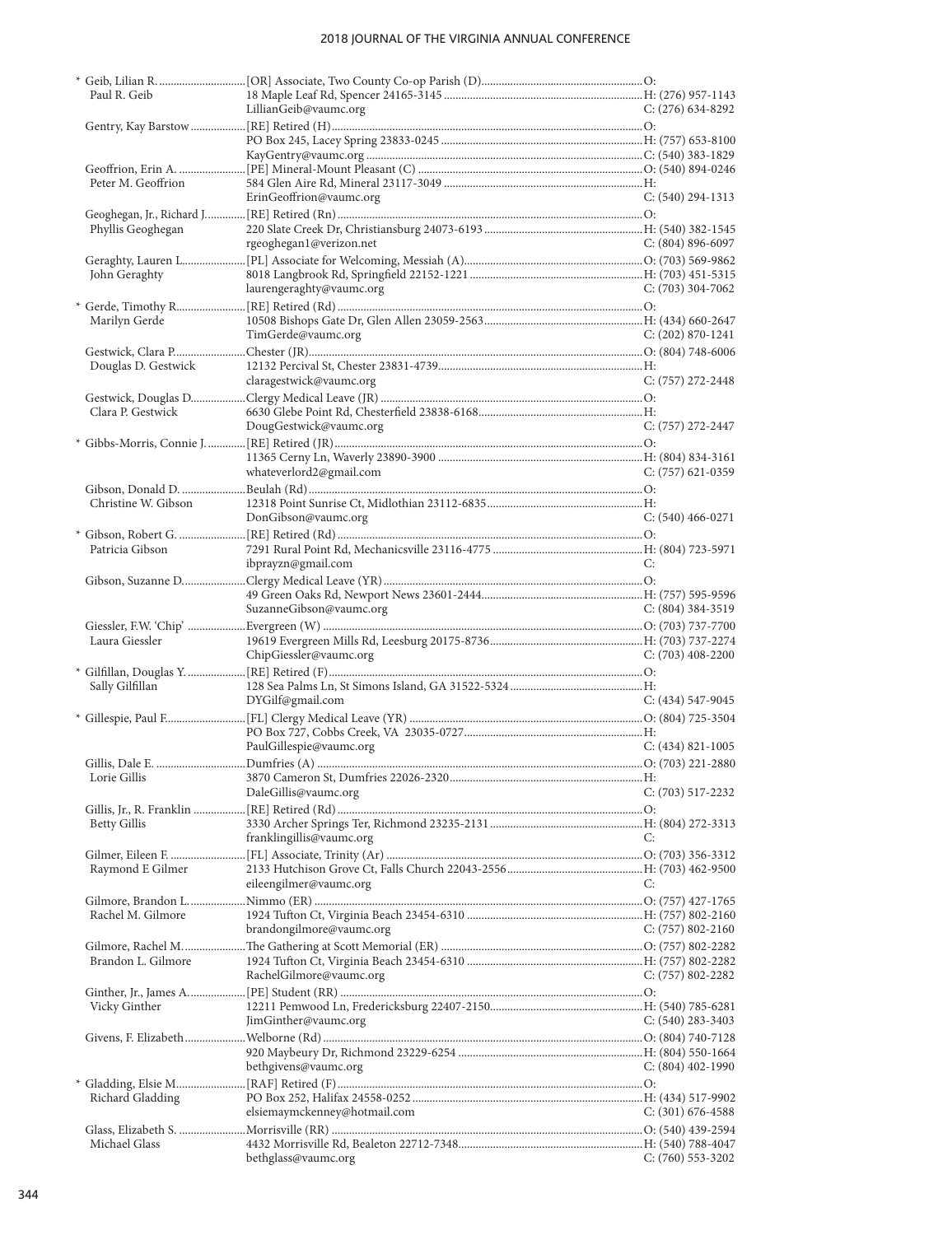| Robert W. Gochenour   |                                                                                    |                       |
|-----------------------|------------------------------------------------------------------------------------|-----------------------|
|                       | kathygochenour@vaumc.org                                                           | $C: (571)$ 455-0541   |
|                       |                                                                                    |                       |
| Kathy B. Gochenour    |                                                                                    |                       |
|                       | bobgochenour@vaumc.org                                                             | C: (757) 810-7889     |
|                       |                                                                                    |                       |
| Lou Godwin            |                                                                                    |                       |
|                       | jimlou83@gmail.com                                                                 | $C: (206)$ 930-1894   |
|                       |                                                                                    |                       |
| Heather Gomez         |                                                                                    |                       |
|                       | HarrisonburgDS@vaumc.org                                                           | C: (202) 285-5767     |
|                       |                                                                                    |                       |
| Matt Gooch            |                                                                                    |                       |
|                       | KatieGooch@vaumc.org                                                               | C:                    |
|                       |                                                                                    |                       |
| Pamela Goodman        |                                                                                    |                       |
|                       | JeffGoodman@vaumc.org                                                              | $C: (571)$ 437-2530   |
|                       |                                                                                    |                       |
|                       |                                                                                    |                       |
| Cathryn Goodman       |                                                                                    | $C: (804)$ 405-5308   |
|                       | rbentleyg@gmail.com                                                                |                       |
|                       |                                                                                    |                       |
|                       |                                                                                    |                       |
|                       | timothy.goodman01@comcast.net                                                      | $C: (804)$ 337-6628   |
|                       |                                                                                    |                       |
| Jannette Verna Clavez |                                                                                    |                       |
|                       | DavidGoodpasture@vaumc.org                                                         | C: (757) 633-8768     |
|                       |                                                                                    |                       |
|                       |                                                                                    |                       |
|                       | marygoogins6131@comcast.net                                                        | C:                    |
|                       |                                                                                    |                       |
|                       |                                                                                    |                       |
|                       | RichardGordon@vaumc.org                                                            | C:                    |
|                       |                                                                                    |                       |
|                       |                                                                                    |                       |
|                       |                                                                                    |                       |
| Rita Gorman           |                                                                                    |                       |
|                       | GeorgeGorman@vaumc.org                                                             | $C: (434) 222 - 7293$ |
|                       |                                                                                    |                       |
| Margaret Gosnell      |                                                                                    |                       |
|                       |                                                                                    | $C: (540) 533-2931$   |
|                       |                                                                                    |                       |
|                       |                                                                                    |                       |
|                       | amygrant@vaumc.org                                                                 | $C: (804)$ 366-9433   |
|                       |                                                                                    |                       |
| Shirley Grant         |                                                                                    |                       |
|                       | shrlygrnt@aol.com                                                                  | C:                    |
|                       | * Gravely, James L. ………………………[RE] Retired (D)……………………………………………………………………………………………O: |                       |
|                       |                                                                                    |                       |
|                       |                                                                                    |                       |
| Rayfield Graves       |                                                                                    |                       |
|                       | Carolyngraves@vaumc.org                                                            | $C: (757)$ 404-3612   |
|                       |                                                                                    |                       |
|                       |                                                                                    |                       |
|                       | davidgraves1982@gmail.com                                                          | C:                    |
|                       |                                                                                    |                       |
|                       |                                                                                    |                       |
|                       |                                                                                    | C:                    |
|                       | AlGreen@vaumc.org                                                                  |                       |
|                       |                                                                                    |                       |
| Kristina Greer        |                                                                                    |                       |
|                       | JonathanGreer@vaumc.org                                                            | $C: (540)$ 290-2083   |
|                       |                                                                                    |                       |
| Kathy Greer           |                                                                                    |                       |
|                       | stevengreer@vaumc.org                                                              | $C: (540)$ 915-5794   |
|                       |                                                                                    |                       |
|                       |                                                                                    |                       |
|                       | VirginiaGreer@vaumc.org                                                            | $C: (434)$ 660-2182   |
|                       |                                                                                    |                       |
| Virginia Greer        |                                                                                    |                       |
|                       | williamgreer@vaumc.org                                                             | C:                    |
|                       |                                                                                    |                       |
| Jennifer Greer        | billgreer@vaumc.org                                                                | $C: (434)$ 609-5007   |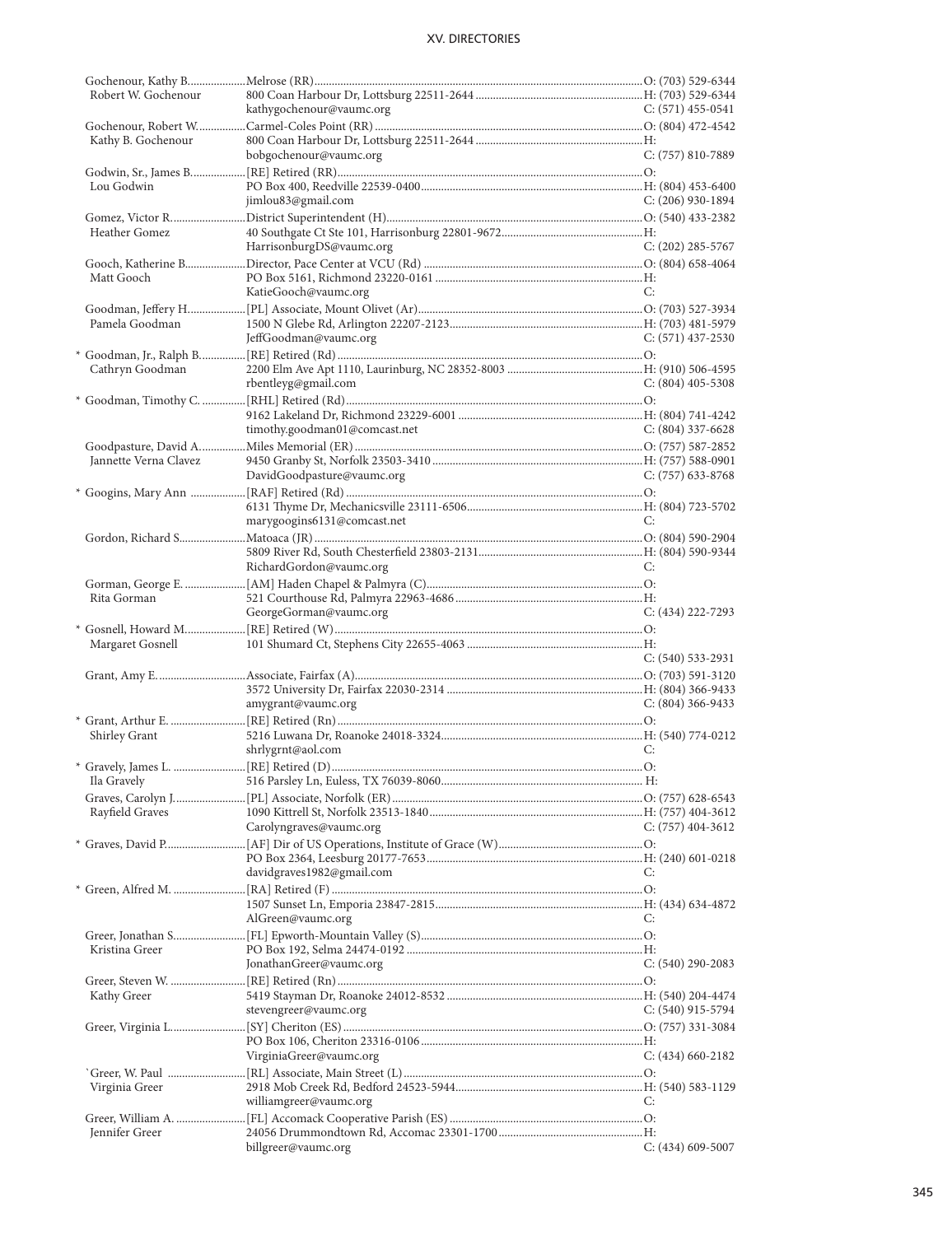| Fann Greer            |                           |                     |
|-----------------------|---------------------------|---------------------|
|                       | BillyGreer@vaumc.org      | C:                  |
|                       |                           |                     |
| Claire Grendahl       |                           |                     |
|                       | RichardGrendahl@vaumc.org | $C: (540) 578-3281$ |
| Erin Gresham          |                           |                     |
|                       | BretGresham@vaumc.org     | C:                  |
|                       |                           |                     |
| Christy G. Gresham    |                           |                     |
|                       | RussGresham@vaumc.org     | $C: (540)$ 358-5823 |
|                       |                           |                     |
| Donna Griffin         |                           |                     |
|                       | CalvinGriffin@vaumc.org   | $C: (540) 784-5921$ |
|                       |                           |                     |
| Bertrand Griffin      |                           |                     |
|                       | KotoshaSeals@vaumc.org    | $C: (804)$ 901-2437 |
|                       |                           |                     |
|                       |                           |                     |
|                       | KendraGrimes@vaumc.org    | $C: (804)$ 912-7809 |
|                       |                           |                     |
| <b>Tracy Grissett</b> |                           |                     |
|                       | janetgrissett@vaumc.org   | $C: (804)$ 238-2722 |
|                       |                           |                     |
| Debra Grogan          |                           |                     |
|                       | lygrog496@aol.com         | C: $(540)$ 960-0118 |
|                       |                           |                     |
| Kathi Groover         |                           |                     |
|                       | BrianGroover@vaumc.org    | C:                  |
|                       |                           |                     |
| David C. Lagerveld    |                           |                     |
|                       | bjgross@metrocast.net     | $C: (540)$ 705-6867 |
|                       |                           |                     |
| <b>Yvonne Grow</b>    |                           |                     |
|                       | RHYAGROW@comcast.net      | C:                  |
|                       |                           |                     |
| Barbara Gue           |                           |                     |
|                       | BGue76@gmail.com          | C:                  |
|                       |                           |                     |
|                       |                           |                     |
|                       | CatharineGuest@vaumc.org  | $C: (703)$ 919-6083 |
|                       |                           |                     |
| Tricia Guill          |                           |                     |
|                       | WillieGuill@vaumc.org     | $C: (434)$ 426-4571 |
|                       |                           |                     |
|                       |                           |                     |
|                       | SeanGundry@vaumc.org      | $C: (803)$ 673-9799 |
|                       |                           |                     |
|                       |                           |                     |
|                       |                           |                     |
|                       |                           |                     |
|                       | DougGunsalus@vaumc.org    | $C: (540)$ 290-4504 |
|                       |                           |                     |
| Cheryl Hagn Guyton    |                           |                     |
|                       | MorganGuyton@vaumc.org    | $C: (919)$ 491-0625 |
|                       |                           |                     |
| Dwight Gwaltney       |                           |                     |
|                       | BeckyGwaltney@vaumc.org   | $C: (757) 810-9397$ |
|                       |                           |                     |
| Beth N.B. Hackmann    |                           |                     |
|                       | ianhackmann@vaumc.org     | C: (757) 575-9388   |
|                       |                           |                     |
| Gail Hadley-Goggin    |                           |                     |
|                       | benhadleygoggin@vaumc.org | $C: (804)$ 317-8678 |
|                       |                           |                     |
|                       |                           |                     |
|                       | joshhagstrom@vaumc.org    | $C: (703)$ 200-9250 |
|                       |                           |                     |
| Loine Hain            |                           |                     |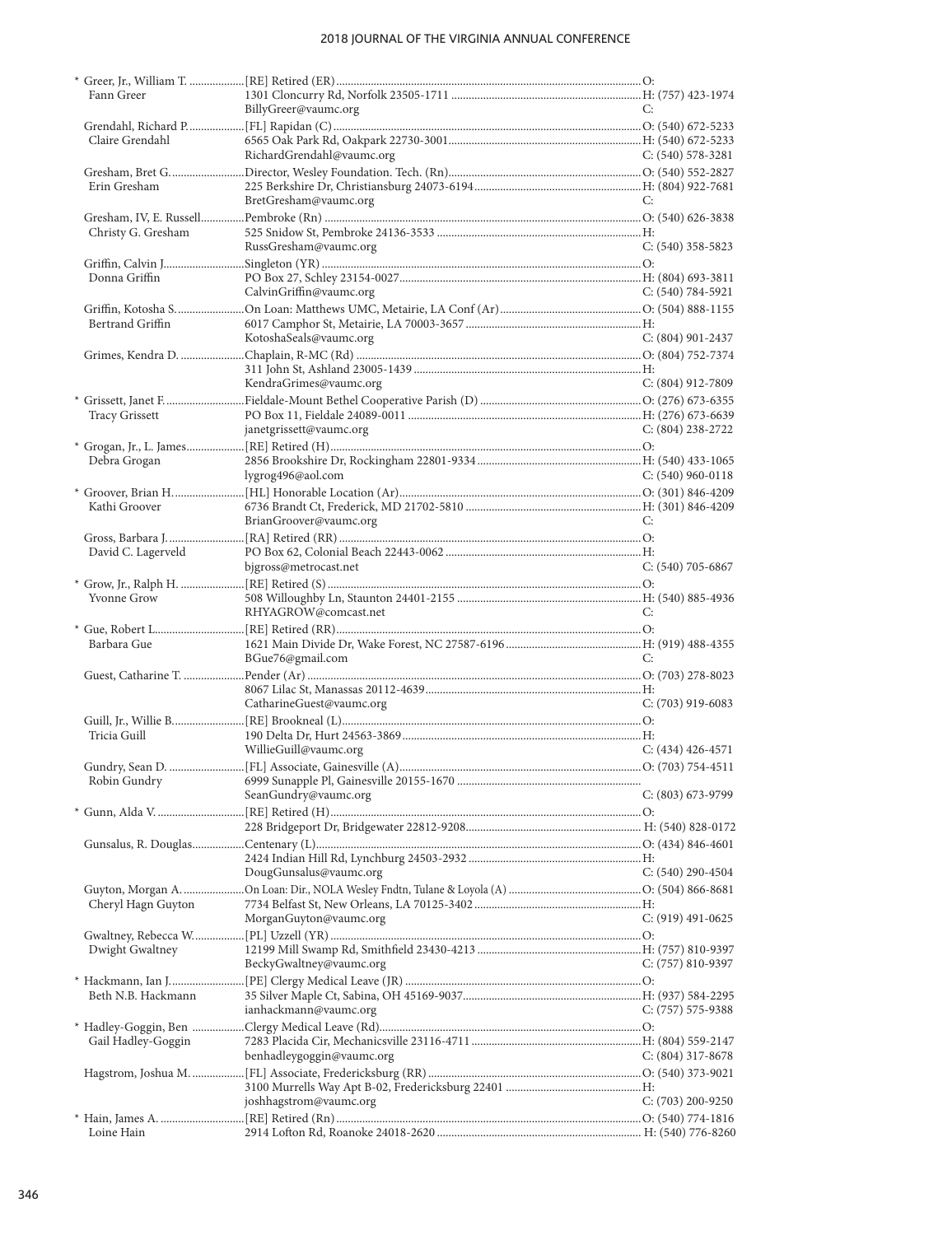| Cathy Halbert        |                            |                       |
|----------------------|----------------------------|-----------------------|
|                      | KerryHalbert@vaumc.org     | C:                    |
|                      |                            |                       |
|                      | JeffHale@vaumc.org         | $C: (540)$ 522-6303   |
| Sandra Bullington    |                            |                       |
|                      | RobertHaley@vaumc.org      | C:                    |
|                      |                            |                       |
|                      |                            |                       |
|                      | GayHall@vaumc.org          | $C: (434) 548-3515$   |
| Judith T. Hall       |                            |                       |
|                      | jhall1128@cox.net          | $C: (703)$ 281-9735   |
|                      |                            |                       |
| Judy Hall            | johnhall@vaumc.org         | $C: (804) 837-2025$   |
|                      |                            |                       |
| James T. Hall        |                            |                       |
|                      | JudyHall@vaumc.org         | $C: (703)$ 475-3812   |
|                      |                            |                       |
| Brenda Hall          | SteveHall@vaumc.org        | $C: (540)$ 661-8359   |
|                      |                            |                       |
| Cherrie Hall         |                            |                       |
|                      | Fort Myers, FL 33907-2158  |                       |
|                      | K3CQ@arrl.net              | C:                    |
| Margaret G. Hamilton |                            |                       |
|                      | m.e.hamilton1947@gmail.com | $C: (804)$ 432-4337   |
|                      |                            |                       |
| Susan Hammond        | JoeHammond@vaumc.org       | $C: (804)$ 314-6971   |
|                      |                            |                       |
| Linda Hampton        |                            |                       |
|                      | lindavid1@cox.net          | C:                    |
|                      |                            |                       |
| Chris Meserole       | gracehan@vaumc.org         | $C: (630)$ 936-8572   |
|                      |                            |                       |
| Charles Hanak        |                            |                       |
|                      | Chrishanak@afciworld.org   | C:                    |
| Barbara Hanak        |                            |                       |
|                      | PaulHanak@vaumc.org        | C:                    |
|                      |                            |                       |
| Loretta D. Hancock   |                            |                       |
|                      | LMAGDH@verizon.net         | $C: (804)$ 314-2403   |
| Harriett Hanke       |                            |                       |
|                      | jhhanke@comcast.net        | $C: (540) 686 - 0433$ |
|                      |                            |                       |
| Damon Hankins        |                            |                       |
|                      | JeanHankins@vaumc.org      | $C: (571) 652 - 5424$ |
| Mike Parrish         |                            |                       |
|                      | SusanHannah@vaumc.org      | $C: (434) 709-0587$   |
|                      |                            |                       |
| Sharon Hanson        | kenhanson@vaumc.org        | $C: (757)$ 639-7701   |
|                      |                            |                       |
| Roy Harding          |                            |                       |
|                      | LynHarding@vaumc.org       | C: (804) 929-0172     |
|                      |                            |                       |
|                      | youthahc@comcast.net       | C:                    |
|                      |                            |                       |
| Allison Long Hardy   |                            |                       |
|                      | teerhardy@vaumc.org        | $C: (571)$ 308-9586   |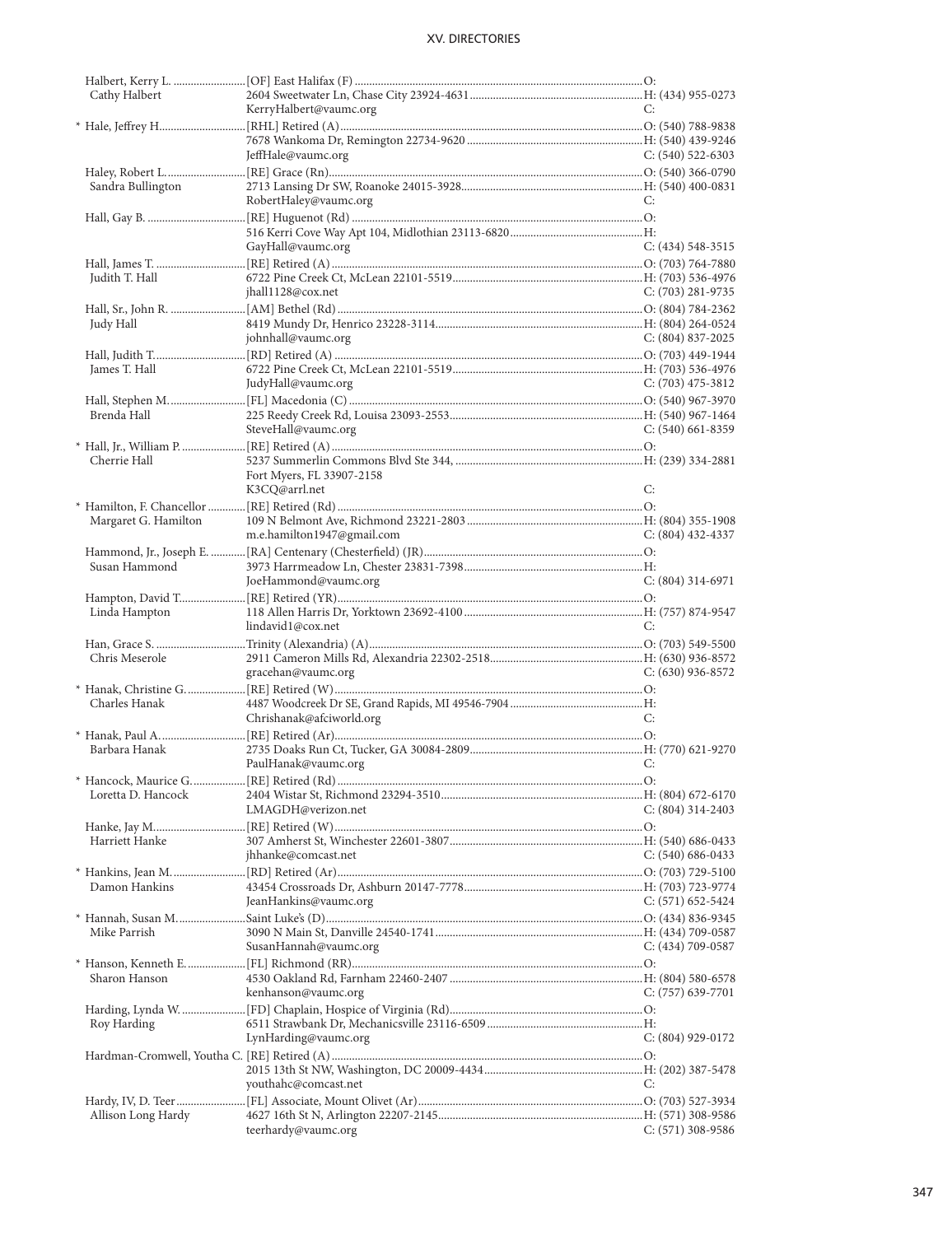| Woodie Hardy             |                                 |                       |
|--------------------------|---------------------------------|-----------------------|
|                          | roberthardy@vaumc.org           | C: $(434)$ 713-0831   |
|                          |                                 |                       |
| Diane Hargraves          | StanHargraves@vaumc.org         | C:                    |
|                          |                                 |                       |
|                          |                                 |                       |
|                          | jessicahargrove@vaumc.org       | $C: (434)$ 987-2426   |
|                          |                                 |                       |
| Nelda Harless            |                                 |                       |
|                          | chharless@comcast.net           | C:                    |
|                          |                                 |                       |
|                          |                                 |                       |
|                          | crhncboy@aol.com                | $C: (434)$ 941-4092   |
|                          |                                 |                       |
| Karen Harper             |                                 |                       |
|                          | IsaacHarper@vaumc.org           | $C: (540)$ 246-7768   |
|                          |                                 |                       |
| Myrt Harrell             |                                 |                       |
|                          | MBHMCH4U@aol.com                | C:                    |
|                          |                                 |                       |
| Kathryn B. Harrington    |                                 |                       |
|                          | JimHarrington@vaumc.org         | $C: (703)$ 409-9350   |
|                          |                                 |                       |
| Julia Harrington         |                                 |                       |
|                          | MikeHarrington@vaumc.org        | $C: (757)$ 710-8407   |
| Chad Harris              |                                 |                       |
|                          | AmandaBarbourJohnston@vaumc.org | $C: (276) 732-1938$   |
|                          |                                 |                       |
| Cindy Harris             |                                 |                       |
|                          |                                 |                       |
| Sharon Harris            |                                 |                       |
|                          | artmaker29@yahoo.com            | $C: (804)$ 387-0776   |
|                          |                                 |                       |
| Debbie B. Harris         |                                 |                       |
|                          | JimHarris@vaumc.org             | $C: (540) 836-0770$   |
|                          |                                 |                       |
| Patricia J. Harris       |                                 |                       |
|                          |                                 |                       |
| Maureen C. Harris        |                                 |                       |
|                          | michaelharris@vaumc.org         | $C: (434) 547 - 2263$ |
|                          |                                 |                       |
| Brenda L Harris          |                                 |                       |
|                          | RalphHarris@vaumc.org           | $C: (540)$ 493-3120   |
|                          |                                 |                       |
| Courtney Harrison        |                                 |                       |
|                          | jayharrison@vaumc.org           | C: (804) 216-0907     |
|                          |                                 |                       |
| William G. Davidson      |                                 |                       |
|                          | revchd@gmail.com                | $C: (540)$ 314-9471   |
|                          |                                 |                       |
| Gregory Harrison-McQueen | sarahharrisonmcqueen@vaumc.org  | $C: (703)$ 527-1783   |
|                          |                                 |                       |
|                          |                                 |                       |
|                          | drgwhartman@yahoo.com           | C:                    |
|                          |                                 |                       |
| Nathan Hart-Perkins      |                                 |                       |
|                          | christinaperkins@vaumc.org      | $C: (434) 645 - 1828$ |
|                          |                                 |                       |
|                          |                                 |                       |
|                          | maggiehasselbach@vaumc.org      | C: (703) 920-0412     |
|                          |                                 |                       |
| Henry N. Hassell         |                                 |                       |
|                          |                                 |                       |
|                          |                                 |                       |
| Gail Hassmer             |                                 |                       |
|                          | hassmer1465@comcast.net         | $C: (434)$ 466-4375   |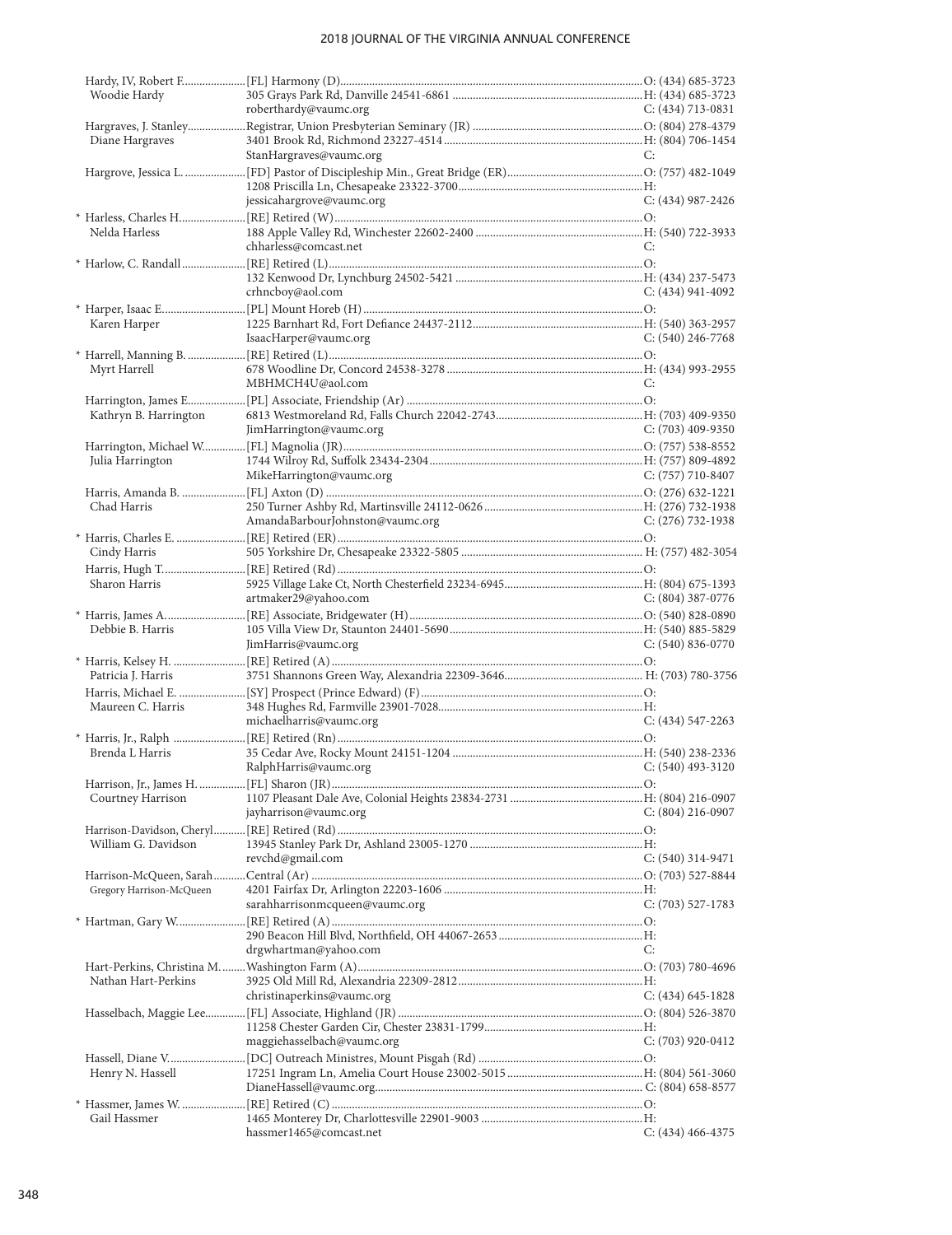| Susan Hassmer       |                              |                       |
|---------------------|------------------------------|-----------------------|
|                     | stevehassmer@vaumc.org       | $C: (571) 224-8330$   |
|                     |                              |                       |
| Mary Hastings       |                              |                       |
|                     | bchastings3@comcast.net      | $C: (804) 837 - 5236$ |
|                     |                              |                       |
|                     |                              |                       |
| Jean Hattle         |                              |                       |
|                     |                              |                       |
| Charlene Hauck      |                              |                       |
|                     |                              |                       |
|                     | BobHauck@vaumc.org           | $C: (804) 898 - 0526$ |
|                     |                              |                       |
| Kim Haugh           |                              |                       |
|                     | JeffHaugh@vaumc.org          | $C: (804)$ 687-3938   |
|                     |                              |                       |
| Richard Haushalter  |                              |                       |
|                     |                              |                       |
|                     | JulieHaushalter@vaumc.org    | $C: (540)$ 421-5276   |
|                     |                              |                       |
| Richard Hawkins     |                              |                       |
|                     | JanetHawkins@vaumc.org       | C: (434) 907-4810     |
|                     |                              |                       |
|                     |                              |                       |
| Cathy Hawkins       |                              |                       |
|                     | RalphHawkins@vaumc.org       | $C: (434) 441 - 1533$ |
|                     |                              |                       |
|                     |                              |                       |
|                     |                              |                       |
|                     | 1stchairflute@gmail.com      | C:                    |
|                     |                              |                       |
| Robin Hawks         |                              |                       |
|                     | DonaldHawks@vaumc.org        | $C: (540)$ 324-8366   |
|                     |                              |                       |
|                     |                              |                       |
| Cynthia Hay         |                              |                       |
|                     | SteveHay@vaumc.org           | $C: (540) 842 - 8545$ |
|                     |                              |                       |
| Kathleen W. Haynes  |                              |                       |
|                     | johnhaynesjr@vaumc.org       | $C: (757)$ 620-1575   |
|                     |                              |                       |
|                     |                              |                       |
| Robin Haynes        |                              |                       |
|                     | JohnHaynesSr@vaumc.org       | $C: (757) 814-0594$   |
|                     |                              |                       |
| John B. Haynes, Jr. |                              |                       |
|                     | KathleenHaynes@vaumc.org     | C: (757) 630-0027     |
|                     |                              |                       |
|                     |                              |                       |
| Beth Haynes         |                              |                       |
|                     | KevinHaynes@vaumc.org        | $C: (540)$ 221-0331   |
|                     |                              |                       |
| Barbara Hays        |                              |                       |
|                     |                              |                       |
|                     | IUMCsecretarysdesk@gmail.com | С:                    |
|                     |                              |                       |
| Lori Hazlett        |                              |                       |
|                     | TimHazlett@vaumc.org         | $C: (757)$ 373-0005   |
|                     |                              |                       |
|                     |                              |                       |
| Susan Headley       |                              |                       |
|                     | GerryHeadley@vaumc.org       | $C: (443) 624-5950$   |
|                     |                              |                       |
|                     |                              |                       |
|                     | CelesteHeath@vaumc.org       | C: (757) 567-7909     |
|                     |                              |                       |
|                     |                              |                       |
| Elizabeth S. Heaton |                              |                       |
|                     | GaryHeaton@vaumc.org         | $C: (540) 550-2983$   |
|                     |                              |                       |
| Morris A. Odusanya  |                              |                       |
|                     |                              |                       |
|                     | MarilynHeckstall@vaumc.org   | $C: (804)$ 426-3373   |
|                     |                              |                       |
|                     |                              |                       |
|                     | dorishedrick@vaumc.org       | $C: (540) 570-3938$   |
|                     |                              |                       |
| Pam Heinrich        |                              |                       |
|                     |                              |                       |
|                     | russellheinrich@vaumc.org    | $C: (540) 294-0101$   |
|                     |                              |                       |
| Barbara Heinzman    |                              |                       |
|                     | Billheinzman@vaumc.org       | $C: (703) 209 - 0461$ |
|                     |                              |                       |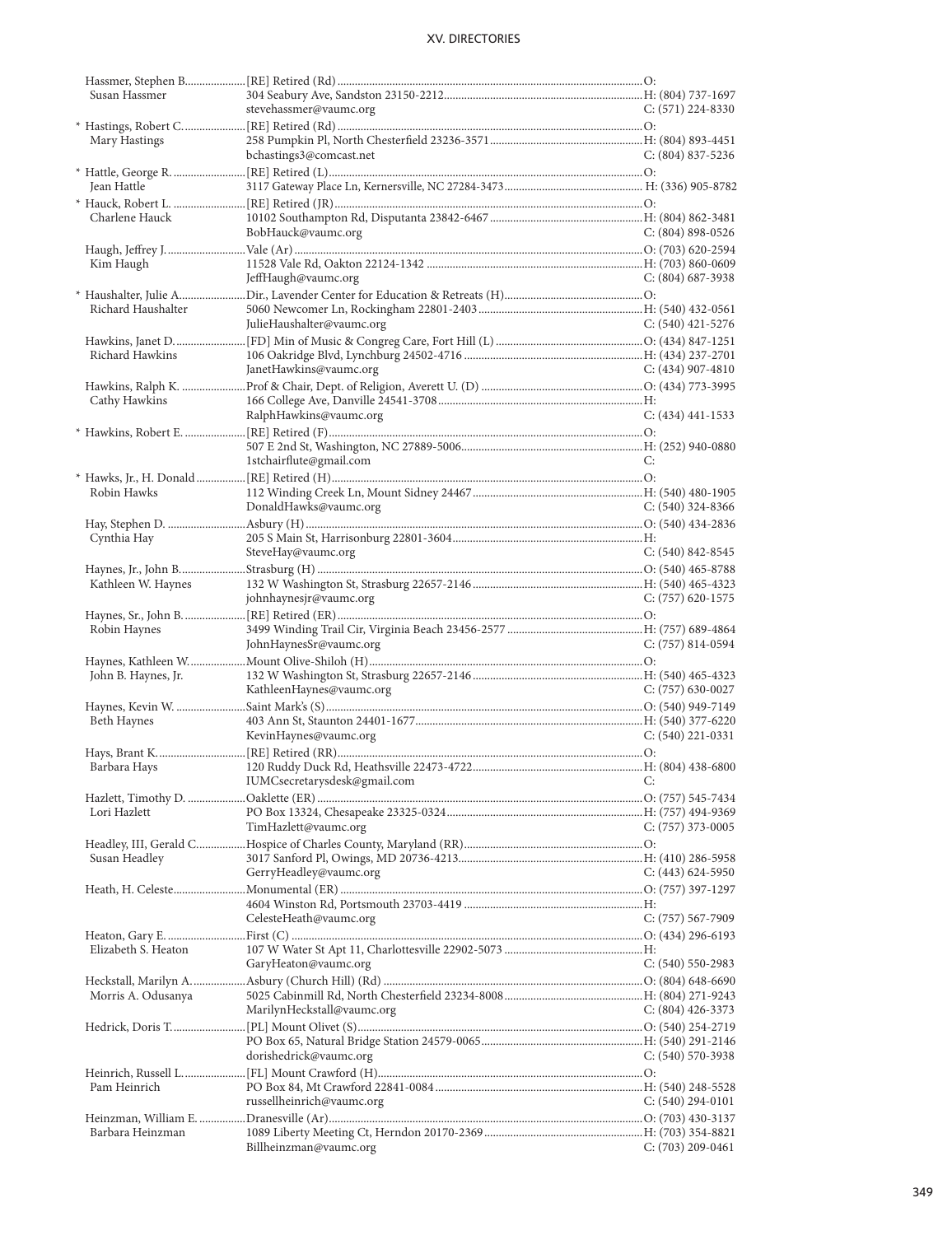| Bruce Helmbrecht        |                                      |                       |
|-------------------------|--------------------------------------|-----------------------|
|                         | revhelmbrechtbmr@comcast.net         | C: (804) 239-9227     |
|                         |                                      |                       |
| Shirley C. Helveston    |                                      |                       |
|                         |                                      |                       |
|                         |                                      |                       |
| Karen Hemming           |                                      |                       |
|                         | JohnHemming@vaumc.org                | $C: (804) 615-7646$   |
|                         |                                      |                       |
| Patsy Hemphill          |                                      |                       |
|                         |                                      |                       |
| Robert K. Hendricks Jr. |                                      |                       |
|                         | terryhendricks@vaumc.org             | C: $(540)$ 325-1559   |
|                         |                                      |                       |
|                         |                                      |                       |
|                         |                                      |                       |
|                         | bobbiehenley@vaumc.org               | $C: (540) 641-6418$   |
|                         |                                      |                       |
| Linda D. Patterson      |                                      |                       |
|                         | jameshenry@vaumc.org                 | C:                    |
|                         |                                      |                       |
| Sara Herndon            |                                      |                       |
|                         |                                      |                       |
|                         | ChadHerndon@vaumc.org                | C: $(703)$ 346-9903   |
|                         |                                      |                       |
| Carolyn Herndon         |                                      |                       |
|                         | TommyHerndon@vaumc.org               | $C: (540) 560 - 9572$ |
|                         |                                      |                       |
|                         |                                      |                       |
|                         | revjoellen1950@gmail.com             | C:                    |
|                         |                                      |                       |
|                         |                                      |                       |
|                         |                                      |                       |
|                         | arlene.hewitt@gmail.com              | $C: (607)$ 227-9530   |
|                         |                                      |                       |
| Mary Alice Hewitt       |                                      |                       |
|                         | JimHewitt@vaumc.org                  | $C: (540)$ 931-7594   |
|                         |                                      |                       |
|                         |                                      |                       |
|                         |                                      |                       |
|                         |                                      |                       |
|                         |                                      |                       |
|                         | Hampden-Sydney Wesley Foundation (F) |                       |
| <b>Breanne Hicks</b>    |                                      |                       |
|                         | justinhicks@vaumc.org                | $C: (804)$ 387-1494   |
|                         |                                      |                       |
| Janet Hill              |                                      |                       |
|                         |                                      |                       |
|                         | Granhill4@aol.com                    | $C: (804)$ 901-3526   |
|                         |                                      |                       |
| Colette Hill            |                                      |                       |
|                         | LorenzoHill@vaumc.org                | $C: (703)$ 589-0355   |
|                         |                                      |                       |
| Paula Hill              |                                      |                       |
|                         | MichaelHill@vaumc.org                | C:                    |
|                         |                                      |                       |
| Teri Hindman            |                                      |                       |
|                         |                                      |                       |
|                         | dthindman@aol.com                    | $C: (757) 532-1640$   |
|                         |                                      |                       |
| <b>Tracy Hiner</b>      |                                      |                       |
|                         | shawnahiner@vaumc.org                | $C: (540)$ 430-5462   |
|                         |                                      |                       |
| Leslie Hines            |                                      |                       |
|                         | garlandhines@vaumc.org               |                       |
|                         |                                      | C: (757) 685-8948     |
|                         |                                      |                       |
| <b>Steve Hittel</b>     |                                      |                       |
|                         | karenhittel@vaumc.org                | $C: (804)$ 221-1484   |
|                         |                                      |                       |
| Evelyn Hobbs            |                                      |                       |
|                         | Hrbhbbs@gmail.com                    | $C: (540)$ 230-7344   |
|                         |                                      |                       |
|                         |                                      |                       |
|                         |                                      |                       |
|                         |                                      |                       |
| Robin Holbert           |                                      |                       |
|                         | dholbert49@gmail.com                 | $C: (804) 898-1000$   |
|                         |                                      |                       |
| Ken Holder              | donnaholder@vaumc.org                | $C: (804)$ 399-9295   |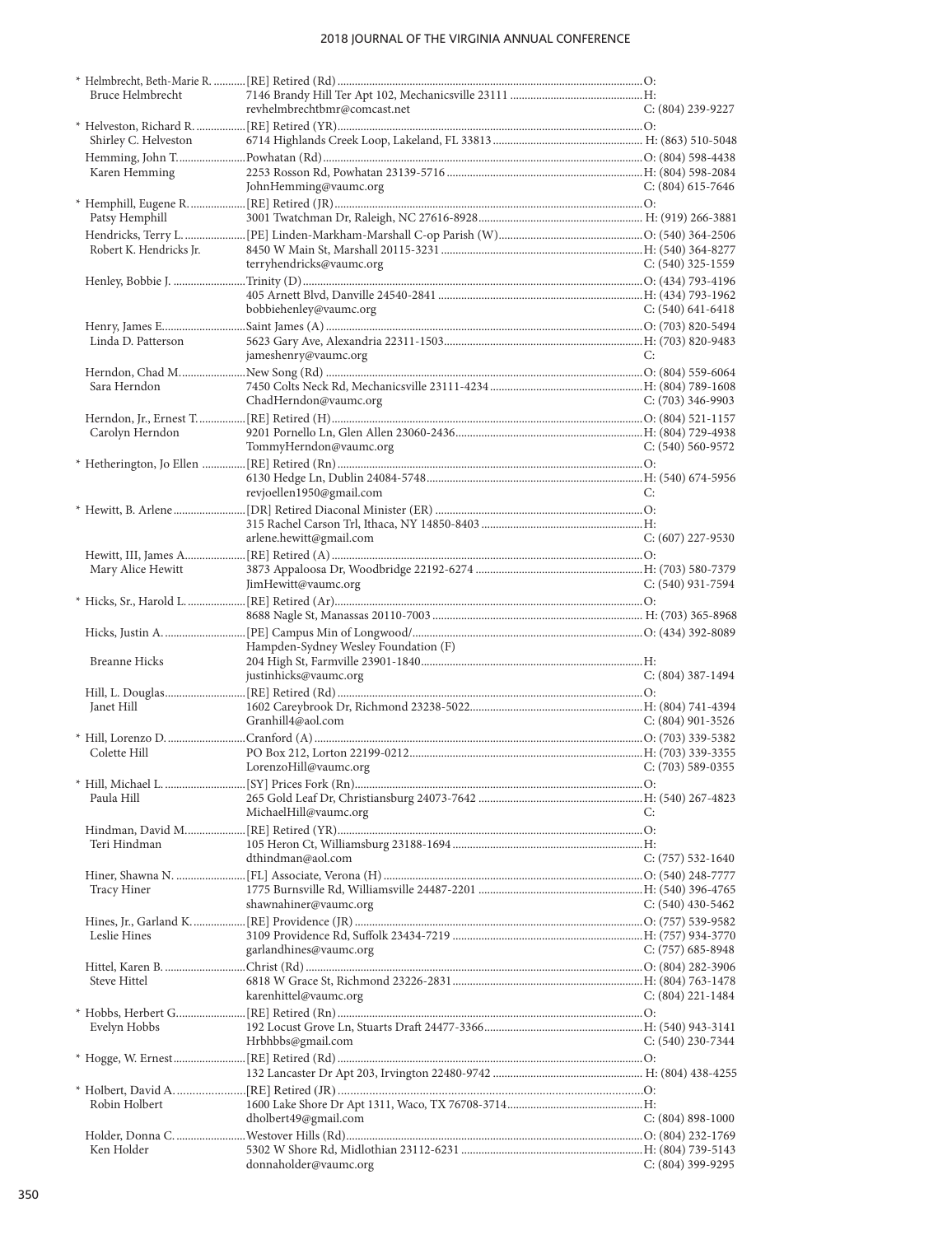| Jayne Penn Hollar   |                                                                   |                       |
|---------------------|-------------------------------------------------------------------|-----------------------|
|                     | BarryHollar@vaumc.org                                             | C: $(540)$ 718-5467   |
|                     |                                                                   |                       |
| Susan Hollenbeck    |                                                                   |                       |
|                     | doughollenbeck@vaumc.org                                          | C:                    |
|                     |                                                                   |                       |
| Sheila Holley       |                                                                   |                       |
|                     | FrankHolley@vaumc.org                                             | $C: (757)$ 376-1248   |
|                     |                                                                   |                       |
|                     | christineholly@vaumc.org                                          | C: $(434)$ 208-9131   |
|                     |                                                                   |                       |
| Dianne Holmes       |                                                                   |                       |
|                     | randyholmes@vaumc.org                                             | $C: (434)$ 579-9968   |
|                     |                                                                   |                       |
|                     |                                                                   |                       |
|                     | janholton@vaumc.org                                               | C:                    |
|                     |                                                                   |                       |
| J. Pat Watkins      |                                                                   |                       |
|                     | DeniseHoneycutt@vaumc.org                                         | $C: (804)$ 241-8443   |
|                     |                                                                   |                       |
| Hang Sun Aimee Hong |                                                                   |                       |
|                     | JPHong@vaumc.org                                                  | $C: (703)$ 969-5600   |
|                     |                                                                   |                       |
| Hye In Song         |                                                                   |                       |
|                     | ShinHong@vaumc.org                                                | $C: (540)$ 480-2602   |
|                     |                                                                   |                       |
| Misook Hong         | 3515 Scuffletown Rd, Charlotte Court House 23923H: (434) 542-4166 |                       |
|                     | philiphong@vaumc.org                                              | $C: (706)$ 799-3851   |
|                     |                                                                   |                       |
| Janet Hopkins       |                                                                   |                       |
|                     | edwardhopkins@vaumc.org                                           | C:                    |
|                     |                                                                   |                       |
| Kimberly Hopkins    |                                                                   |                       |
|                     | ScottHopkins@vaumc.org                                            | $C: (703)$ 232-5476   |
|                     |                                                                   |                       |
| Jean Kelley Horne   |                                                                   |                       |
|                     |                                                                   |                       |
| Pam M. Horner       |                                                                   | C:                    |
|                     | DanHorner@vaumc.org                                               |                       |
| Daniel W. Horner    |                                                                   |                       |
|                     | lifeisgood.pam@gmail.com                                          | C:                    |
|                     |                                                                   |                       |
| Sarah Horrocks      |                                                                   |                       |
|                     | $C: (804) 551 - 5574$<br>BenHorrocks@vaumc.org                    |                       |
|                     |                                                                   |                       |
| Cheryl Horton       |                                                                   |                       |
|                     | AlHorton@vaumc.org                                                | $C: (804)$ 402-4180   |
|                     |                                                                   |                       |
|                     |                                                                   |                       |
|                     |                                                                   |                       |
|                     | RobHoskins@vaumc.org                                              | C: $(540)$ 421-6172   |
|                     |                                                                   |                       |
| Warren Hottle       |                                                                   |                       |
|                     | lucyhottle@verizon.net                                            | $C: (804)$ 370-3429   |
|                     |                                                                   |                       |
| W. Sue Houchens     |                                                                   |                       |
|                     | BenHouchens@vaumc.org                                             | C: (434) 953-6946     |
|                     |                                                                   |                       |
| Joy Houff           |                                                                   |                       |
|                     | imdmh@yahoo.com                                                   | $C: (540) 580-0687$   |
|                     |                                                                   |                       |
| Neil R. Hough       |                                                                   |                       |
|                     | AnneHough@vaumc.org                                               | C:                    |
|                     |                                                                   |                       |
| E. Anne Hough       |                                                                   |                       |
|                     | neilhough@vaumc.org                                               | $C: (540)$ 256-4374   |
|                     |                                                                   |                       |
| Ann House           | LarryHouse@vaumc.org                                              | $C: (804) 898 - 5377$ |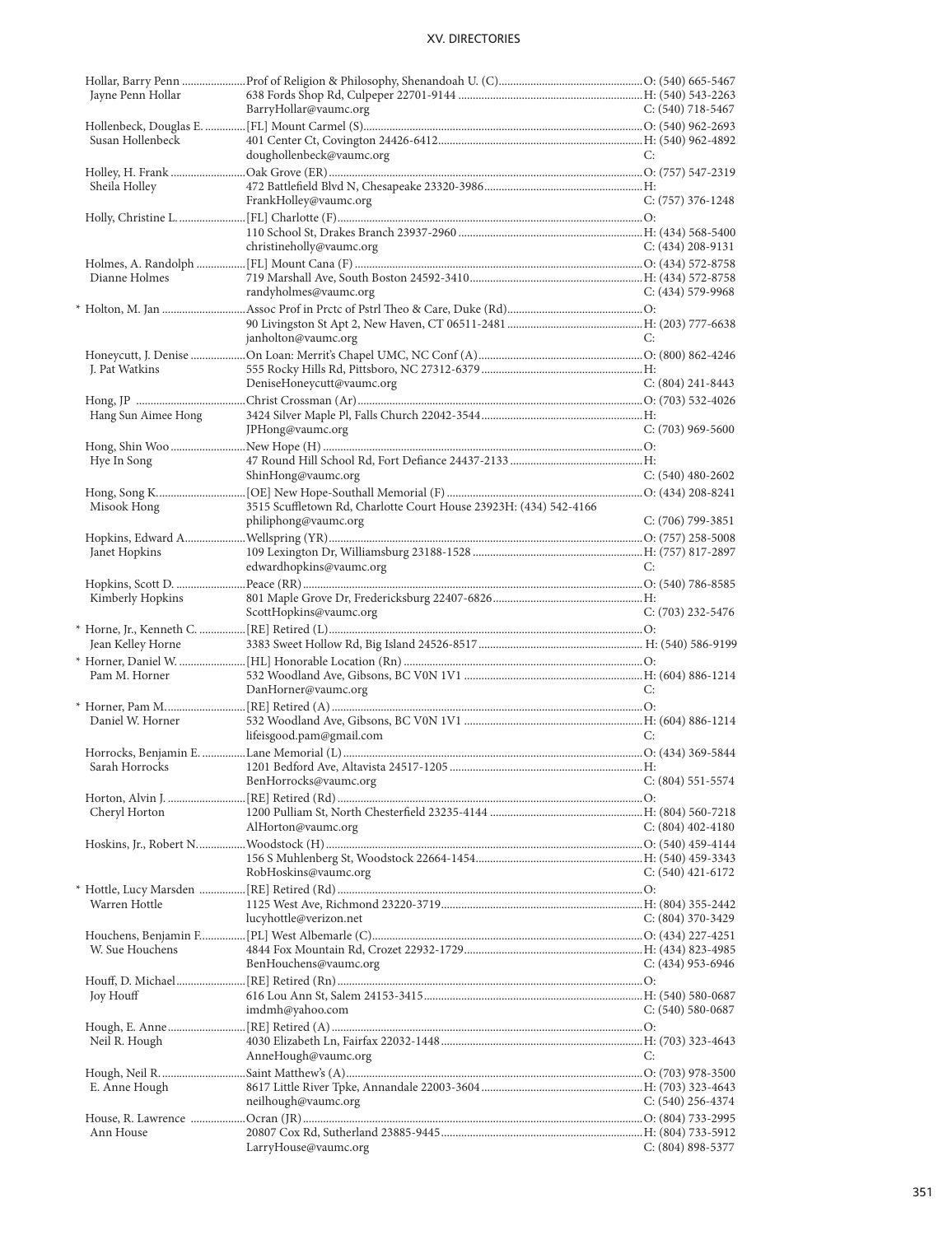|                       | DanvilleDS@vaumc.org             | C: $(804)$ 761-1651   |
|-----------------------|----------------------------------|-----------------------|
|                       |                                  |                       |
| Edith Howell          |                                  |                       |
|                       |                                  |                       |
| Carolyn Hubbard       |                                  |                       |
|                       |                                  |                       |
|                       |                                  |                       |
|                       | lindahudgins@vaumc.org           | $C: (540)$ 394-0445   |
|                       |                                  |                       |
|                       |                                  |                       |
|                       | sara1829@comcast.net             | C: $(540)$ 686-5742   |
|                       |                                  |                       |
|                       |                                  |                       |
|                       |                                  |                       |
| Patricia Huffman      |                                  |                       |
|                       | MikeHuffman@vaumc.org            | $C: (540)$ 460-7697   |
|                       |                                  |                       |
|                       |                                  |                       |
|                       | DwightHughes@vaumc.org           | $C: (757) 812 - 4061$ |
|                       |                                  |                       |
| Mera Hughes           |                                  |                       |
|                       | h3mgh@aol.com                    | C:                    |
|                       |                                  |                       |
| Calvin E. Hughes      |                                  |                       |
|                       | LucyHughes@vaumc.org             | $C: (540) 817 - 9812$ |
|                       |                                  |                       |
|                       |                                  |                       |
|                       | SusanHughes@vaumc.org            | $C: (540)$ 493-8715   |
|                       |                                  |                       |
| Michelle M. Huh       |                                  |                       |
|                       | keonhuh@vaumc.org                | $C: (703)$ 342-6778   |
|                       |                                  |                       |
| Mary Camilla Hull     |                                  |                       |
|                       | justsokip@verizon.net            | $C: (703) 881 - 8909$ |
|                       |                                  |                       |
| Chris Hulme           |                                  |                       |
|                       | GaryHulme@vaumc.org              | C:                    |
|                       |                                  |                       |
|                       |                                  |                       |
|                       | LynneHundley222@gmail.com        | C:                    |
|                       |                                  |                       |
| Rebecca Hundley       |                                  |                       |
|                       | SteveHundley@vaumc.org           | C: $(804)$ 456-6208   |
|                       |                                  |                       |
|                       |                                  |                       |
|                       | anthony.j.hunley.mil@mail.mil    | $C: (317)$ 340-5603   |
|                       |                                  |                       |
| Shirley Ann Hunsicker |                                  |                       |
|                       | 5pnhsmh7@gmail.com               | C:                    |
|                       |                                  |                       |
| Anita Hunter          |                                  |                       |
|                       | RodneyHunter@vaumc.org           | $C: (804) 502 - 2335$ |
|                       |                                  |                       |
| Kenneth A Huntsman    |                                  |                       |
|                       | marcihuntsman@vaumc.org          | $C: (703) 819-4157$   |
|                       |                                  |                       |
| James B. Browning     |                                  |                       |
|                       | LucretiaHurleyBrowning@vaumc.org | C:                    |
|                       |                                  |                       |
|                       |                                  |                       |
|                       | KayHwang@vaumc.org               | C: (646) 737-4129     |
|                       |                                  |                       |
| Bok S. Hyeon          |                                  |                       |
|                       |                                  |                       |
| Carolyn Insley        |                                  |                       |
|                       |                                  |                       |
| Kimble Irving         |                                  |                       |
|                       | AlIrving@vaumc.org               | $C: (434)$ 665-3913   |
|                       |                                  |                       |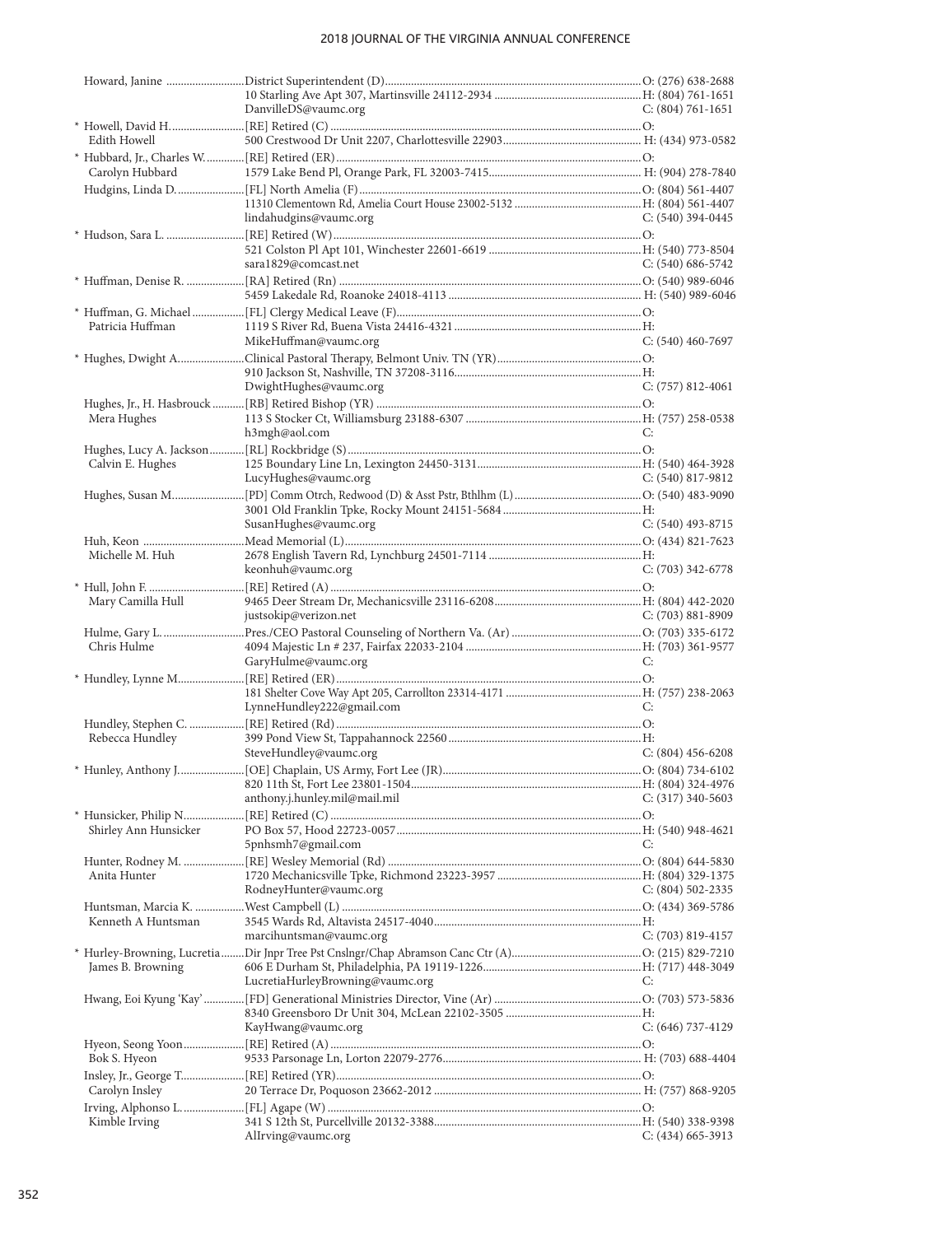|                     | BrettIsernhagen@vaumc.org  | C: (912) 674-4935     |
|---------------------|----------------------------|-----------------------|
|                     |                            |                       |
| Dorothy Ivey        |                            |                       |
|                     | dankivey@gmail.com         | $C: (804) 543 - 2447$ |
|                     |                            |                       |
| Rebecca Jackson     |                            |                       |
|                     | CharlesJackson@vaumc.org   | C:                    |
|                     |                            |                       |
| Alan C. Jacobs      |                            |                       |
|                     | BarbJacobs@vaumc.org       | $C: (540)$ 295-9718   |
|                     |                            |                       |
| Betty Jagoe         |                            |                       |
|                     | markjagoe@vaumc.org        | C: (703) 999-5860     |
|                     |                            |                       |
| Claire James        |                            |                       |
|                     |                            |                       |
| Elouise James       |                            |                       |
|                     |                            |                       |
| Jennifer L. James   |                            |                       |
|                     | thomasjames@vaumc.org      | $C: (770)$ 313-7128   |
|                     |                            |                       |
|                     |                            |                       |
| Kerin James         |                            |                       |
|                     | wajames@comcast.net        | $C: (804) 513-3421$   |
|                     |                            |                       |
| John Jamieson       |                            |                       |
|                     | BarbaraJamieson@vaumc.org  | $C: (540)$ 827-8555   |
|                     |                            |                       |
| Bonnie Jamison      |                            |                       |
|                     | DonJamison@vaumc.org       | C: $(703)$ 472-7100   |
|                     |                            |                       |
|                     |                            |                       |
|                     | LRJAM77@gmail.com          | $C: (540)$ 314-9274   |
|                     |                            |                       |
| Kenneth Todd Jarman |                            |                       |
|                     | marcelajarman@vaumc.org    | C: $(703)$ 587-0221   |
|                     |                            |                       |
| Virginia W. Jarvis  |                            |                       |
|                     | jarvisd2g@gmail.com        | C:                    |
|                     |                            |                       |
| Beverly Jefferson   |                            |                       |
|                     | WilliamJefferson@vaumc.org | C: $(757)$ 710-4015   |
|                     |                            |                       |
|                     |                            |                       |
|                     |                            |                       |
|                     |                            |                       |
|                     |                            |                       |
|                     | FrankJennings@vaumc.org    | $C: (757) 536-0010$   |
|                     |                            |                       |
| Delia Jennings      |                            |                       |
|                     | jennings1252@gmail.com     | $C: (252)$ 305-0234   |
|                     |                            |                       |
| Barbara Jent        |                            |                       |
|                     | LarryJent@vaumc.org        | C:                    |
|                     |                            |                       |
| Benny Jessup        |                            |                       |
|                     | JodyJessup@vaumc.org       | $C: (443)$ 414-7757   |
|                     |                            |                       |
| Mary John           |                            |                       |
|                     | mccullochjames@aol.com     | C: $(540)$ 421-6211   |
|                     |                            |                       |
| Jenny John          |                            |                       |
|                     | billjohn@vaumc.org         | $C: (804) 725-8713$   |
|                     |                            |                       |
|                     |                            |                       |
|                     | Amyjohnson@vaumc.org       | $C: (757)$ 717-8719   |
|                     |                            |                       |
|                     |                            |                       |
| Joyce E. Johnson    | BillyG@gmail.com           |                       |
|                     |                            | $C: (434) 709-1934$   |
|                     |                            |                       |
| Kimberly Johnson    | BrianJohnson@vaumc.org     | $C: (703)$ 577-3207   |
|                     |                            |                       |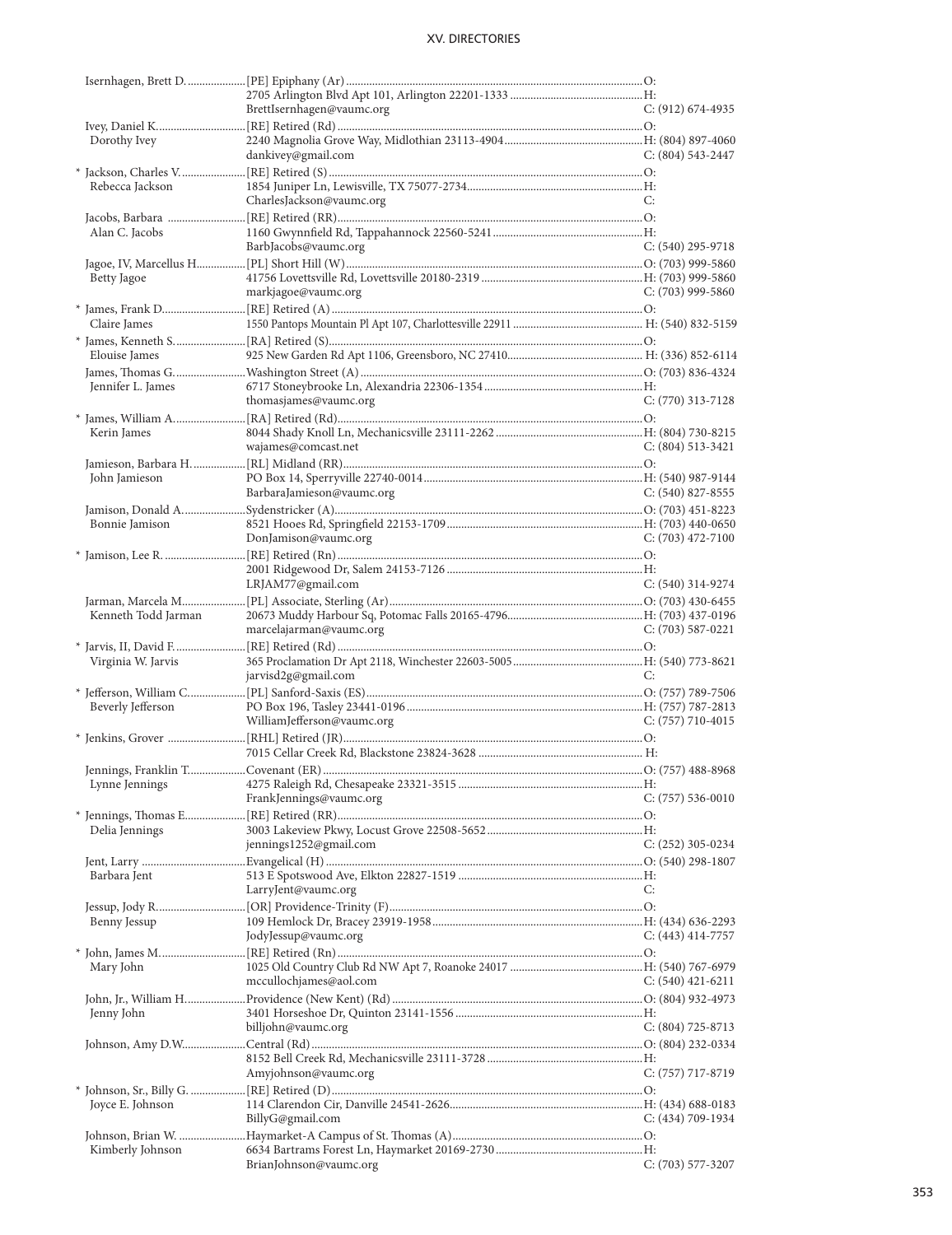| Joanne W. Johnson     |                                                                                     |                       |
|-----------------------|-------------------------------------------------------------------------------------|-----------------------|
|                       | CharlieJohnson@vaumc.org                                                            | $C: (434) 944-0712$   |
|                       |                                                                                     |                       |
|                       |                                                                                     |                       |
|                       | DarceyJohnson@vaumc.org                                                             | $C: (804) 551-0293$   |
|                       |                                                                                     |                       |
| Dale Johnson          |                                                                                     |                       |
|                       | DianaJohnson@vaumc.org                                                              | C: $(757)$ 646-4412   |
|                       |                                                                                     |                       |
|                       |                                                                                     |                       |
|                       | waynejohnson@vaumc.org                                                              | C: $(757)$ 710-4397   |
|                       |                                                                                     |                       |
| Pamela K. Johnson     |                                                                                     |                       |
|                       | EdJohnson@vaumc.org                                                                 | $C: (434) 774-4434$   |
|                       |                                                                                     |                       |
| Bruce Johnson         |                                                                                     |                       |
|                       | GayleJohnson@vaumc.org                                                              | C:                    |
|                       |                                                                                     |                       |
| Sarah Johnson         |                                                                                     |                       |
|                       | JimJohnson@vaumc.org                                                                | $C: (571)$ 229-2238   |
|                       |                                                                                     |                       |
| Richard A. Johnson    |                                                                                     |                       |
|                       | joyfilledjan1@gmail.com                                                             | C: (828) 772-2349     |
|                       |                                                                                     |                       |
| Billy G. Johnson, Sr. |                                                                                     |                       |
|                       | BillyG@gmail.com                                                                    | $C: (434) 709-1934$   |
|                       |                                                                                     |                       |
| Ilyse Johnson         |                                                                                     |                       |
|                       | MikeJohnson@vaumc.org                                                               | $C: (804)$ 339-7072   |
|                       |                                                                                     |                       |
| Robert Bruce Johnson  |                                                                                     |                       |
|                       | NancyJohnson@vaumc.org                                                              | C: (434) 401-5776     |
|                       |                                                                                     |                       |
| Nancy C. Johnson      |                                                                                     |                       |
|                       | BruceJohnson@vaumc.org                                                              | $C: (434) 610-1115$   |
|                       |                                                                                     |                       |
|                       | * Johnston, Robert F……………………[RE] Retired (Rd) ……………………………………………………………………………………………O: |                       |
| Nancy Sue Johnston    | bobnanjohnston@verizon.net                                                          |                       |
|                       |                                                                                     | $C: (804) 840 - 5358$ |
|                       |                                                                                     |                       |
|                       |                                                                                     |                       |
|                       | Washington, DC 20008-5624                                                           | $C: (804)$ 474-1998   |
|                       |                                                                                     |                       |
| Berniece Jones        |                                                                                     |                       |
|                       | pastorfinley@yahoo.com                                                              | $C: (757)$ 201-2404   |
|                       |                                                                                     |                       |
|                       |                                                                                     |                       |
|                       |                                                                                     |                       |
| Nancy H. Jones        |                                                                                     |                       |
|                       | JamesJones@vaumc.org                                                                | C: (757) 647-2665     |
|                       |                                                                                     |                       |
| Sherry R. Jones       |                                                                                     |                       |
|                       | johnjones@vaumc.org                                                                 | C: $(434)$ 623-8590   |
|                       |                                                                                     |                       |
| Peg Jones             |                                                                                     |                       |
|                       | ljem@dancom.us                                                                      | C:                    |
|                       |                                                                                     |                       |
| Linda Jones           |                                                                                     |                       |
|                       |                                                                                     |                       |
|                       | billjones@vaumc.org                                                                 | C: (434) 981-3542     |
|                       |                                                                                     |                       |
|                       |                                                                                     |                       |
|                       |                                                                                     |                       |
|                       | PatJones@vaumc.org                                                                  | C: $(703)$ 717-1915   |
|                       |                                                                                     |                       |
|                       |                                                                                     |                       |
|                       | BobJones@vaumc.org                                                                  | C:                    |
|                       |                                                                                     |                       |
|                       |                                                                                     |                       |
|                       | robinjones@vaumc.org                                                                | $C: (434) 594-5174$   |
|                       |                                                                                     |                       |
| Janet C. Jones        | chipjones@vaumc.org                                                                 | C:                    |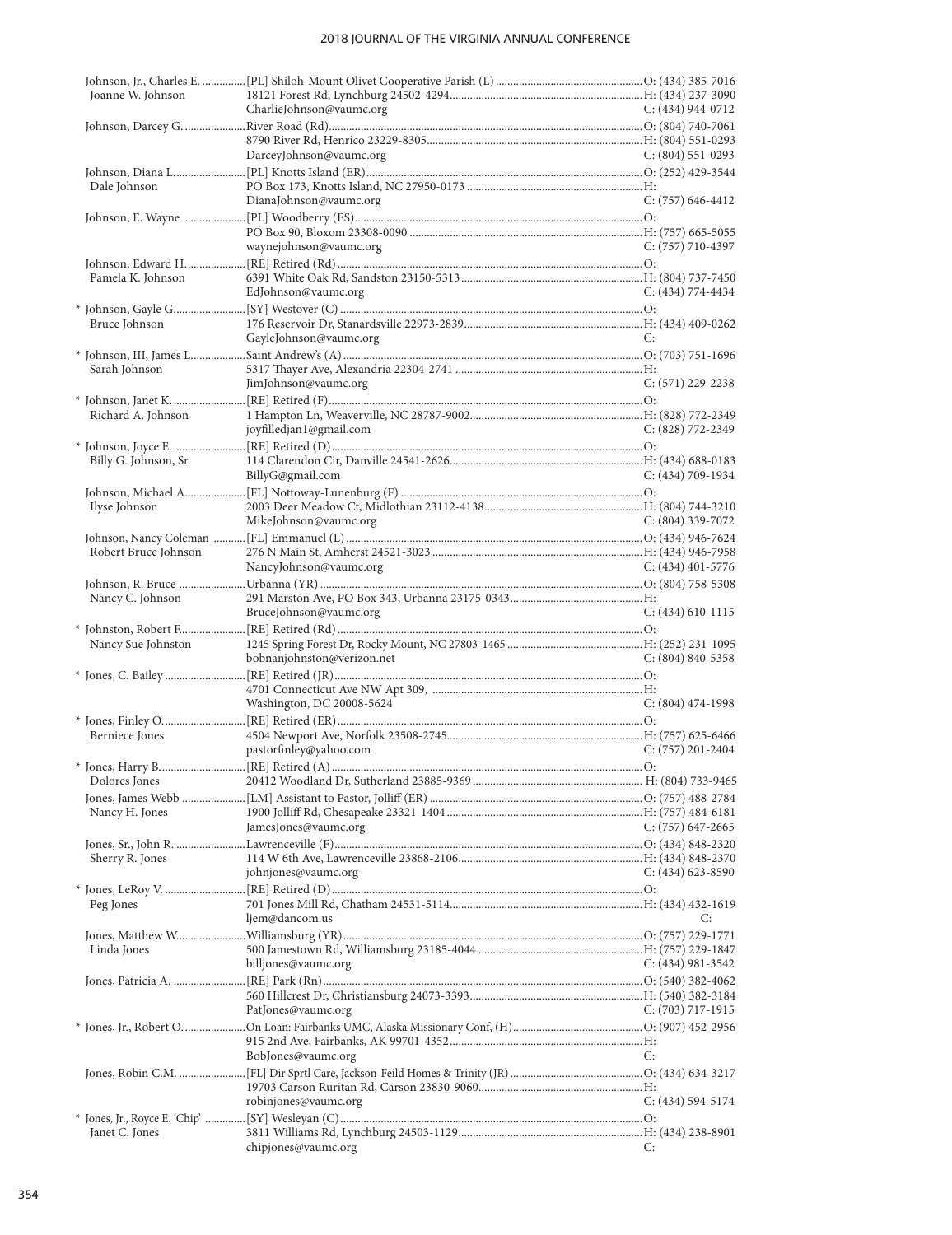| Janet Jones        |                          |                       |
|--------------------|--------------------------|-----------------------|
|                    | stvrjones@gmail.com      | C: (804) 929-2491     |
|                    |                          |                       |
| Jennie Jordan      |                          |                       |
|                    |                          |                       |
| Eleanor Joyce      |                          |                       |
|                    | tomjoyce@vaumc.org       | C: $(540)$ 798-0145   |
|                    |                          |                       |
| Suzanne Joyner     |                          |                       |
|                    | EasternShoreDS@vaumc.org | C: (757) 999-4843     |
|                    |                          |                       |
| James W. Joyner    |                          |                       |
|                    | courtneyjoyner@vaumc.org | $C: (540) 560-6300$   |
|                    |                          |                       |
| Courtney C. Joyner |                          |                       |
|                    |                          | $C: (540) 560 - 9265$ |
|                    | jimjoyner@vaumc.org      |                       |
|                    |                          |                       |
|                    |                          |                       |
|                    | julcherj@yahoo.com       | C: (540) 336-8558     |
|                    |                          |                       |
| Woo Ri Kwon        |                          |                       |
|                    | SeungsooJun@vaumc.org    | $C: (540) 556-1188$   |
|                    |                          |                       |
|                    |                          |                       |
|                    | BarbaraJustis@vaumc.org  | C:                    |
|                    |                          |                       |
| Carol Justis       |                          |                       |
|                    | BobJustis@vaumc.org      | $C: (757) 880 - 0015$ |
|                    |                          |                       |
| Leigh Kammerer     |                          |                       |
|                    | lkmmrr@aol.com           | $C: (804)$ 317-5353   |
|                    |                          |                       |
|                    |                          |                       |
| Yeon Me Kim        |                          |                       |
|                    |                          | $C: (202)$ 420-1309   |
|                    | HoKan@vaumc.org          |                       |
|                    |                          |                       |
| Hye Jin Lee        |                          |                       |
|                    | HyunSikKang@vaumc.org    | $C: (703)$ 336-3679   |
|                    |                          |                       |
| MiRhang Baek       |                          |                       |
|                    | taewonkang@vaumc.org     | C: $(470)$ 728-9060   |
|                    |                          |                       |
|                    |                          |                       |
| Su Hyun Park       |                          |                       |
|                    | yungookang@vaumc.org     | $C: (540)$ 655-0596   |
|                    |                          |                       |
| Penny Kanney       |                          |                       |
|                    | dougkanney@yahoo.com C:  |                       |
|                    |                          |                       |
|                    |                          |                       |
|                    | RitaKanten@vaumc.org     | $C: (757) 710-7377$   |
|                    |                          |                       |
| Shawn Keeling      |                          |                       |
|                    | sarakeeling@vaumc.org    | $C: (540) 672-8684$   |
|                    |                          |                       |
|                    |                          |                       |
|                    | SueKeen@vaumc.org        | $C: (434)$ 665-5994   |
|                    |                          |                       |
| Richard Keever     |                          |                       |
|                    |                          | $C: (757) 513 - 2211$ |
|                    | egkrjk@yahoo.com         |                       |
|                    |                          |                       |
|                    |                          |                       |
|                    | TeresaKeezel@vaumc.org   | C:                    |
|                    |                          |                       |
| Janet Keithley     |                          |                       |
|                    | TomKeithley@vaumc.org    | $C: (540)$ 336-1695   |
|                    |                          |                       |
| Jo Kelchner        |                          |                       |
|                    | jaykelchner@vaumc.org    | $C: (804)$ 405-5422   |
|                    |                          |                       |
| Peggy Keller       | rpekeller@comcast.net    |                       |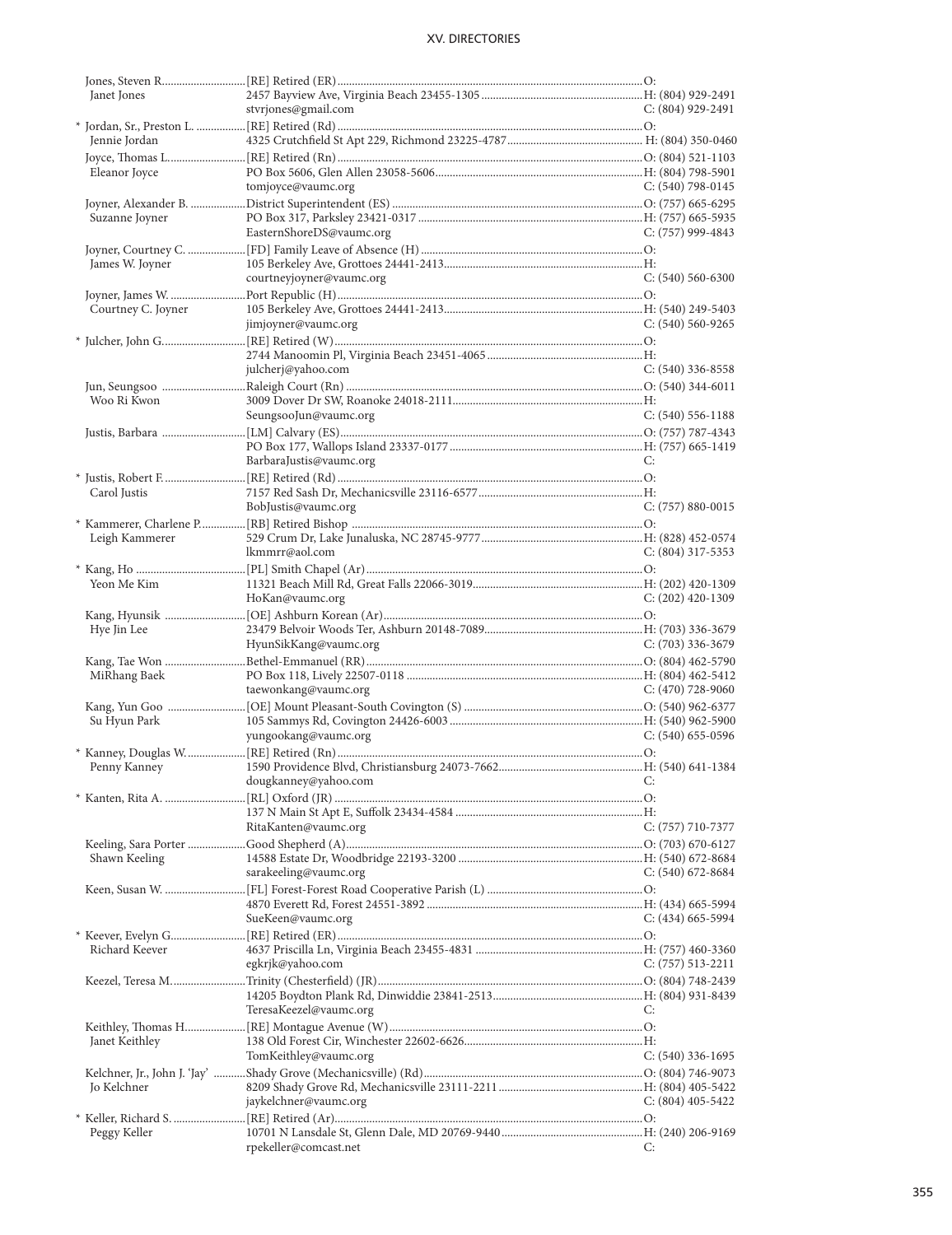| Pat Cassada Kelley  |                             |                       |
|---------------------|-----------------------------|-----------------------|
|                     | johnkelley@vaumc.org        | $C: (571) 888 - 2377$ |
|                     |                             |                       |
|                     |                             |                       |
|                     | Beaniekelly@vaumc.org       | $C: (804)$ 928-3710   |
|                     |                             |                       |
| Veronica Lynn Kelly |                             |                       |
|                     | rickkelly@vaumc.org         | $C: (302)$ 260-4421   |
|                     |                             |                       |
|                     |                             |                       |
| Dawn Pollock        |                             |                       |
|                     | RobKelly@vaumc.org          | $C: (757) 710-2159$   |
|                     |                             |                       |
| Kathy Kendall       |                             |                       |
|                     | MichaelKendall@vaumc.org    | $C: (434)$ 603-2214   |
|                     |                             |                       |
| Susie Kennedy       |                             |                       |
|                     | LesterKennedy@vaumc.org     | C: $(540)$ 460-8164   |
|                     |                             |                       |
| Gale Kennon         |                             |                       |
|                     | revharry@aol.com            | $C: (434)$ 409-8824   |
|                     |                             |                       |
|                     |                             |                       |
| James Kesner        |                             |                       |
|                     | AnneKesner@vaumc.org        | $C: (804) 615-0947$   |
|                     |                             |                       |
| Barbara Kesner      |                             |                       |
|                     | charlottesvilleds@vaumc.org | C: $(434)$ 282-3140   |
|                     |                             |                       |
| Rupa Nadeem         |                             |                       |
|                     | NadeemKhokhar@vaumc.org     | $C: (703)$ 303-4776   |
|                     |                             |                       |
|                     |                             |                       |
|                     |                             |                       |
|                     | SteveKidd@vaumc.org         | $C: (540) 874-0767$   |
|                     |                             |                       |
| Sandy Kidd          |                             |                       |
|                     | TimothyKidd@vaumc.org       | C:                    |
|                     |                             |                       |
| Karen Kiel          |                             |                       |
|                     | RandyKiel@vaumc.org         | $C: (804) 898-4961$   |
|                     |                             |                       |
|                     |                             |                       |
|                     |                             |                       |
|                     |                             |                       |
|                     | DeborahKillough@vaumc.org   | $C: (757)$ 693-2081   |
|                     |                             |                       |
| Joon-Ha Shin        |                             |                       |
|                     | arumkim@vaumc.org           | $C: (571)$ 438-3953   |
|                     |                             |                       |
|                     |                             |                       |
|                     | ChulKiKim@vaumc.org         | $C: (804) 819-9618$   |
|                     |                             |                       |
| Esther Choi         |                             |                       |
|                     |                             |                       |
|                     | dankim@vaumc.org            | $C: (757) 749-2801$   |
|                     |                             |                       |
| Jinok Lim           |                             |                       |
|                     | EugeneKim@vaumc.org         | $C: (703) 732 - 4631$ |
|                     |                             |                       |
| Sook Hyun Kim       |                             |                       |
|                     | HanSungKim@vaumc.org        | $C: (617)$ 308-2391   |
|                     |                             |                       |
| Hyunjung Choi       |                             |                       |
|                     | hodaekim@vaumc.org          | C: (703) 975-8775     |
|                     |                             |                       |
|                     |                             |                       |
| Jayung Kim          |                             |                       |
|                     | jameskim@vaumc.org          | $C: (706)$ 631-1737   |
|                     |                             |                       |
| Mijung Hwang        |                             |                       |
|                     | jeonginkim@vaumc.org        | $C: (804) 384-6010$   |
|                     |                             |                       |
|                     |                             |                       |
|                     | jiyeonkim@vaumc.org         | C: (202) 560-9559     |
|                     |                             |                       |
|                     |                             |                       |
| Dori Kim            | MJKim@vaumc.org             | C: (540) 903-1935     |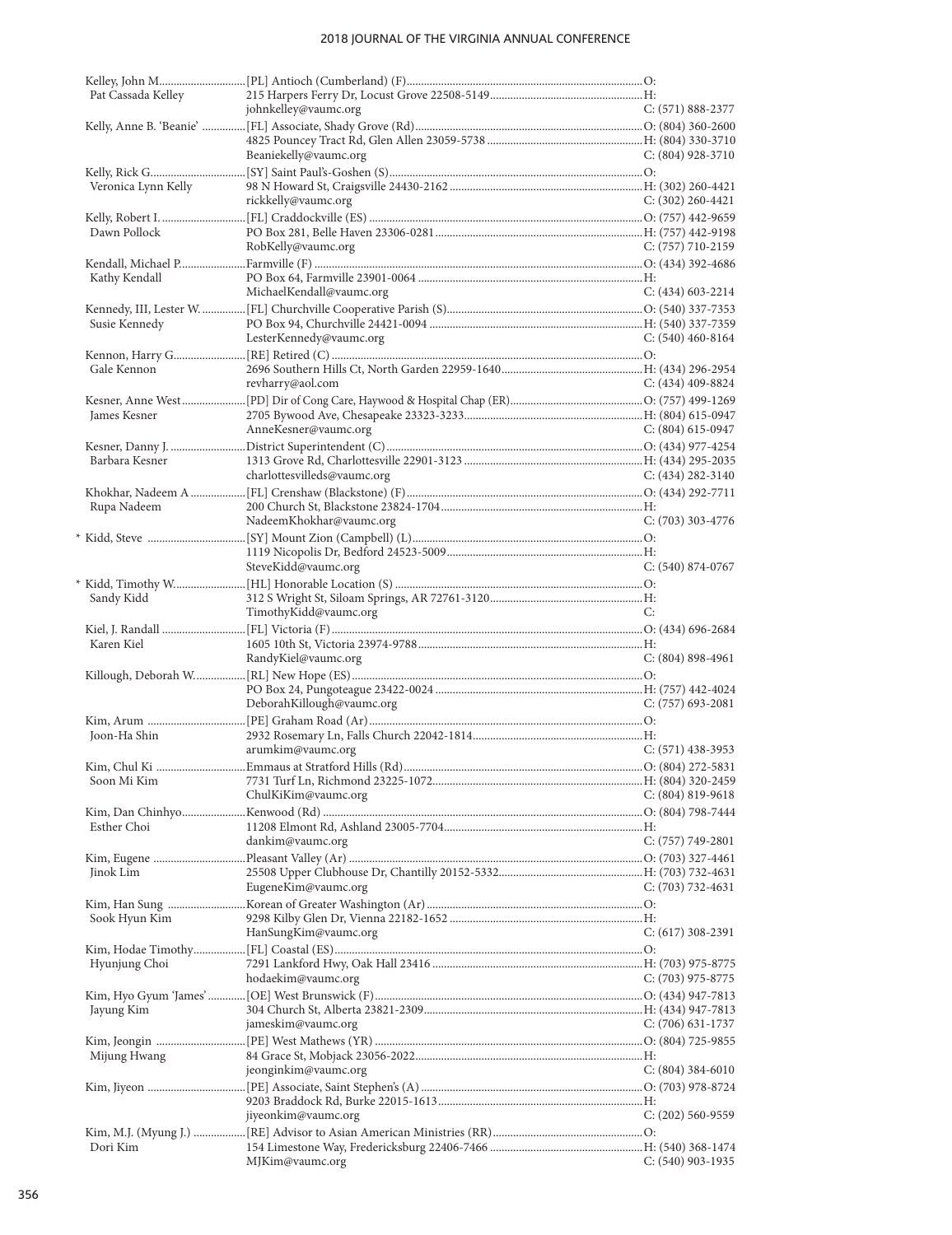| David Kim            |                                                                |                       |
|----------------------|----------------------------------------------------------------|-----------------------|
|                      | michellekim@vaumc.org                                          | $C: (703)$ 489-4596   |
|                      |                                                                |                       |
| Donghwan Paul Oh     |                                                                |                       |
|                      | Mikangkim@vaumc.org                                            | $C: (757)$ 607-7170   |
|                      |                                                                |                       |
| Grace Lim            |                                                                |                       |
|                      | minookim@vaumc.org                                             | $C: (703)$ 994-8259   |
|                      |                                                                |                       |
| Mary Go Kim          |                                                                |                       |
|                      | ohhwankim@vaumc.org                                            | $C: (434)$ 907-9818   |
|                      |                                                                |                       |
|                      |                                                                |                       |
| Sharon Younsun Kim   |                                                                |                       |
|                      | samkim@vaumc.org                                               | $C: (703)$ 937-7586   |
|                      |                                                                |                       |
| Sunmee Choi Kim      |                                                                |                       |
|                      | SKKim@vaumc.org                                                | C:                    |
|                      |                                                                |                       |
|                      | 6515 George Washington Mem Hwy Ste 203, Yorktown 23692-2182 H: |                       |
|                      | YorkRiverDS@vaumc.org                                          | $C: (757) 810-0504$   |
|                      |                                                                |                       |
| Hyoun Joo Doh Kim    |                                                                |                       |
|                      | YoungBongKim@vaumc.org                                         |                       |
|                      |                                                                | $C: (703) 850 - 9447$ |
|                      |                                                                |                       |
| Bo Young Cho         |                                                                |                       |
|                      | youngminkim@vaumc.org                                          | $C: (857) 636-0528$   |
|                      |                                                                |                       |
| Jenny J Chun         |                                                                |                       |
|                      | yunkim@vaumc.org                                               | $C: (571) 577 - 7539$ |
|                      |                                                                |                       |
| James A. Noseworthy  |                                                                |                       |
|                      | KarlaKincannon@vaumc.org                                       | C: $(423)$ 836-1364   |
|                      |                                                                |                       |
| Judith Borsher       |                                                                |                       |
|                      | kearykincannon@vaumc.org                                       | $C: (703)$ 472-6100   |
|                      |                                                                |                       |
|                      |                                                                |                       |
| Patsy M. King        |                                                                |                       |
|                      | KingsinMidlo@comcast.net                                       | $C: (804) 677-3411$   |
|                      |                                                                |                       |
|                      |                                                                |                       |
|                      |                                                                |                       |
| Jackie King          |                                                                |                       |
|                      | Joshuaking@vaumc.org                                           | $C: (703)$ 727-6589   |
|                      |                                                                |                       |
| Lisa King            |                                                                |                       |
|                      | StephenKing@vaumc.org<br>$C: (540)$ 308-1028                   |                       |
|                      |                                                                |                       |
|                      |                                                                |                       |
| Janet King           |                                                                |                       |
|                      | wking@alb.edu                                                  | C:                    |
|                      |                                                                |                       |
|                      |                                                                |                       |
|                      | davekirkland@vaumc.org                                         | $C: (703) 850-6911$   |
|                      |                                                                |                       |
| Michelle Kirven      |                                                                |                       |
|                      | TimKirven@vaumc.org                                            | $C: (804)$ 937-2669   |
|                      |                                                                |                       |
|                      |                                                                |                       |
|                      |                                                                |                       |
| Ann Klotz            |                                                                |                       |
|                      |                                                                |                       |
|                      | JoeKlotz@vaumc.org                                             | $C: (540) 494-1761$   |
|                      |                                                                |                       |
| Lisa A. Knick        |                                                                |                       |
|                      | clayknick@vaumc.org                                            | $C: (540) 660 - 2531$ |
|                      |                                                                |                       |
| Connie Knobel        |                                                                |                       |
|                      | KurtisKnobel@vaumc.org                                         | $C: (724)$ 332-6494   |
|                      |                                                                |                       |
| Eugene T. Knott, Jr. |                                                                |                       |
|                      | janetknott@vaumc.org                                           | $C: (540)$ 255-2309   |
|                      |                                                                |                       |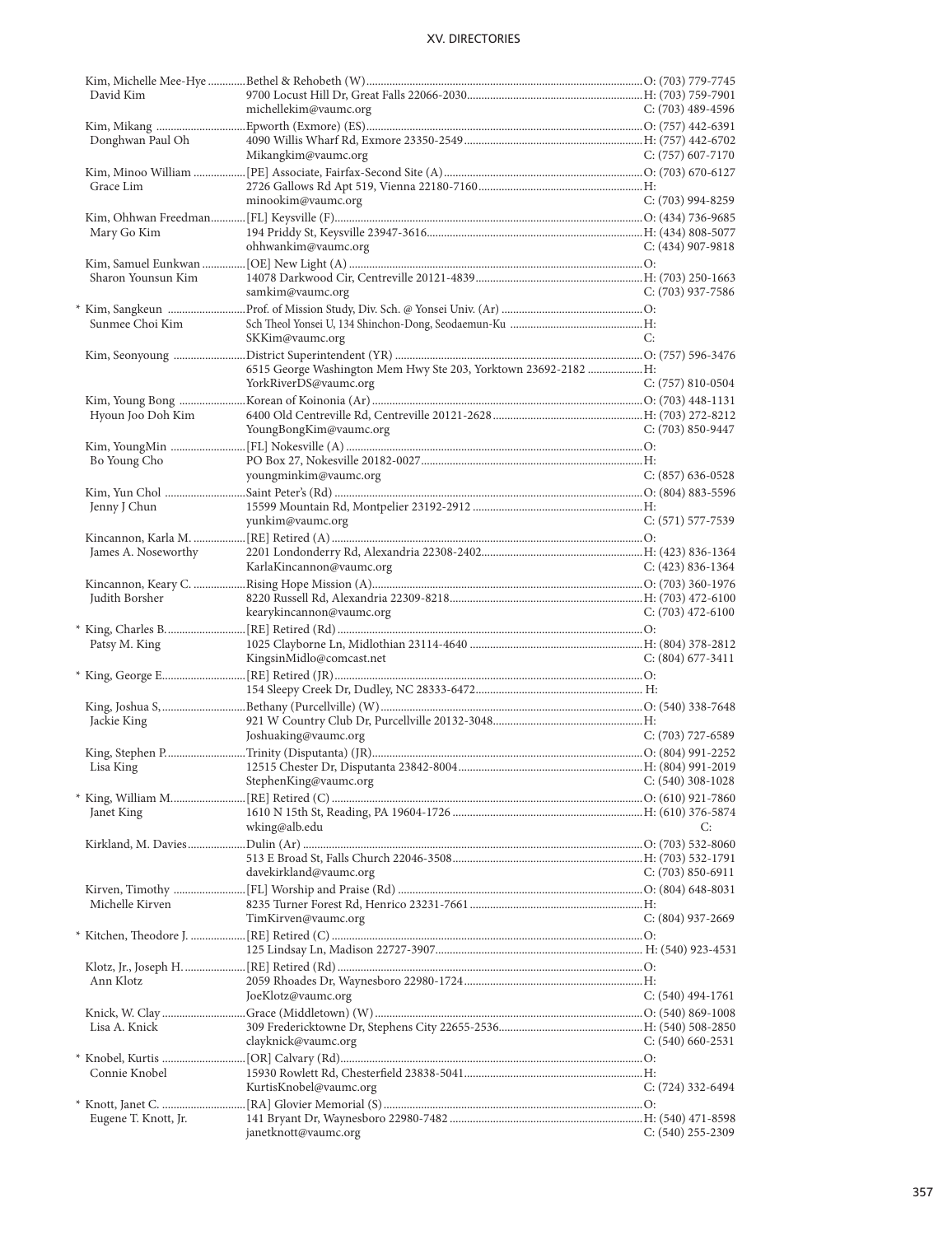| Jean Knox           |                                |                       |
|---------------------|--------------------------------|-----------------------|
|                     | BOB1935@aol.com                | C:                    |
|                     |                                |                       |
| Abigail Kocher      |                                |                       |
|                     | CraigKocher@vaumc.org          | C: $(804)$ 467-9216   |
|                     |                                |                       |
| Lisa Koolman        |                                |                       |
|                     | DerekKoolman@vaumc.org         | $C: (757) 550-1396$   |
|                     |                                |                       |
|                     |                                |                       |
| Brian Koontz        |                                |                       |
|                     | DeborahKoontz@vaumc.org        | $C: (540)$ 661-6580   |
|                     |                                |                       |
|                     |                                |                       |
|                     | gregkropff@vaumc.org           | $C: (540)$ 471-3747   |
|                     |                                |                       |
| Sharon Kubat        |                                |                       |
|                     | joseph.kubat4477@gmail.com     | $C: (757) 634-2701$   |
|                     |                                |                       |
| David Wolfe         |                                |                       |
|                     | lindakussewolfe@vaumc.org      |                       |
|                     |                                | $C: (276)$ 634-8136   |
|                     |                                |                       |
| Robert L. Kutz      |                                |                       |
|                     | margkutz72@gmail.com           | $C: (804)$ 305-6100   |
|                     |                                |                       |
|                     |                                |                       |
|                     | peterkwon@vaumc.org            | $C: (443)$ 962-0533   |
|                     |                                |                       |
| Gregory M. Foster   |                                |                       |
|                     | BethLaBellaFoster@vaumc.org    | $C: (214) 704-0567$   |
|                     |                                |                       |
| Matthew Fillette    |                                |                       |
|                     |                                |                       |
|                     | ellenlacroixfillette@VAUMC.org | $C: (318)$ 447-2074   |
|                     |                                |                       |
| Patricia A. Lacy    |                                |                       |
|                     | JimLacy@vaumc.org              | C:                    |
|                     |                                |                       |
| Barbara J. Gross    |                                |                       |
|                     | DavidLagerveld@vaumc.org       | $C: (540)$ 705-6766   |
|                     |                                |                       |
|                     |                                |                       |
|                     | SheenaLaine@vaumc.org          | C:                    |
|                     |                                |                       |
|                     |                                |                       |
|                     |                                |                       |
|                     | BobbyLamb@vaumc.org            | C:                    |
|                     |                                |                       |
|                     |                                |                       |
|                     | brianlamb@vaumc.org            | $C: (540)$ 287-9288   |
|                     |                                |                       |
|                     |                                |                       |
|                     | jonathanlamb@vaumc.org         | $C: (540) 742 - 1535$ |
|                     |                                |                       |
| Phill Lanasa        |                                |                       |
|                     | PastorKay@aol.com              | C:                    |
|                     |                                |                       |
|                     |                                |                       |
| Christine Landon    |                                |                       |
|                     | darrenlandon@vaumc.org         | C: $(757)$ 710-8633   |
|                     |                                |                       |
| Erling Arne Sjovold |                                |                       |
|                     | KelleyLane@vaumc.org           | $C: (804)$ 389-0879   |
|                     |                                |                       |
|                     |                                |                       |
|                     | PeggyLangille@vaumc.org        | $C: (757) 897-6151$   |
|                     |                                |                       |
|                     |                                |                       |
| Tara Langston       |                                |                       |
|                     | GlenLangston@vaumc.org         | $C: (540)$ 476-4536   |
|                     |                                |                       |
| Judy Lanman         |                                |                       |
|                     | RonaldLanman@vaumc.org         | C: (703) 615-2724     |
|                     |                                |                       |
| Seoungeun Shin      |                                |                       |
|                     | GeneLarkin@vaumc.org           | $C: (703) 851 - 4513$ |
|                     |                                |                       |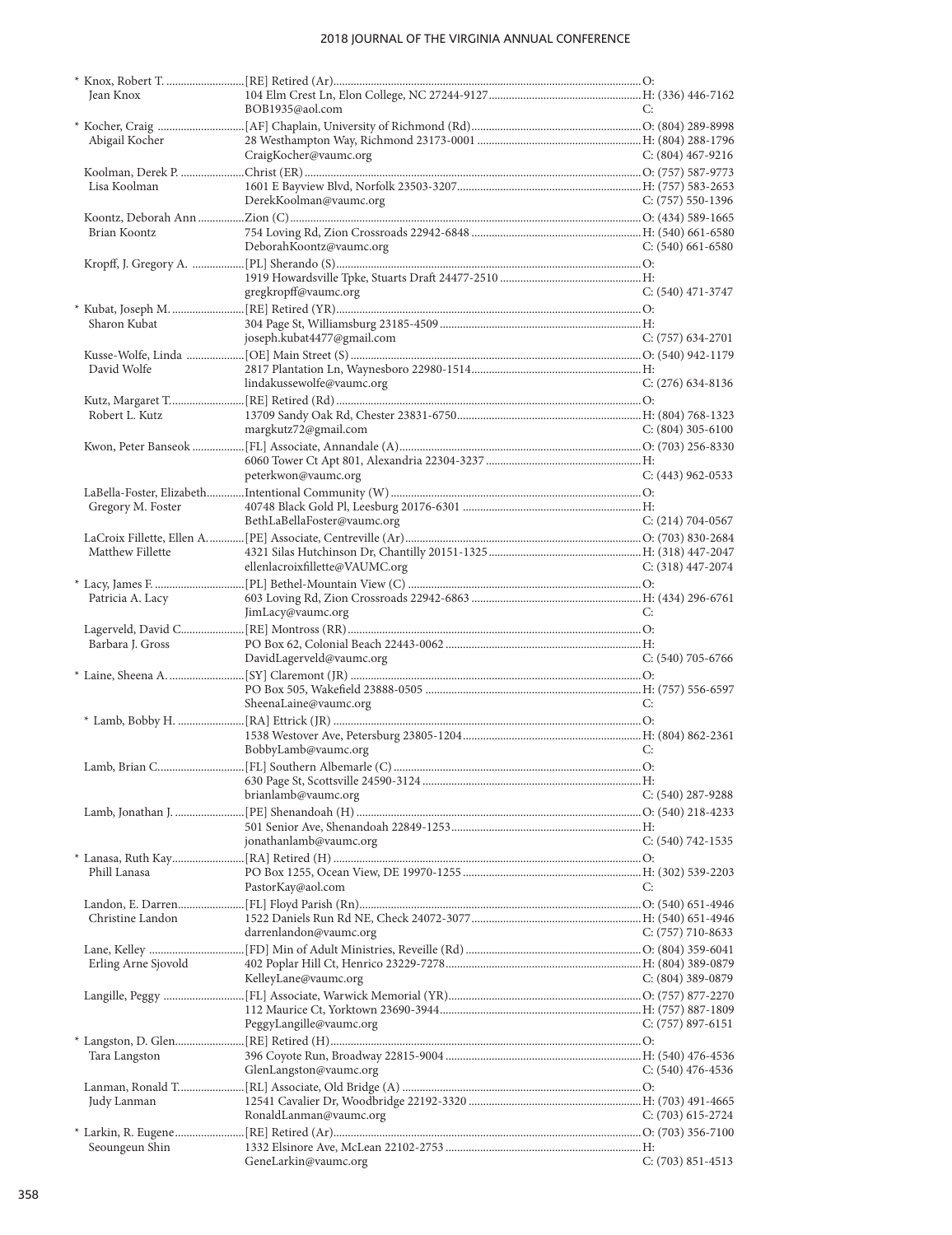|                          | RyanLaRock@vaumc.org      | $C: (757)$ 201-8850   |
|--------------------------|---------------------------|-----------------------|
|                          |                           |                       |
| Margaret Larrimore       |                           |                       |
|                          | paullarrimore@vaumc.org   | $C: (540)$ 273-6437   |
|                          |                           |                       |
| Jane Lauer               |                           |                       |
|                          | KeithLauer@vaumc.org      | $C: (804)$ 366-2123   |
|                          |                           |                       |
| Avis Lavender            |                           |                       |
|                          | drjimstigers@yahoo.com    | $C: (804) 824-1857$   |
|                          |                           |                       |
|                          |                           |                       |
|                          | matthewlawing@vaumc.org   | C:                    |
|                          |                           |                       |
| Georgia Pennock-Lawrence |                           |                       |
|                          | marklawrence@vaumc.org    | $C: (540)$ 903-3568   |
|                          |                           |                       |
|                          |                           |                       |
|                          | brendalaws@vaumc.org      | C: (757) 710-1729     |
|                          |                           |                       |
| David S. Lawson          |                           |                       |
|                          | HaeRinLawson@vaumc.org    | C: $(540)$ 498-2242   |
|                          |                           |                       |
|                          |                           |                       |
| Julie Layman             |                           |                       |
|                          | alanlayman@vaumc.org      | $C: (434)$ 981-2727   |
|                          |                           |                       |
| Elaine Layman            |                           |                       |
|                          | TonyLayman@vaumc.org      | $C: (540)$ 535-6278   |
|                          |                           |                       |
| Eileen Leamon            |                           |                       |
|                          | JimLeamon@vaumc.org       | C: $(703)$ 298-8193   |
|                          |                           |                       |
| Wanda R. Leavitt         |                           |                       |
|                          | cleavitt2018@gmail.com    | C: $(757)$ 647-5361   |
|                          |                           |                       |
| Connie Ledbetter         |                           |                       |
|                          | RobertLedbetter@vaumc.org | C: $(434)$ 294-0731   |
|                          |                           |                       |
| Asa Lee                  |                           |                       |
|                          | Chendalee@vaumc.org       | $C: (202)$ 460-9351   |
|                          |                           |                       |
|                          |                           |                       |
|                          | CindyLee@vaumc.org        | $C: (804)$ 263-4247   |
|                          |                           |                       |
|                          |                           |                       |
|                          |                           |                       |
|                          | giillee@vaumc.org         | $C: (770) 789 - 5008$ |
|                          |                           |                       |
| Miyeon Lee               |                           |                       |
|                          | HyeonHoLee@vaumc.org      | C:                    |
|                          |                           |                       |
| Kyung Hee Lee            |                           |                       |
|                          | HyoLee@vaumc.org          | $C: (540)$ 336-9297   |
|                          |                           |                       |
| Ji Young Lee             |                           |                       |
|                          | kanguklee@vaumc.org       | $C: (540)$ 825-0041   |
|                          |                           |                       |
| Ji Hyun Bae              |                           |                       |
|                          | KeithLee@vaumc.org        | $C: (703)$ 328-6262   |
|                          |                           |                       |
| Young-Hwa Lee            |                           |                       |
|                          | stephenlee@vaumc.org      | $C: (703) 732-7795$   |
|                          |                           |                       |
|                          |                           |                       |
| Pattie Lee               |                           |                       |
|                          | tomlee@vaumc.org          | $C: (540)$ 263-2238   |
|                          |                           |                       |
| David Ryu                |                           |                       |
|                          | tarahlee@vaumc.org        | $C: (858)$ 344-5343   |
|                          |                           |                       |
|                          |                           |                       |
|                          | VirginiaLee@vaumc.org     | $C: (901)$ 573-5896   |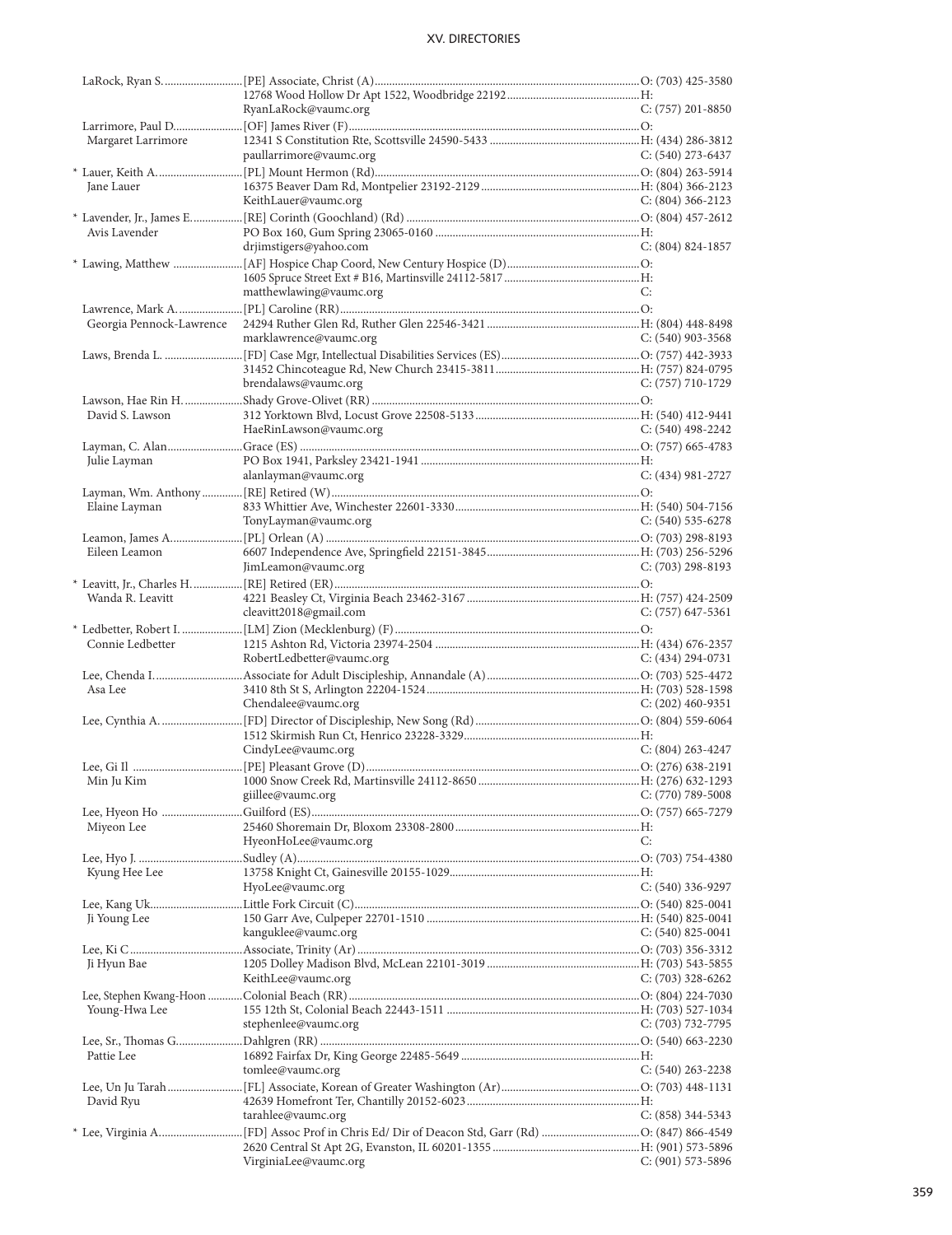| Young Lee            |                             |                       |
|----------------------|-----------------------------|-----------------------|
|                      | wonlee@vaumc.org            | $C: (540)$ 395-4331   |
|                      |                             |                       |
| Constance LeFon      | DavidLeFon@vaumc.org        | C: $(434)$ 466-2321   |
|                      |                             |                       |
| Jane LeGault         |                             |                       |
|                      | jtlegault@verizon.net       | $C: (757) 880-4195$   |
|                      |                             |                       |
|                      |                             |                       |
|                      | flolegg@shentel.net         | C:                    |
|                      |                             |                       |
| Debbie Lehman        |                             |                       |
|                      | LarryLehman@vaumc.org       | $C: (434)$ 390-6405   |
|                      |                             |                       |
| Lynn LeMon           |                             | C:                    |
|                      | CarlLeMon@vaumc.org         |                       |
| Rebekah LeMon        |                             |                       |
|                      | JoelLeMon@vaumc.org         | C: $(404)$ 285-0547   |
|                      |                             |                       |
| Larry E. Lenow       |                             |                       |
|                      | AmyLenow@vaumc.org          | C: $(540) 850 - 9197$ |
|                      |                             |                       |
| Amy V. Lenow         |                             |                       |
|                      | LarryLenow@vaumc.org        | C:                    |
|                      |                             |                       |
| Becky Leonard        |                             |                       |
|                      | BEinRoanoke@verizon.net     | C:                    |
| Mary Jean Lester     |                             |                       |
|                      | TomLester@vaumc.org         | $C: (804)$ 691-5253   |
|                      |                             |                       |
| Natalie Levy         |                             |                       |
|                      | brentlevy@vaumc.org         | $C: (804)$ 306-3984   |
|                      |                             |                       |
| Susan Lewandowski    |                             |                       |
|                      | BobLewandowski@vaumc.org    | $C: (540)$ 273-2757   |
|                      |                             |                       |
| Robert Lewandowski   |                             | C: $(540)$ 273-1385   |
|                      |                             |                       |
|                      |                             |                       |
|                      | barbaralewis@vaumc.org      | C: $(434)$ 594-6241   |
|                      |                             |                       |
|                      |                             |                       |
|                      | DeborahLewis@vaumc.org      | C:                    |
|                      |                             |                       |
|                      |                             |                       |
|                      | RobertLewis@vaumc.org       | C: $(804)$ 852-8476   |
|                      |                             |                       |
|                      |                             |                       |
|                      |                             |                       |
|                      | terribiggins@vaumc.org      | C:                    |
|                      |                             |                       |
| June Lewis           | shadderaker@yahoo.com       | C:                    |
|                      |                             |                       |
| Eunji Kim            |                             |                       |
|                      | hungsulim@vaumc.org         | $C: (540) 532-0123$   |
|                      |                             |                       |
| Maurice Lindsey, Jr. |                             |                       |
|                      | MichelleLindsey@vaumc.org   | C: (804) 874-2246     |
|                      |                             |                       |
| Debbie Lipham        |                             |                       |
|                      | jodylipham@vaumc.org        | C: (540) 460-1304     |
|                      |                             |                       |
| Dale Lipke           | DennisLipke@vaumc.org       | $C: (804) 840 - 7958$ |
|                      |                             |                       |
|                      | MichaelLiskiewicz@vaumc.org |                       |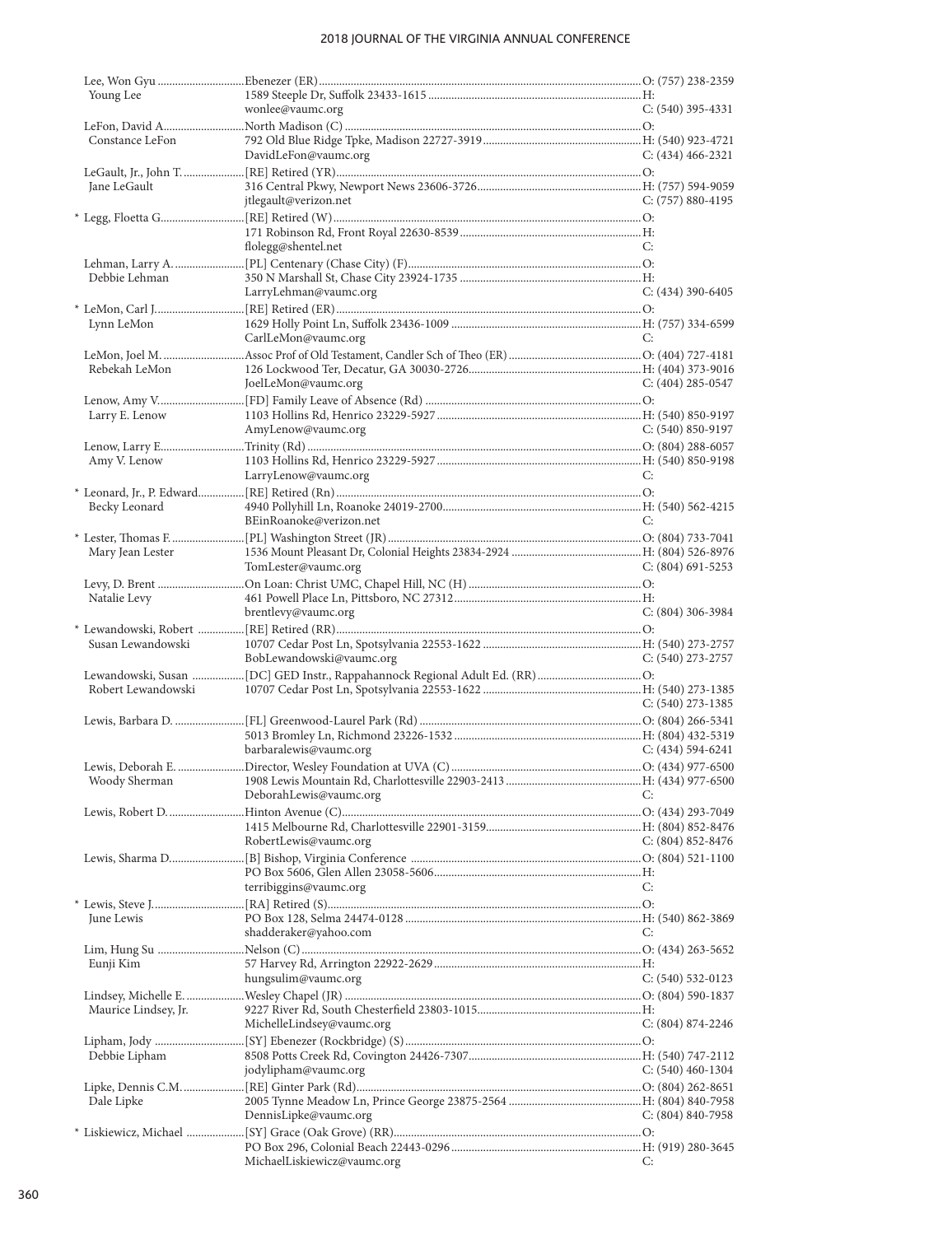| Roberta Litten      |                               |                       |
|---------------------|-------------------------------|-----------------------|
|                     | RonaldLitten@vaumc.org        | C:                    |
|                     |                               |                       |
| Shawn Little        |                               |                       |
|                     | SteveLittle@vaumc.org         | $C: (540) 878-0244$   |
|                     |                               |                       |
|                     |                               |                       |
| Rebecca Livermon    |                               |                       |
|                     | garrylivermon@vaumc.org       | $C: (804)$ 241-4463   |
|                     |                               |                       |
| Lisa Anderson-Lloyd |                               |                       |
|                     | roblloyd@vaumc.org            | $C: (808) 722 - 1339$ |
|                     |                               |                       |
| Sam Chafin          |                               |                       |
|                     | laurenlobenhofer@vaumc.org    | C: $(567)$ 204-1110   |
|                     |                               |                       |
|                     |                               |                       |
| Mary Jane Lock      |                               |                       |
|                     | JohnLock@vaumc.org            | $C: (540)$ 303-9837   |
|                     |                               |                       |
| John E. Lock        |                               |                       |
|                     | MaryLock@vaumc.org            | $C: (540)$ 303-1076   |
|                     |                               |                       |
| Joseph E Locke      |                               |                       |
|                     | sarahlocke@vaumc.org          | C: $(757)$ 897-8142   |
|                     |                               |                       |
|                     |                               |                       |
| Hazel C. Lockhart   |                               |                       |
|                     | BenLockhart@vaumc.org         | C: (540) 330-7738     |
|                     |                               |                       |
|                     |                               |                       |
|                     | JudyLoehr@vaumc.org           | C: $(540)$ 746-8818   |
|                     |                               |                       |
| Sara Logan          |                               |                       |
|                     | BillLogan@vaumc.org           | C:                    |
|                     |                               |                       |
|                     |                               |                       |
|                     |                               |                       |
|                     | DonaldLong@vaumc.org          | $C: (540)$ 294-3361   |
|                     |                               |                       |
| Mary Long           |                               |                       |
|                     | MichaelLong@vaumc.org         | $C: (540)$ 448-4770   |
|                     |                               |                       |
| Patricia Longmire   |                               |                       |
|                     | RodneyLongmire@vaumc.org      | C: $(540)$ 400-3419   |
|                     |                               |                       |
|                     |                               |                       |
| Cheryl Lord         |                               |                       |
|                     | davidlord@vaumc.org           | $C: (540) 292 - 2312$ |
|                     |                               |                       |
|                     |                               |                       |
|                     | thomaslott@vaumc.org          | $C: (804)$ 389-0211   |
|                     |                               |                       |
|                     |                               |                       |
|                     |                               |                       |
|                     |                               |                       |
|                     |                               |                       |
| Sunita Lough        |                               |                       |
|                     | dvdlough09@gmail.com          | C:                    |
|                     |                               |                       |
| Andrea Rhea Lough   |                               |                       |
|                     | RobLough@vaumc.org            | $C: (865) 603 - 5715$ |
|                     |                               |                       |
|                     |                               |                       |
| Steve Louk          |                               |                       |
|                     | michellelouk@vaumc.org        | $C: (757) 636-6377$   |
|                     |                               |                       |
|                     |                               |                       |
|                     | lindalowe@vaumc.org           | C: (804) 239-7262     |
|                     |                               |                       |
| L. Boyd Lucas       |                               |                       |
|                     | debralucas@vaumc.org          | $C: (804) 517-9730$   |
|                     |                               |                       |
|                     |                               |                       |
| Gail Lucy           |                               |                       |
|                     | CurtisLucy@vaumc.org          | C: $(757)$ 478-8183   |
|                     |                               |                       |
|                     | North Chesterfield 23234-6935 | $C: (318) 880 - 1441$ |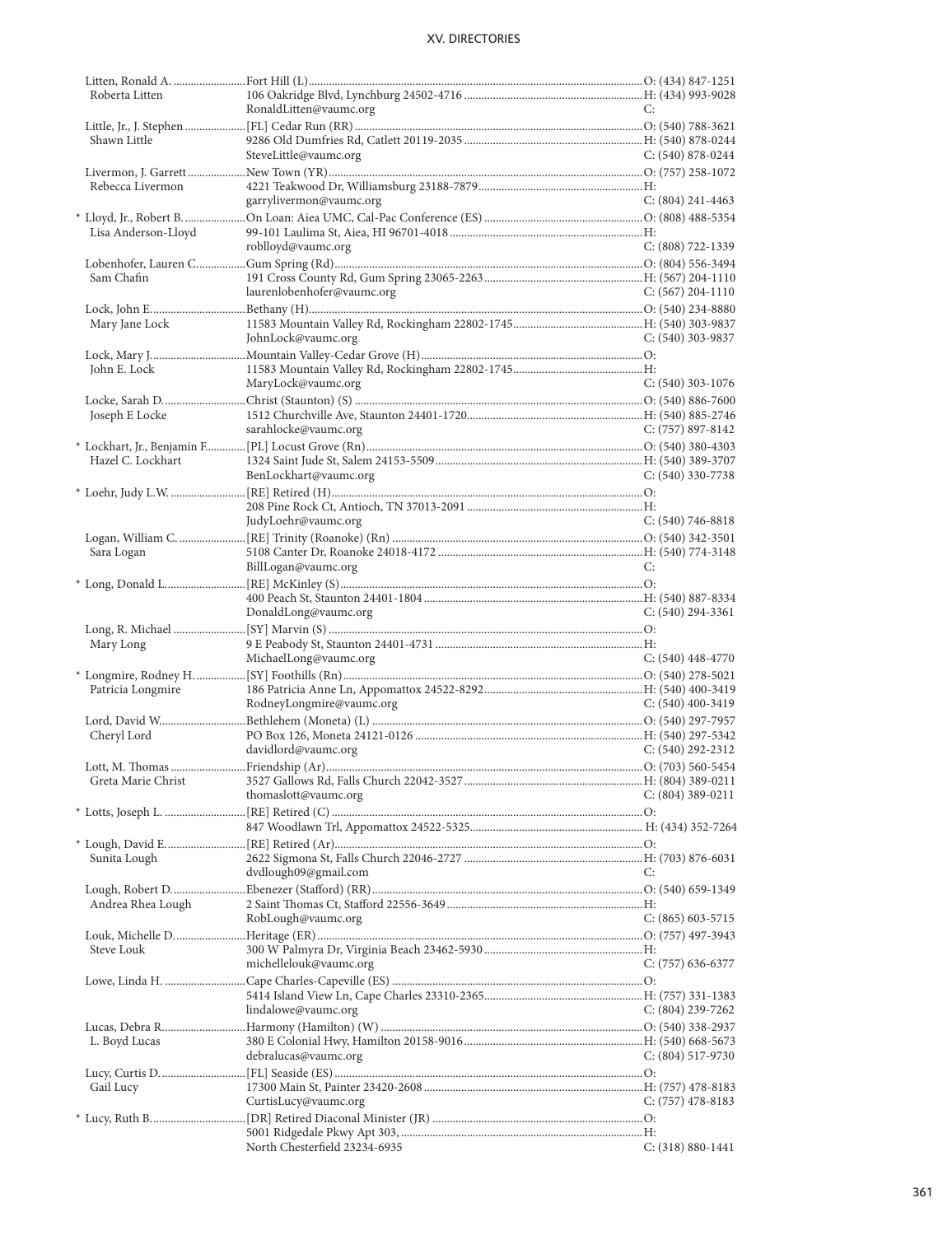| Kym Ludwig             |                              |                       |
|------------------------|------------------------------|-----------------------|
|                        | KurtLudwig@vaumc.org         | $C: (703)$ 508-9415   |
|                        |                              |                       |
|                        | BruceLugn@vaumc.org          | $C: (434)$ 414-6968   |
|                        |                              |                       |
| Jean Luker             |                              |                       |
|                        |                              |                       |
| Douglas Lutz           |                              |                       |
|                        | ElizabethLutz@vaumc.org      | C: (757) 335-2649     |
|                        |                              |                       |
| Rebecca Lutz           |                              |                       |
|                        | tobiaslutz@vaumc.org         | $C: (434)$ 203-3510   |
| Brenda Lyle            |                              |                       |
|                        | MikeLyle@vaumc.org           | $C: (540)$ 798-9154   |
|                        |                              |                       |
|                        |                              |                       |
|                        | nanajean005@cox.net          | $C: (757) 871 - 5355$ |
|                        |                              |                       |
| Joseph L. LyonsJr.     |                              |                       |
|                        | traceylyons@vaumc.org        | $C: (804) 835-1668$   |
|                        |                              |                       |
|                        | saamist10@gmail.com          | $C: (540)$ 969-7116   |
|                        |                              |                       |
| Mary Anne Mackey-Wisor |                              |                       |
|                        | WilliamMackeyWisor@vaumc.org | $C: (570) 764-5050$   |
|                        |                              |                       |
| Pat MacNicoll          |                              |                       |
|                        | DMacNicoll@msn.com           | $C: (434)$ 409-8246   |
|                        |                              |                       |
| Douglas MacTavish      | suemactavish@vaumc.org       | $C: (540)$ 292-5613   |
|                        |                              |                       |
| Sandy Maddox           |                              |                       |
|                        | JamesMaddox@vaumc.org        | $C: (804) 761-8170$   |
|                        |                              |                       |
| Renelle Maddrey        |                              |                       |
|                        | trmaddrey@gmail.com          | $C: (704) 771-4924$   |
|                        |                              |                       |
| Julie Magruder         |                              |                       |
|                        | davidmagruder@vaumc.org      | C: (757) 879-2363     |
| Linda Mahaffey         |                              |                       |
|                        | Winchester 22603-4279        |                       |
|                        | mahaffeyjl@comcast.net       | $C: (540) 820 - 1376$ |
|                        |                              |                       |
| Daphine Major          |                              |                       |
|                        | rolandmajor@vaumc.org        | C: (757) 999-0888     |
|                        |                              |                       |
| Carolyn Mallary        | brianmallary@vaumc.org       | $C: (540)$ 325-8398   |
|                        |                              |                       |
|                        |                              |                       |
|                        | katherinemalloy@vaumc.org    | $C: (540)$ 908-8401   |
|                        |                              |                       |
| Sandra Malone          |                              |                       |
|                        | JerryMalone@vaumc.org        | $C: (804) 586 - 7487$ |
|                        |                              |                       |
| Susan Arruda           | VicMaloy@vaumc.org           | C:                    |
|                        |                              |                       |
| Sara L. Manner         | Unpublished                  |                       |
|                        |                              | C:                    |
|                        |                              |                       |
| David E. Manner, Jr.   |                              |                       |
|                        | skmanner@comcast.net         | $C: (703)$ 217-5231   |
|                        |                              |                       |
|                        | mitzimanning@vaumc.org       | $C: (703) 887-0683$   |
|                        |                              |                       |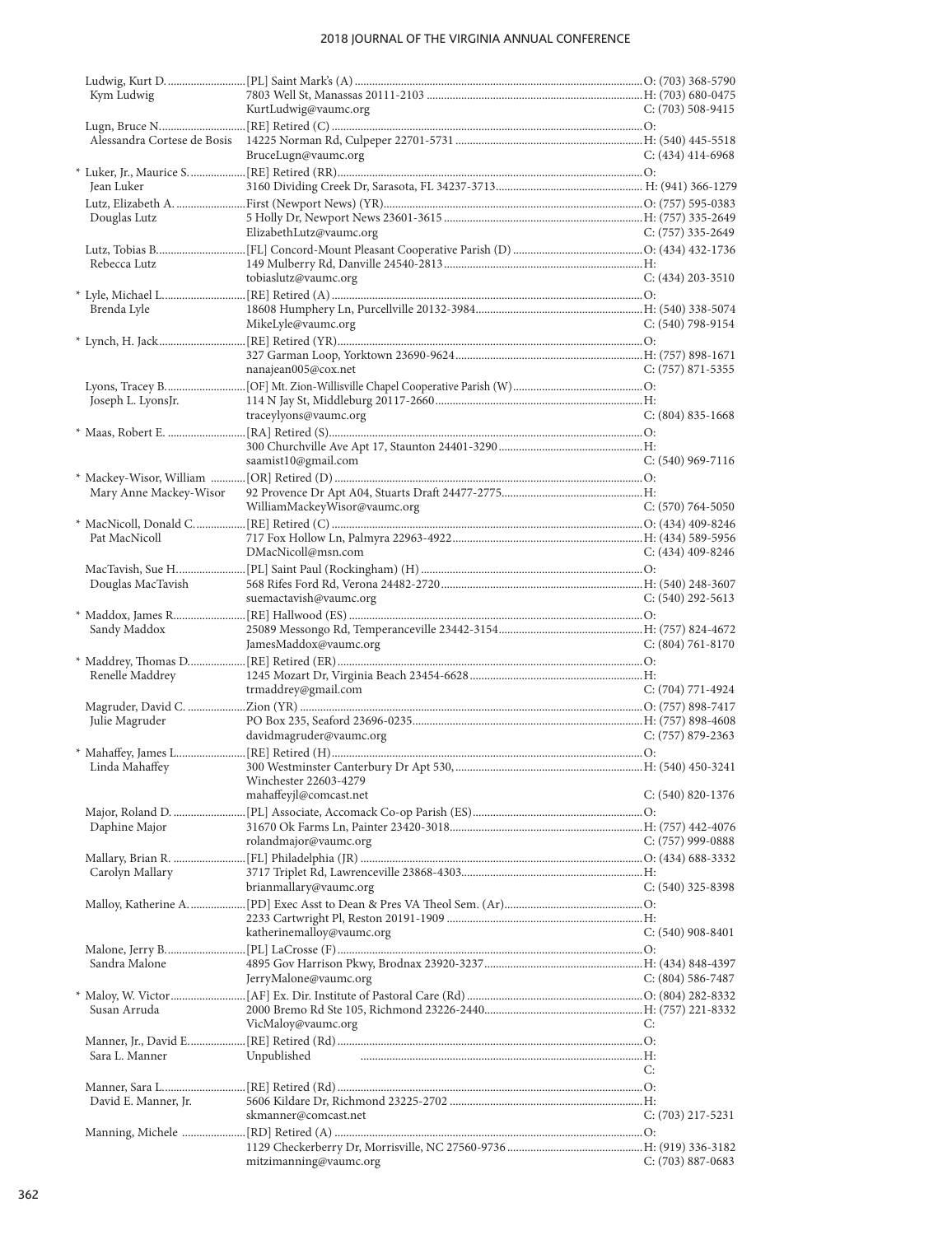| Lewis F. Marion      |                             |                       |
|----------------------|-----------------------------|-----------------------|
|                      | mariondebbie36@gmail.com    | $C: (804) 824-4100$   |
|                      |                             |                       |
|                      |                             |                       |
|                      | tommydrev@yahoo.com         | $C: (757)$ 646-5901   |
|                      |                             |                       |
|                      |                             |                       |
| Cheryl D. Marks      |                             |                       |
|                      | memcdm@gmail.com            | $C: (540) 520-3471$   |
|                      |                             |                       |
| George Marsh         |                             |                       |
|                      | cayshalom@embarqmail.com    | C:                    |
|                      |                             |                       |
|                      |                             |                       |
|                      |                             |                       |
|                      | bettymarshall@vaumc.org     | C: $(276)$ 732-8977   |
|                      |                             |                       |
|                      |                             |                       |
|                      | MardyMarston@vaumc.org      | C: $(540)$ 292-2676   |
|                      |                             |                       |
|                      |                             |                       |
|                      |                             |                       |
|                      | candeemartin@vaumc.org      | C:                    |
|                      |                             |                       |
| Margaret Martin      |                             |                       |
|                      | EdMartin@vaumc.org          | $C: (757)$ 695-0134   |
|                      |                             |                       |
|                      |                             |                       |
| P. Douglas Martin    |                             |                       |
|                      | ellenmartin@vaumc.org       | $C: (540) 860 - 2452$ |
|                      |                             |                       |
|                      |                             |                       |
|                      | WimpyMartin@vaumc.org       | $C: (434)$ 665-3103   |
|                      |                             |                       |
|                      |                             |                       |
| Danielle Anne Martin |                             |                       |
|                      | JohnMartin@vaumc.org        | $C: (804)$ 385-3875   |
|                      |                             |                       |
| Marianne R. Martin   |                             |                       |
|                      | Rvjtm@aol.com               | $C: (434)$ 713-0083   |
|                      |                             |                       |
| Elizabeth Martin     |                             |                       |
|                      |                             |                       |
|                      | loumartin333@yahoo.com      | $C: (757) 561-6218$   |
|                      |                             |                       |
| Ellen H. Martin      |                             |                       |
|                      | DouglasMartin@vaumc.org     | $C: (540) 860 - 2455$ |
|                      |                             |                       |
| Patricia Martin      |                             |                       |
|                      | r.k.mart77@gmail.com        | C:                    |
|                      |                             |                       |
|                      |                             |                       |
|                      |                             |                       |
|                      | TerryMartin@vaumc.org       | $C: (276)$ 952-5841   |
|                      |                             |                       |
| Marilyn Martin       |                             |                       |
|                      |                             |                       |
|                      |                             |                       |
| Carol Haynes Marvel  |                             |                       |
|                      | fgmarvel@aol.com            | C: (302) 943-5545     |
|                      |                             |                       |
| Saundra Mateer       |                             |                       |
|                      | sweetbuffalo@embarqmail.com | C: $(276)$ 732-7847   |
|                      |                             |                       |
|                      |                             |                       |
|                      |                             |                       |
| Christopher Matthews |                             |                       |
|                      | michellematthews@vaumc.org  | $C: (757)$ 477-7153   |
|                      |                             |                       |
| Stanley Maughlin     |                             |                       |
|                      |                             |                       |
|                      | joannemaughlin@gmail.com    | $C: (703)$ 966-1652   |
|                      |                             |                       |
| Brendalyn Max-Jones  |                             |                       |
|                      | RaymondMaxJones@vaumc.org   | $C: (571)$ 355-9118   |
|                      |                             |                       |
| Maria Maxwell        |                             |                       |
|                      | MikeMaxwell@vaumc.org       | $C: (804)$ 433-6215   |
|                      |                             |                       |
|                      |                             |                       |
|                      | RachelMay@vaumc.org         | $C: (828) 606-1144$   |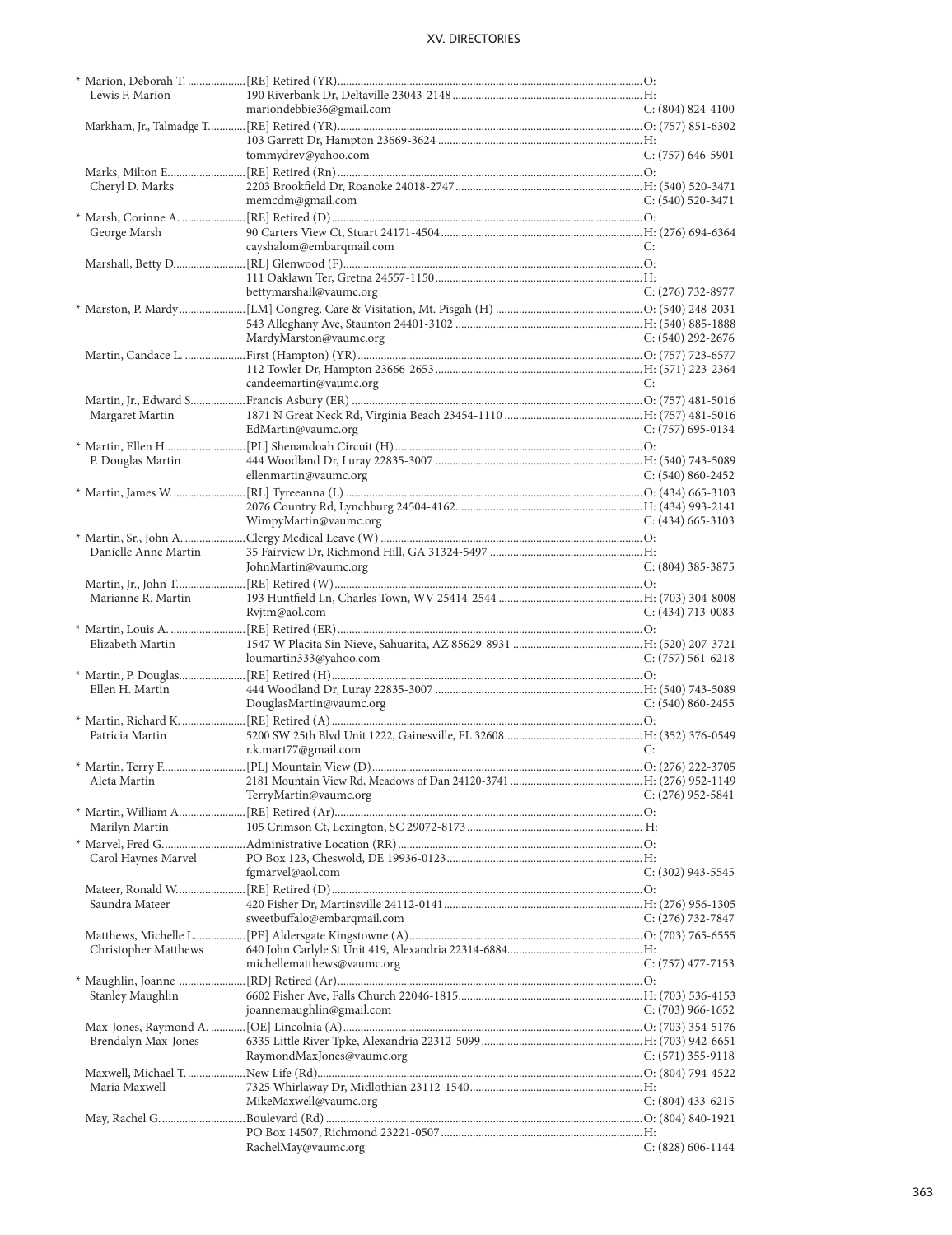|                           | anitamays@vaumc.org                                                                     | $C: (804)$ 536-8350 |
|---------------------------|-----------------------------------------------------------------------------------------|---------------------|
|                           |                                                                                         |                     |
| Cheryl Mayton             |                                                                                         |                     |
|                           | mikemayton@vaumc.org                                                                    | C: (757) 876-9784   |
|                           |                                                                                         |                     |
| Kay Mayton                |                                                                                         |                     |
|                           | kamatn@cfw.com                                                                          | C:                  |
|                           |                                                                                         |                     |
| Shelby L. McAden          | sbmcaden@cox.net                                                                        | $C: (540)$ 589-3823 |
|                           |                                                                                         |                     |
| Robinson H. McAden        |                                                                                         |                     |
|                           | sbmcaden@cox.net                                                                        | $C: (540) 589-3822$ |
|                           |                                                                                         |                     |
| Drema McAllister-Wilson   |                                                                                         | C:                  |
|                           | DavidMcAllisterWilson@vaumc.org                                                         |                     |
| David McAllister-Wilson   |                                                                                         |                     |
|                           | DremaMcAllisterWilson@vaumc.org                                                         | C: (703) 582-9393   |
|                           |                                                                                         |                     |
|                           |                                                                                         |                     |
|                           | joshuamccauley@vaumc.org                                                                | C: $(540)$ 820-5601 |
|                           |                                                                                         |                     |
| Stephanie McClain         | bryanmcclain@vaumc.org                                                                  |                     |
|                           |                                                                                         | C: $(804)$ 436-5018 |
| Carrie McClung            |                                                                                         |                     |
|                           | BillMcClung@vaumc.org                                                                   | C: (757) 268-4384   |
|                           |                                                                                         |                     |
| Jean McDonald             |                                                                                         |                     |
|                           | jmcd1602@aol.com                                                                        | C:                  |
|                           |                                                                                         |                     |
| Robert P. McDonald-Walker | jgmcd1940@aol.com                                                                       | C: $(540)$ 409-7383 |
|                           |                                                                                         |                     |
| Yvonne McDowell           |                                                                                         |                     |
|                           | RichardMcDowell@vaumc.org                                                               | C: (434) 989-1772   |
|                           |                                                                                         |                     |
|                           |                                                                                         |                     |
|                           | RayMcGarr@vaumc.org                                                                     | C: $(804)$ 955-5535 |
| Donald McGehee            |                                                                                         |                     |
|                           | LisaMcGehee@vaumc.org                                                                   | $C: (804)$ 400-6171 |
|                           |                                                                                         |                     |
|                           |                                                                                         |                     |
|                           | BensonMcGlone@vaumc.org                                                                 | $C: (757)$ 343-5448 |
|                           |                                                                                         |                     |
| Robin McGlothin           |                                                                                         |                     |
|                           | jakemcglothin@vaumc.org                                                                 | $C: (504)$ 250-4918 |
| Pamela McHose             |                                                                                         |                     |
|                           | ChuckMcHose@vaumc.org                                                                   | C: (757) 903-8176   |
|                           |                                                                                         |                     |
|                           |                                                                                         |                     |
|                           |                                                                                         |                     |
| Linda S. McKenney         |                                                                                         |                     |
|                           | macmckenney@vaumc.org                                                                   | C: $(202)$ 360-2107 |
| John McLain               |                                                                                         |                     |
|                           | chrismclain@vaumc.org                                                                   | $C: (540)$ 394-0067 |
|                           |                                                                                         |                     |
| Catherine D. McLaughlin   |                                                                                         |                     |
|                           | neilmclaughlin@vaumc.org                                                                | C: $(540)$ 255-5645 |
|                           | * McLeod, Sheldon F. 'Mac' ………… [ROF] Prospect (Rd) ………………………………………………………………………………………O: |                     |
| Emily McLeod              | macmcleod@vaumc.org                                                                     | C:                  |
|                           |                                                                                         |                     |
|                           |                                                                                         |                     |
|                           | BIGOwl11@aol.com                                                                        | $C: (540)$ 397-0633 |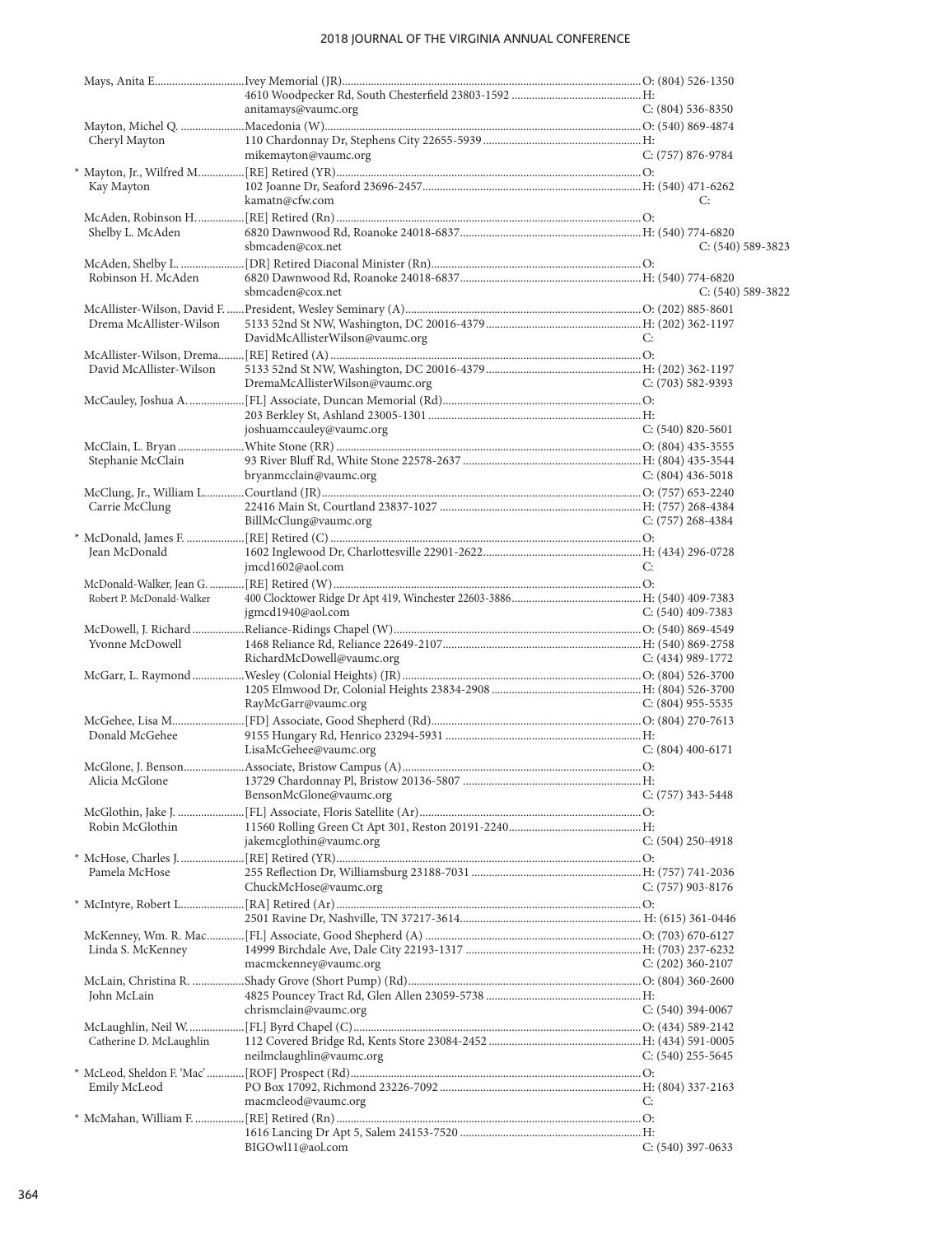| Athena McMillen    |                             |                       |
|--------------------|-----------------------------|-----------------------|
|                    | RandyMcMillen@vaumc.org     | C: (757) 350-0473     |
|                    |                             |                       |
| R. Steven McMillen |                             |                       |
|                    | SandraMcMillen@vaumc.org    |                       |
|                    |                             | $C: (434)$ 265-4275   |
|                    |                             |                       |
| Jeanette McMillion |                             |                       |
|                    | SteveMcMillion@vaumc.org    | C: $(540)$ 810-7118   |
|                    |                             |                       |
| Donna I. McMullen  |                             |                       |
|                    |                             | C:                    |
|                    | BradMcMullen@vaumc.org      |                       |
|                    |                             |                       |
| Rachael McMullen   |                             |                       |
|                    | KevinMcMullen@vaumc.org     | C: $(703)$ 867-8514   |
|                    |                             |                       |
| Mike Davis         |                             |                       |
|                    |                             |                       |
|                    | MeredithMcNabb@vaumc.org    | C:                    |
|                    |                             |                       |
| Nancy Jean McPhail |                             |                       |
|                    |                             |                       |
|                    |                             |                       |
| Loy McPheeters     |                             |                       |
|                    | ChiltonMcPheeters@vaumc.org | $C: (518) 570-7044$   |
|                    |                             |                       |
|                    |                             |                       |
| Scot McRoberts     |                             |                       |
|                    | TeresaMcRoberts@vaumc.org   | C: $(804)$ 564-8949   |
|                    |                             |                       |
|                    |                             |                       |
|                    |                             |                       |
|                    | DavidMcWilliams@vaumc.org   | $C: (630)$ 991-0764   |
|                    |                             |                       |
| Anne McWilliams    |                             |                       |
|                    | mcwilliams8812@gmail.com    | C:                    |
|                    |                             |                       |
|                    |                             |                       |
|                    |                             |                       |
|                    | pmeadows115@comcast.net     | $C: (540)$ 255-3301   |
|                    |                             |                       |
| Lynn Meadows       |                             |                       |
|                    | jamesriverds@vaumc.org      | $C: (434)$ 390-7955   |
|                    |                             |                       |
| Sue Ann Meek       |                             |                       |
|                    |                             |                       |
|                    | cem2u@aol.com               | C: $(757)$ 348-3878   |
|                    |                             |                       |
| Michael Meeks      |                             |                       |
|                    | lynnmeeks@vaumc.org         | C:                    |
|                    |                             |                       |
| John E. Meeuwissen |                             |                       |
|                    |                             |                       |
|                    | PamMeeuwissen@vaumc.org     | $C: (703)$ 470-4513   |
|                    |                             |                       |
| Sarah Meisenhelter |                             |                       |
|                    | MattMeisenhelter@vaumc.org  | $C: (703)$ 819-0687   |
|                    |                             |                       |
|                    |                             |                       |
| Colleen Meiser     |                             |                       |
|                    | RichMeiser@vaumc.org        | $C: (434) 294-1957$   |
|                    |                             |                       |
| Melanie Melester   |                             |                       |
|                    | SteveMelester@vaumc.org     | $C: (540) 550-3189$   |
|                    |                             |                       |
|                    |                             |                       |
| Vickie Melson      |                             |                       |
|                    | jim.melson@gmail.com        | C: (703) 609-3209     |
|                    |                             |                       |
|                    |                             |                       |
|                    | JenniferMercer@vaumc.org    | C: $(208)$ 250-6512   |
|                    |                             |                       |
|                    |                             |                       |
| Susan Mercer       |                             |                       |
|                    | TomMercer@vaumc.org         | $C: (757) 287 - 8420$ |
|                    |                             |                       |
| Lindsey Mertins    |                             |                       |
|                    |                             |                       |
|                    | TaylorMertins@vaumc.org     | $C: (703) 508 - 5449$ |
|                    |                             |                       |
| Sue C. Meservey    |                             |                       |
|                    | jackmeservey@vaumc.org      | $C: (757) 567-6392$   |
|                    |                             |                       |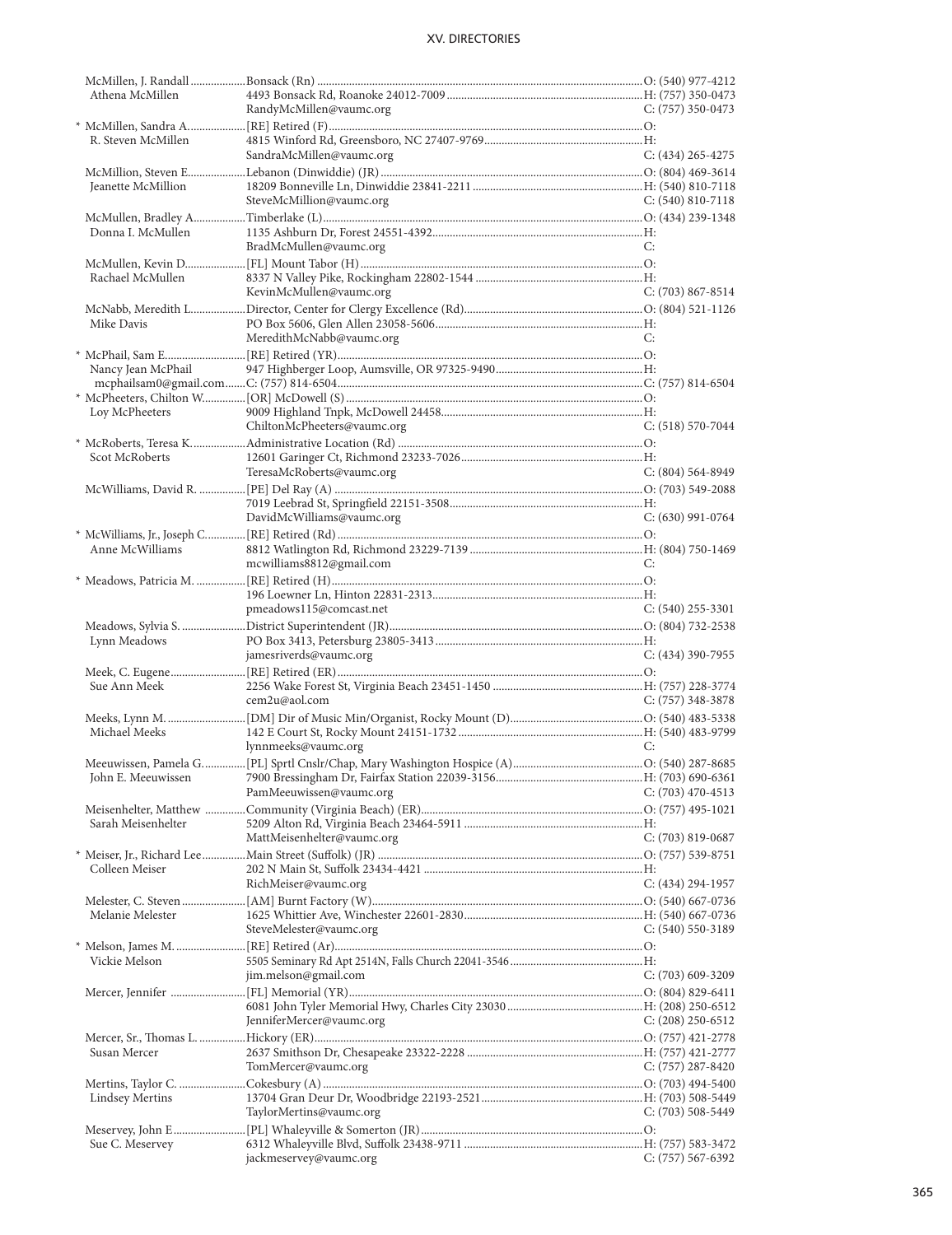| Steve Meyers          |                           |                       |
|-----------------------|---------------------------|-----------------------|
|                       | LisaMeyers@vaumc.org      | C: (757) 848-6982     |
| Jamie Michalides      |                           |                       |
|                       | bobmichalides@vaumc.org   | C: $(434)$ 851-4917   |
|                       |                           |                       |
| Alison Keller-Micheli |                           |                       |
|                       | JasonMicheli@vaumc.org    | $C: (703)$ 350-1967   |
|                       |                           |                       |
|                       |                           |                       |
|                       | artist7@shentel.net       | C:                    |
|                       |                           |                       |
| Neil Mickelson        |                           |                       |
|                       | geitramickelson@vaumc.org | C: (703) 774-5452     |
|                       |                           |                       |
| Deborah L. Austin     | AlexandriaDS@vaumc.org    | C: $(571)$ 354-1930   |
|                       |                           |                       |
| Jan Miller            |                           |                       |
|                       | clairemiller@vaumc.org    | $C: (703) 861 - 8472$ |
|                       |                           |                       |
| Tampa Miller          |                           |                       |
|                       | garymiller@vaumc.org      | $C: (757) 894-0429$   |
|                       |                           |                       |
| Chris Miller          |                           |                       |
|                       | cmiller465@verizon.net    | $C: (804) 839-1031$   |
|                       |                           |                       |
| Gina Miller           |                           |                       |
|                       | GregMiller@vaumc.org      | $C: (540)$ 672-7957   |
|                       |                           |                       |
| Jerry Miller          | itsaboutlove@ymail.com    | $C: (571)$ 228-7962   |
|                       |                           |                       |
| Roy L. Miller         |                           |                       |
|                       | rolmiller119@gmail.com    | C:                    |
|                       |                           |                       |
| Lynn Miller           |                           |                       |
|                       | MarkMiller@vaumc.org      | C:                    |
|                       |                           |                       |
| Amy Miller            |                           |                       |
|                       | MichaelMiller@vaumc.org   | C:                    |
|                       |                           |                       |
|                       | MikeMiller@vaumc.org      | C:                    |
|                       |                           |                       |
|                       |                           |                       |
|                       | rolmiller119@gmail.com    | C:                    |
|                       |                           |                       |
| Sonia Rose V. Mills   |                           |                       |
|                       | mrago0711@gmail.com       | C:                    |
|                       |                           |                       |
| Kay Mills             |                           |                       |
|                       | sllimrk@shentel.net       | $C: (540) 683-6672$   |
|                       |                           |                       |
| Cameron Thomas        |                           |                       |
|                       |                           |                       |
| Boyd J. Brown, II     |                           |                       |
|                       | HeleneMilner@vaumc.org    | C: $(703)$ 489-0381   |
| Janna Milstead        |                           |                       |
|                       | GaryMilstead@vaumc.org    | C: $(540)$ 470-0831   |
|                       |                           |                       |
| Grace Min             |                           |                       |
|                       | MosesMin@vaumc.org        | $C: (202)$ 557-0930   |
|                       |                           |                       |
| Martin Miner          |                           |                       |
|                       | BarbaraMiner@vaumc.org    | C:                    |
|                       |                           |                       |
|                       |                           |                       |
|                       | CMINN27@aol.com           | C:                    |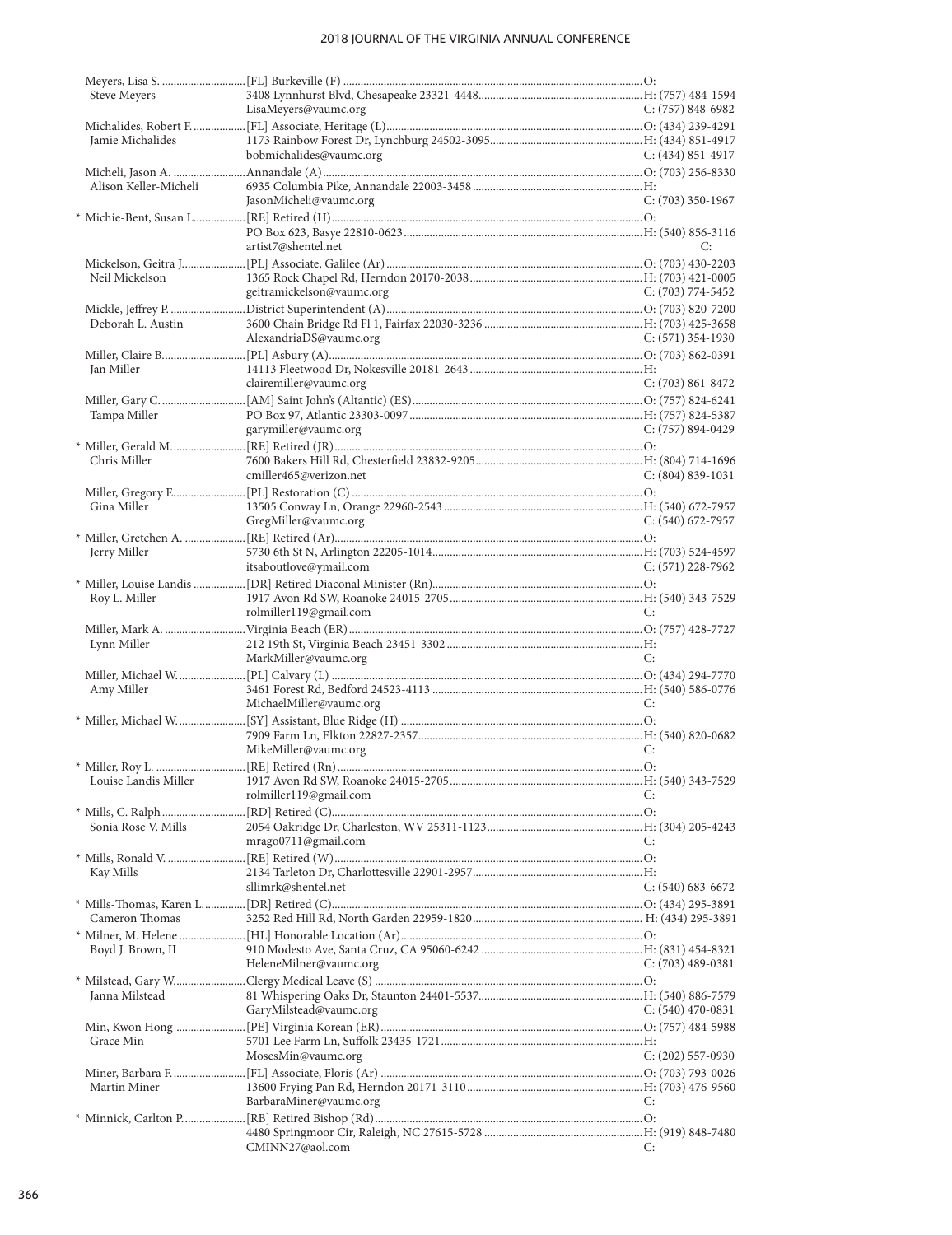| Anne Minnick          |                                            |                       |
|-----------------------|--------------------------------------------|-----------------------|
|                       |                                            |                       |
| Rodney Minor          |                                            |                       |
|                       | beccaminor@vaumc.org                       | $C: (757) 870 - 8265$ |
|                       |                                            |                       |
|                       |                                            |                       |
|                       |                                            |                       |
|                       | rphmin827@aol.com                          | $C: (540)$ 229-9015   |
|                       |                                            |                       |
| Bernadette Miranda    |                                            |                       |
|                       | edgarmiranda@vaumc.org                     | C: (703) 226-9976     |
|                       |                                            |                       |
|                       |                                            |                       |
| Bruce Misiaszek       |                                            |                       |
|                       | mariemisiaszek@vaumc.org                   | $C: (804)$ 921-0423   |
|                       |                                            |                       |
| Debbie Mitchell       |                                            |                       |
|                       | bassmitchell@vaumc.org                     | $C: (703)$ 727-0776   |
|                       |                                            |                       |
|                       |                                            |                       |
|                       | MonteMitchell@vaumc.org                    | C:                    |
|                       |                                            |                       |
|                       |                                            |                       |
| Jeanne Mitchell       |                                            |                       |
|                       | DougMitchell@vaumc.org                     | $C: (540) 556-4498$   |
|                       |                                            |                       |
| Catherine F. Moberly  |                                            |                       |
|                       | BillMoberly@vaumc.org                      | $C: (703) 868 - 3636$ |
|                       |                                            |                       |
|                       |                                            |                       |
| Jesse Morgan Moffitt  |                                            |                       |
|                       | carriemoffitt@vaumc.org                    | C: (770) 313-9727     |
|                       |                                            |                       |
| Carrie Denise Moffitt |                                            |                       |
|                       | jessemoffitt@vaumc.org                     | $C: (770)$ 656-9174   |
|                       |                                            |                       |
| James Money           |                                            |                       |
|                       | PattiMoney@vaumc.org                       | $C: (757)$ 652-8407   |
|                       |                                            |                       |
|                       |                                            |                       |
|                       |                                            |                       |
|                       |                                            |                       |
|                       | kathleenmonge@vaumc.org                    | $C: (804) 510-6303$   |
|                       |                                            |                       |
|                       |                                            |                       |
|                       | GaryMonroe@vaumc.org                       | $C: (540) 810-6777$   |
|                       |                                            |                       |
|                       |                                            |                       |
| Mark Monroe           |                                            |                       |
|                       | LindaMonroe@vaumc.org                      | $C: (703)$ 798-5357   |
|                       |                                            |                       |
| Melissa Montgomery    |                                            |                       |
|                       | MarkMontgomery@vaumc.org C: (804) 539-3722 |                       |
|                       |                                            |                       |
|                       |                                            |                       |
| Odessa Montgomery     |                                            | C:                    |
|                       | norwoodmontogmery@Juno.com                 |                       |
|                       |                                            |                       |
|                       |                                            |                       |
|                       | SaraPugh@vaumc.org                         | $C: (910)$ 489-2275   |
|                       |                                            |                       |
| Elizabeth Montgomery  |                                            |                       |
|                       | willmontgomery@vaumc.org                   | C: $(703)$ 328-2351   |
|                       |                                            |                       |
|                       |                                            |                       |
| Lynn S. Moon          |                                            |                       |
|                       | richmondds@vaumc.org                       | C:                    |
|                       |                                            |                       |
| Sandra Moore          |                                            |                       |
|                       | charliemoore@vaumc.org                     | $C: (757)$ 406-7340   |
|                       |                                            |                       |
| William J. Moore      |                                            |                       |
|                       | EdnaMoore@vaumc.org                        | $C: (703) 819-8137$   |
|                       |                                            |                       |
|                       |                                            |                       |
| Barry Moore           |                                            |                       |
|                       | JenniferMoore@vaumc.org                    | C: (434) 609-7373     |
|                       |                                            |                       |
| Janet Moore           | KeithMoore@vaumc.org                       | C:                    |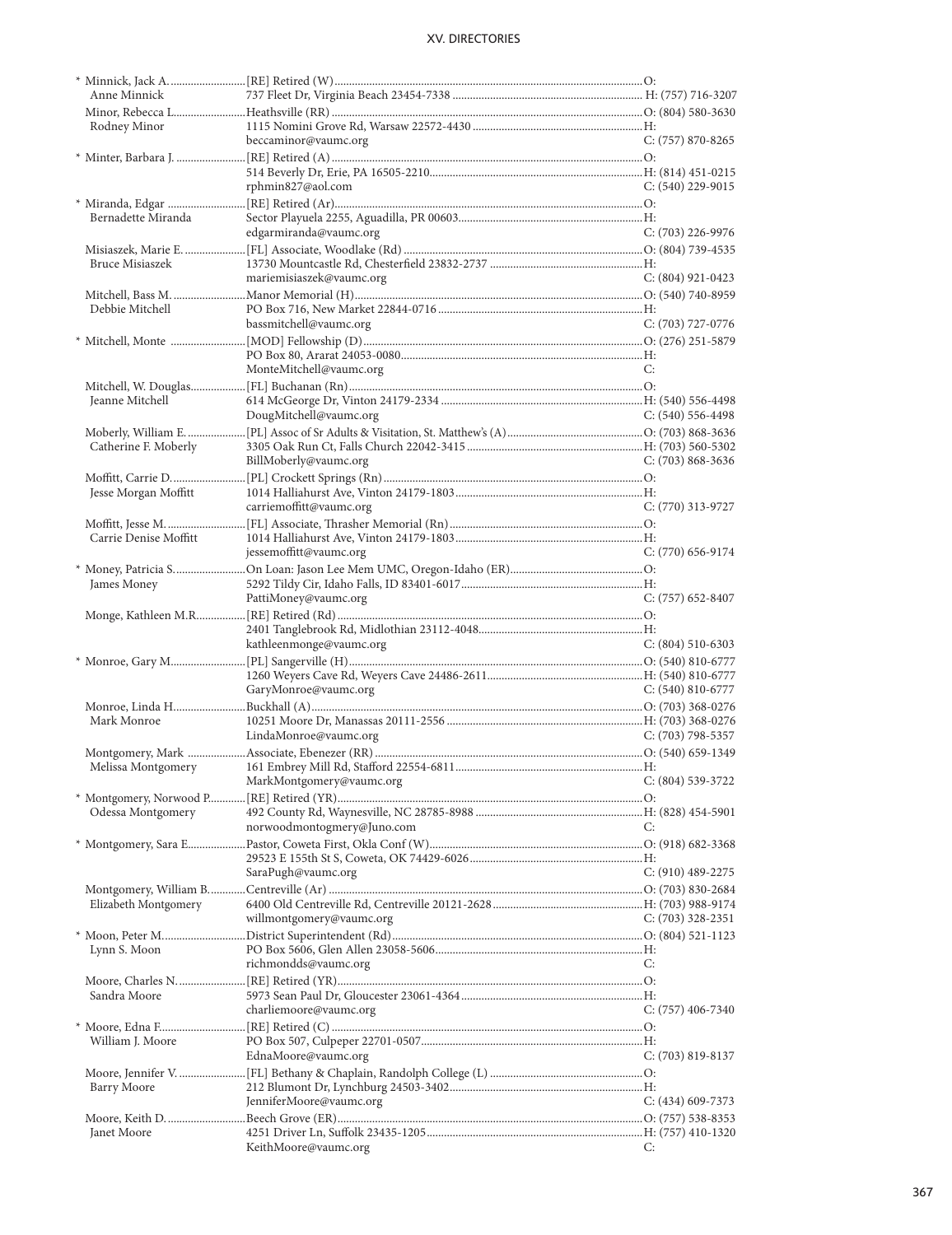|                     | LyndaMoore@vaumc.org                       | $C: (804)$ 937-6515   |
|---------------------|--------------------------------------------|-----------------------|
|                     |                                            |                       |
| Lana Moore          |                                            |                       |
|                     | RedMoore@vaumc.org                         | C:                    |
|                     |                                            |                       |
| Dee Moore           |                                            |                       |
|                     | BuzzMoore@vaumc.org                        | $C: (703)$ 987-5747   |
|                     |                                            |                       |
| Lorrie L. Moore     |                                            |                       |
|                     | WayneMoore@vaumc.org                       | C: (757) 509-3527     |
|                     |                                            |                       |
| Scott Diamond       |                                            |                       |
|                     | emilymoorediamond@vaumc.org                | $C: (804)$ 347-3886   |
|                     |                                            |                       |
|                     |                                            |                       |
| Esther Morefield    |                                            |                       |
|                     | davidnesther@comcast.net                   | C:                    |
|                     |                                            |                       |
| Christian S. Howard |                                            |                       |
|                     | NickieMorenoHoward@vaumc.org               | $C: (210)$ 347-0221   |
|                     |                                            |                       |
| Joyce Morgan        |                                            |                       |
|                     | lejoye@cox.net                             | C:                    |
|                     |                                            |                       |
|                     |                                            |                       |
|                     | JudyMorris@vaumc.org                       | $C: (434) 942 - 8267$ |
|                     |                                            |                       |
|                     |                                            |                       |
|                     | Fredericksburg 22401-6619                  |                       |
|                     |                                            |                       |
|                     | mochelmorris@vaumc.org                     | $C: (202)$ 431-3802   |
|                     |                                            |                       |
|                     |                                            |                       |
|                     | StephenMorris@vaumc.org                    | $C: (434)$ 219-9758   |
|                     |                                            |                       |
| Jackie Morris       |                                            |                       |
|                     | rlsirrom@aol.com                           | $C: (352) 552 - 7123$ |
|                     |                                            |                       |
| Peggy Morris        |                                            |                       |
|                     | RonnieMorris@vaumc.org                     | $C: (757)$ 352-8842   |
|                     |                                            |                       |
| Sheryl Morrison     |                                            |                       |
|                     | goodshepherdasoc@aol.com                   | $C: (270)$ 300-0001   |
|                     |                                            |                       |
|                     |                                            |                       |
|                     |                                            |                       |
|                     | cmorse646@gmail.com                        | $C: (646)$ 457-8773   |
|                     | Morton, Lyle E. Saint Paul & West End (Rn) | O: $(540)$ 344-0206   |
| Vera Morton         |                                            |                       |
|                     | lylemorton@vaumc.org                       | $C: (540)$ 922-5155   |
|                     |                                            |                       |
| James Mott          |                                            |                       |
|                     | Donnamott8@gmail.com                       | $C: (804)$ 334-7106   |
|                     |                                            |                       |
| Linda Mottley       |                                            |                       |
|                     | KeithMottley@vaumc.org                     | C: $(540)$ 760-4376   |
|                     |                                            |                       |
| Winnifred Moyer     |                                            |                       |
|                     | abemoyer@bellsouth.net                     | $C: (704)$ 460-1133   |
|                     |                                            |                       |
|                     |                                            |                       |
| Audra Mrini         |                                            |                       |
|                     | MarkMrini@vaumc.org                        | C:                    |
|                     |                                            |                       |
| Kim Mucha           |                                            |                       |
|                     | DavidMucha@vaumc.org                       | C:                    |
|                     |                                            |                       |
| Judy Muffley        |                                            |                       |
|                     | craigmuffley@vaumc.org                     | C: (703) 507-1587     |
|                     |                                            |                       |
| Mary Mullaney       |                                            |                       |
|                     |                                            |                       |
| Roy Mullen          |                                            |                       |
|                     |                                            |                       |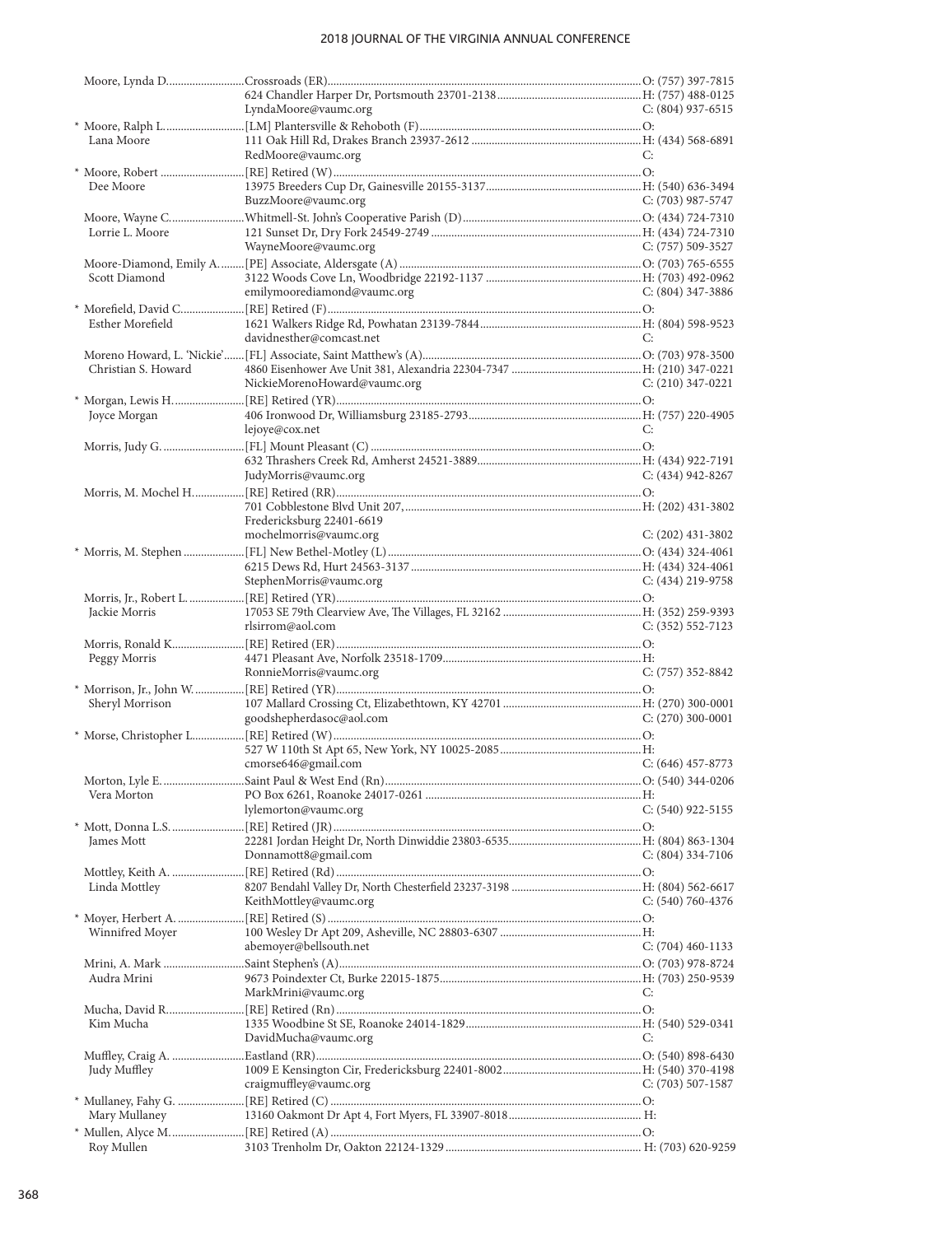|                      | * Munford, J. Wade ……………………[RE] Retired (S) …………………………………………………………………………………………O: |                       |
|----------------------|----------------------------------------------------------------------------------|-----------------------|
| Sherry Munford       |                                                                                  |                       |
|                      | themun78@gmail.com                                                               | $C: (540) 849-0934$   |
|                      |                                                                                  |                       |
| Jessica Munnikhuysen |                                                                                  |                       |
|                      | JoshuaMunnikhuysen@vaumc.org                                                     | $C: (540)$ 525-8138   |
|                      |                                                                                  |                       |
| Dreanna Murphy       |                                                                                  |                       |
|                      | TomMurphy@vaumc.org                                                              | $C: (540)$ 271-4560   |
|                      |                                                                                  |                       |
|                      |                                                                                  |                       |
| Ruth M. Murphy       |                                                                                  |                       |
|                      |                                                                                  | $C: (757) 788-1810$   |
|                      |                                                                                  |                       |
|                      |                                                                                  |                       |
|                      | wesleychap@yahoo.com                                                             | $C: (828)$ 424-3068   |
|                      |                                                                                  |                       |
| Christina Kim        |                                                                                  |                       |
|                      | yosepnam@vaumc.org                                                               | $C: (973)$ 294-5148   |
|                      |                                                                                  |                       |
| Minjung Kim          |                                                                                  |                       |
|                      | yosubnamgung@vaumc.org                                                           | $C: (773) 814-9037$   |
|                      |                                                                                  |                       |
|                      |                                                                                  |                       |
| <b>Josh Nassef</b>   |                                                                                  |                       |
|                      | Mariannenassef@vaumc.org                                                         | C: $(325)$ 320-6095   |
|                      |                                                                                  |                       |
| Stefanie Nave        |                                                                                  |                       |
|                      | KirkNave@vaumc.org                                                               | C:                    |
|                      |                                                                                  |                       |
| Libba Neas           |                                                                                  |                       |
|                      | GeorgeNeas@vaumc.org                                                             | $C: (757) 705-5691$   |
|                      |                                                                                  |                       |
|                      |                                                                                  |                       |
| Lindsey Neidig       |                                                                                  |                       |
|                      | HarryNeidig@vaumc.org                                                            | $C: (703)$ 589-5633   |
|                      |                                                                                  |                       |
| Nelson Neil          |                                                                                  |                       |
|                      | ElizabethNeil@vaumc.org                                                          | C:                    |
|                      |                                                                                  |                       |
| Elizabeth H. Neil    |                                                                                  |                       |
|                      | NelsonNeil@vaumc.org                                                             | $C: (703)$ 389-7436   |
|                      |                                                                                  |                       |
|                      |                                                                                  |                       |
|                      | PatriciaNeilsen@vaumc.org                                                        | C:                    |
|                      |                                                                                  |                       |
|                      |                                                                                  |                       |
|                      |                                                                                  |                       |
|                      | sfnelms@gmail.com                                                                | C:                    |
|                      |                                                                                  |                       |
|                      |                                                                                  |                       |
|                      | ctnelsn@gmail.com                                                                | $C: (703) 819 - 2533$ |
|                      |                                                                                  |                       |
| Michael Nelson       |                                                                                  |                       |
|                      | GretchenNelson@vaumc.org                                                         | $C: (804) 896 - 6785$ |
|                      |                                                                                  |                       |
| Elaine Nelson        |                                                                                  |                       |
|                      | MikeNelson@vaumc.org                                                             | $C: (757) 642 - 2118$ |
|                      |                                                                                  |                       |
|                      |                                                                                  |                       |
| Brenda NeSmith       |                                                                                  |                       |
|                      | nesmith9924@gmail.com                                                            | $C: (804)$ 337-8114   |
|                      |                                                                                  |                       |
|                      |                                                                                  |                       |
|                      | DavidNesselrodt@vaumc.org                                                        | $C: (304) 874-4035$   |
|                      |                                                                                  |                       |
|                      |                                                                                  |                       |
|                      | MarthaNew@vaumc.org                                                              | C:                    |
|                      |                                                                                  |                       |
|                      |                                                                                  |                       |
| Melissa Newbill      |                                                                                  |                       |
|                      | rodneynewbill@vaumc.org                                                          | C:                    |
|                      |                                                                                  |                       |
| Bland Newman         |                                                                                  |                       |
|                      | mandynewman@vaumc.org                                                            | $C: (757)$ 630-6518   |
|                      |                                                                                  |                       |
| Melissa T. Newman    |                                                                                  |                       |
|                      | craignewman@vaumc.org                                                            | $C: (434) 534-4430$   |
|                      |                                                                                  |                       |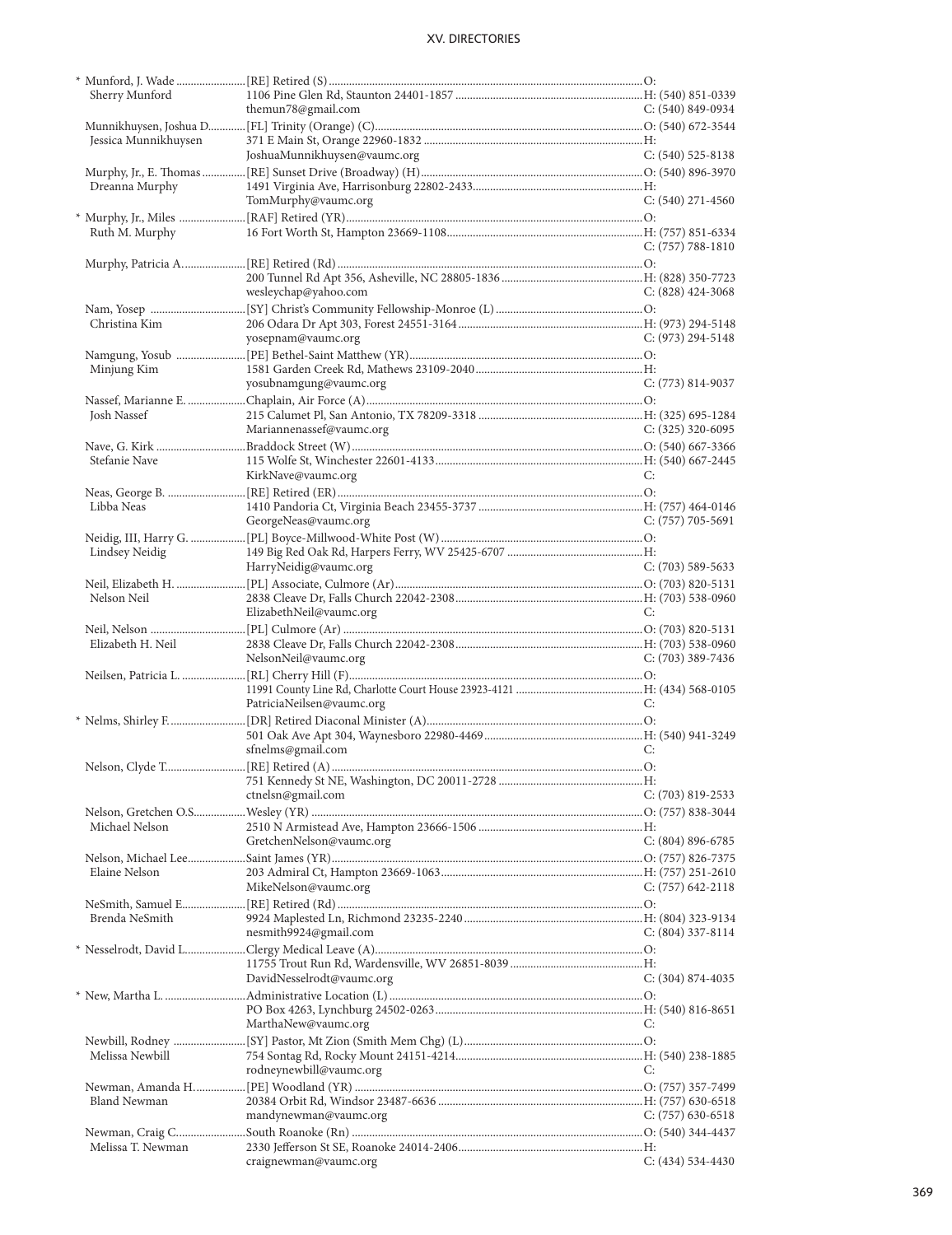| Phyllis Newman        |                                                                                          |                       |
|-----------------------|------------------------------------------------------------------------------------------|-----------------------|
|                       |                                                                                          | $C: (540) 761 - 4230$ |
|                       |                                                                                          |                       |
| Mary Dale Newsome     |                                                                                          |                       |
|                       | KennyNewsome@vaumc.org                                                                   | $C: (703) 868-1775$   |
|                       |                                                                                          |                       |
|                       |                                                                                          |                       |
|                       | brandonnichols@vaumc.org                                                                 | C: (757) 663-1998     |
|                       |                                                                                          |                       |
| Gary Nichols          |                                                                                          |                       |
|                       | LisaNichols@vaumc.org                                                                    | $C: (540)$ 352-2138   |
|                       |                                                                                          |                       |
| Dee Nichols           |                                                                                          |                       |
|                       | hughnichols69@gmail.com                                                                  | C:                    |
|                       |                                                                                          |                       |
| Jay Nicholson-Angle   |                                                                                          |                       |
|                       | jcnicholson@ferrum.edu                                                                   | $C: (540) 589-9118$   |
|                       |                                                                                          |                       |
| Kurt Nitzsche         |                                                                                          |                       |
|                       | JulieNitzsche@vaumc.org                                                                  | $C: (434)$ 326-6639   |
|                       |                                                                                          |                       |
|                       |                                                                                          |                       |
|                       | PaulNixon@vaumc.org                                                                      | $C: (703)$ 980-6150   |
|                       |                                                                                          |                       |
| Regina Nkrumah        |                                                                                          |                       |
|                       | EmmanuelNkrumah@vaumc.org                                                                | $C: (703)$ 342-7886   |
|                       |                                                                                          |                       |
| Cynthia Nobles        |                                                                                          |                       |
|                       | wmnobles@hotmail.com                                                                     | $C: (757)$ 406-5323   |
|                       | * Nock, James S……………………………[PL] Snead Memorial (Wachapreague) (ES) ……………………………………………………O: |                       |
| Inez Nock             |                                                                                          |                       |
|                       | JamesNock@vaumc.org                                                                      | $C: (757)$ 710-1844   |
|                       |                                                                                          |                       |
| Carolyn Noland        |                                                                                          |                       |
|                       | revhoo@hotmail.com                                                                       | $C: (804) 878-3579$   |
|                       |                                                                                          |                       |
|                       |                                                                                          |                       |
|                       |                                                                                          |                       |
|                       |                                                                                          |                       |
|                       | LisaNordan@vaumc.org                                                                     | C: $(757)$ 513-0496   |
|                       |                                                                                          |                       |
| Cathy Norman          |                                                                                          |                       |
|                       | DavidNorman@vaumc.org                                                                    | C:                    |
|                       |                                                                                          |                       |
| Stephen W. Hoydilla   |                                                                                          |                       |
|                       | FlorNorris@vaumc.org                                                                     | $C: (571)$ 232-7550   |
|                       |                                                                                          |                       |
|                       |                                                                                          |                       |
|                       | mbc1994@hotmail.com                                                                      | C:                    |
|                       |                                                                                          |                       |
| Karla M. Kincannon    |                                                                                          |                       |
|                       | JimNoseworthy@vaumc.org                                                                  | $C: (423) 836-1366$   |
|                       |                                                                                          |                       |
|                       |                                                                                          |                       |
|                       | nandog1940@gmail.com                                                                     | C:                    |
|                       | * Nuckols, Jr., William H……………[RE] Retired (YR)……………………………………………………………………………………………O:     |                       |
| Phyllis Nuckols       |                                                                                          |                       |
|                       |                                                                                          | C: $(757)$ 353-9386   |
|                       |                                                                                          |                       |
| Angela Obeng          |                                                                                          |                       |
|                       | JohnObeng@vaumc.org                                                                      | $C: (703)$ 309-1329   |
|                       |                                                                                          |                       |
| Margaret A. Turbyfill |                                                                                          |                       |
|                       | markogren@vaumc.org                                                                      | C: $(804)$ 310-6129   |
|                       |                                                                                          |                       |
| Eric Oguich           |                                                                                          |                       |
|                       | judyoguich@vaumc.org                                                                     | C:                    |
|                       |                                                                                          |                       |
| Mikang Kim            |                                                                                          |                       |
|                       | PaulOh@vaumc.org                                                                         | C: (202) 489-7332     |
|                       |                                                                                          |                       |
| Hanna Oh              | intekoh@vaumc.org                                                                        | C: $(770)$ 256-5816   |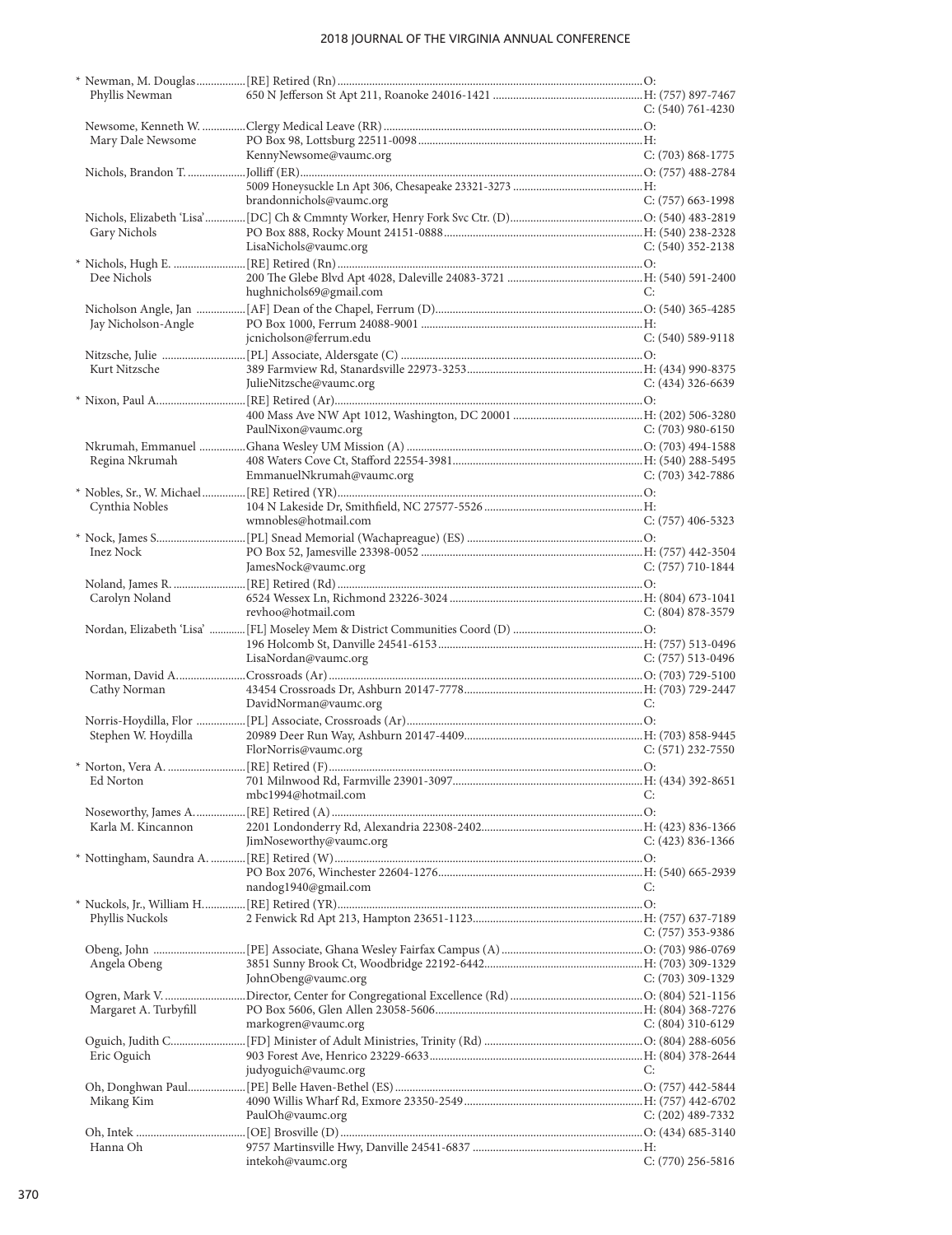|                      | JinOh@vaumc.org                          | $C: (804)$ 241-9892   |
|----------------------|------------------------------------------|-----------------------|
|                      |                                          |                       |
| Carren Atieno        |                                          |                       |
|                      | fredokello@vaumc.org                     | $C: (757) 817-0325$   |
|                      |                                          |                       |
| Robert May           |                                          |                       |
|                      | OlmaOlayMay@vaumc.org                    | $C: (757)$ 332-0052   |
|                      |                                          |                       |
|                      |                                          |                       |
|                      | BryanOldham@vaumc.org                    | C: (703) 593-9235     |
|                      |                                          |                       |
| Nancy Payne Olewiler |                                          |                       |
|                      | billrev@comcast.net                      | $C: (904) 891 - 4360$ |
|                      |                                          |                       |
|                      |                                          |                       |
|                      | sonjaoliver@vaumc.org                    | C: (757) 472-9279     |
|                      |                                          |                       |
|                      |                                          |                       |
|                      | blairoquinn@vaumc.org                    | $C: (434)$ 710-2208   |
|                      |                                          |                       |
| James G. O'Quinn     |                                          |                       |
|                      | DorothyOquinn@vaumc.org                  | $C: (804)$ 402-9613   |
|                      |                                          |                       |
| Dorothy M. O'Quinn   |                                          |                       |
|                      | JimOQuinn@vaumc.org                      | $C: (804)$ 467-9543   |
|                      |                                          |                       |
| Lee Anne Orndorff    |                                          |                       |
|                      | RandyOrndorff@vaumc.org                  | $C: (540)$ 661-7776   |
|                      |                                          |                       |
| Michelle Orndorff    |                                          |                       |
|                      | JoshOrndorff@vaumc.org                   | $C: (540)$ 308-5920   |
|                      |                                          |                       |
| Luis Orozco          |                                          |                       |
|                      | luor47@yahoo.com                         | $C: (703) 868-9629$   |
|                      |                                          |                       |
| Lou Oswald           |                                          |                       |
|                      | ryanoswald@vaumc.org                     | $C: (540)$ 451-3003   |
|                      |                                          |                       |
| Nancy Owen           |                                          |                       |
|                      | neowen1@verizon.net                      | C:                    |
|                      |                                          |                       |
| Marie Pack           |                                          |                       |
|                      |                                          |                       |
| John Packard         |                                          |                       |
|                      | PeggyPackard@vaumc.org C: (540) 896-2797 |                       |
|                      |                                          |                       |
| Patricia Page        |                                          | $C: (703)$ 297-0355   |
|                      | JamesPage@vaumc.org                      |                       |
|                      |                                          |                       |
|                      | briankpage07@aol.com                     | C:                    |
|                      |                                          |                       |
|                      |                                          |                       |
| Kelly Marie Page     | JonathanPage@vaumc.org                   |                       |
|                      |                                          | $C: (757) 748-4785$   |
|                      |                                          |                       |
|                      |                                          |                       |
|                      |                                          |                       |
| Jennifer Palmer      | DavidPalmer@vaumc.org                    |                       |
|                      |                                          | $C: (540)$ 435-7730   |
|                      |                                          |                       |
|                      |                                          |                       |
|                      | nancypalmer@vaumc.org                    | $C: (757)$ 346-8902   |
|                      |                                          |                       |
|                      |                                          |                       |
|                      | AmyPannell@vaumc.org                     | $C: (804) 694-9759$   |
| Sandra Parish        |                                          |                       |
|                      | fparish41@gmail.com                      | $C: (812)$ 340-8432   |
|                      |                                          |                       |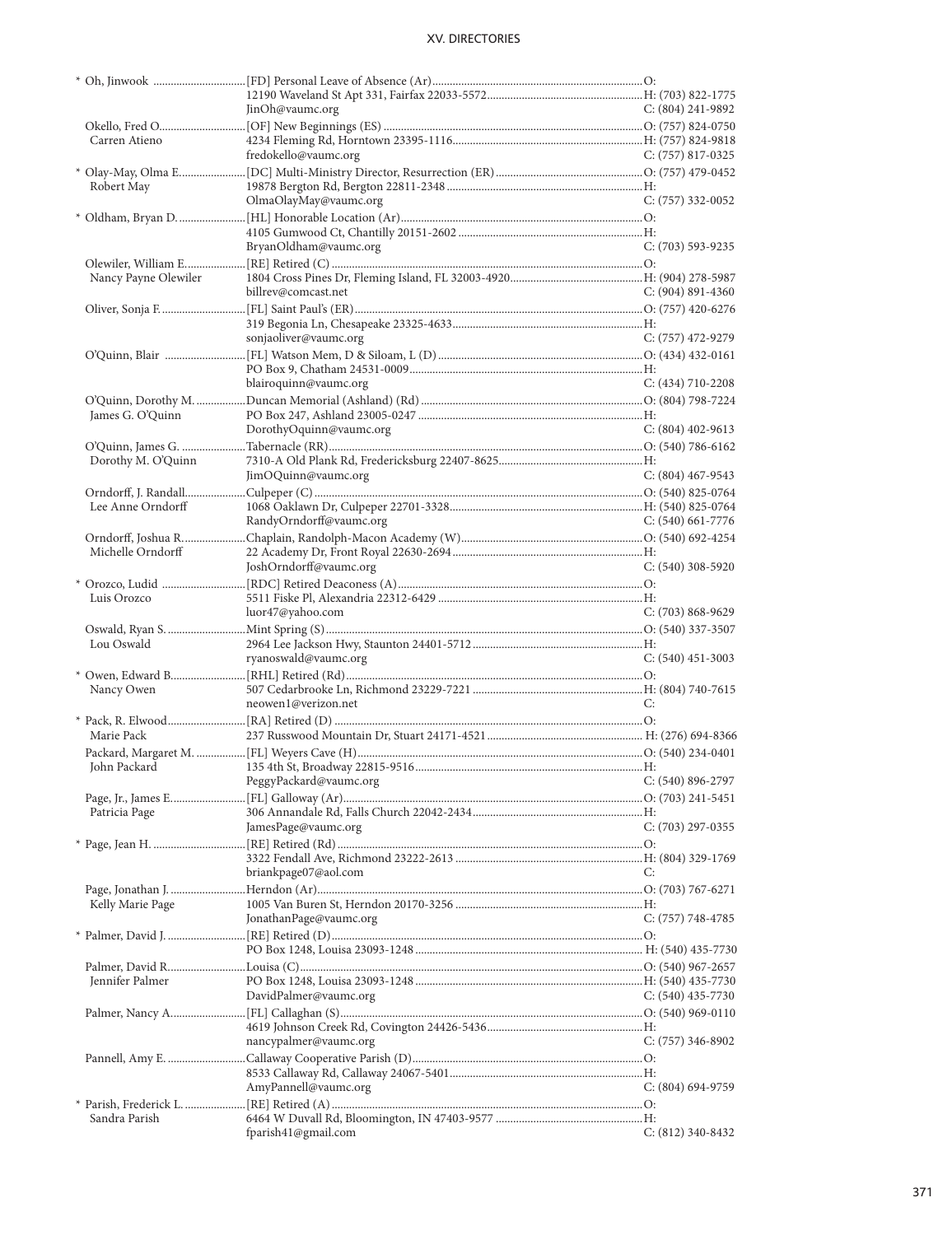| Isaiah Jennifer Park  |                                |                       |
|-----------------------|--------------------------------|-----------------------|
|                       | danielpark@vaumc.org           | C: $(312)$ 350-1433   |
|                       |                                |                       |
| Joung Im Song         |                                |                       |
|                       | JaeWooPark@vaumc.org           | C: $(703)$ 485-7598   |
|                       |                                |                       |
| Hyun Sook Park        |                                |                       |
|                       | JooSupPark@vaumc.org           | C: $(703)$ 477-9677   |
|                       |                                |                       |
|                       |                                |                       |
|                       | barbaraparker@vaumc.org        | $C: (757)$ 710-8025   |
|                       |                                |                       |
|                       |                                |                       |
|                       |                                |                       |
| Floyd Parker          |                                |                       |
|                       | stephaniekimecparker@vaumc.org | $C: (804)$ 441-5631   |
|                       |                                |                       |
| Sandra Parker         |                                |                       |
|                       | StevenParker@vaumc.org         | C: $(434)$ 473-3164   |
|                       |                                |                       |
| Karen Parks           |                                |                       |
|                       | chuckparks@vaumc.org           | C: (757) 710-5407     |
|                       |                                |                       |
| Susan Parks           |                                |                       |
|                       | farmvilleds@vaumc.org          | $C: (434) 808 - 4446$ |
|                       |                                |                       |
| Kemp Parrish          |                                |                       |
|                       | DedeParrish@vaumc.org          | C:                    |
|                       |                                |                       |
|                       |                                |                       |
|                       | wparsley@yahoo.com             | C: (757) 710-9321     |
|                       |                                |                       |
| Natalia Parson        |                                |                       |
|                       | derrickparson@vaumc.org        | C:                    |
|                       |                                |                       |
| Nancy G. Parsons      |                                |                       |
|                       | DMINBP@aol.com                 | C:                    |
|                       |                                |                       |
| Lu Anne Patrick       |                                |                       |
|                       | KenPatrick@vaumc.org           | $C: (540) 550-2954$   |
|                       |                                |                       |
| Daleen Patterson      |                                |                       |
|                       | JohnPatterson@vaumc.org        | C:                    |
|                       |                                |                       |
|                       |                                |                       |
| Victoria Paul-Coker   |                                |                       |
|                       |                                |                       |
| Edna Paylor           |                                |                       |
|                       | eepaylor@verizon.net           | €                     |
|                       |                                |                       |
| Sarah Elizabeth Payne |                                |                       |
|                       | ClaytonPayne@vaumc.org         | $C: (434)$ 258-9515   |
|                       |                                |                       |
| Darlene Payne         |                                |                       |
|                       | GregoryPayne@vaumc.org         | C:                    |
|                       |                                |                       |
| Joyce Payne           |                                |                       |
|                       |                                | $C: (804)$ 212-7318   |
|                       |                                |                       |
| Clayton W. Payne      |                                |                       |
|                       | SarahPayne@vaumc.org           | $C: (434) 851 - 0868$ |
|                       |                                |                       |
| Crystal Payne         |                                |                       |
|                       | BusterPayne@vaumc.org          | C:                    |
|                       |                                |                       |
| Gail Paysour          |                                |                       |
|                       | DougPaysour@vaumc.org          | $C: (540)$ 312-8858   |
|                       |                                |                       |
| Jacob Paysour         | joannapaysour@vaumc.org        | $C: (803)$ 465-1541   |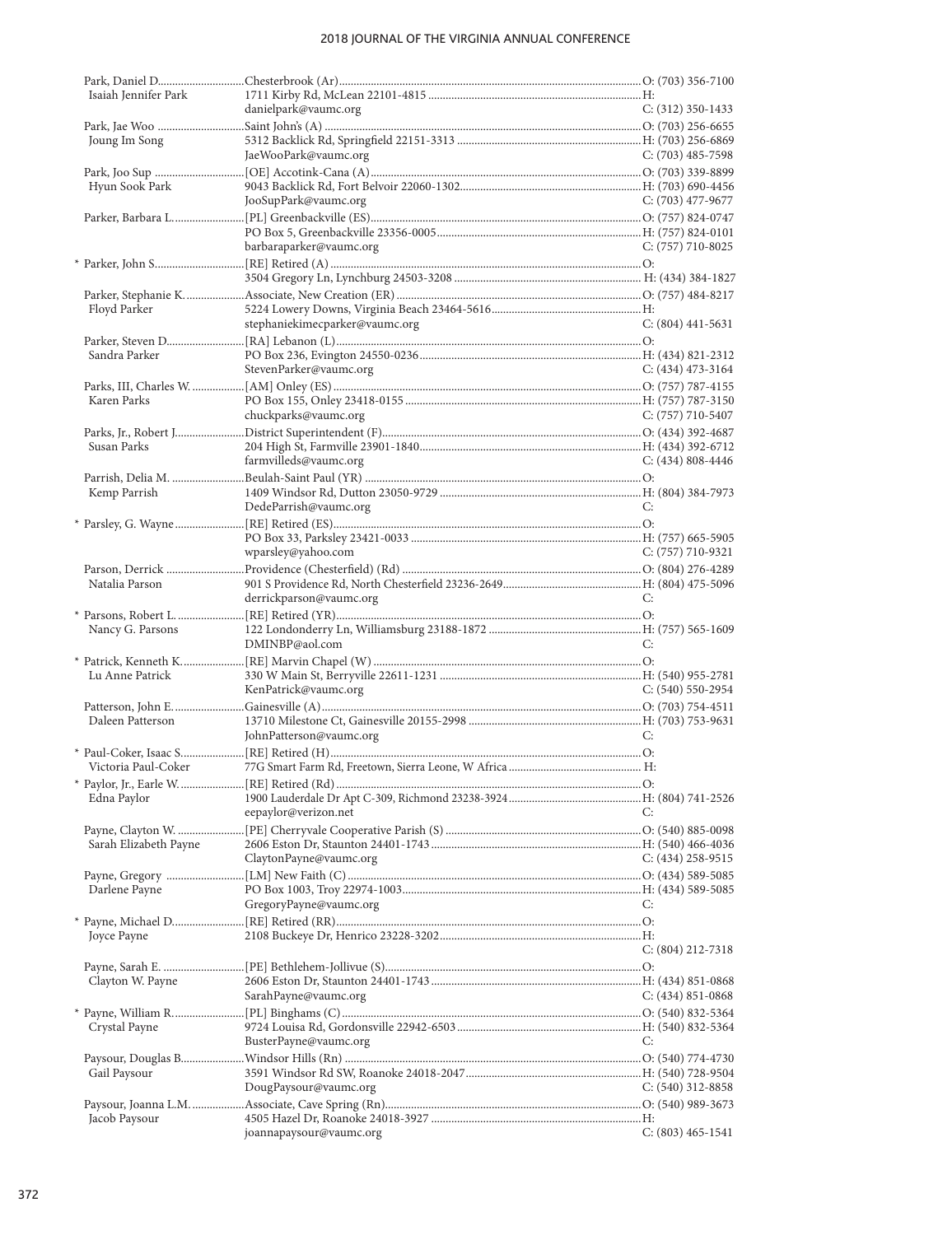|                          | LemuelPearsall@vaumc.org | $C: (703)$ 398-7074   |
|--------------------------|--------------------------|-----------------------|
|                          |                          |                       |
| Lynn Bryant              |                          |                       |
|                          | mistergp@cox.net         | €                     |
| Jeremy Scott Pelter      |                          |                       |
|                          | pennypelter@vaumc.org    | $C: (540) 664-8488$   |
|                          |                          |                       |
| Kerry Pendley            |                          |                       |
|                          | drdeep3@gmail.com        | C: (703) 304-6344     |
|                          |                          |                       |
| Martha Ann Pendrak       |                          |                       |
|                          | gpendrak@hotmail.com     | C:                    |
|                          |                          |                       |
|                          |                          |                       |
|                          | evelynpenn@vaumc.org     | $C: (540)$ 220-4454   |
|                          |                          |                       |
| Janene Pennel            |                          |                       |
|                          |                          |                       |
| Katrina Perez            |                          |                       |
|                          | Carlperez@vaumc.org      | $C: (434) 942 - 7172$ |
|                          |                          |                       |
|                          |                          |                       |
|                          | TasiPerkins@vaumc.org    | $C: (703)$ 969-6902   |
|                          |                          |                       |
| Sharon Perry             |                          | C:                    |
|                          | DennisPerry@vaumc.org    |                       |
|                          |                          |                       |
|                          | JohnPeters@vaumc.org     | $C: (804)$ 314-1237   |
|                          |                          |                       |
| Kate Petreski            |                          |                       |
|                          | kitan@petreski.com       | $C: (703) 863 - 2654$ |
|                          |                          |                       |
| Elizabeth Petry          |                          |                       |
|                          | LowellPetry@vaumc.org    | $C: (434) 282 - 4201$ |
|                          |                          |                       |
|                          |                          |                       |
|                          |                          |                       |
|                          | MikePettry@vaumc.org     | $C: (540) 817-9605$   |
|                          |                          |                       |
|                          |                          |                       |
|                          |                          |                       |
| Thanh D. Nguyen          |                          |                       |
|                          | HieuPhan@vaumc.org       | $C: (858)$ 201-9175   |
|                          |                          |                       |
| Kay Phillips             |                          |                       |
|                          | bphillips@vaumc.org      | $C: (540) 809 - 5651$ |
|                          |                          |                       |
| Martha Phillips          |                          |                       |
|                          | souldoc1@verizon.net     | $C: (804) 694-6678$   |
|                          |                          |                       |
| Doug Pickard             |                          |                       |
|                          | PamPickard@vaumc.org     | $C: (434)$ 917-1111   |
|                          |                          |                       |
|                          |                          |                       |
|                          | budpierce@vaumc.org      | $C: (540)$ 492-5928   |
|                          |                          |                       |
| Nancy Pierson            | MylesPierson@vaumc.org   | $C: (804)$ 387-1674   |
|                          |                          |                       |
| <b>Bonnie Pihlcrantz</b> |                          |                       |
|                          | BobPihlcrantz@vaumc.org  | $C: (757)$ 408-6653   |
|                          |                          |                       |
| Eleanor Pillow           |                          |                       |
|                          |                          |                       |
|                          |                          |                       |
|                          | patrickpillow@vaumc.org  | $C: (434)$ 485-3833   |
|                          |                          |                       |
| Charles J. Piluso        | phylpiluso@yahoo.com     | $C: (434)$ 632-4006   |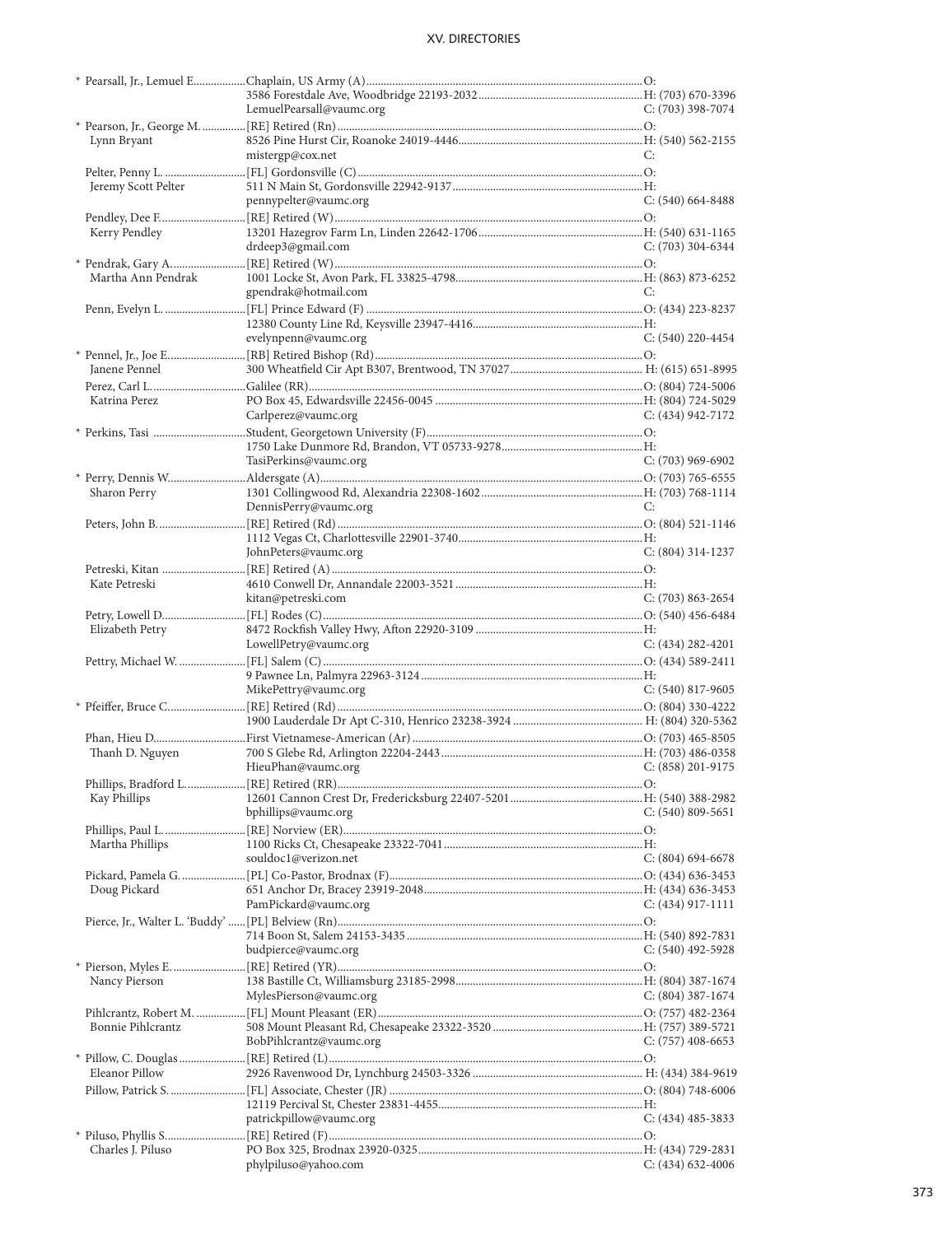|                      | vpittard@cox.net              | C:                    |
|----------------------|-------------------------------|-----------------------|
| Don Ryan Pizzeck     |                               |                       |
|                      | BonniePizzeck@vaumc.org       | C: $(434)$ 470-6887   |
|                      |                               |                       |
| Bonnie G. Pizzeck    |                               |                       |
|                      | DonPizzeck@vaumc.org          | C: $(434)$ 446-3355   |
|                      |                               |                       |
| Sandra B. Plasters   |                               |                       |
|                      | MikePlasters@vaumc.org        | $C: (540)$ 908-5741   |
| Michael W. Plasters  |                               |                       |
|                      | SandiBentonPlasters@vaumc.org | C: $(540)$ 421-7478   |
|                      |                               |                       |
| Joseph H. Plemmons   |                               |                       |
|                      | rachelplemmons@vaumc.org      | C: $(540)$ 336-7187   |
|                      |                               |                       |
| Joanne Plummer       |                               |                       |
|                      | jplummer22@gmail.com          | C: $(703)$ 585-4841   |
|                      |                               |                       |
| Nikki Plymale        | SamuelPlymale@Vaumc.org       | C: $(540)$ 421-1020   |
|                      |                               |                       |
| Barbara Plymale      |                               |                       |
|                      | drsfp85@gmail.com             | C:                    |
|                      |                               |                       |
| Vanessa Daves-Poarch |                               |                       |
|                      | jonpoarch@vaumc.org           | C: $(402)$ 980-7416   |
|                      |                               |                       |
| Sherri Poeckert      | Kevinpoeckert@vaumc.org       | C: (540) 908-1730     |
|                      |                               |                       |
| Clementine S. Pollok |                               |                       |
|                      |                               |                       |
| Julius Porias        |                               |                       |
|                      | gayleporias@vaumc.org         | $C: (703)$ 980-1029   |
|                      |                               |                       |
| Jose Antonio Porras  |                               |                       |
|                      | Deborahporras@vaumc.org       | C: $(240)$ 370-4868   |
|                      |                               |                       |
|                      | MelodyPorter@vaumc.org        | C:                    |
|                      |                               |                       |
| Cynthia Porter       |                               |                       |
|                      | TimPorter@vaumc.org           | $C: (757) 593-1014$   |
|                      |                               |                       |
| Ruth Porter          |                               |                       |
|                      | Lakeporters@gmail.com         | C:                    |
|                      |                               |                       |
| Robert Porter-Miller | MelissaPorterMiller@vaumc.org | $C: (202)$ 716-5714   |
|                      |                               |                       |
| Kara Posey           |                               |                       |
|                      | brianposey@vaumc.org          | C: $(540)$ 236-2472   |
|                      |                               |                       |
| Kellie Potter        |                               |                       |
|                      | mattpotter@vaumc.org          | $C: (757)$ 374-2244   |
|                      |                               |                       |
| Carrie Potts         |                               |                       |
| Roger T. Powell      |                               |                       |
|                      | DebbiePowell@vaumc.org        | C:                    |
|                      |                               |                       |
| Debra A. Powell      |                               |                       |
|                      | RogerPowell@vaumc.org         | $C: (540)$ 409-7454   |
|                      |                               |                       |
|                      |                               |                       |
|                      |                               |                       |
| Judith B. Pratt      |                               |                       |
|                      | billbennie@gmail.com          | $C: (703) 785 - 1815$ |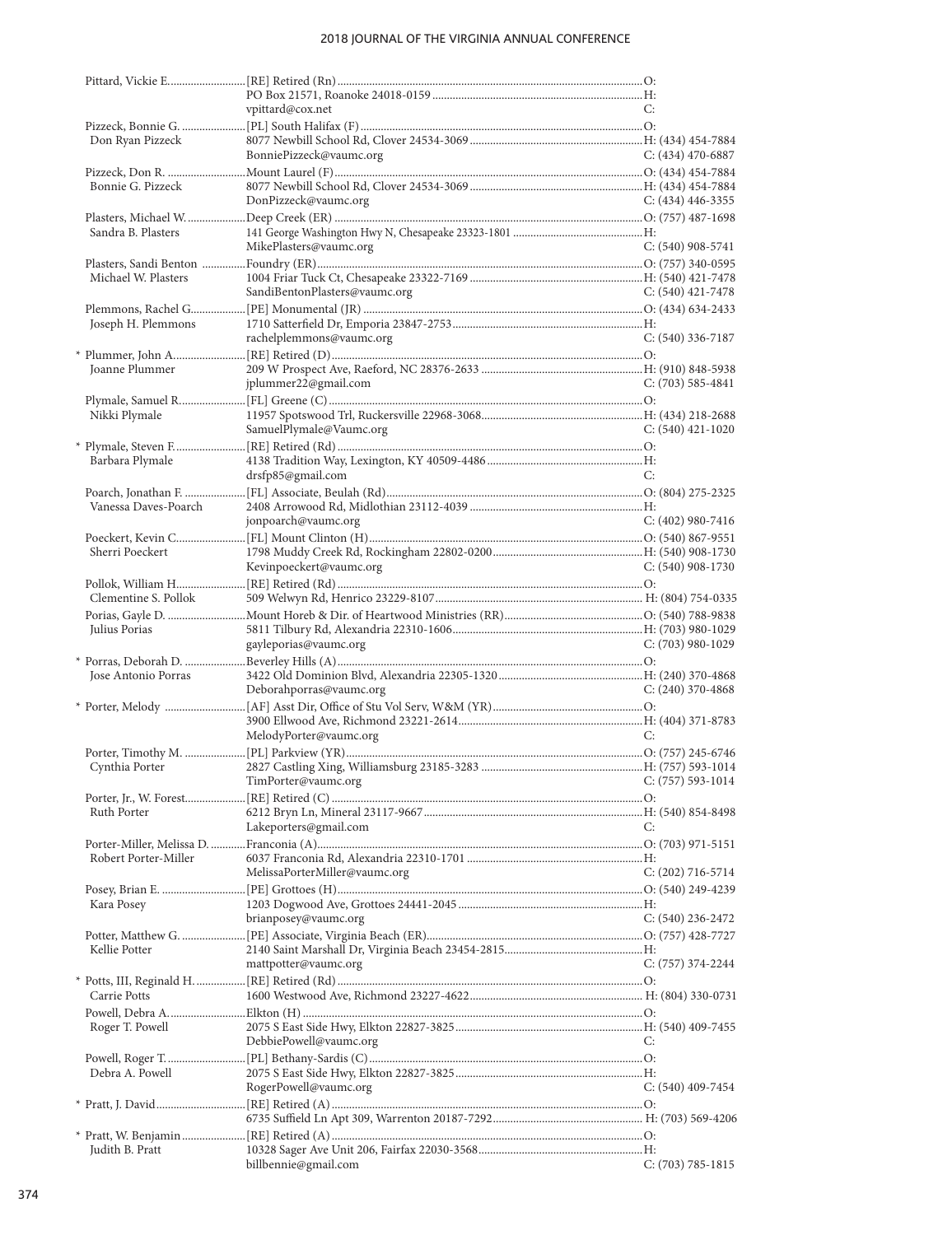| Nicholas S. Preuninger |                             |                       |
|------------------------|-----------------------------|-----------------------|
|                        | colleenpreuninger@vaumc.org | C:                    |
|                        |                             |                       |
|                        |                             |                       |
| Catherine Price        |                             |                       |
|                        | jchprice83@gmail.com        | C:                    |
|                        |                             |                       |
| Debbie Proctor         |                             |                       |
|                        | proctorsap@yahoo.com        | C:                    |
|                        |                             |                       |
|                        |                             |                       |
| April Propst           |                             |                       |
|                        | StevePropst@vaumc.org       | $C: (540)$ 292-3334   |
|                        |                             |                       |
| Portia Pruitt          |                             |                       |
|                        | EdPruitt@vaumc.org          | C: $(540)$ 414-1810   |
|                        |                             |                       |
|                        |                             |                       |
| Leigh Ann Pruitt       |                             |                       |
|                        | GordonPruitt@vaumc.org      | $C: (804)$ 370-2981   |
|                        |                             |                       |
| Dora Pruitt            |                             |                       |
|                        |                             |                       |
|                        |                             |                       |
| Janice M. Rivero       |                             |                       |
|                        | JeffreyPugh@vaumc.org       | $C: (919) 967 - 2622$ |
|                        |                             |                       |
|                        |                             |                       |
| Amy Purdom             |                             |                       |
|                        | DanPurdom@vaumc.org         | $C: (540)$ 292-4028   |
|                        |                             |                       |
| Keith Pusso            |                             |                       |
|                        | BrendaPusso@vaumc.org       | $C: (540) 846 - 2258$ |
|                        |                             |                       |
|                        |                             |                       |
|                        |                             |                       |
|                        | Deacontodd08@gmail.com      | C:                    |
|                        |                             |                       |
|                        |                             |                       |
| Teresa Radford         |                             |                       |
|                        | JimRadford@vaumc.org        | $C: (434)$ 960-9553   |
|                        |                             |                       |
| Dotty Ramsey           |                             |                       |
|                        | beardogden3@hotmail.com     | C:                    |
|                        |                             |                       |
|                        |                             |                       |
|                        |                             |                       |
| Rebecca Ramsey         |                             |                       |
|                        |                             |                       |
|                        |                             |                       |
| Karen Ramsey           |                             |                       |
|                        | normanramsey@vaumc.org      | $C: (540)$ 309-1776   |
|                        |                             |                       |
|                        |                             |                       |
| Maxine McKinney        |                             |                       |
|                        | davidrash809@gmail.com      | $C: (540)$ 335-5175   |
|                        |                             |                       |
|                        |                             |                       |
|                        | pennyrasnake@vaumc.org      | $C: (703) 864-3630$   |
|                        |                             |                       |
|                        |                             |                       |
| Bruce Ray              |                             |                       |
|                        | LindaRay@vaumc.org          | $C: (540)$ 207-1787   |
|                        |                             |                       |
| Terry Real             |                             |                       |
|                        | MarthaReal@vaumc.org        |                       |
|                        |                             | C: (703) 463-0358     |
|                        |                             |                       |
| Cheryl Reames          |                             |                       |
|                        | wgreames@aol.com            | C:                    |
|                        |                             |                       |
| Susan M. Reaves        |                             |                       |
|                        |                             |                       |
|                        | michaelreaves@vaumc.org     | C: $(757)$ 653-8537   |
|                        |                             |                       |
| Michael B. Reaves      |                             |                       |
|                        | SusanReaves@vaumc.org       | $C: (757)$ 653-7830   |
|                        |                             |                       |
|                        |                             |                       |
|                        |                             |                       |
|                        |                             |                       |
| Jeanette Regan         |                             |                       |
|                        | BREGAN625@aol.com           | $C: (540) 845 - 9786$ |
|                        |                             |                       |
|                        |                             |                       |
| Raymond Reibel         | ErinReibel@vaumc.org        | $C: (804)$ 337-8991   |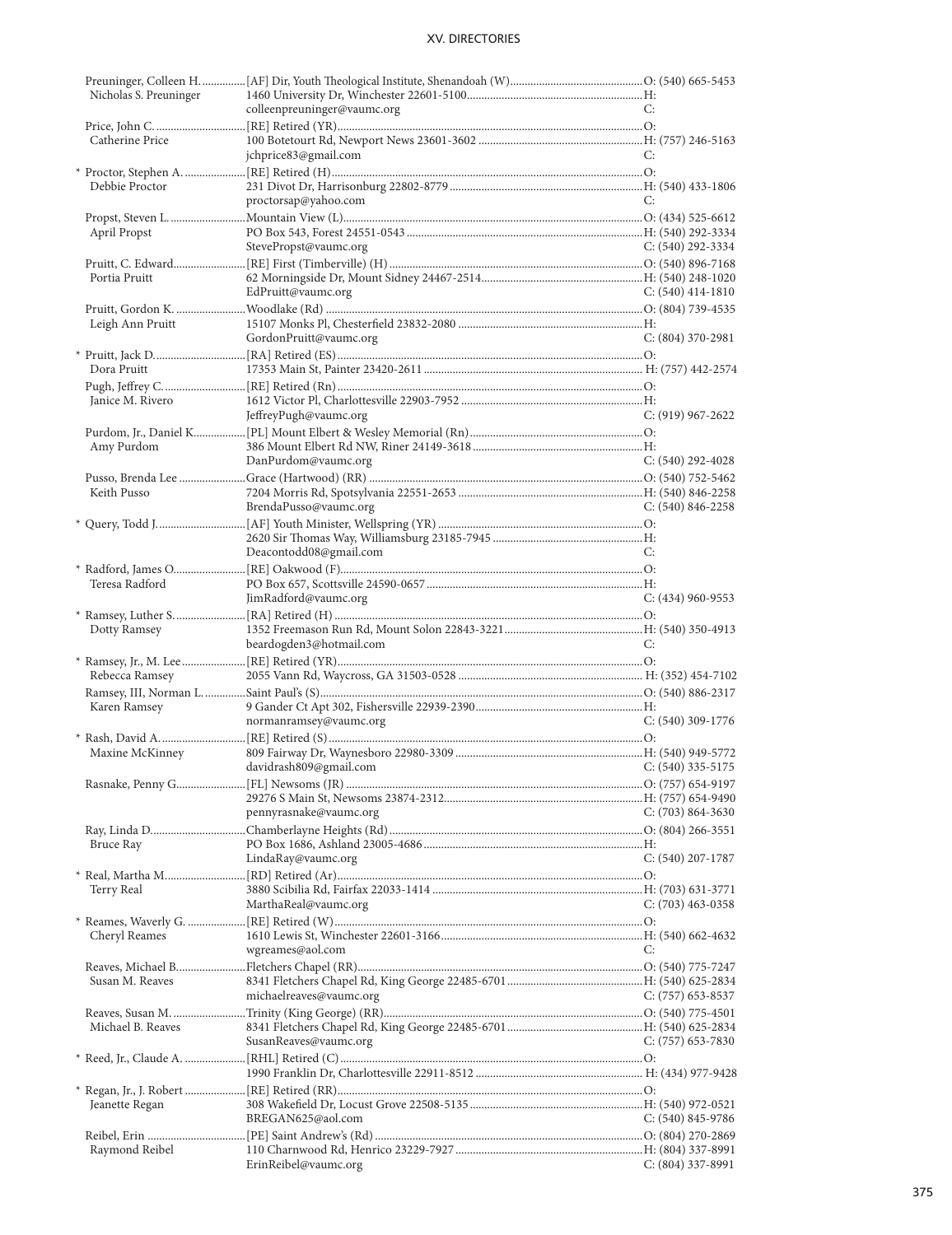| Libby Reifsnyder   |                            |                       |
|--------------------|----------------------------|-----------------------|
|                    | alanlibby@aol.com          | $C: (703)$ 303-7106   |
|                    |                            |                       |
| <b>Bruce Reiss</b> |                            |                       |
|                    |                            |                       |
| Melanie C. Reuter  |                            |                       |
|                    | mareuter2002@yahoo.com     | C: $(513)$ 410-3263   |
|                    |                            |                       |
| Mindy S. Reynolds  |                            |                       |
|                    | charliereynolds@vaumc.org  | C:                    |
|                    |                            |                       |
|                    |                            |                       |
| Charlette Reynolds |                            | $C: (540)$ 246-2277   |
|                    |                            |                       |
|                    |                            |                       |
|                    |                            |                       |
|                    | Roanoke 24017-2927         | C:                    |
|                    |                            |                       |
| Thomas W. Reynolds |                            |                       |
|                    | marthareynolds@vaumc.org   | C: $(540)$ 256-2322   |
|                    |                            |                       |
| David F. Reynolds  |                            |                       |
|                    | MonicaReynolds@vaumc.org   | $C: (703) 853 - 8309$ |
|                    |                            |                       |
| JoAnn Reynolds     |                            |                       |
|                    | TPJPR1984@gmail.com        | $C: (757) 871 - 7740$ |
|                    |                            |                       |
| Martha T. Reynolds |                            |                       |
|                    | tomreynolds@vaumc.org      | $C: (540)$ 256-8974   |
|                    |                            |                       |
|                    |                            |                       |
|                    | WayneReynolds@vaumc.org    | C:                    |
|                    |                            |                       |
|                    |                            |                       |
| Hope Rhea          |                            |                       |
|                    | JefferyRhea@vaumc.org      | $C: (276) 733-9321$   |
|                    |                            |                       |
| Robert Rhodes      |                            |                       |
|                    | cherylrhodes@bellsouth.net | C:                    |
|                    |                            |                       |
| Lynn Rasor         |                            |                       |
|                    | stephenarhodes@vaumc.org   | $C: (804)$ 698-9565   |
|                    |                            |                       |
|                    |                            |                       |
|                    | graceellenrice@yahoo.com   | C:                    |
|                    |                            |                       |
| Dori Richardson    |                            |                       |
|                    | markrichardson@vaumc.org   | $C: (540) 484-3404$   |
|                    |                            |                       |
| Nancy Rickabaugh   |                            |                       |
|                    | MarcRickabaugh@vaumc.org   | $C: (434)$ 989-0401   |
|                    |                            |                       |
| Mary Jane Ricketts |                            |                       |
|                    | willmaryjane@comcast.net   | C:                    |
|                    |                            |                       |
|                    |                            |                       |
|                    |                            |                       |
|                    | WayneRickman@vaumc.org     | $C: (540)$ 290-2654   |
|                    |                            |                       |
| Moonyeen Rideout   |                            |                       |
|                    | tworideouts@yahoo.com      | C:                    |
|                    |                            |                       |
| Elizabeth Ridout   |                            |                       |
|                    | emridout@cox.net           | C:                    |
|                    |                            |                       |
| Julia Riedel       |                            |                       |
|                    |                            |                       |
|                    | ChrisRiedel@vaumc.org      | $C: (703)$ 328-5161   |
|                    |                            |                       |
| Susan Rigg         |                            |                       |
|                    | EdRigg@vaumc.org           | $C: (540)$ 406-0965   |
|                    |                            |                       |
|                    |                            |                       |
| Rebecca Riggins    | GeorgeRiggins@vaumc.org    | $C: (434) 582 - 5089$ |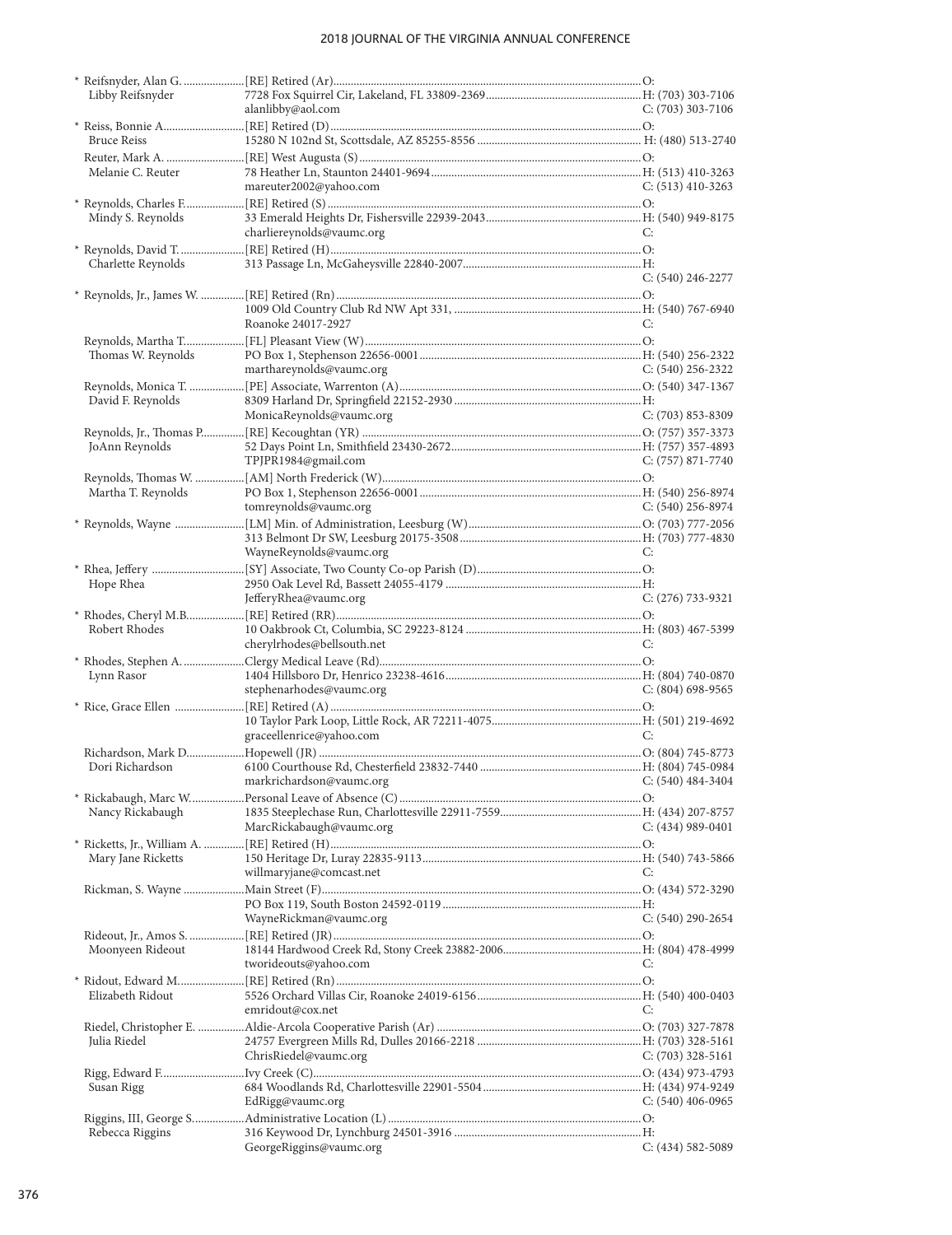| Jill Riggles         |                                            |                       |
|----------------------|--------------------------------------------|-----------------------|
|                      | bobriggles@vaumc.org                       | $C: (571)$ 379-3640   |
|                      |                                            |                       |
| Amy Riggs            |                                            |                       |
|                      | glennriggs@vaumc.org                       | C:                    |
|                      |                                            |                       |
| Mike Riggs           |                                            |                       |
|                      | triciariggs@vaumc.org                      | $C: (757) 506-5040$   |
|                      |                                            |                       |
| Suzanne Righter      |                                            |                       |
|                      |                                            |                       |
|                      |                                            |                       |
| Millie Riley         |                                            |                       |
|                      | HenryERiley@gmail.com                      | $C: (804)$ 690-8879   |
|                      |                                            |                       |
|                      |                                            |                       |
|                      | scottrimer@vaumc.org                       | C:                    |
|                      |                                            |                       |
| Todd Ringenbach      |                                            |                       |
|                      | MartiRingenbach@vaumc.org                  | $C: (703) 731-6922$   |
|                      |                                            |                       |
|                      |                                            |                       |
|                      | CarlRipley@vaumc.org                       | C:                    |
|                      |                                            |                       |
| Paula Ritchie        |                                            |                       |
|                      |                                            |                       |
|                      | KeithRitchie@vaumc.org                     | C: $(804)$ 357-8872   |
|                      |                                            |                       |
| Valerie W. Ritter    |                                            |                       |
|                      | PaulRitter@vaumc.org                       | $C: (540) 810 - 8352$ |
|                      |                                            |                       |
| Paul J. Ritter       |                                            |                       |
|                      | ValerieRitter@vaumc.org                    | $C: (540) 810-6907$   |
|                      |                                            |                       |
| Jeffrey C. Pugh      |                                            |                       |
|                      | janrivero@vaumc.org                        | C: (919) 225-7130     |
|                      |                                            |                       |
| Lee Ann Robbins      |                                            |                       |
|                      | BrandonRobbins@vaumc.org                   | $C: (757) 871 - 2425$ |
|                      |                                            |                       |
|                      |                                            |                       |
| Phyllis Robbins      |                                            |                       |
|                      | GaryRobbins@vaumc.org                      | $C: (540)$ 588-9267   |
|                      |                                            |                       |
| Theresa Roberson     |                                            |                       |
|                      | MarcRoberson@vaumc.org                     | $C: (540)$ 327-4954   |
|                      |                                            |                       |
| Rayn L. Roberts      |                                            |                       |
|                      | revcharles38@verizon.net C: (540) 327-6196 |                       |
|                      |                                            |                       |
| Polly Roberts        |                                            |                       |
|                      |                                            |                       |
|                      |                                            |                       |
| Lori Roberts         |                                            |                       |
|                      | JeffRoberts@vaumc.org                      | $C: (540)$ 454-7813   |
|                      |                                            |                       |
| Pamela Robertson     |                                            |                       |
|                      | rickrobertson@vaumc.org                    | $C: (540)$ 209-4096   |
|                      |                                            |                       |
| Carolyn Robertson    |                                            |                       |
|                      | robrobertson@vaumc.org                     | $C: (434)$ 973-5806   |
|                      |                                            |                       |
| Ruth Robertson-Gouge |                                            |                       |
|                      | scottrobertsongouge@vaumc.org              | $C: (540) 616-4046$   |
|                      |                                            |                       |
|                      |                                            |                       |
| Jennifer Robinette   |                                            |                       |
|                      | JoelRobinette@vaumc.org                    | $C: (540)$ 908-9482   |
|                      |                                            |                       |
|                      |                                            |                       |
|                      | KorenRobins@vaumc.org                      | C: (757) 647-6742     |
|                      |                                            |                       |
| Carole Robinson      |                                            |                       |
|                      | BurtRobinson@vaumc.org                     | $C: (571)$ 247-6483   |
|                      |                                            |                       |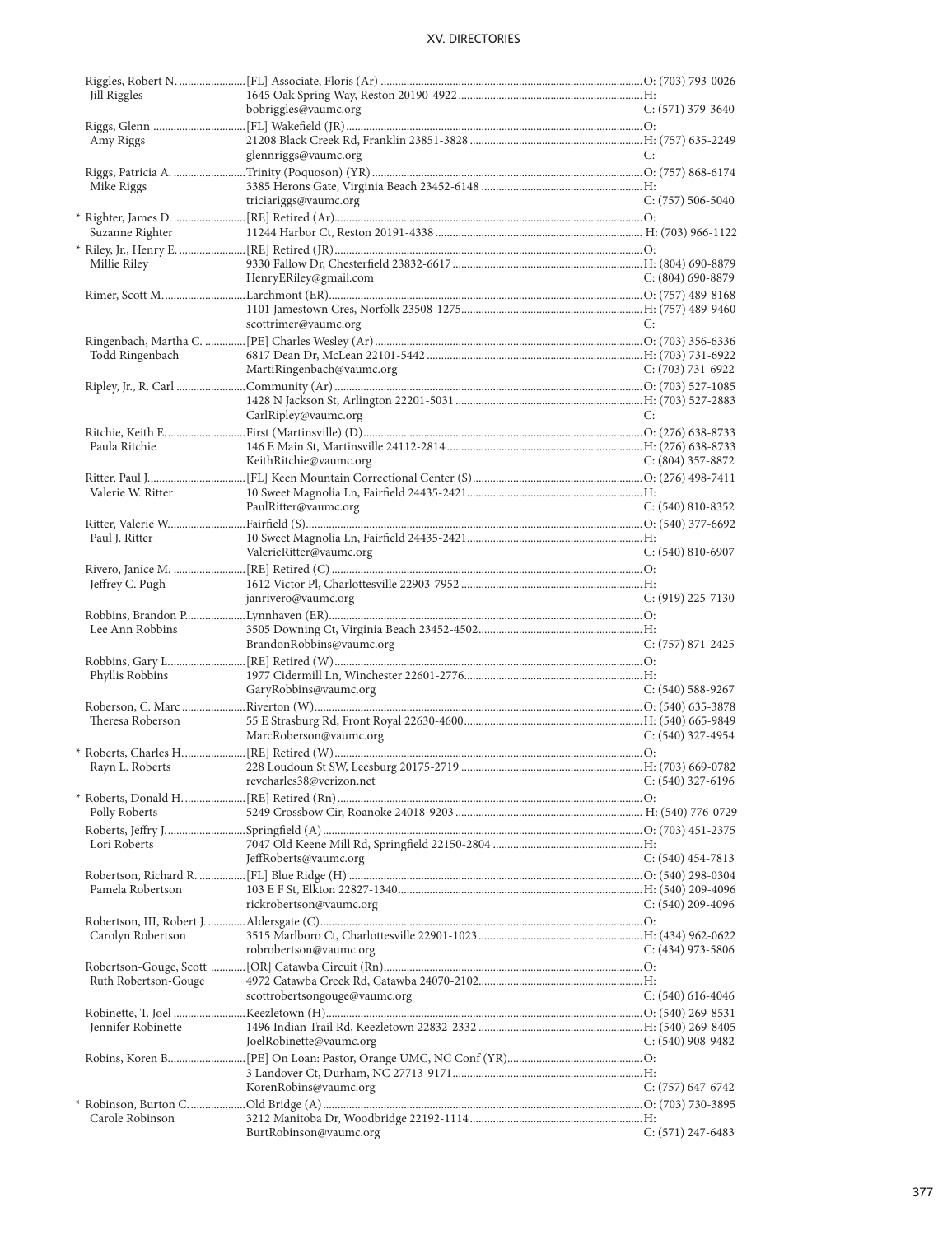|                      | * Robinson, E. Kirk ……………………[RE] Retired (ER)……………………………………………………………………………………………O: |                       |
|----------------------|------------------------------------------------------------------------------------|-----------------------|
| Connie Robinson      |                                                                                    |                       |
|                      | onepadre@yahoo.com                                                                 | $C: (252)$ 455-2165   |
|                      |                                                                                    |                       |
| Kip Robinson, Jr.    |                                                                                    |                       |
|                      | NancyRobinson@vaumc.org                                                            | $C: (804) 873 - 1487$ |
|                      |                                                                                    |                       |
| Barbara W. Robinson  |                                                                                    |                       |
|                      |                                                                                    |                       |
|                      | bobrobinson@vaumc.org                                                              | $C: (757)$ 439-0634   |
|                      |                                                                                    |                       |
| Lisa Rochford        |                                                                                    |                       |
|                      | stauntonds@vaumc.org                                                               | C: $(540)$ 588-6171   |
|                      |                                                                                    |                       |
| Missy Kay Rodden     |                                                                                    |                       |
|                      | jimrodden@vaumc.org                                                                | $C: (540)$ 958-9002   |
|                      |                                                                                    |                       |
|                      |                                                                                    |                       |
|                      |                                                                                    |                       |
|                      | MiltonRodgers@vaumc.org                                                            | C: $(571)$ 215-8292   |
|                      |                                                                                    |                       |
| Angel Martinez-Ortiz |                                                                                    |                       |
|                      | lydiarodriguez@vaumc.org                                                           | $C: (703)$ 517-4058   |
|                      |                                                                                    |                       |
| Maxine Rollins       |                                                                                    |                       |
|                      | maxrol97@cox.net                                                                   |                       |
|                      |                                                                                    | $C: (757) 880 - 3360$ |
|                      |                                                                                    |                       |
|                      |                                                                                    |                       |
|                      | brendaromenius@vaumc.org                                                           | $C: (703)$ 336-2831   |
|                      |                                                                                    |                       |
| Myrna Rooks          |                                                                                    |                       |
|                      | markrooks@vaumc.org                                                                | $C: (804) 837 - 7154$ |
|                      |                                                                                    |                       |
|                      |                                                                                    |                       |
| Jean Rorrer          |                                                                                    |                       |
|                      | SebertRorrer@vaumc.org                                                             | C:                    |
|                      |                                                                                    |                       |
|                      |                                                                                    |                       |
|                      | IleanaRosario@vaumc.org                                                            | C: $(703)$ 867-4545   |
|                      |                                                                                    |                       |
|                      |                                                                                    |                       |
|                      |                                                                                    |                       |
| Mary Douglas Roscoe  |                                                                                    |                       |
|                      | markroscoe@vaumc.org                                                               | $C: (804) 651 - 2427$ |
|                      |                                                                                    |                       |
|                      |                                                                                    |                       |
|                      | BrendaRose@vaumc.org                                                               | $C: (214) 471-3144$   |
|                      |                                                                                    |                       |
| Susie Ross           |                                                                                    |                       |
|                      |                                                                                    |                       |
|                      | TerryRoss@vaumc.org                                                                | C: $(540)$ 598-2652   |
|                      |                                                                                    |                       |
|                      |                                                                                    |                       |
|                      | ashleyroth@vaumc.org                                                               | $C: (757) 593 - 5315$ |
|                      |                                                                                    |                       |
| Marie Rowan          |                                                                                    |                       |
|                      | DarwoodRowan@vaumc.org                                                             | C:                    |
|                      |                                                                                    |                       |
|                      |                                                                                    |                       |
| Jeannie Rowland      |                                                                                    |                       |
|                      | RayRowland@vaumc.org                                                               | C: $(757)$ 719-3870   |
|                      |                                                                                    |                       |
| Denise Rowley        |                                                                                    |                       |
|                      | rowley.chuck@gmail.com                                                             | $C: (757)$ 297-6978   |
|                      |                                                                                    |                       |
| Darla Rowley         |                                                                                    |                       |
|                      | glennrowley@vaumc.org                                                              | C:                    |
|                      |                                                                                    |                       |
|                      |                                                                                    |                       |
| Marcia Rowley        |                                                                                    |                       |
|                      | RalphRowley@vaumc.org                                                              | $C: (757) 570-0447$   |
|                      |                                                                                    |                       |
| Jim Rudisill         |                                                                                    |                       |
|                      | joanrudisill@aol.com                                                               | $C: (703)$ 217-4974   |
|                      |                                                                                    |                       |
|                      |                                                                                    |                       |
|                      |                                                                                    |                       |
|                      | RebeccaRumburg@vaumc.org                                                           | C:                    |
|                      |                                                                                    |                       |
| Glenda Rumburg       | ReggieRumburg@vaumc.org                                                            | C: (804) 450-0591     |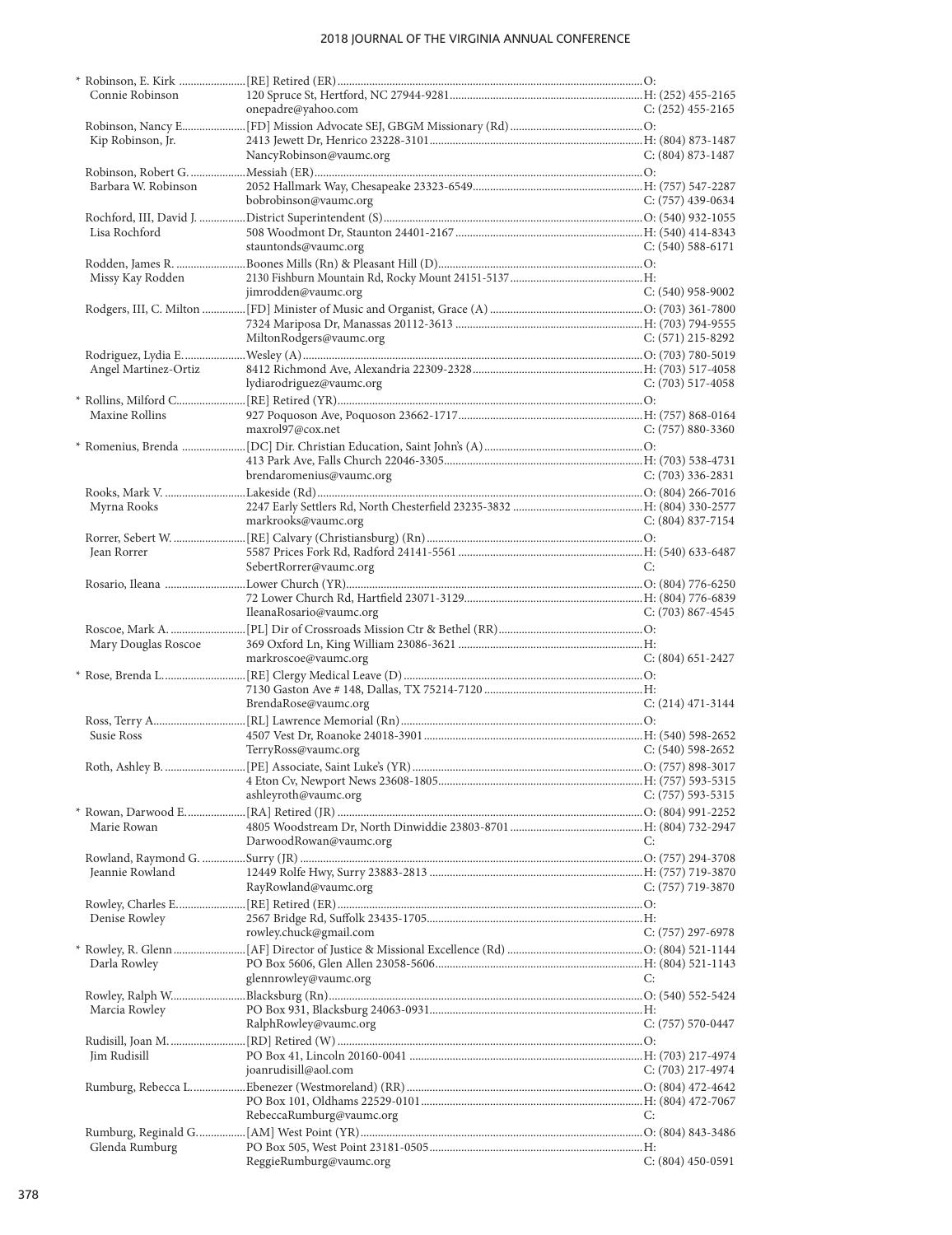| Un Ju Tarah Lee     |                          |                       |
|---------------------|--------------------------|-----------------------|
|                     | Davidryu@vaumc.org       | $C: (858)$ 344-5354   |
|                     |                          |                       |
|                     |                          |                       |
| Eun Ju Kang         |                          |                       |
|                     | sunghyunryu@vaumc.org    | $C: (805) 843-9167$   |
|                     |                          |                       |
| Su Jung Park        |                          |                       |
|                     | youngsungryu@vaumc.org   | $C: (571)$ 351-0876   |
|                     |                          |                       |
|                     |                          |                       |
| Joanne Sahms        |                          |                       |
|                     | jacobsahms@vaumc.org     | C:                    |
|                     |                          |                       |
|                     |                          |                       |
|                     | JanetSalbert@vaumc.org   | $C: (571)$ 275-0289   |
|                     |                          |                       |
|                     |                          |                       |
| Linda Saldana       |                          |                       |
|                     | JoseSaldana@vaumc.org    | $C: (703)$ 593-5340   |
|                     |                          |                       |
| James A. Salmon     |                          |                       |
|                     | SueAnnSalmon@vaumc.org   | $C: (804) 510-8700$   |
|                     |                          |                       |
|                     |                          |                       |
| Emma Samson         |                          |                       |
|                     | GelSamson@vaumc.org      | C: (757) 770-6879     |
|                     |                          |                       |
|                     |                          |                       |
| Angelito G. Samson  |                          |                       |
|                     | emmasamson@vaumc.org     | C:                    |
|                     |                          |                       |
|                     |                          |                       |
|                     | raysandifer@vaumc.org    | $C: (540) 525-0258$   |
|                     |                          |                       |
|                     |                          |                       |
|                     |                          |                       |
|                     | KarenSandoval@vaumc.org  | $C: (804)$ 436-3816   |
|                     |                          |                       |
|                     |                          |                       |
| Deena Sasser        |                          |                       |
|                     | dougsasser@vaumc.org     | $C: (540)$ 488-5051   |
|                     |                          |                       |
| Carolyn Satter      |                          |                       |
|                     | RalphSatter@vaumc.org    | C: (540) 729-2074     |
|                     |                          |                       |
|                     |                          |                       |
| Pauline Satterfield |                          |                       |
|                     | TimSatterfield@vaumc.org | $C: (336)$ 327-0338   |
|                     |                          |                       |
| Agnes Satterwhite   |                          |                       |
|                     |                          |                       |
|                     |                          |                       |
| Jason C. Stanley    |                          |                       |
|                     | megansaucier@vaumc.org   | $C: (804)$ 334-5859   |
|                     |                          |                       |
| David Sault         |                          |                       |
|                     |                          |                       |
|                     | smsault@yahoo.com        | C: $(540)$ 742-3483   |
|                     |                          |                       |
|                     |                          |                       |
|                     | CSAVAGE@DREW.EDU         | C:                    |
|                     |                          |                       |
|                     |                          |                       |
| Carolyn Savinsky    |                          |                       |
|                     | savinsky@charter.net     | $C: (757)$ 630-2259   |
|                     |                          |                       |
|                     |                          |                       |
|                     |                          |                       |
|                     |                          |                       |
| Kathy Schaefer      |                          |                       |
|                     | GeorgeSchaefer@vaumc.org | $C: (434) 203 - 0232$ |
|                     |                          |                       |
| Erin Schaeffer      |                          |                       |
|                     |                          |                       |
|                     | ryanschaeffer@vaumc.org  | $C: (703)$ 987-7407   |
|                     |                          |                       |
| Beverly Schill      |                          |                       |
|                     | dschill6@gmail.com       | C:                    |
|                     |                          |                       |
|                     |                          |                       |
| Margaret Schlechty  |                          |                       |
|                     | ToddSchlechty@vaumc.org  | $C: (703) 819-7795$   |
|                     |                          |                       |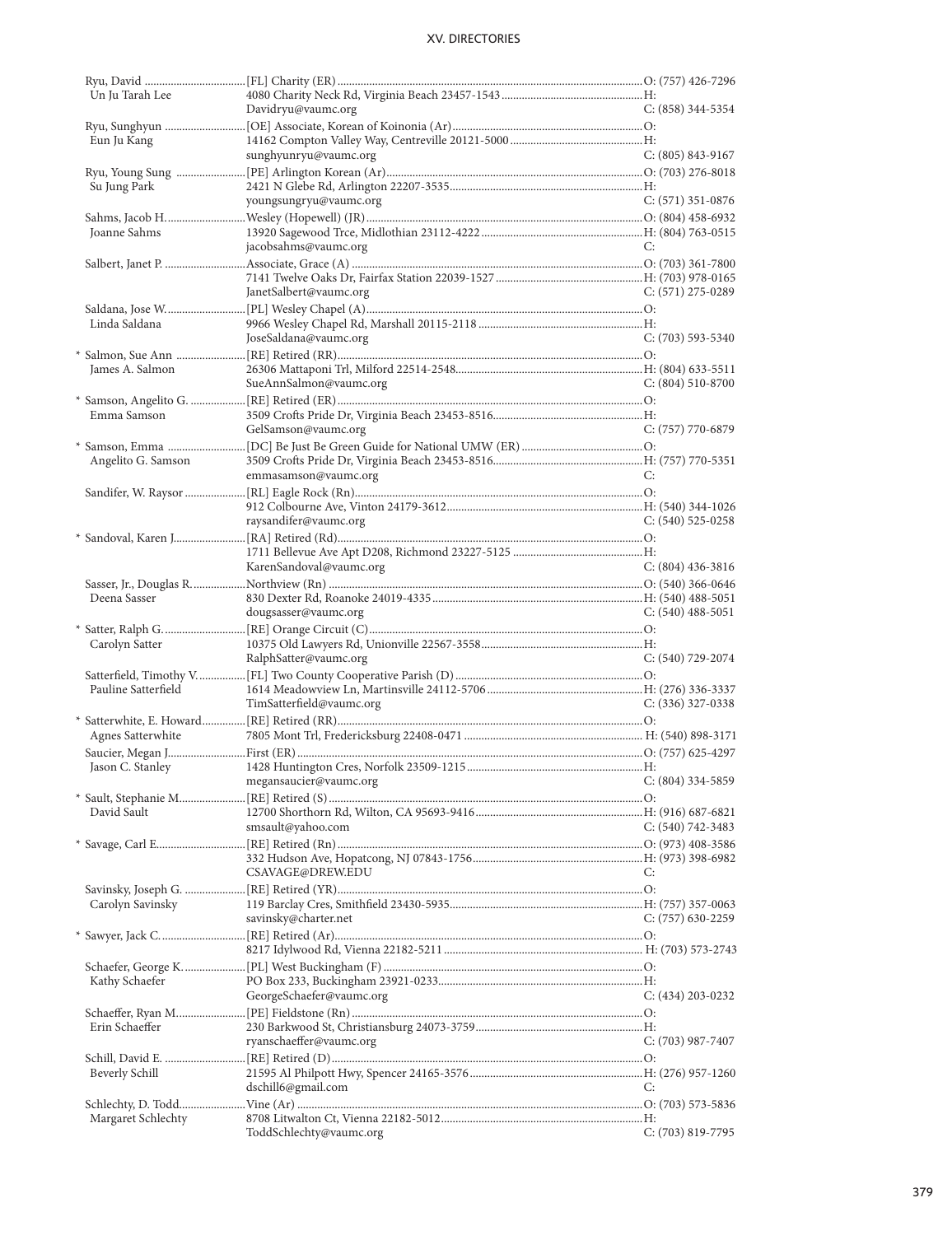| Laetitia Schoeman    |                                                                                      |                       |
|----------------------|--------------------------------------------------------------------------------------|-----------------------|
|                      | RobertSchoeman@vaumc.org                                                             | C: (540) 533-5745     |
| J. Robert Schoeman   |                                                                                      |                       |
|                      | laetitiaschoeman@vaumc.org                                                           | $C: (540)$ 533-7252   |
|                      |                                                                                      |                       |
|                      |                                                                                      |                       |
|                      | ChuckSchooler@vaumc.org                                                              | C:                    |
| Mary Schooler        |                                                                                      |                       |
|                      | jlsmds@htcnet.org                                                                    | C:                    |
|                      |                                                                                      |                       |
| Allison Schwartz     |                                                                                      |                       |
|                      | andrewschwartz@vaumc.org                                                             | C: (757) 202-5489     |
|                      |                                                                                      |                       |
|                      | rickyscott@vaumc.org                                                                 | C:                    |
|                      |                                                                                      |                       |
| Robert Sealand       |                                                                                      |                       |
|                      | sarahsealand@vaumc.org                                                               | $C: (804)$ 339-7769   |
|                      |                                                                                      |                       |
|                      |                                                                                      |                       |
|                      | carolseeley@vaumc.org                                                                | C: (540) 834-7143     |
| Julianna Seely       |                                                                                      |                       |
|                      | dhseely@outlook.com                                                                  | $C: (910) 591-9618$   |
|                      |                                                                                      |                       |
| Vickie R. Seibert    |                                                                                      |                       |
|                      | LeroySeibert@vaumc.org                                                               | C: (703) 477-2835     |
|                      |                                                                                      |                       |
| H. Leroy Seibert     |                                                                                      |                       |
|                      | VickieSeibert@vaumc.org                                                              | C: $(703)$ 477-2836   |
| Carol Senters        |                                                                                      |                       |
|                      | johnsenters@vaumc.org                                                                | C:                    |
|                      |                                                                                      |                       |
|                      |                                                                                      |                       |
| Barbara A. Sergent   |                                                                                      |                       |
|                      | mattsergent@vaumc.org                                                                | $C: (703)$ 657-9630   |
|                      |                                                                                      |                       |
| Estrella Serrano     |                                                                                      |                       |
|                      | JulioSerranoPerez@vaumc.org                                                          | $C: (804)$ 274-9682   |
|                      |                                                                                      |                       |
|                      |                                                                                      |                       |
| Latricia Baker Seusy |                                                                                      |                       |
|                      | $C: (757)$ 617-8007<br>BrentSeusy@vaumc.org                                          |                       |
|                      |                                                                                      |                       |
| Ann P. Shappell      |                                                                                      | $C: (757) 288 - 5129$ |
|                      | jshappell50@gmail.com                                                                |                       |
| Bruce Sharp          |                                                                                      |                       |
|                      | sharpd@BnDSharp.net                                                                  | $C: (540)$ 998-0020   |
|                      |                                                                                      |                       |
| Marge Sharp          |                                                                                      |                       |
|                      | BobSharp@vaumc.org                                                                   | $C: (757) 871-8116$   |
| Anna Shea            |                                                                                      |                       |
|                      | McKennonShea@vaumc.org                                                               | $C: (919) 564-6993$   |
|                      |                                                                                      |                       |
| Sue Sheaffer         |                                                                                      |                       |
|                      | Mechanicsville 23111-7028                                                            |                       |
|                      | leesue@cwresidents.com                                                               | $C: (804)$ 201-6426   |
| Carla Sheehan        |                                                                                      |                       |
|                      | EdSheehan@vaumc.org                                                                  | C:                    |
|                      | * Shepherd, Jr., Edward B…………… [RE] Retired (H)………………………………………………………………………………………… O: |                       |
|                      |                                                                                      |                       |
|                      | shep09@comcast.net                                                                   | C:                    |
| Clarisa Shepherd     |                                                                                      |                       |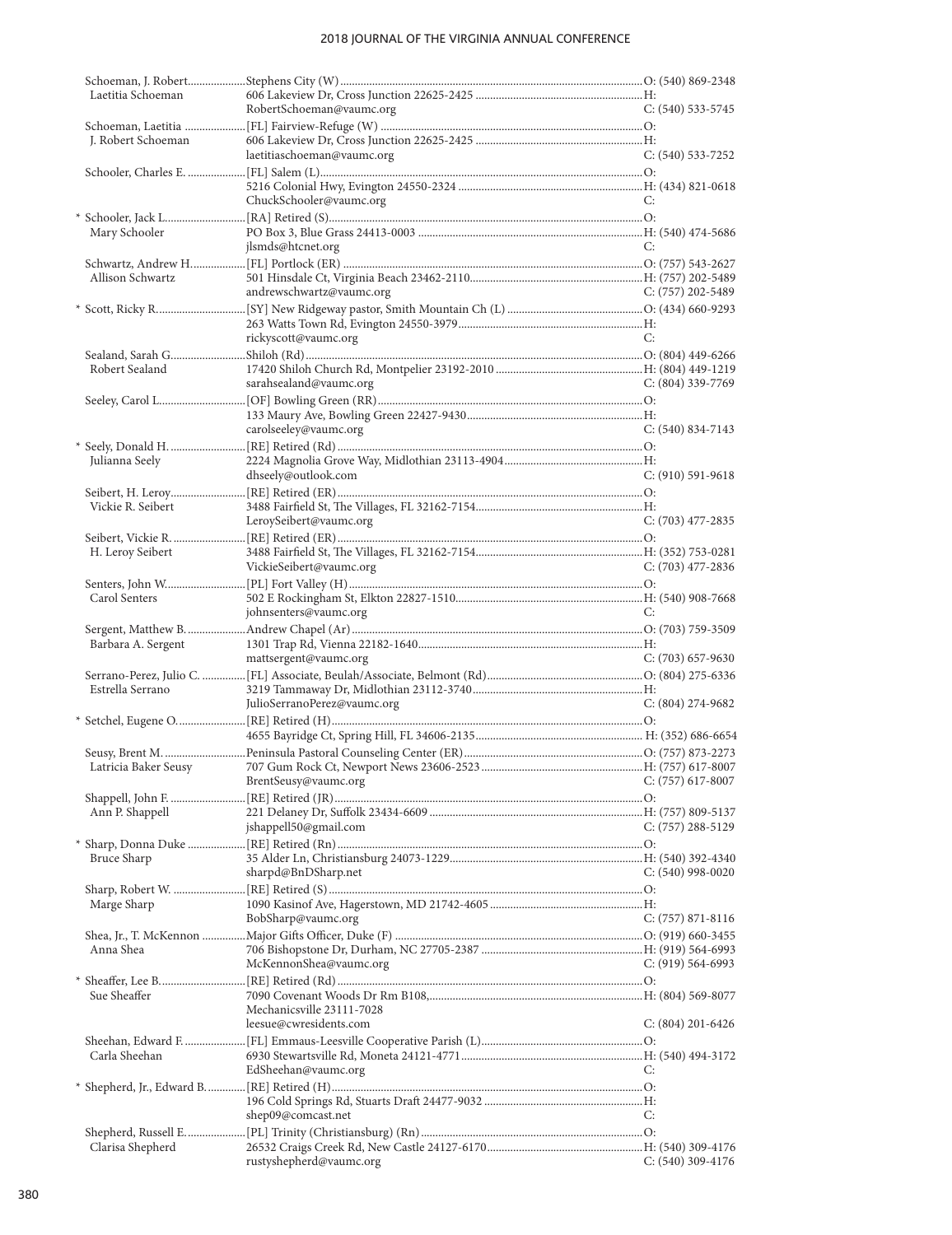| Sharon Shepherd     |                              |                     |
|---------------------|------------------------------|---------------------|
|                     | TommyShepherd@vaumc.org      | C:                  |
|                     |                              |                     |
| Claire Shepherd     |                              |                     |
|                     | JoeShepherd@vaumc.org        | $C: (757)$ 513-3932 |
|                     |                              |                     |
|                     |                              |                     |
| Nancy Sherrod       |                              |                     |
|                     | TomSherrod@vaumc.org         | C:                  |
|                     |                              |                     |
| Ruth H. Shinn       |                              |                     |
|                     | samuelshinn@hotmail.com      | C:                  |
|                     |                              |                     |
|                     |                              |                     |
|                     | plsrevdoc@aol.com            | C: $(804)$ 350-6166 |
|                     |                              |                     |
|                     |                              |                     |
| Jerry Shoemaker     |                              |                     |
|                     | RockyShoemaker@vaumc.org     | C: $(434)$ 996-9636 |
|                     |                              |                     |
| Debra L. Bucklen    |                              |                     |
|                     | JoeShoop@vaumc.org           | $C: (540)$ 797-5505 |
|                     |                              |                     |
| John A. Short       |                              |                     |
|                     | JudyShort@vaumc.org          | C: $(540)$ 493-2379 |
|                     |                              |                     |
|                     |                              |                     |
| Lee Ann Showers     |                              |                     |
|                     | PhilShowers@vaumc.org        | $C: (434)$ 401-5129 |
|                     |                              |                     |
| Sylvia Shull        |                              |                     |
|                     | dshull35@gmail.com           | C:                  |
|                     |                              |                     |
| Frank Shushok       |                              |                     |
|                     | KellyShushok@vaumc.org       | C:                  |
|                     |                              |                     |
|                     |                              |                     |
| Joy Siddons         |                              | C:                  |
|                     |                              |                     |
|                     | JimSiddons@vaumc.org         |                     |
|                     |                              |                     |
| <b>Holly Siegle</b> |                              |                     |
|                     | BrianSiegle@vaumc.org        | $C: (804) 854-6520$ |
|                     |                              |                     |
|                     |                              |                     |
| Mary Siegle         |                              |                     |
|                     | JohnSiegle@vaumc.org         | $C: (434)$ 238-6050 |
|                     |                              |                     |
| Libby Sikkelee      |                              |                     |
|                     | adsikkelee@cox.net           | C:                  |
|                     |                              |                     |
|                     |                              |                     |
|                     | kylasilver@vaumc.org         | C:                  |
|                     |                              |                     |
|                     |                              |                     |
| Joellen M. Simmons  |                              |                     |
|                     | briansimmons@vaumc.org       | $C: (434) 579-8639$ |
|                     |                              |                     |
| Carolyn Simmons     |                              |                     |
|                     |                              |                     |
| Brian J. Simmons    |                              |                     |
|                     | JeauxSimmons@vaumc.org       | $C: (434) 579-8637$ |
|                     |                              |                     |
|                     |                              |                     |
| Louise Simmons      |                              |                     |
|                     | myron@setapart.org           | $C: (252)$ 548-4315 |
|                     |                              |                     |
|                     |                              |                     |
|                     | bettyjosims@vaumc.org        | $C: (804) 839-2769$ |
|                     |                              |                     |
| Kitty Sims          |                              |                     |
|                     |                              |                     |
|                     |                              |                     |
|                     |                              |                     |
|                     | DawnMarieSingleton@vaumc.org | $C: (540) 560-6432$ |
|                     |                              |                     |
| Phyllis Sirk        | pwsirk@yahoo.com             | C:                  |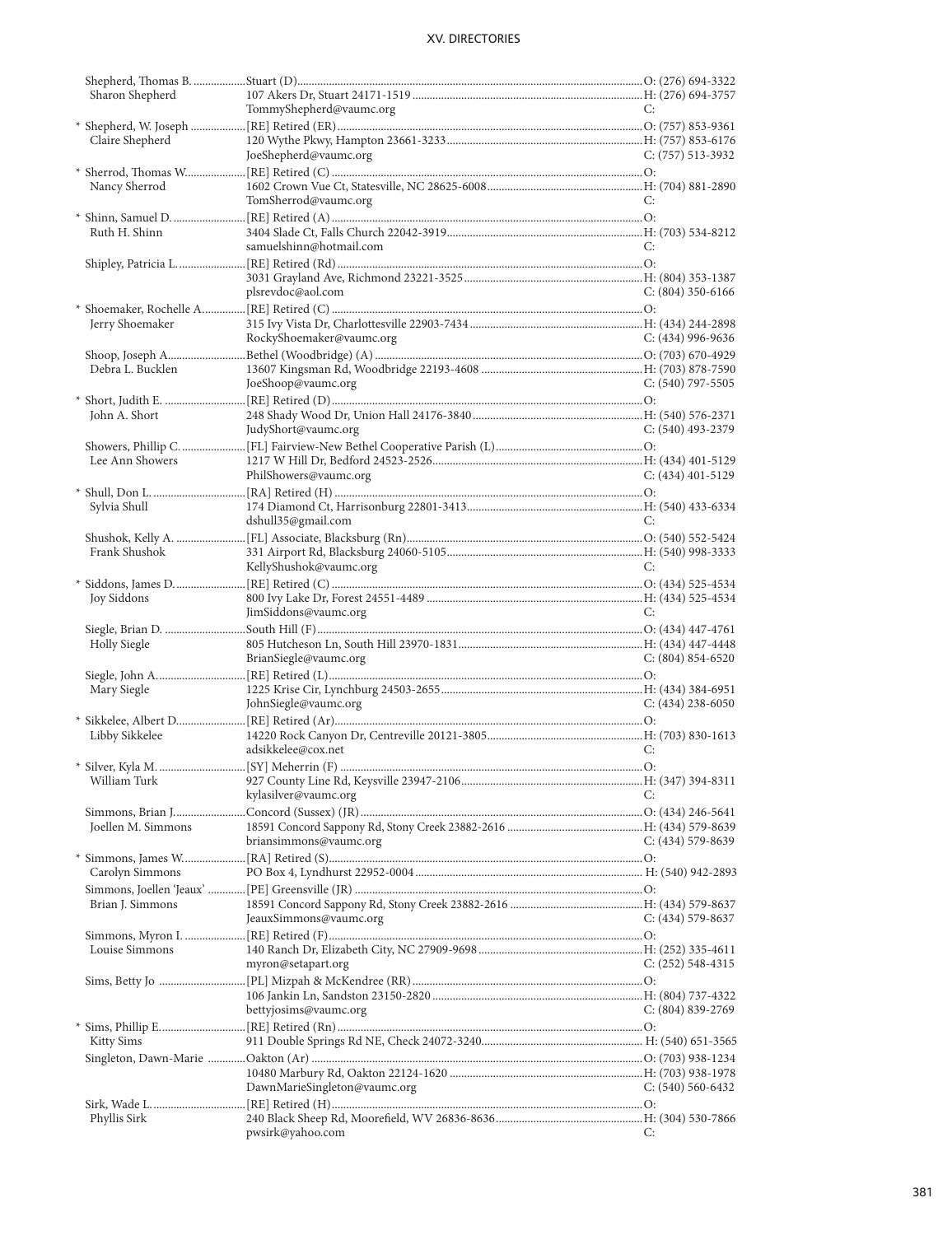|                     | AnneSisson@vaumc.org              | $C: (540) 810-4971$   |
|---------------------|-----------------------------------|-----------------------|
|                     |                                   |                       |
|                     |                                   |                       |
|                     | rbsisson1@gmail.com               | C:                    |
|                     |                                   |                       |
| Shannon Sixbey      |                                   |                       |
|                     | briansixbey@vaumc.org             | $C: (757)$ 374-3836   |
|                     |                                   |                       |
| Julie Simpson Sligh | GarySligh@vaumc.org               | C: $(352)$ 205-1126   |
|                     |                                   |                       |
|                     |                                   |                       |
|                     | willsloan@vaumc.org               | $C: (804) 731-6008$   |
|                     |                                   |                       |
| Nancy Smith         |                                   |                       |
|                     | HOPEIII@aol.com                   | $C: (757)$ 407-3825   |
|                     |                                   |                       |
| Judy Gattis Smith   |                                   |                       |
|                     | DavidRushSmith@gmail.com          | C:                    |
|                     |                                   |                       |
| R. Shaun Smith      |                                   |                       |
|                     | DonnaSmith@vaumc.org              | $C: (757)$ 408-3829   |
|                     |                                   |                       |
| Juanita Smith       |                                   |                       |
|                     | JimSmith@vaumc.org                | $C: (757)$ 377-8457   |
|                     |                                   |                       |
| Lee Smith           |                                   |                       |
|                     | JeffreySmith@vaumc.org            | $C: (540)$ 903-0408   |
|                     |                                   |                       |
| Danielle Smith      |                                   |                       |
|                     | matthewsmith@vaumc.org            | $C: (540) 604-6070$   |
|                     |                                   |                       |
|                     | Construction Mg. & Ft. Grove (JR) |                       |
| Donna B. Smith      |                                   |                       |
|                     | RShaunSmith@vaumc.org             | $C: (434) 623 - 8108$ |
|                     |                                   |                       |
| Holly Smith         |                                   |                       |
|                     | RileySmith@vaumc.org              | $C: (540) 871-0742$   |
|                     |                                   |                       |
| Lee Smith           |                                   |                       |
|                     | ibpastorrs@aol.com                | $C: (540)$ 903-3421   |
|                     |                                   |                       |
| Brenda Smith        |                                   |                       |
|                     | rudys46@comcast.net               | C:                    |
|                     |                                   |                       |
| Lori Smith          |                                   |                       |
|                     | brysonsmith@vaumc.org             | $C: (571)$ 245-9627   |
|                     |                                   |                       |
| Roberta Smith       |                                   |                       |
|                     | ToddSmith@vaumc.org               | $C: (804) 720 - 5950$ |
|                     |                                   |                       |
| Theodore Smith      |                                   |                       |
|                     | TeresaSmith@vaumc.org             | $C: (571)$ 236-9753   |
|                     |                                   |                       |
| Teresa Signer Smith |                                   |                       |
|                     | RRDS@vaumc.org                    | C: $(540)$ 419-5131   |
|                     |                                   |                       |
| Janice Smith        |                                   |                       |
|                     | SmittySmith@vaumc.org             | $C: (757)$ 630-6154   |
|                     |                                   |                       |
|                     |                                   |                       |
|                     | WilliamSmith@vaumc.org            | $C: (434) 841-0755$   |
|                     |                                   |                       |
| Beth Snead          | elizabethriverds@vaumc.org        | $C: (703)$ 447-6025   |
|                     |                                   |                       |
| Linda Snider        |                                   |                       |
|                     | MichaelSnider@vaumc.org           | C:                    |
|                     |                                   |                       |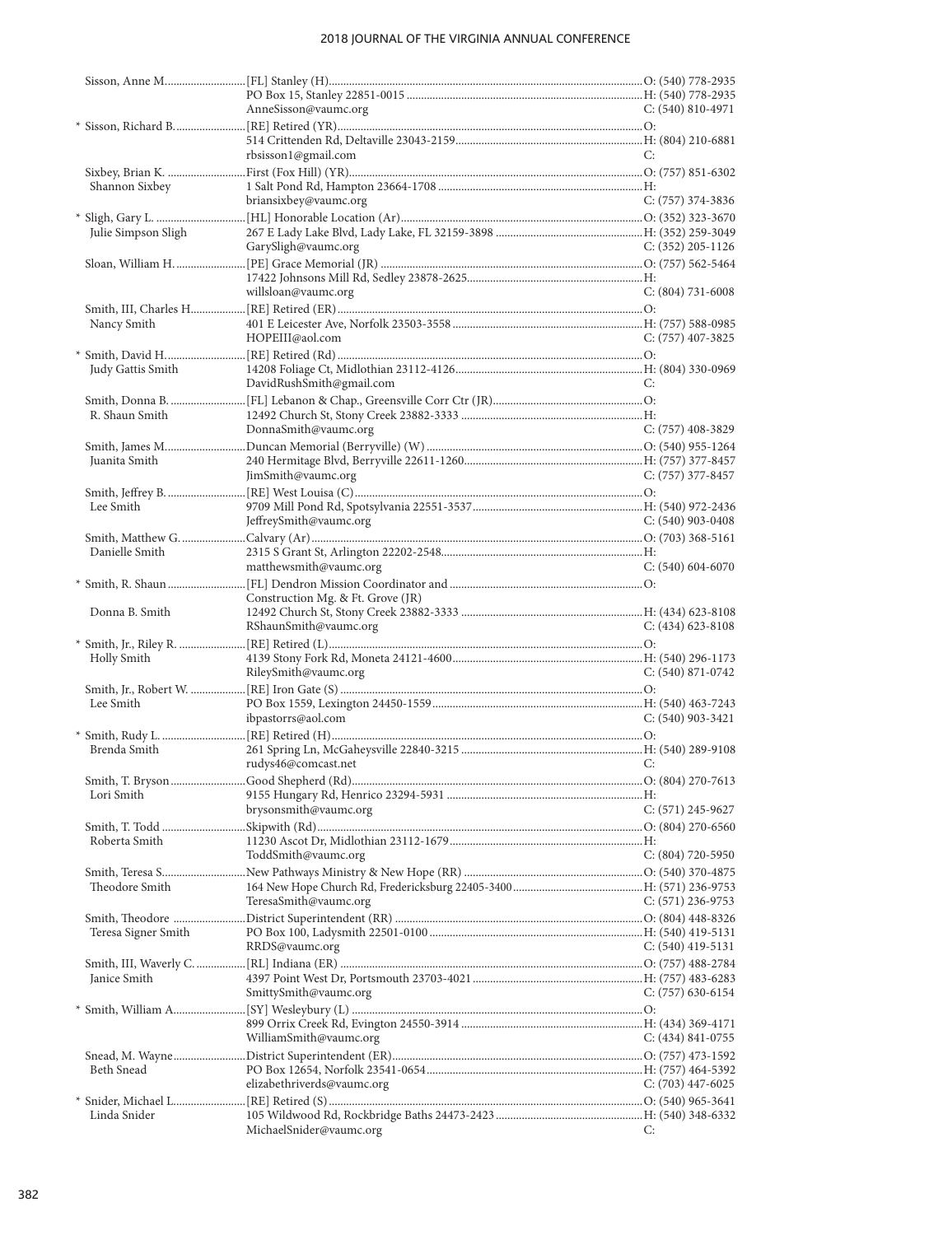| Laura Snodgrass         |                            |                       |
|-------------------------|----------------------------|-----------------------|
|                         | stevesnodgrass@vaumc.org   | $C: (804)$ 490-5869   |
|                         |                            |                       |
| Sarah Doeppner Snow     |                            |                       |
|                         | JasonSnow@vaumc.org        | C: $(703)$ 200-6139   |
|                         |                            |                       |
|                         |                            |                       |
|                         | JohnSnyder@vaumc.org       | $C: (540)$ 759-0664   |
|                         |                            |                       |
| Heather Weger           |                            |                       |
|                         | EricSong@vaumc.org         | C:                    |
|                         |                            |                       |
| Sarang Song             |                            |                       |
|                         | jaesong@vaumc.org          | $C: (404)$ 692-9879   |
|                         |                            |                       |
| Mihwa Song              |                            |                       |
|                         | moonsuppaulsong@vaumc.org  | C: $(703)$ 625-8025   |
|                         |                            |                       |
|                         |                            |                       |
| Jean Soots              |                            |                       |
|                         |                            |                       |
| Allison Soulen          |                            |                       |
|                         | KendallSoulen@vaumc.org    | $C: (571)$ 970-8492   |
|                         |                            |                       |
| Peggy Soulen            |                            |                       |
|                         | soulrn@aol.com             | C:                    |
|                         |                            |                       |
| Marable Southall-Vess   |                            |                       |
|                         | lmikevess@yahoo.com        | C: (703) 892-6420     |
|                         |                            |                       |
| Michael Southall-Vess   |                            |                       |
|                         | marablesouthall@yahoo.com  | $C: (804)$ 295-8495   |
|                         |                            |                       |
| Sandy Sowder            |                            |                       |
|                         | adamsowder@vaumc.org       | $C: (571)$ 233-6119   |
|                         |                            |                       |
|                         |                            |                       |
|                         |                            |                       |
| Barbara Sowder          |                            |                       |
|                         |                            |                       |
| Patricia Spear          |                            |                       |
|                         | revspear@verizon.net       | $C: (757)$ 621-6490   |
|                         |                            |                       |
| Rosemary Speight        |                            |                       |
|                         | JohnSpeight@vaumc.org      | $C: (571) 723 - 2945$ |
|                         |                            |                       |
| Jean S. Spigener        |                            |                       |
|                         | LaneSpigener@vaumc.org     | $C: (434) 774-6044$   |
|                         |                            |                       |
|                         |                            |                       |
|                         |                            |                       |
| Martha Spivey           |                            |                       |
|                         |                            |                       |
|                         |                            |                       |
| David B.Springstead Jr. |                            |                       |
|                         |                            |                       |
|                         |                            |                       |
| Molly C. Sprouse        |                            |                       |
|                         | JimSprouse@vaumc.org       | C: $(703)$ 608-3045   |
|                         |                            |                       |
| Michael St. Jean        |                            |                       |
|                         | BarbaraStJean@vaumc.org    | $C: (757)$ 650-1577   |
|                         |                            |                       |
|                         |                            |                       |
|                         |                            |                       |
| <b>Holly Stacy</b>      |                            |                       |
|                         | CharlesStacy@vaumc.org     | $C: (540)$ 270-1351   |
|                         |                            |                       |
| <b>Scott Stallings</b>  |                            |                       |
|                         | ClaudiaStallings@vaumc.org | $C: (804)$ 387-2448   |
|                         |                            |                       |
| Ellen Stamps            |                            |                       |
|                         | robert.stamps41@gmail.com  | $C: (804)$ 651-1067   |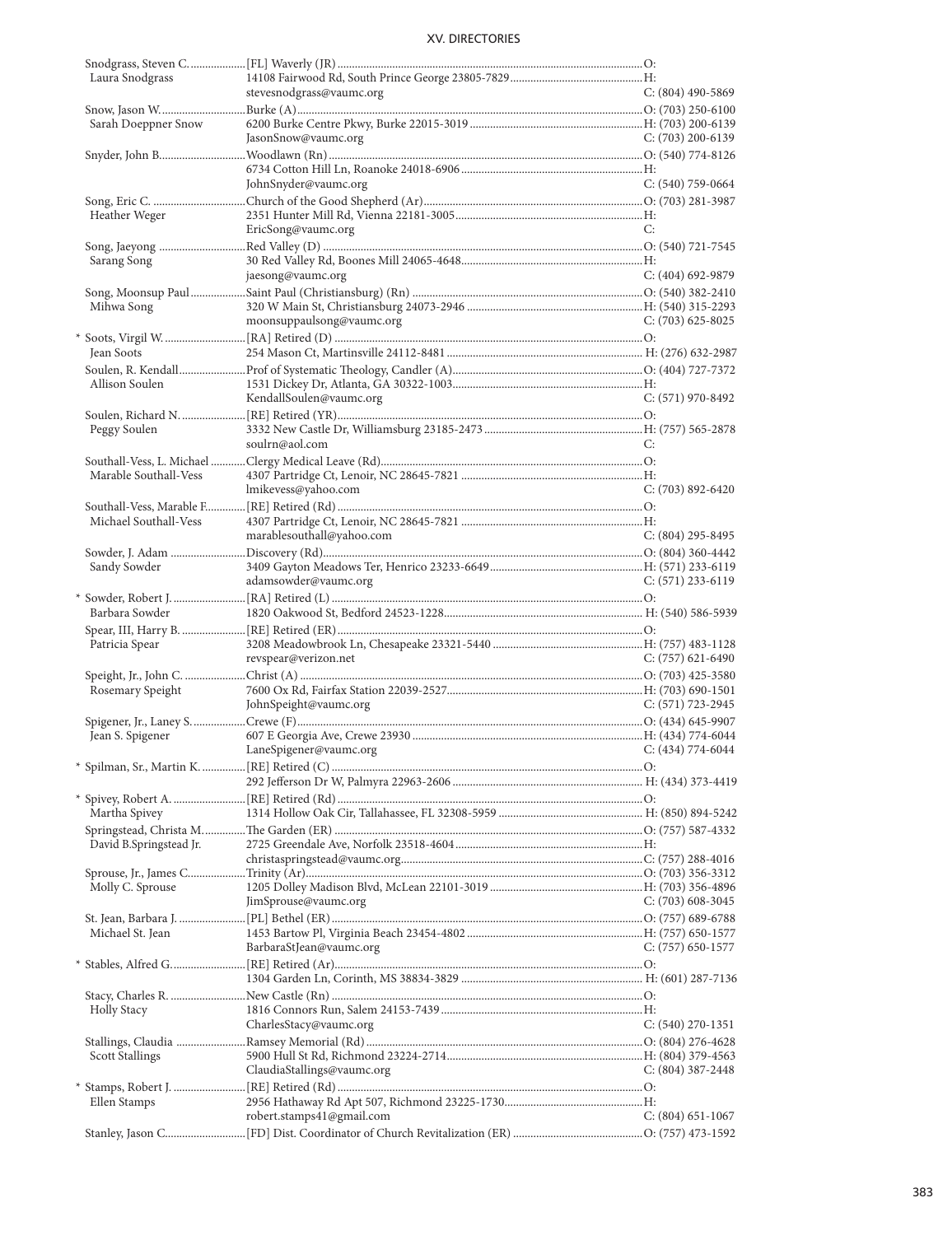| Megan J. Saucier        |                            |                       |
|-------------------------|----------------------------|-----------------------|
|                         | jasonstanley@vaumc.org     | $C: (804) 921 - 1171$ |
|                         |                            |                       |
| Carl Stanley            |                            |                       |
|                         | sandrastanley@vaumc.org    | $C: (804) 240 - 8772$ |
| Maren Starling          |                            |                       |
|                         | CarrollStarling@vaumc.org  | C:                    |
|                         |                            |                       |
| Angela B. Staul         |                            |                       |
|                         | BrentStaul@vaumc.org       | C: (757) 969-7333     |
|                         |                            |                       |
|                         |                            |                       |
|                         | RitaStaul@vaumc.org        | $C: (804) 815 - 8364$ |
|                         |                            |                       |
| Ray Stearns             |                            |                       |
|                         | CarlaStearns@vaumc.org     | $C: (757) 871-6456$   |
|                         |                            |                       |
| Sarah Stelzl            |                            |                       |
|                         | johnstelzl@vaumc.org       | $C: (540)$ 539-3044   |
|                         |                            |                       |
|                         |                            |                       |
|                         | brendasternfeld@vaumc.org  | $C: (508)$ 633-8081   |
|                         |                            |                       |
| Margaret Stevens        | JimStevens@vaumc.org       | C: $(434)$ 258-6745   |
|                         |                            |                       |
|                         | Bangkok, Thailand          |                       |
|                         | LarryStevens@vaumc.org     | C:                    |
|                         |                            |                       |
|                         |                            |                       |
|                         | stevensmt@verizon.net      | C:                    |
|                         |                            |                       |
| Sylvia Stewart          |                            |                       |
|                         | carlstewart@shentel.net    | $C: (540)$ 280-9683   |
|                         |                            |                       |
| Sydney E. Stewart       |                            |                       |
|                         | amzggrc@aol.com            | $C: (252)$ 639-0182   |
|                         |                            |                       |
| Alice L. Stewart        |                            |                       |
|                         | stewartgeorge428@yahoo.com | $C: (540)$ 397-8222   |
| Doug Stewart            |                            |                       |
|                         | stewartsyd@aol.com         | $C: (252)$ 571-7941   |
|                         |                            |                       |
| Regena Stith            |                            |                       |
|                         | hewstith@yahoo.com C:      |                       |
|                         |                            |                       |
| Lynn P. Stockberger     |                            |                       |
|                         | lstockberger@verizon.net   | C:                    |
|                         |                            |                       |
|                         |                            |                       |
|                         |                            |                       |
| Annie Stovall           |                            |                       |
|                         | woodies02@cox.net          | C: $(540)$ 309-0056   |
|                         |                            |                       |
|                         |                            |                       |
|                         | revpjstover@yahoo.com      | $C: (276)$ 732-5509   |
| Arthur P. Stratton, III |                            |                       |
|                         | LauraStratton@vaumc.org    | $C: (540) 742 - 8148$ |
|                         |                            |                       |
|                         |                            |                       |
|                         | DebiStraughter@vaumc.org   | C: $(540)$ 226-0251   |
|                         |                            |                       |
| Carol June Stribula     |                            |                       |
|                         | CharlieStribula@vaumc.org  | $C: (703)$ 398-8192   |
|                         |                            |                       |
| Gail Strickler          |                            |                       |
|                         | LouisStrickler@vaumc.org   | $C: (540)$ 797-7608   |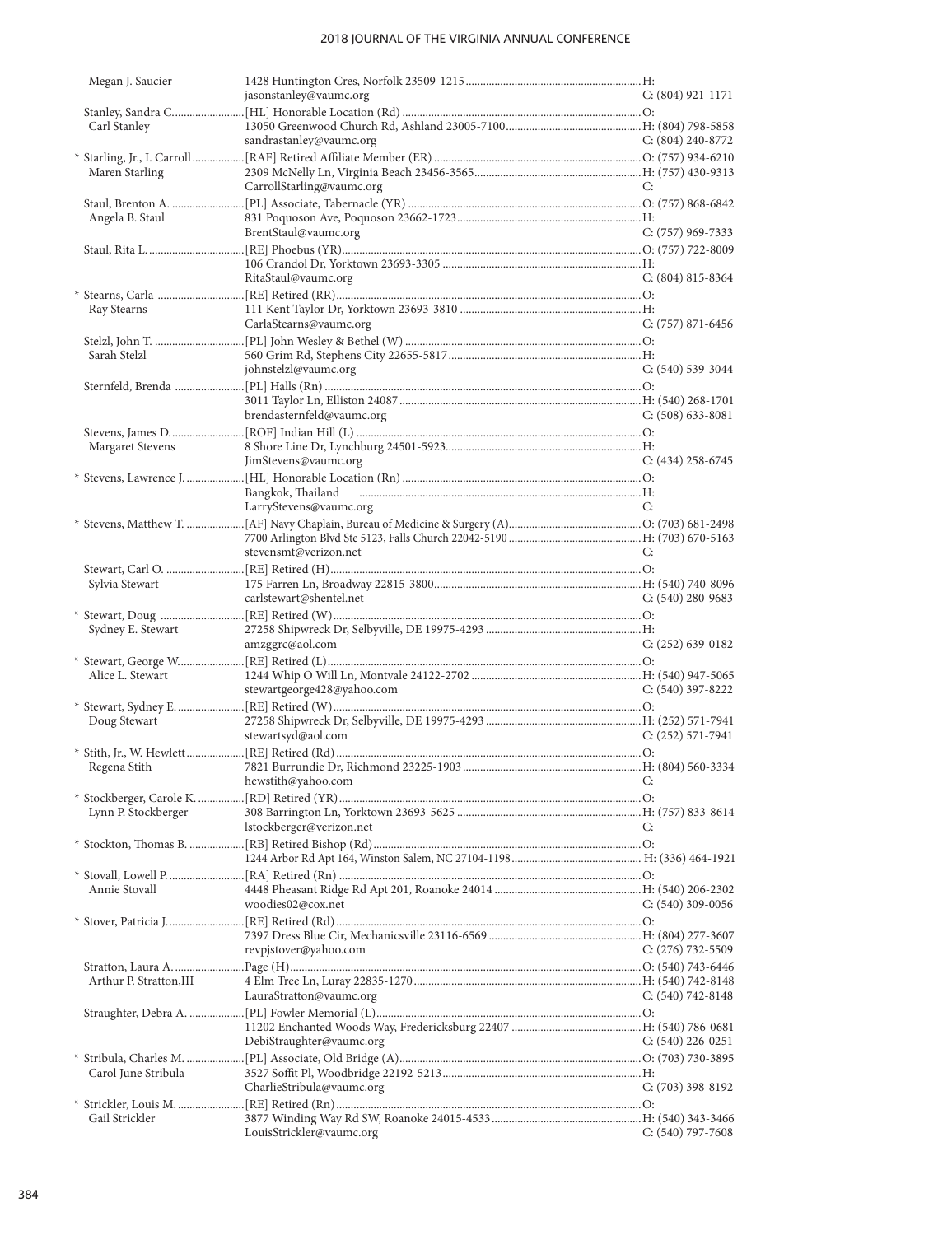|                       | EricStrother@vaumc.org       | C: (540) 280-4279     |
|-----------------------|------------------------------|-----------------------|
|                       |                              |                       |
| Tricia Stroud         |                              |                       |
|                       | LeviStroud@vaumc.org         | C: (434) 251-6361     |
|                       |                              |                       |
| <b>Betsy Stutes</b>   |                              |                       |
|                       | robertstutes@vaumc.org       | $C: (540)$ 353-9276   |
|                       |                              |                       |
| Keith Suerdieck       |                              |                       |
|                       | revchris.suerdieck@gmail.com | $C: (703)$ 728-7100   |
|                       |                              |                       |
|                       |                              |                       |
|                       | tommysuh@vaumc.org           | $C: (804)$ 687-2266   |
|                       |                              |                       |
| Bo Ra Choi            |                              |                       |
|                       | SeokchaneSuh@vaumc.org       | $C: (571)$ 429-0314   |
|                       |                              |                       |
|                       |                              |                       |
| Justin Sullivan-Trent | MarySullivanTrent@vaumc.org  |                       |
|                       |                              | $C: (757) 708-0677$   |
|                       |                              |                       |
| Sallie B. Summers     |                              |                       |
|                       | winchesterds@vaumc.org       | $C: (804) 822 - 2824$ |
|                       |                              |                       |
|                       |                              |                       |
|                       | Fredericksburg 22407-2732    |                       |
|                       | MinaSumpter@vaumc.org        | $C: (703)$ 328-2743   |
|                       |                              |                       |
| Jeonghee Hong         |                              |                       |
|                       | ByungChulSung@vaumc.org      | $C: (434)$ 426-6478   |
|                       |                              |                       |
| Jo Anne Sutlive       |                              |                       |
|                       |                              |                       |
| Susan Swadley         |                              |                       |
|                       | Charles.swadley@gmail.com    | $C: (804) 502 - 3392$ |
|                       |                              |                       |
| Brenda D. Swan        |                              |                       |
|                       |                              |                       |
|                       | BillySwan@vaumc.org          | $C: (434)$ 607-0160   |
|                       |                              |                       |
|                       |                              |                       |
|                       | msswann7@gmail.com           | C:                    |
|                       |                              |                       |
|                       |                              |                       |
|                       | laurenswanson@vaumc.org      | $C: (757)$ 646-4500   |
|                       |                              |                       |
|                       |                              |                       |
|                       |                              |                       |
|                       |                              |                       |
| Gretchen Sweat        |                              |                       |
|                       | ThomasSweat@vaumc.org        | $C: (804) 516-8130$   |
|                       |                              |                       |
|                       |                              |                       |
|                       | KenSwick@vaumc.org           | $C: (717) 873 - 5266$ |
|                       |                              |                       |
|                       |                              |                       |
|                       | bobswift924@hotmail.com      | C:                    |
|                       |                              |                       |
| Barbara Swingle       |                              |                       |
|                       | TomSwingle@vaumc.org         | $C: (703)$ 232-2470   |
|                       |                              |                       |
|                       |                              |                       |
|                       | crystalsygeel@vaumc.org      | C:                    |
|                       |                              |                       |
| Seth Sykes            |                              |                       |
|                       | LisaSykes@vaumc.org          | $C: (804)$ 370-7825   |
|                       |                              |                       |
| Robert E. Talbott     |                              |                       |
|                       | CarrieTalbott@vaumc.org      | $C: (540)$ 383-4577   |
|                       |                              |                       |
| Carrie L.Talbott      | BobTalbott@vaumc.org         | $C: (540)$ 421-2500   |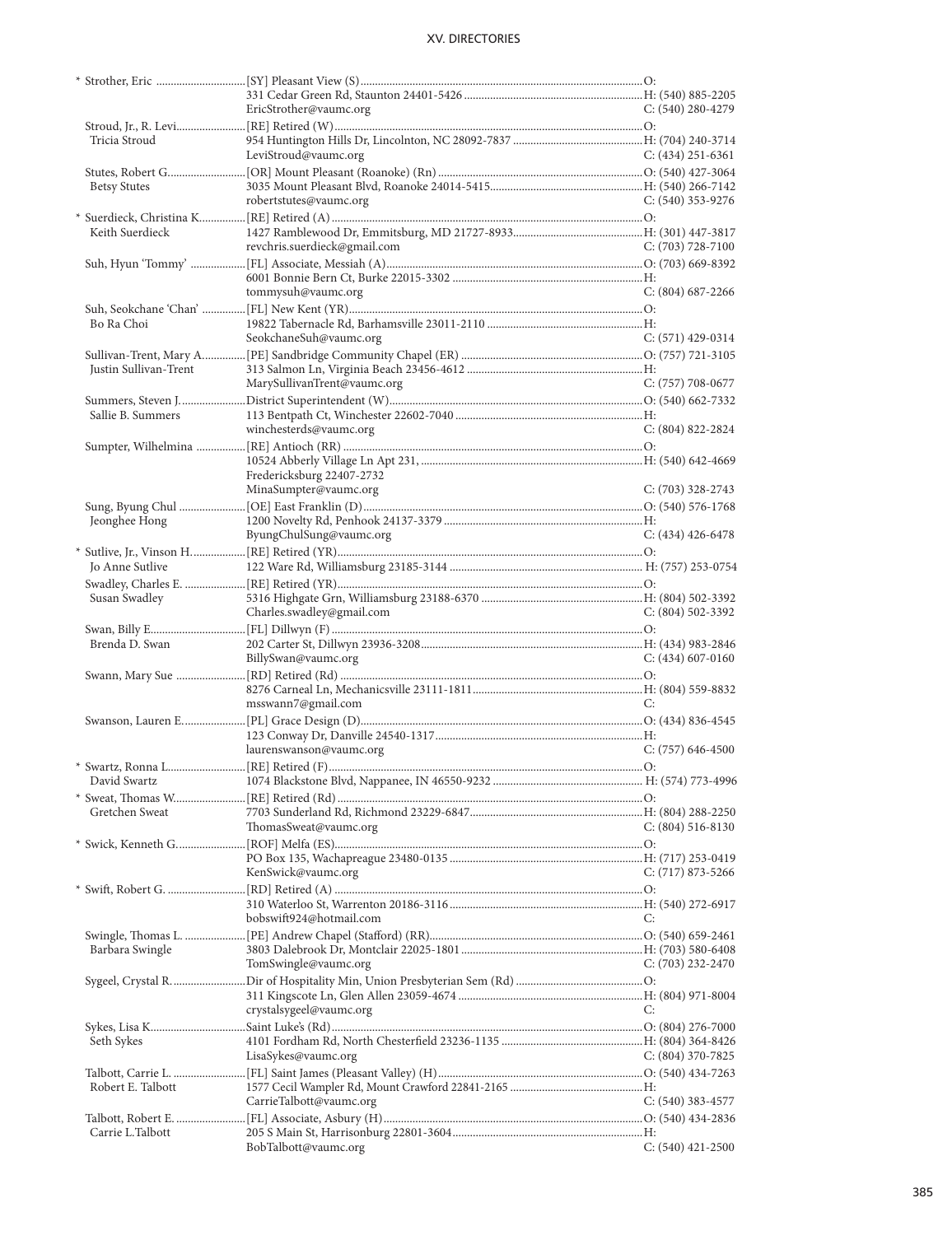|                       | KathyTalley@vaumc.org     | $C: (804)$ 240-3754   |
|-----------------------|---------------------------|-----------------------|
|                       |                           |                       |
|                       |                           |                       |
|                       | annonlintang@vaumc.org    | $C: (703)$ 626-4496   |
|                       |                           |                       |
| Ethel Tangeman        |                           |                       |
|                       |                           |                       |
| Janet Tanner          |                           |                       |
|                       | dtannerea@gmail.com       | C:                    |
|                       |                           |                       |
| Jonathan D. Tanner    |                           |                       |
|                       | MelodyTanner@vaumc.org    | C: (757) 709-8823     |
|                       |                           |                       |
| Kathy Gille           |                           |                       |
|                       | doug@dougtanner.us        | $C: (202)$ 256-0180   |
|                       |                           |                       |
| Sylvia Tarpley        |                           |                       |
|                       | est1958@verizon.net       | C:                    |
|                       |                           |                       |
| Barbara Tate          |                           |                       |
|                       |                           |                       |
|                       | jbartate@verizon.net      | $C: (540)$ 588-4875   |
|                       |                           |                       |
| Teresa Tate           |                           |                       |
|                       | TimTate@vaumc.org         | $C: (540)$ 986-8276   |
|                       |                           |                       |
|                       |                           |                       |
|                       | WendyTate@vaumc.org       | C: (704) 791-5547     |
|                       |                           |                       |
| Mary Nell Tatum       |                           |                       |
|                       | tatummr@aol.com           | $C: (804) 731-6987$   |
|                       |                           |                       |
|                       | Theo Dev, Bishops (Ar)    |                       |
|                       |                           |                       |
|                       | ktau@umc-cob.org          | $C: (678)$ 982-6714   |
|                       |                           |                       |
| Sally Taylor          |                           |                       |
|                       | twotaylors@cox.net        | $C: (757) 532-0889$   |
|                       |                           |                       |
| Victoria Taylor       |                           |                       |
|                       | Benjamintaylor@vaumc.org  | $C: (804)$ 245-0800   |
|                       |                           |                       |
| Walter Phillip Taylor |                           |                       |
|                       | revewt@gmail.com          | C:                    |
|                       |                           |                       |
|                       |                           |                       |
|                       |                           |                       |
|                       |                           |                       |
|                       | taylorjj16@msn.com        | $C: (804) 712 - 9112$ |
|                       |                           |                       |
| Hugh M. Ballou        |                           |                       |
|                       | LeighAnneTaylor@vaumc.org | $C: (540) 557-7598$   |
|                       |                           |                       |
| Tina M. Taylor        |                           |                       |
|                       | owentaylor@vaumc.org      | $C: (804)$ 389-5604   |
|                       |                           |                       |
| Paula Teague          |                           |                       |
|                       | HankTeague@vaumc.org      | $C: (757)$ 472-1782   |
|                       |                           |                       |
|                       |                           |                       |
|                       | forrestteague@vaumc.org   | $C: (757) 777-5377$   |
|                       |                           |                       |
|                       |                           |                       |
| Andy Teague           |                           |                       |
|                       | reneeteague@vaumc.org     | $C: (804)$ 357-4435   |
|                       |                           |                       |
| Deborah Teates        |                           |                       |
|                       | teteates@gmail.com        | $C: (540)$ 325-6409   |
|                       |                           |                       |
|                       |                           |                       |
|                       | MichaelTeixeira@vaumc.org | C:                    |
|                       |                           |                       |
|                       | marysueterry@vaumc.org    | $C: (297)$ 229-5423   |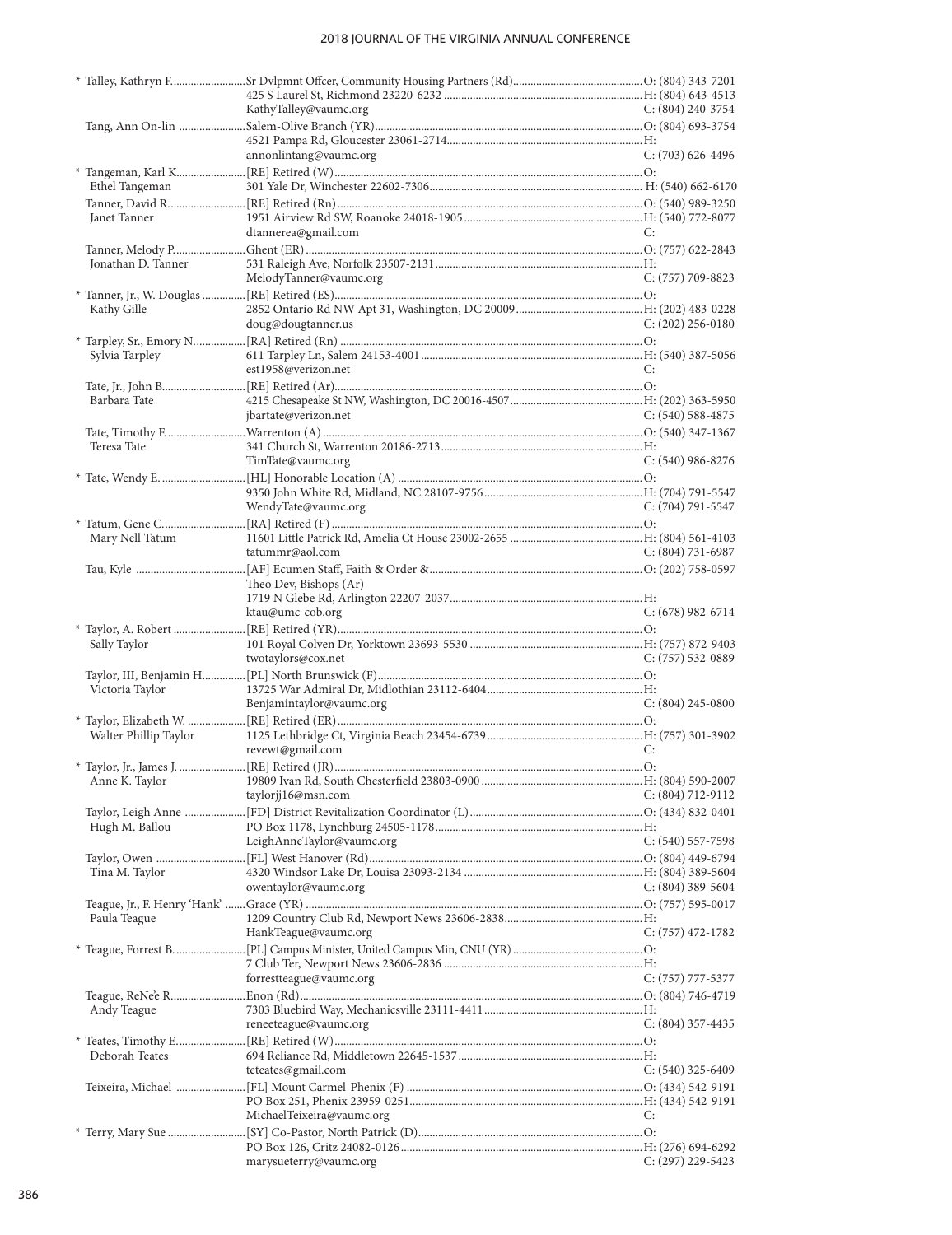|                     | artthomas@vaumc.org                     | $C: (240)$ 281-1523   |
|---------------------|-----------------------------------------|-----------------------|
|                     |                                         |                       |
| Amanda Thomas       |                                         |                       |
|                     | cumcpastor1@verizon.net                 | $C: (571)$ 201-0049   |
|                     |                                         |                       |
|                     |                                         |                       |
| Pamela Jo Thomas    |                                         |                       |
|                     | TomThomas@vaumc.org                     | $C: (434)$ 333-5755   |
|                     |                                         |                       |
| Amy Thomas          |                                         |                       |
|                     | JimThomas@vaumc.org                     | $C: (540)$ 986-5310   |
|                     |                                         |                       |
|                     |                                         |                       |
|                     | pollysfolly@ntelos.net                  | C:                    |
|                     |                                         |                       |
|                     |                                         |                       |
| Helen Thomas        |                                         |                       |
|                     |                                         |                       |
|                     |                                         |                       |
|                     | thomasonrobt@gmail.com                  | $C: (386) 503-4683$   |
|                     |                                         |                       |
|                     |                                         |                       |
| James Johnson       |                                         |                       |
|                     | DantaThompson@vaumc.org                 | C:                    |
|                     |                                         |                       |
| Vicki Thompson      |                                         |                       |
|                     | LarryThompson@vaumc.org                 | $C: (703)$ 283-0689   |
|                     |                                         |                       |
| Anne Thompson       |                                         |                       |
|                     |                                         |                       |
|                     | stanthompson@vaumc.org                  | $C: (540)$ 230-1897   |
|                     |                                         |                       |
| Wesley Thornberry   |                                         |                       |
|                     | GayleThornberry@vaumc.org               | $C: (540)$ 414-4722   |
|                     |                                         |                       |
| Cathy Thorne        |                                         |                       |
|                     | althorne@vaumc.org                      | $C: (804) 873-8606$   |
|                     |                                         |                       |
|                     |                                         |                       |
|                     |                                         |                       |
| Frances Thorne      |                                         |                       |
|                     | RobertThorne@vaumc.org                  | C:                    |
|                     |                                         |                       |
| Nancy Thornton      |                                         |                       |
|                     | HaroldThornton@vaumc.org                | $C: (434) 770-7822$   |
|                     |                                         |                       |
|                     |                                         |                       |
| Sandra B. Thornton  |                                         |                       |
|                     | pastorjwt@aol.com                       | $C: (540) 894-1077$   |
|                     |                                         |                       |
| Jan M. Thrasher     |                                         |                       |
|                     | KenThrasher@vaumc.org C: (434) 955-0253 |                       |
|                     |                                         |                       |
| Becky Throckmorton  |                                         |                       |
|                     |                                         | C:                    |
|                     | barrythrockmorton@vaumc.org             |                       |
|                     |                                         |                       |
| Patti Throckmorton  |                                         |                       |
|                     | RobertThrockmorton@vaumc.org            | $C: (540)$ 333-4959   |
|                     |                                         |                       |
| Amy Tillapaugh      |                                         |                       |
|                     | charlestillapaugh@vaumc.org             | C:                    |
|                     |                                         |                       |
| Stephanie Timmerman |                                         |                       |
|                     |                                         |                       |
|                     | RandyTimmerman@vaumc.org                | $C: (804) 836 - 9793$ |
|                     |                                         |                       |
| Nancy Tingle        |                                         |                       |
|                     | LOTingle@verizon.net                    | $C: (804)$ 380-5448   |
|                     |                                         |                       |
| Elizabeth Tinsley   |                                         |                       |
|                     | MarkTinsley@vaumc.org                   | $C: (434) 851 - 2355$ |
|                     |                                         |                       |
|                     |                                         |                       |
| Nancy Tippens       |                                         |                       |
|                     | NormanTippens@vaumc.org                 | $C: (540)$ 319-0386   |
|                     |                                         |                       |
| Sarah Tippett       | htippett268@gmail.com                   | C:                    |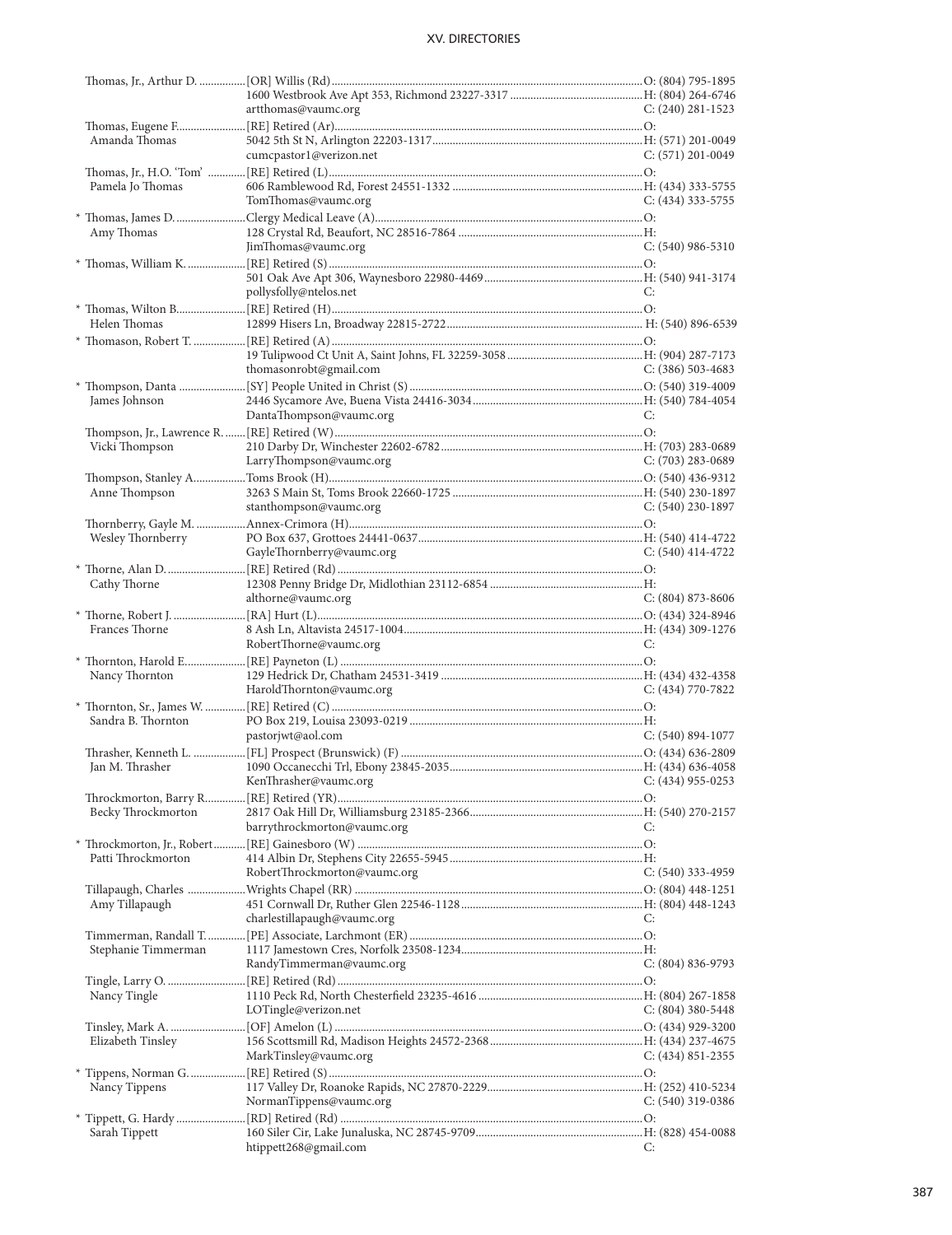| Kimberly Tipton  |                                                                                                  |                       |
|------------------|--------------------------------------------------------------------------------------------------|-----------------------|
|                  | TomTipton@vaumc.org                                                                              | C: (703) 307-6892     |
|                  |                                                                                                  |                       |
| Susanna Tolbert  |                                                                                                  |                       |
|                  | MikeTolbert@vaumc.org                                                                            | $C: (757)$ 285-6298   |
|                  |                                                                                                  |                       |
| Mary Tomek       |                                                                                                  |                       |
|                  | derektomek@vaumc.org                                                                             | C: $(757)$ 710-6242   |
|                  |                                                                                                  |                       |
| Judy Tongue      |                                                                                                  |                       |
|                  | jimtongue@vaumc.org                                                                              | $C: (540) 820 - 2199$ |
|                  |                                                                                                  |                       |
| Dean Tony        |                                                                                                  |                       |
|                  | PatTony@vaumc.org                                                                                | C:                    |
|                  |                                                                                                  |                       |
| Becky Torrence   |                                                                                                  |                       |
|                  | torrence2501@comcast.net                                                                         | $C: (804)$ 350-4325   |
|                  |                                                                                                  |                       |
| Casey Torrence   |                                                                                                  |                       |
|                  | JoeTorrence@vaumc.org                                                                            | C: (804) 370-7365     |
|                  | * Torres, Ivelisse M………………………[SY] Trinity (Latino Ministry) Amelia (F)………………………………………………………………O: |                       |
|                  |                                                                                                  |                       |
|                  | IvelisseTorres@vaumc.org                                                                         | C:                    |
|                  |                                                                                                  |                       |
|                  |                                                                                                  |                       |
|                  | RondleTote@vaumc.org                                                                             | $C: (304)$ 920-0472   |
|                  |                                                                                                  |                       |
|                  |                                                                                                  |                       |
| Dixie Townsend   |                                                                                                  |                       |
|                  | CharlesTownsend@vaumc.org                                                                        | $C: (540) 550-0323$   |
|                  |                                                                                                  |                       |
| Christine Tran   |                                                                                                  |                       |
|                  | CharlesTran@vaumc.org                                                                            | $C: (408)$ 324-6310   |
|                  |                                                                                                  |                       |
|                  |                                                                                                  |                       |
|                  |                                                                                                  |                       |
|                  | ltrego@cox.net                                                                                   | C:                    |
|                  |                                                                                                  |                       |
|                  |                                                                                                  |                       |
|                  | JoeTrickey@vaumc.org                                                                             | C: $(434)$ 579-7891   |
|                  |                                                                                                  |                       |
|                  |                                                                                                  |                       |
|                  | DorotheeTripodi@vaumc.org                                                                        | C: $(804)$ 467-9023   |
|                  |                                                                                                  |                       |
| Clay Cook        |                                                                                                  |                       |
|                  | RebeccaTrovalli@vaumc.org                                                                        | $C: (434) 294 - 3554$ |
|                  |                                                                                                  |                       |
|                  | * Truxell, James M………………………[RE] Retired (Ar)……………………………………………………………………………………………O:                |                       |
|                  | jstruxell@verizon.net                                                                            | C:                    |
|                  |                                                                                                  |                       |
|                  |                                                                                                  |                       |
| Cathy McCollough |                                                                                                  | $C: (703)$ 638-4228   |
|                  | ReggieTuck@vaumc.org                                                                             |                       |
|                  |                                                                                                  |                       |
| Violet Tucker    |                                                                                                  |                       |
|                  |                                                                                                  |                       |
| Elnora Tucker    |                                                                                                  |                       |
|                  | MarkTucker@vaumc.org                                                                             | $C: (540)$ 521-3533   |
|                  |                                                                                                  |                       |
|                  |                                                                                                  |                       |
|                  | RudyTucker@vaumc.org                                                                             | C: $(703)$ 615-3845   |
|                  |                                                                                                  |                       |
| Mark V. Ogren    |                                                                                                  |                       |
|                  | mturby576@aol.com                                                                                | C: $(804)$ 310-6127   |
|                  |                                                                                                  |                       |
| David Turner     |                                                                                                  |                       |
|                  | christyhagaturner@vaumc.org                                                                      | C:                    |
|                  |                                                                                                  |                       |
| Robin Turner     |                                                                                                  |                       |
|                  | SteveTurner@vaumc.org                                                                            | C: $(434) 841 - 6469$ |
|                  |                                                                                                  |                       |
| Lynn Tuten       | altuten@vaumc.org                                                                                |                       |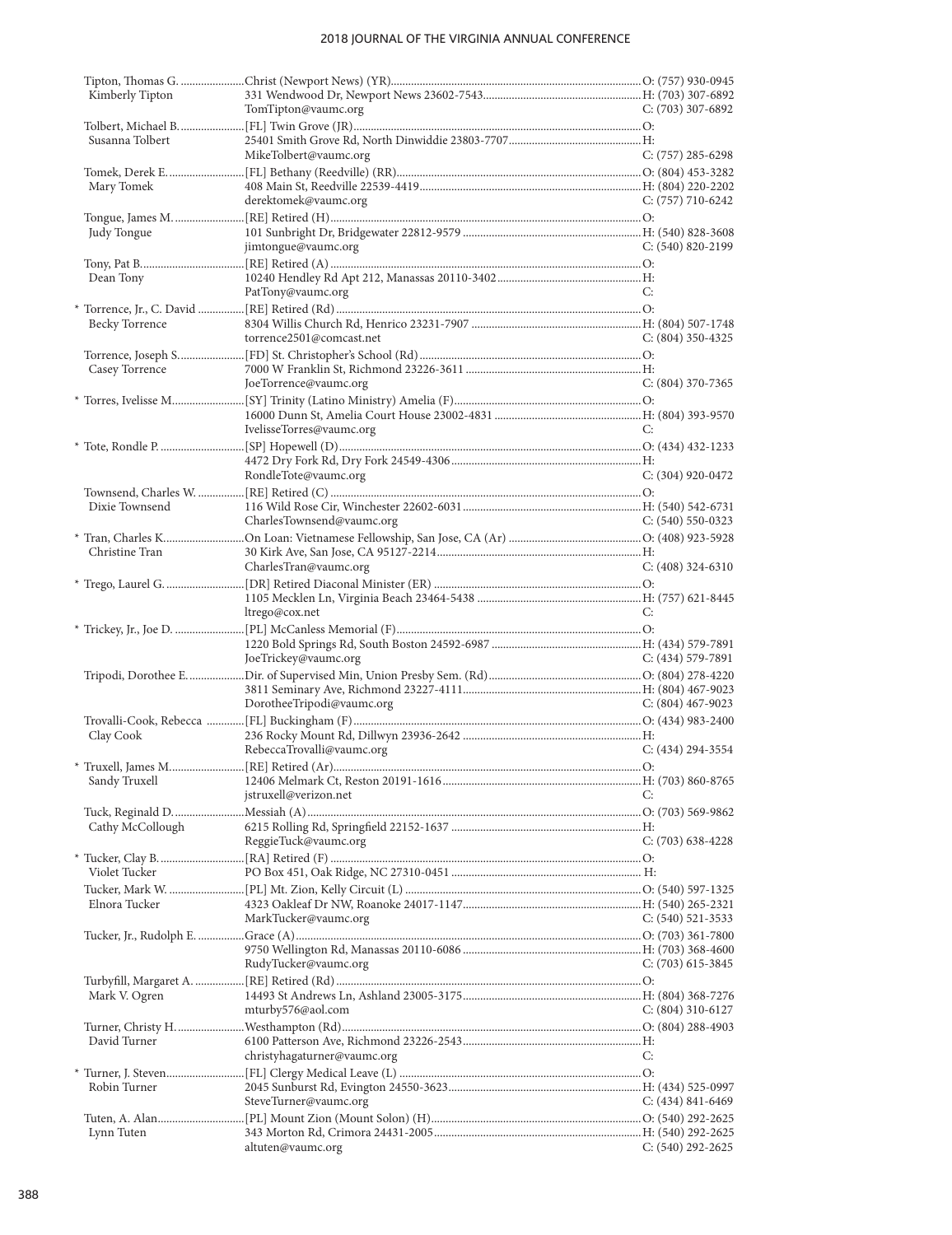| Rebecca K. Tuttle |                            |                       |
|-------------------|----------------------------|-----------------------|
|                   | BruceTuttle21@gmail.com    | $C: (540)$ 488-4101   |
|                   |                            |                       |
| LaVina Tyndall    |                            |                       |
|                   | bluedevilhokie@gmail.com   | $C: (540)$ 239-1500   |
|                   |                            |                       |
| Maureen Ullian    |                            |                       |
|                   |                            |                       |
|                   | jimullian@vaumc.org        | C: (757) 650-4266     |
|                   |                            |                       |
| Diana Un          |                            |                       |
|                   | WonUn@vaumc.org            | $C: (804)$ 929-0690   |
|                   |                            |                       |
| Randall Adams     |                            |                       |
|                   | GAILwinz@aol.com           | C:                    |
|                   |                            |                       |
|                   |                            |                       |
| Gayle Urban       |                            |                       |
|                   | russurban@vaumc.org        | $C: (703)$ 927-5111   |
|                   |                            |                       |
|                   |                            |                       |
|                   | kyleuselton@vaumc.org      | $C: (901)$ 297-3114   |
|                   |                            |                       |
| <b>Iim Utz</b>    |                            |                       |
|                   | VivianUtz@vaumc.org        | $C: (540)$ 661-7365   |
|                   |                            |                       |
|                   |                            |                       |
| Russ Uzzle        |                            |                       |
|                   | Ctuzzle@gmail.com          | $C: (804)$ 240-6811   |
|                   |                            |                       |
| Brenda Vaiden     |                            |                       |
|                   | mimiofthree3@gmail.com     | $C: (540) 845-0700$   |
|                   |                            |                       |
|                   |                            |                       |
|                   |                            |                       |
|                   | dennyvanaalsburg@vaumc.org | $C: (540)$ 632-6743   |
|                   |                            |                       |
| Carolyn Van Dyck  |                            |                       |
|                   |                            | $C: (540)$ 421-7545   |
|                   |                            |                       |
|                   |                            |                       |
|                   | RhondaVanDyke@vaumc.org    | $C: (804)$ 347-3100   |
|                   |                            |                       |
|                   |                            |                       |
|                   | Roanoke 24017-2927         |                       |
|                   |                            | C:                    |
|                   |                            |                       |
| Katherine Vann    |                            |                       |
|                   | bkv@charter.net            | C:                    |
|                   |                            |                       |
|                   |                            |                       |
|                   | joevarner@vaumc.org        | $C: (434) 547 - 2655$ |
|                   |                            |                       |
|                   |                            |                       |
| Peggy A Vaudt     |                            |                       |
|                   | ericvaudt@vaumc.org        | $C: (757) 759-7484$   |
|                   |                            |                       |
| April Vaughan     |                            |                       |
|                   | davidvaughan@vaumc.org     | $C: (434) 825 - 3542$ |
|                   |                            |                       |
|                   |                            |                       |
|                   | NancyVaughan@vaumc.org     | $C: (757)$ 630-7136   |
|                   |                            |                       |
|                   |                            |                       |
| Carole Vaughn     |                            |                       |
|                   | pmvaughn@gmail.com         | $C: (804)$ 347-2523   |
|                   |                            |                       |
| Bane Vaughn       |                            |                       |
|                   | robvaughn@vaumc.org        | $C: (703)$ 283-2153   |
|                   |                            |                       |
| Marielis Figueroa |                            |                       |
|                   | mariovelezlopez@vaumc.org  | $C: (571) 270-7971$   |
|                   |                            |                       |
|                   |                            |                       |
| Sara Vernon       |                            |                       |
|                   | KeithVernon@vaumc.org      | C: $(276)$ 692-8615   |
|                   |                            |                       |
| Kathie Vest       |                            |                       |
|                   | JohnVest@vaumc.org         | C: (757) 262-8079     |
|                   |                            |                       |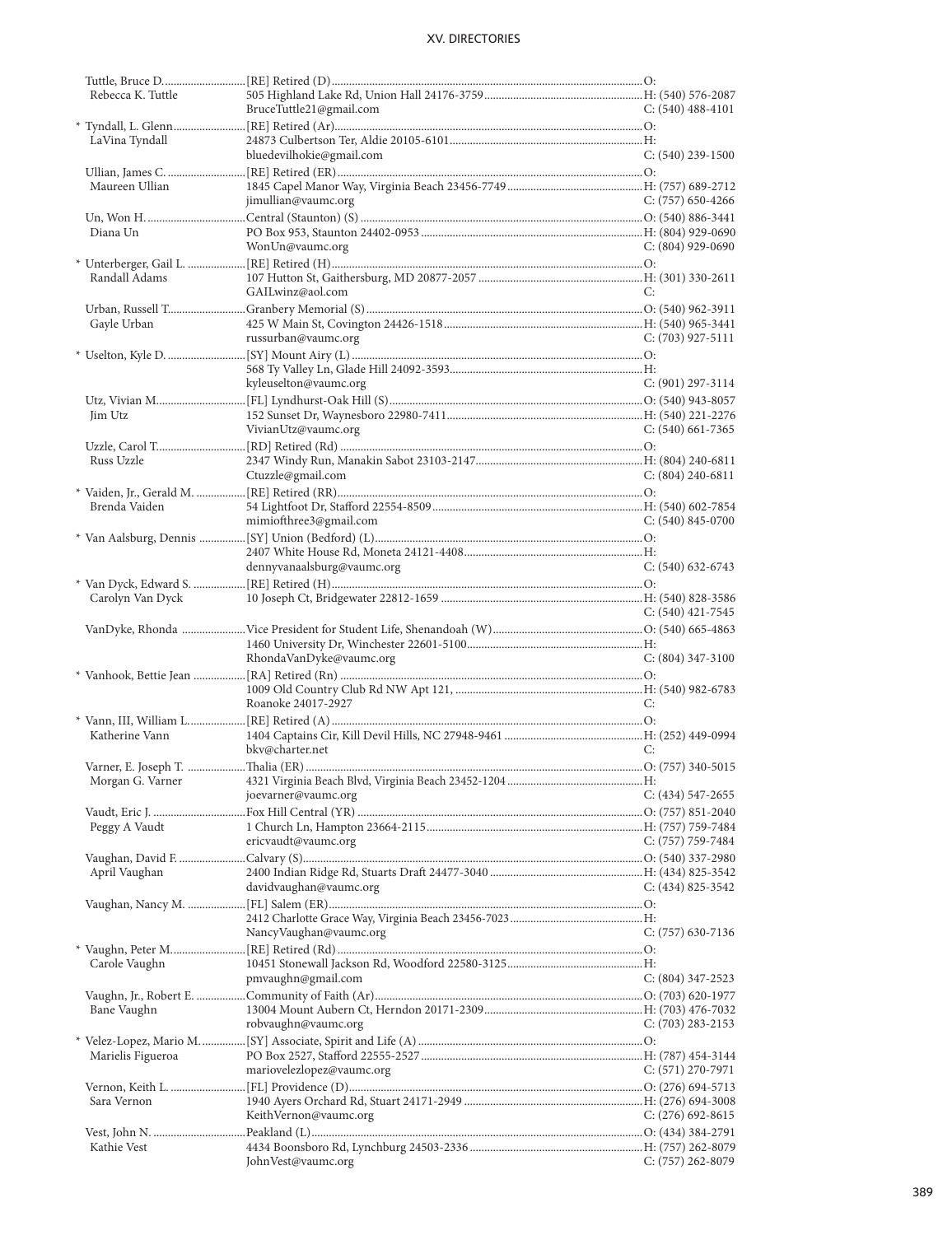| Carolyn Via         |                                               |                     |
|---------------------|-----------------------------------------------|---------------------|
|                     | bvia28@gmail.com                              | C:                  |
|                     |                                               |                     |
| Tamara Vineyard     |                                               |                     |
|                     | SteveVineyard@vaumc.org                       | C:                  |
|                     |                                               |                     |
| Alice Waclo         |                                               |                     |
|                     | KenWaclo@vaumc.org                            | $C: (804) 694-7287$ |
|                     |                                               |                     |
|                     |                                               |                     |
|                     | SherryWaddell@vaumc.org                       | $C: (540)$ 664-5654 |
|                     |                                               |                     |
|                     |                                               |                     |
|                     | davewade@embarqmail.com                       | C:                  |
|                     |                                               |                     |
| Laura Ellen Wade    |                                               |                     |
|                     | bnwade@netzero.net                            | C:                  |
|                     |                                               |                     |
| Betty Wadsworth     |                                               |                     |
|                     | PeteWadsworth@vaumc.org                       | $C: (540)$ 336-8081 |
|                     |                                               |                     |
| Louise Wagner       |                                               |                     |
|                     | revrcwcr@gmail.com                            | C:                  |
|                     |                                               |                     |
| Dan E. Walker       |                                               |                     |
|                     | calliewalker@vaumc.org                        | $C: (804)$ 291-6993 |
|                     |                                               |                     |
| Callie J. Walker    |                                               |                     |
|                     | danwalker@vaumc.org                           | $C: (804)$ 291-6993 |
|                     |                                               |                     |
| Sharon Walker       |                                               |                     |
|                     | EdWalker@vaumc.org                            | C:                  |
|                     |                                               |                     |
| Vern Walker         |                                               |                     |
|                     | TizzyWalker@vaumc.org                         | C: $(804)$ 724-0457 |
|                     |                                               |                     |
| <b>Emily Waller</b> |                                               |                     |
|                     | WillWaller@vaumc.org                          | $C: (678) 756-4880$ |
|                     |                                               |                     |
| Patti Walters       |                                               |                     |
|                     |                                               |                     |
| Carolyn Walters     |                                               |                     |
|                     | dabwalters@aol.com                            | $C: (757)$ 243-4281 |
|                     |                                               |                     |
|                     |                                               |                     |
|                     | $C: (478) 290-0498$<br>denisewalton@vaumc.org |                     |
|                     |                                               |                     |
| Katherine Waltz     |                                               |                     |
|                     | philipwaltz@vaumc.org                         | $C: (434)$ 907-3936 |
|                     |                                               |                     |
|                     | smwang@embarqmail.com                         | $C: (703)$ 597-8390 |
|                     |                                               |                     |
|                     |                                               |                     |
|                     | revsbandg@comcast.net                         | C: $(804)$ 709-7492 |
|                     |                                               |                     |
| Susan Ward          |                                               |                     |
|                     | TimWard@vaumc.org                             | C: $(703)$ 405-7248 |
|                     |                                               |                     |
| Sara Ware           |                                               |                     |
|                     | andrewware@vaumc.org                          | $C: (757)$ 474-5716 |
|                     |                                               |                     |
|                     |                                               |                     |
|                     | RyanWare@vaumc.org                            | $C: (318) 730-8155$ |
|                     |                                               |                     |
|                     |                                               |                     |
|                     | georgewarner@vaumc.org                        | $C: (540)$ 315-0372 |
|                     |                                               |                     |
| Jean Warnick        |                                               |                     |
|                     |                                               |                     |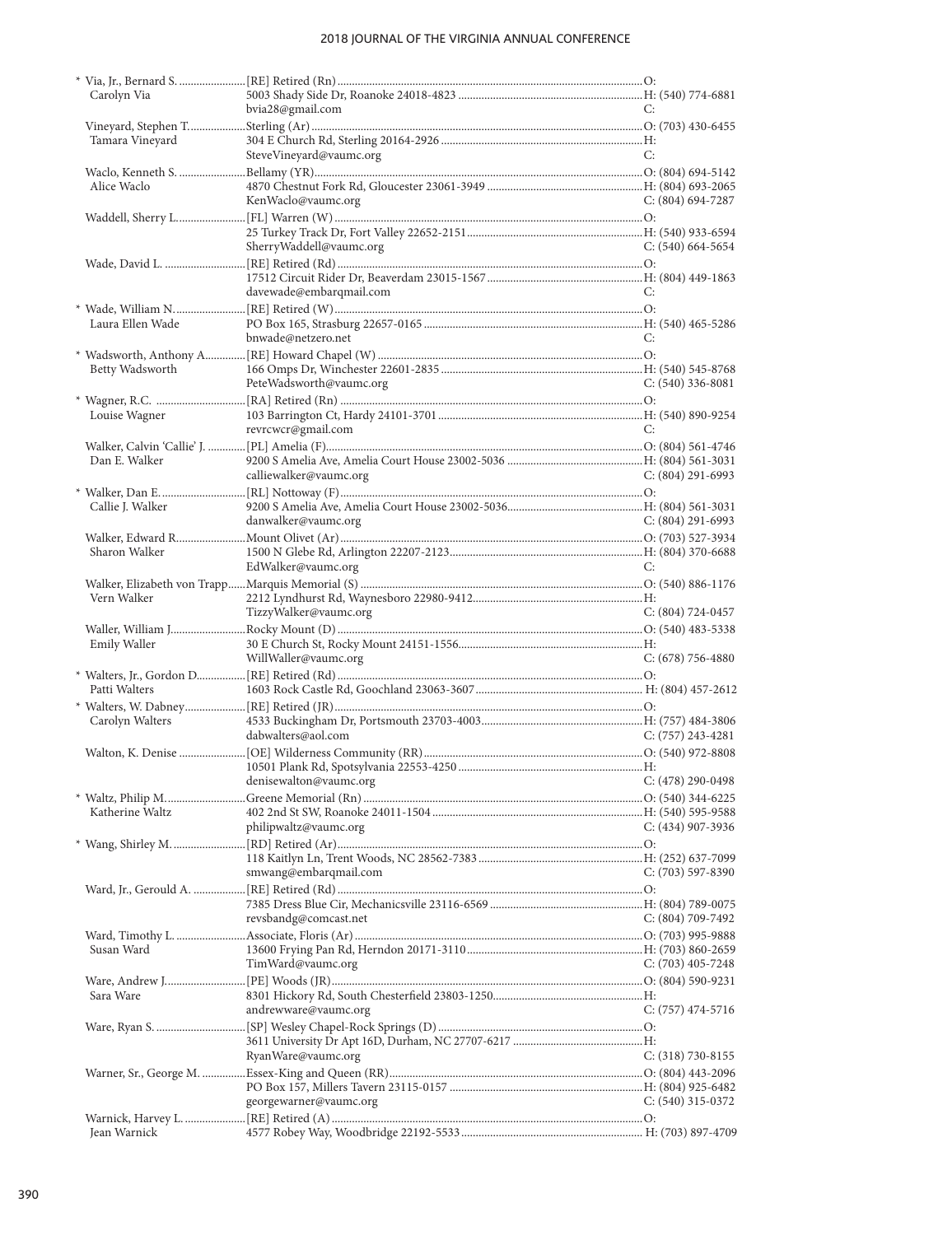| Bobbie Kay Wash         |                           |                       |
|-------------------------|---------------------------|-----------------------|
|                         | bknblw@gmail.com          | C: (804) 721-9272     |
|                         |                           |                       |
| Garland 'Butch' Washer  |                           |                       |
|                         | debwasher@vaumc.org       | C: $(540)$ 292-2846   |
|                         |                           |                       |
|                         |                           |                       |
| Kathleen Washington     |                           |                       |
|                         | amwksw@netzero.net        | C:                    |
|                         |                           |                       |
|                         |                           |                       |
|                         | watersmaria33@gmail.com   | C:                    |
|                         |                           |                       |
| Michael Watkins         |                           |                       |
|                         | DeniseWatkins@vaumc.org   | $C: (804)$ 241-3802   |
|                         |                           |                       |
|                         |                           |                       |
| J. Denise Honeycutt     |                           |                       |
|                         | jpatdenise@mac.com        | $C: (804)$ 357-7098   |
|                         |                           |                       |
| Jennifer Watson         |                           |                       |
|                         | chriswatson@vaumc.org     | $C: (540)$ 455-1704   |
|                         |                           |                       |
|                         |                           |                       |
| Annette Watson          |                           |                       |
|                         | hdw2927@gmail.com         | C:                    |
|                         |                           |                       |
| Peggy M. Watson         |                           |                       |
|                         | RayWatson@vaumc.org       | $C: (804)$ 605-3659   |
|                         |                           |                       |
|                         |                           |                       |
| Dwala J. Ferrell        |                           |                       |
|                         | MikeWatts@vaumc.org       | $C: (804)$ 640-1545   |
|                         |                           |                       |
| Vicki Weakley           |                           |                       |
|                         | BartWeakley@vaumc.org     | $C: (540)$ 537-7745   |
|                         |                           |                       |
|                         |                           |                       |
|                         |                           |                       |
| Jewell Weaver           |                           |                       |
|                         |                           |                       |
| Alan Webber             |                           |                       |
|                         | AmandaWebber@vaumc.org    | $C: (703)$ 608-6444   |
|                         |                           |                       |
| Kathleen Overby Webster |                           |                       |
|                         | twoumcrevs@aol.com        | $C: (540) 820 - 7463$ |
|                         |                           |                       |
|                         |                           |                       |
|                         |                           |                       |
|                         | katiewebster@vaumc.org    | $C: (540)$ 379-4225   |
|                         |                           |                       |
| Harold F. Webster, Jr.  |                           |                       |
|                         | RoanokeDS@vaumc.org<br>C: |                       |
|                         |                           |                       |
|                         |                           |                       |
| Steven W. Weedling      |                           |                       |
|                         | faithweedling@vaumc.org   | $C: (540)$ 450-7179   |
|                         |                           |                       |
| Faith M. Weedling       |                           |                       |
|                         | steveweedling@vaumc.org   | $C: (434) 709-2654$   |
|                         |                           |                       |
| Lydia Weeks             |                           |                       |
|                         | bobweeks@vaumc.org        | $C: (540) 280 - 3350$ |
|                         |                           |                       |
|                         |                           |                       |
| Anne Weems              |                           |                       |
|                         | pwsailordude@gmail.com    | $C: (434)$ 960-7893   |
|                         |                           |                       |
|                         |                           |                       |
|                         | noharmdogood@gmail.com    | $C: (804)$ 399-1028   |
|                         |                           |                       |
| Karen Wells             |                           |                       |
|                         |                           |                       |
|                         | StevenWells@vaumc.org     | $C: (703) 554-5240$   |
|                         |                           |                       |
| Roy A. Werner           |                           |                       |
|                         | PaulaWerner@vaumc.org     | $C: (703) 674-7591$   |
|                         |                           |                       |
| Priscilla West          | AlvinWest@vaumc.org       | $C: (540)$ 333-6315   |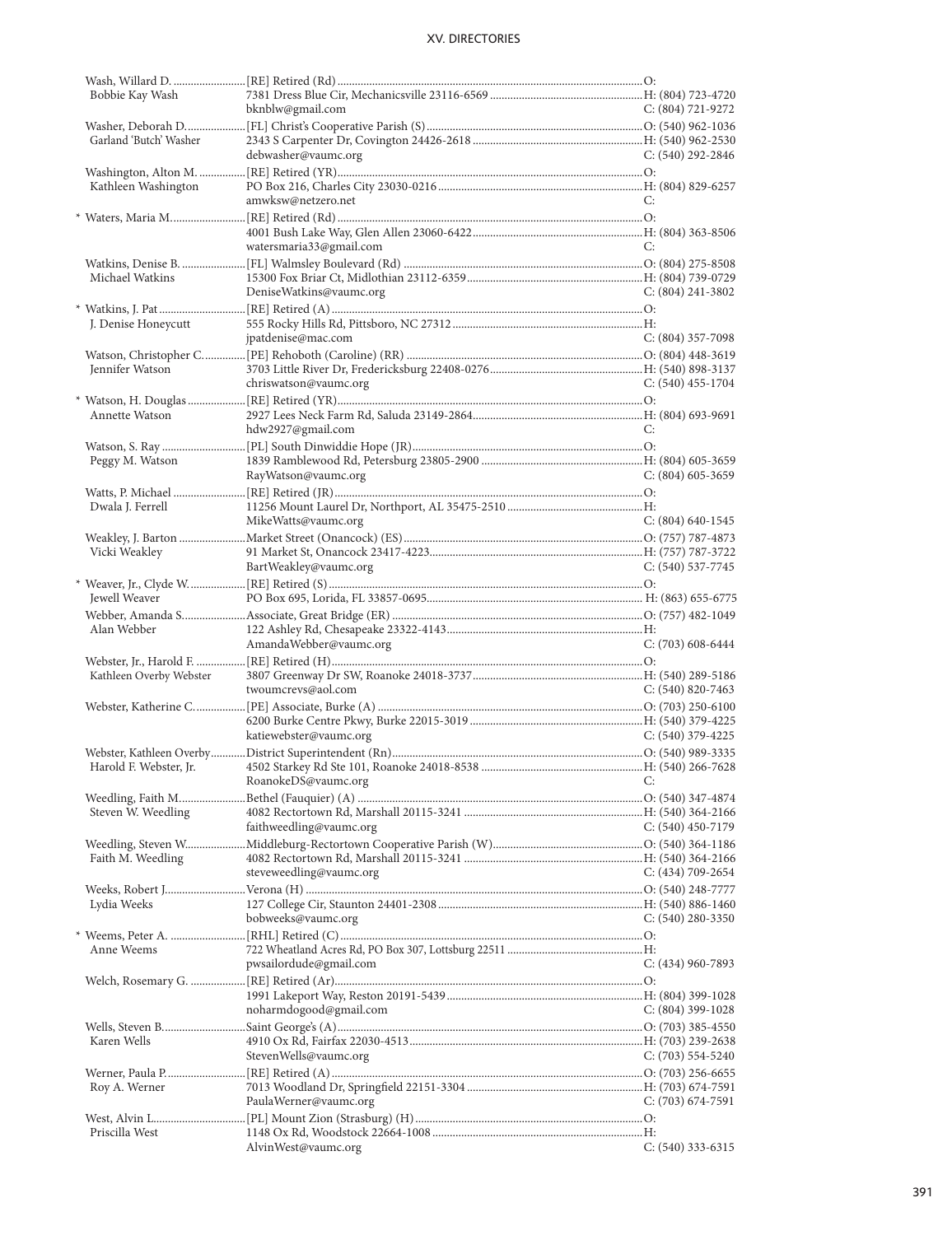### 2018 JOURNAL OF THE VIRGINIA ANNUAL CONFERENCE

| Eileen West             |                             |                       |
|-------------------------|-----------------------------|-----------------------|
|                         | GregWest@vaumc.org          | C: (757) 289-9555     |
|                         |                             |                       |
| Betty Westbrook         | WaltWestbrook@vaumc.org     |                       |
|                         |                             | $C: (434)$ 210-0367   |
| Vincent Westley         |                             |                       |
|                         | bertinawestley@vaumc.org    | $C: (816)$ 916-1839   |
|                         |                             |                       |
| Lisa Westmoreland       |                             |                       |
|                         | DavidWestmoreland@vaumc.org | C: $(276)$ 732-0767   |
|                         |                             |                       |
| Debbie Whaley           |                             |                       |
|                         | MichaelWhaley@vaumc.org     | $C: (804)$ 971-3703   |
|                         |                             |                       |
| Charlotte Whetzel       |                             |                       |
|                         | Whetzels@shentel.net        | C:                    |
|                         |                             |                       |
|                         |                             |                       |
|                         | AdamWhite@vaumc.org         | C: $(434)$ 944-7723   |
|                         |                             |                       |
| Mary S. White           | burtonbwht@aol.com          |                       |
|                         |                             | $C: (540)$ 420-7916   |
|                         |                             |                       |
| Kasey White             | ChristianWhite@vaumc.org    | C: $(703)$ 395-2008   |
|                         |                             |                       |
| Laurine White           |                             |                       |
|                         | HaroldWhite@vaumc.org       | $C: (757) 894 - 2408$ |
|                         |                             |                       |
| Jennifer White          |                             |                       |
|                         | jeffreywhite@vaumc.org      | $C: (540) 520 - 7875$ |
|                         |                             |                       |
| Beverly White           |                             |                       |
|                         | JohnWhite@vaumc.org         | $C: (804)$ 920-9891   |
|                         |                             |                       |
| Katy White              |                             |                       |
|                         | justinwhite@vaumc.org       | $C: (703)$ 973-1606   |
|                         |                             |                       |
| Burton E. White         |                             |                       |
|                         | MaryWhite@vaumc.org         | C:                    |
| Melissa White           |                             |                       |
|                         | mel49white@yahoo.com        | C:                    |
|                         |                             |                       |
|                         |                             |                       |
|                         | ashworth99@yahoo.com        | $C: (757)$ 621-2298   |
|                         |                             |                       |
| Norma White             |                             |                       |
|                         | MickeyWhite@vaumc.org       | $C: (540)$ 529-0393   |
|                         |                             |                       |
| Jim White               |                             |                       |
|                         | ValWhite@vaumc.org          | $C: (804)$ 366-2614   |
|                         |                             |                       |
| Donna White             |                             |                       |
|                         | WillWhite@vaumc.org         | $C: (703)$ 577-2604   |
|                         |                             |                       |
| Andrew J. Whitehead Jr. |                             |                       |
|                         | janewhitehead@vaumc.org     | $C: (434)$ 444-0497   |
|                         |                             |                       |
|                         | BonnieWhitehurst@vaumc.org  | C:                    |
|                         |                             |                       |
|                         |                             |                       |
| Betty Whitehurst        | WaltPungo@aol.com           | C:                    |
|                         |                             |                       |
| Lynne M. Whitlock       |                             |                       |
|                         | CliffWhitlock@vaumc.org     | C:                    |
|                         |                             |                       |
| Petra Wicker            |                             |                       |
|                         | JerryWicker@vaumc.org       | $C: (804) 586 - 4360$ |
|                         |                             |                       |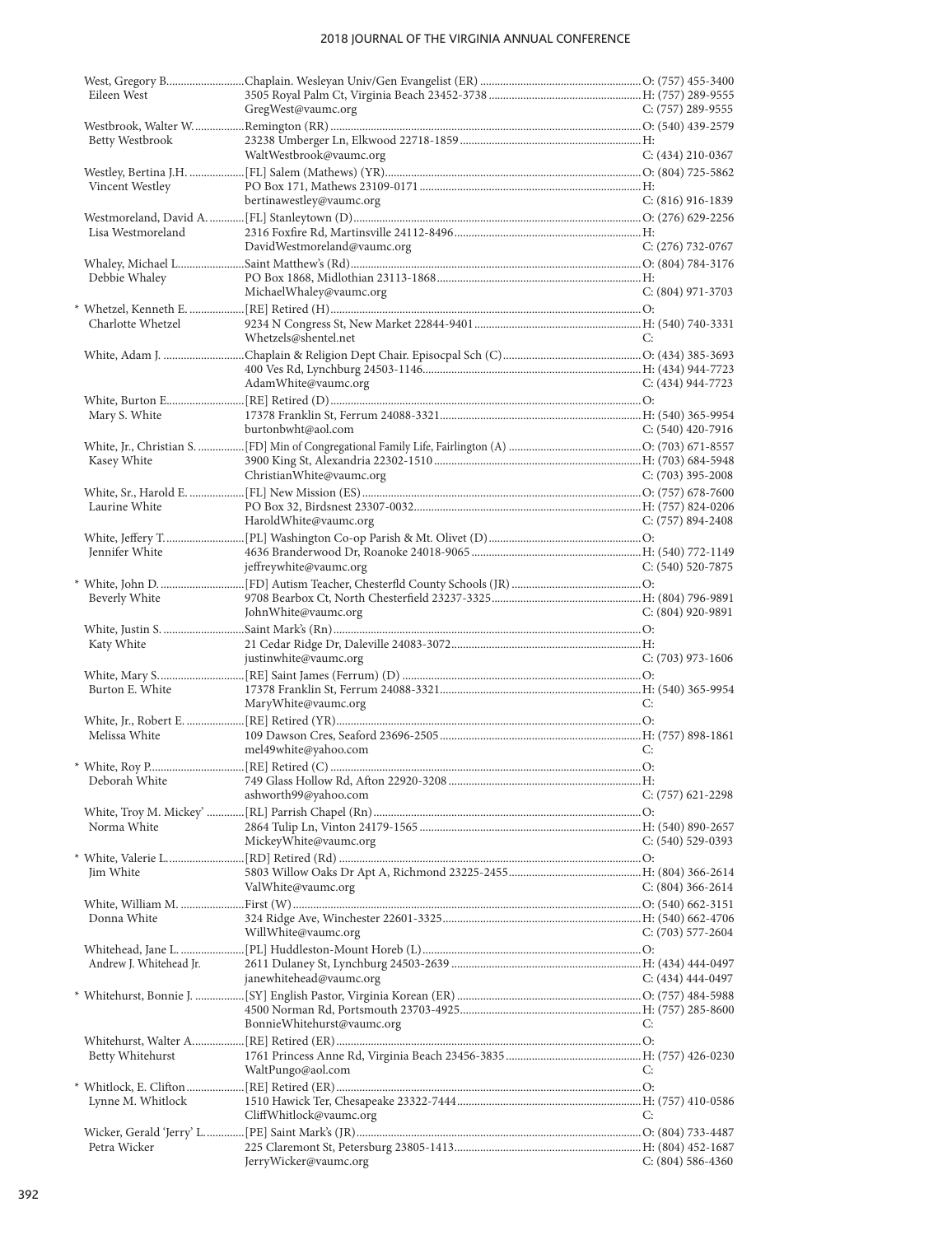| Ella Mae Wickham   |                                             |                       |
|--------------------|---------------------------------------------|-----------------------|
|                    | CharlesWickham@vaumc.org                    | $C: (434)$ 250-1563   |
|                    |                                             |                       |
| Dottie Wiest       |                                             |                       |
|                    | chuckwiest@vaumc.org                        | C:                    |
|                    |                                             |                       |
| Nancy Wilborn      |                                             |                       |
|                    |                                             |                       |
| Phyllis Wilbur     |                                             |                       |
|                    | lwilbur667@gmail.com                        | C: $(919) 702 - 8515$ |
|                    |                                             |                       |
| Samantha L. Wilds  |                                             |                       |
|                    | KameronWilds@vaumc.org                      | $C: (434) 822 - 3578$ |
|                    |                                             |                       |
|                    |                                             |                       |
|                    | MarkWilkerson@vaumc.org                     | C:                    |
|                    |                                             |                       |
|                    |                                             |                       |
| F. Darlene Wilkins |                                             |                       |
|                    | EdWilkins@vaumc.org                         | $C: (540) 758-1310$   |
|                    |                                             |                       |
| Edward F. Wilkins  |                                             |                       |
|                    | darlenewilkins@vaumc.org                    | $C: (540) 758-1311$   |
|                    |                                             |                       |
| Donna Will         |                                             |                       |
|                    | will2@va.metrocast.net                      | C:                    |
|                    |                                             |                       |
| Stephen Willhauck  |                                             |                       |
|                    | SusanWillhauck@vaumc.org                    | $C: (703) 505 - 5934$ |
|                    |                                             |                       |
|                    |                                             |                       |
|                    | bethwilliams@vaumc.org                      | C:                    |
|                    |                                             |                       |
|                    |                                             |                       |
| Rebekah Williams   |                                             |                       |
|                    | DavidWilliams@vaumc.org                     | $C: (276)$ 692-8049   |
|                    |                                             |                       |
|                    |                                             |                       |
| Judy Williams      |                                             |                       |
|                    | mmwilliams@ntelos.net                       | C:                    |
|                    |                                             |                       |
|                    |                                             |                       |
|                    | herbwilliams@vaumc.org                      | C:                    |
|                    |                                             |                       |
| Anita R. Williams  |                                             |                       |
|                    |                                             | $C: (804)$ 994-1009   |
|                    | JustinWilliams@vaumc.org                    |                       |
|                    |                                             |                       |
| Nancy Williams     |                                             |                       |
|                    | randyw@olivebranchumc.org C: (434) 470-4750 |                       |
|                    |                                             |                       |
| Diane Williams     |                                             |                       |
|                    | RussellWilliams@vaumc.org                   | $C: (804)$ 258-0669   |
|                    |                                             |                       |
| Shea N. Tuttle     |                                             |                       |
|                    | drewwillson@vaumc.org                       | $C: (434) 569 - 5713$ |
|                    |                                             |                       |
| Vicki Willson      |                                             |                       |
|                    | jbwillson@gmail.com                         | $C: (804)$ 357-1091   |
|                    |                                             |                       |
| Susan Wilson       |                                             |                       |
|                    | revvicar@live.com                           | $C: (757) 288-3168$   |
|                    |                                             |                       |
| Ina Wilson         |                                             |                       |
|                    | dkiwils@aol.com                             | C:                    |
|                    |                                             |                       |
|                    |                                             |                       |
| Sharon Wilson      |                                             |                       |
|                    | jeffwilson@vaumc.org                        | $C: (540)$ 353-3061   |
|                    |                                             |                       |
| Lisa Wilson        |                                             |                       |
|                    | PennyWilson@vaumc.org                       | C:                    |
|                    |                                             |                       |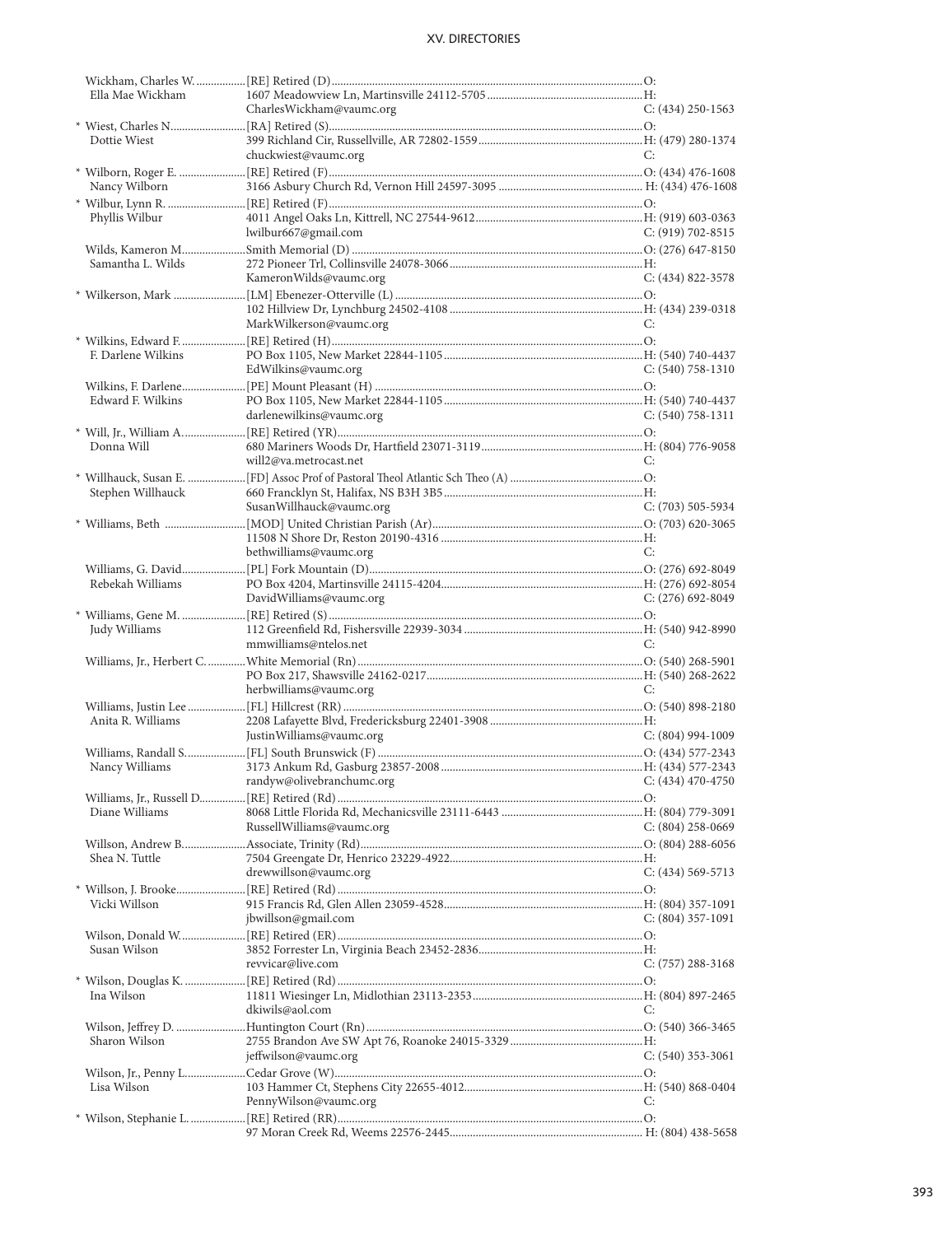### 2018 JOURNAL OF THE VIRGINIA ANNUAL CONFERENCE

| Leonard C. Wines       |                            |                       |
|------------------------|----------------------------|-----------------------|
|                        | Tracywines@vaumc.org       | $C: (703)$ 615-5565   |
|                        |                            |                       |
| Patricia Winfree       |                            |                       |
|                        | JoeWinfree@vaumc.org       | $C: (804)$ 513-3291   |
|                        |                            |                       |
| Pat Wingert            |                            |                       |
|                        | JimWingert@vaumc.org       | C:                    |
|                        |                            |                       |
| Willie Wingfield       |                            |                       |
|                        | awing1932@cox.net          | C:                    |
|                        |                            |                       |
| Nina Winkler           |                            |                       |
|                        |                            |                       |
|                        | EdWinkler@vaumc.org        | $C: (540)$ 931-6111   |
|                        |                            |                       |
| Jane Winner            |                            |                       |
|                        | ChuckWinner@vaumc.org      | $C: (804)$ 384-7678   |
|                        |                            |                       |
| Emily W. Wise          |                            |                       |
|                        | kentwise@vaumc.org         | C: $(434)$ 774-5746   |
|                        |                            |                       |
| Debbie Wishmyer        |                            |                       |
|                        | JimWishmyer@vaumc.org      | C: $(540)$ 429-5504   |
|                        |                            |                       |
| Elizabeth Witt         |                            |                       |
|                        | JeffreyWitt@vaumc.org      | $C: (540)$ 454-0255   |
|                        |                            |                       |
| Vicki Wolz             |                            |                       |
|                        | arthur.wolz@cox.net        | $C: (804) 824-4978$   |
|                        |                            |                       |
|                        |                            |                       |
| Alesa Wood             |                            |                       |
|                        | MarcusWood@vaumc.org       | C:                    |
|                        |                            |                       |
| Kathryn Woodall        |                            |                       |
|                        |                            | $C: (434)$ 610-4818   |
|                        |                            |                       |
| Mary Grace Woodburn    |                            |                       |
|                        | JonWoodburn@vaumc.org      | $C: (757) 709-9221$   |
|                        |                            |                       |
| Marion Woodfin         |                            |                       |
|                        |                            |                       |
|                        |                            | $C: (434)$ 471-6033   |
|                        | bobwoodfin@vaumc.org       |                       |
|                        |                            |                       |
| Margaret Woodfin       |                            |                       |
|                        | rev.woodfin@hotmail.com    | C:                    |
|                        |                            |                       |
|                        |                            |                       |
|                        | PhilWoodson@vaumc.org      | $C: (434)$ 270-0723   |
|                        |                            |                       |
| Kimberley Woolner      |                            |                       |
|                        | louwoolner@vaumc.org       | C: $(540)$ 940-4886   |
|                        |                            |                       |
| Brittany Wooten        |                            |                       |
|                        | DirkWooten@vaumc.org       | $C: (757)$ 450-0076   |
|                        |                            |                       |
|                        |                            |                       |
|                        | zmobil@comcast.net         | $C: (540) 742 - 4693$ |
|                        |                            |                       |
|                        |                            |                       |
|                        | kwork22602@msn.com         | C:                    |
|                        |                            |                       |
|                        |                            |                       |
| Christopher A. Workman |                            |                       |
|                        | KarenWorkman@vaumc.org     | $C: (804)$ 920-8398   |
|                        |                            |                       |
| Nyoka Worley           |                            |                       |
|                        | ohncworley@centurylink.net | $C: (434)$ 969-1257   |
|                        |                            |                       |
| JoAnne Worley          |                            |                       |
|                        | TimWorley@vaumc.org        | C: (434) 882-0942     |
|                        |                            |                       |
| John Ogram             | JudyWorthington@vaumc.org  | $C: (703) 855 - 6135$ |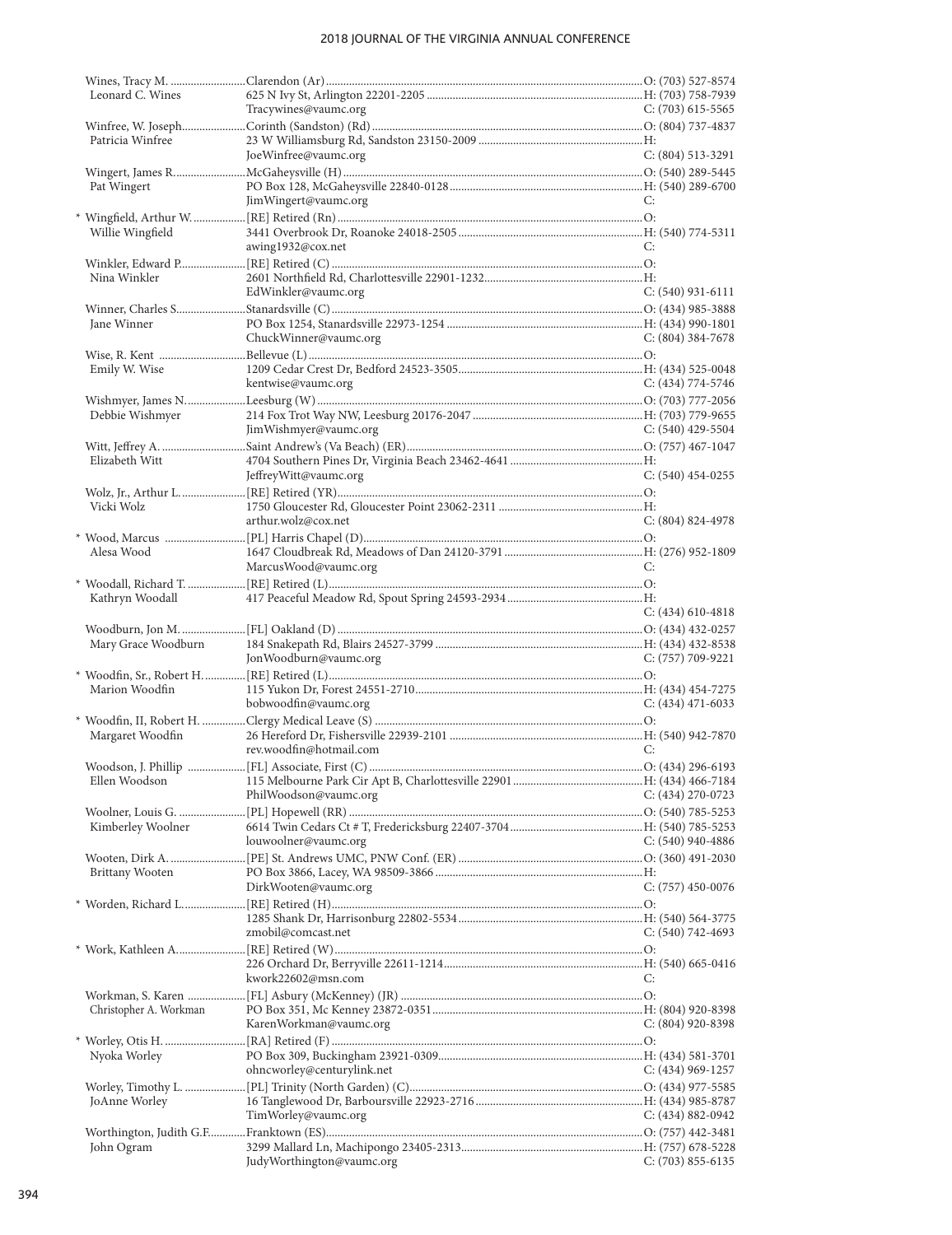| Heather L. Wray      |                           |                       |
|----------------------|---------------------------|-----------------------|
|                      | danielwray@vaumc.org      | $C: (804)$ 405-2872   |
|                      |                           |                       |
| Daniel A. Wray       |                           |                       |
|                      | heatherwray@vaumc.org     | $C: (540)$ 424-9936   |
|                      |                           |                       |
|                      |                           |                       |
|                      |                           |                       |
|                      | Winchester 22603-8641     |                       |
|                      | raymondwrenn@aol.com      | C:                    |
|                      |                           |                       |
|                      |                           |                       |
|                      | eheawright@verizon.net    | C:                    |
|                      |                           |                       |
| Michele Wright       |                           |                       |
|                      | Lynnwright@vaumc.org      | $C: (540)$ 958-0532   |
|                      |                           |                       |
|                      |                           |                       |
| Kay E. Wright        |                           |                       |
|                      | JohnWright@vaumc.org      | $C: (540)$ 809-9099   |
|                      |                           |                       |
|                      |                           |                       |
|                      | laurenwright@vaumc.org    | $C: (804)$ 338-0150   |
|                      |                           |                       |
|                      |                           |                       |
|                      |                           |                       |
|                      | generLea@aol.com          | $C: (757) 871-9861$   |
|                      |                           |                       |
| William Wright       |                           |                       |
|                      | sandywright@vaumc.org     | $C: (276)$ 358-2449   |
|                      |                           |                       |
|                      |                           |                       |
| Mary Wright          |                           |                       |
|                      | marywright08@comcast.net  | C:                    |
|                      |                           |                       |
|                      |                           |                       |
|                      | DianeWyant@vaumc.org      | C:                    |
|                      |                           |                       |
|                      |                           |                       |
| Frances Wyatt        |                           |                       |
|                      |                           |                       |
|                      |                           | C: $(540)$ 493-6562   |
|                      |                           |                       |
|                      |                           |                       |
| So Young Yang        |                           |                       |
|                      | chongyang@vaumc.org       | $C: (816) 456-0412$   |
|                      |                           |                       |
|                      |                           |                       |
|                      | MYAP@juno.com             | C:                    |
|                      |                           |                       |
|                      |                           |                       |
|                      | kevinyarnell@vaumc.org    | $C: (434)$ 401-2129   |
|                      |                           |                       |
| Yi, Han              | [FL] Henderson (RR)       | $\Omega$ :            |
| Jisun Lyu            |                           |                       |
|                      | hanyi@vaumc.org           | $C: (240)$ 614-8513   |
|                      |                           |                       |
| Wonsoon Kong Yoo     |                           |                       |
|                      | sungyoo@vaumc.org         | $C: (804)$ 980-4072   |
|                      |                           |                       |
|                      |                           |                       |
| Hyesun Park Yoo      |                           |                       |
|                      | SungWoonYoo@vaumc.org     | $C: (434) 532 - 7321$ |
|                      |                           |                       |
| Ae Ju Yoo            |                           |                       |
|                      |                           |                       |
|                      |                           |                       |
| Jeffry K. Yoo-Hess   |                           |                       |
|                      | SeunghaeYooHess@vaumc.org | $C: (404)$ 993-5919   |
|                      |                           |                       |
| Susan Young          |                           |                       |
|                      | pastorsteve4819@yahoo.com | $C: (540)$ 717-3822   |
|                      |                           |                       |
|                      |                           |                       |
|                      |                           |                       |
|                      | yuhija@gmail.com          | $C: (240)$ 994-5522   |
|                      |                           |                       |
| Patti Zavitz         |                           |                       |
|                      | DLZavitz@aol.com          | $C: (804)$ 380-2852   |
|                      |                           |                       |
| Lulubelle A. Ziegler |                           |                       |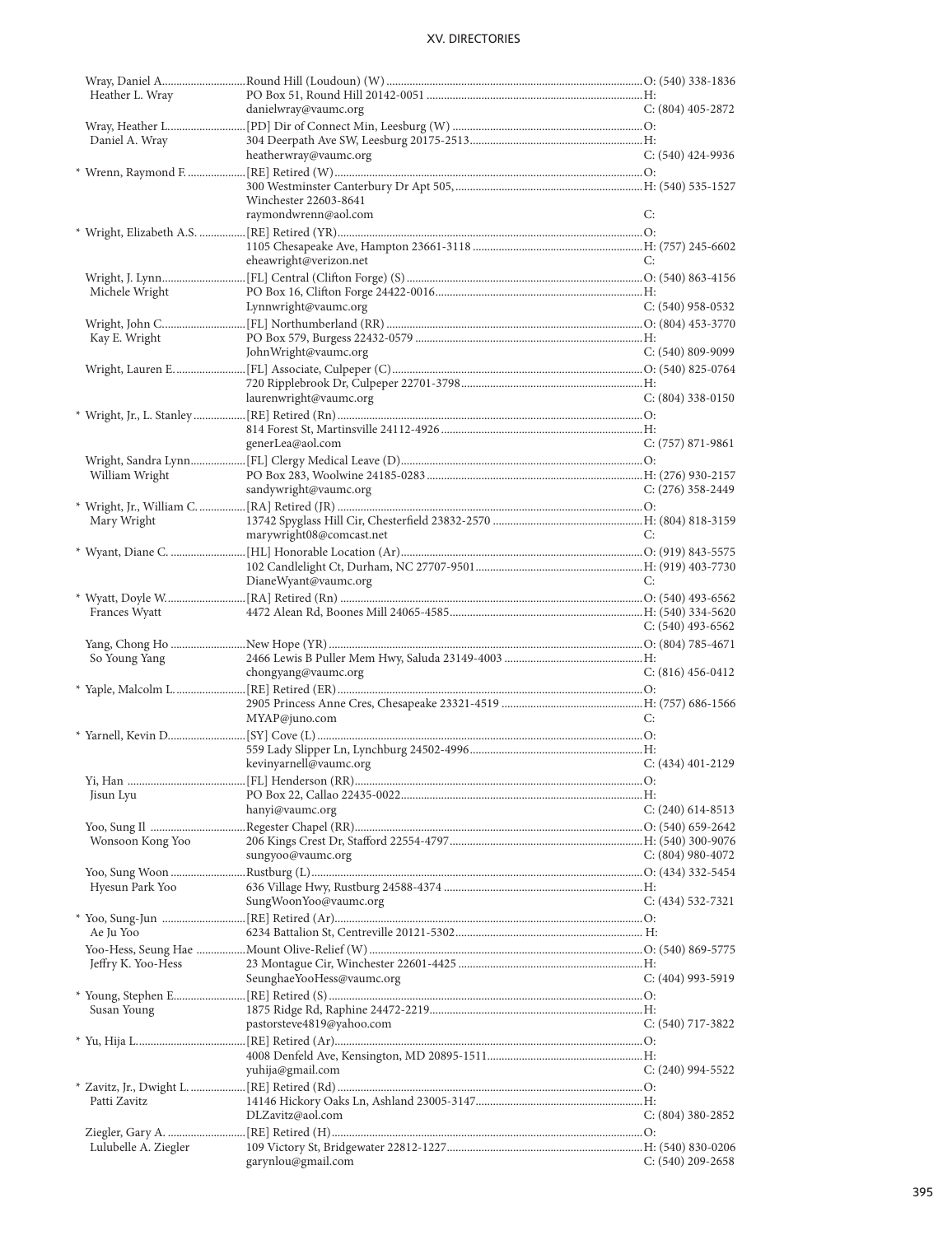|                     | CindyZirlott@vaumc.org                            | $C: (540)$ 303-2309   |
|---------------------|---------------------------------------------------|-----------------------|
|                     |                                                   |                       |
|                     |                                                   |                       |
|                     | go4zoto@gmail.com                                 | C:                    |
|                     |                                                   |                       |
| Denise Zuchelli     |                                                   |                       |
|                     | davezuchelli@vaumc.org                            | $C: (240)$ 606-4952   |
|                     | <b>Certified Professionals</b>                    |                       |
|                     |                                                   |                       |
|                     |                                                   |                       |
|                     | CindyBanek@vaumc.org                              | C:                    |
|                     |                                                   |                       |
|                     |                                                   |                       |
|                     | KristinBloodworth@vaumc.org                       | C:                    |
|                     |                                                   |                       |
|                     |                                                   |                       |
|                     | LeilaDenton@vaumc.org                             | C:                    |
|                     |                                                   |                       |
| Chris Granberg      |                                                   |                       |
|                     | PatriciaGranberg@vaumc.org                        | C:                    |
|                     |                                                   |                       |
| James E. Harrington |                                                   |                       |
|                     | KathyHarrington@vaumc.org                         | C:                    |
|                     |                                                   |                       |
|                     |                                                   |                       |
|                     | ShawnKiger@vaumc.org                              | $C: (434)$ 258-1920   |
|                     |                                                   |                       |
|                     |                                                   |                       |
|                     | cynthialopynski@vaumc.org                         | $C: (703) 861 - 3362$ |
|                     |                                                   |                       |
|                     |                                                   |                       |
|                     | LeslieOakes@vaumc.org                             | C:                    |
|                     |                                                   |                       |
| C. Nancy Cook       |                                                   |                       |
|                     | t8rhillrp@verizon.net                             | C:                    |
|                     |                                                   |                       |
|                     |                                                   |                       |
|                     | DarleneRunaldue@vaumc.org                         | $C: (703)$ 244-5697   |
|                     |                                                   |                       |
|                     |                                                   |                       |
|                     | PattySinghass@vaumc.org                           | C:                    |
|                     |                                                   |                       |
| <b>Steve Stokes</b> |                                                   |                       |
|                     | MStokes@PinnacleLiving.org<br>$C: (804) 366-7162$ |                       |
|                     |                                                   |                       |
|                     |                                                   |                       |
|                     | JohnTindall@vaumc.org                             | C:                    |
|                     |                                                   |                       |
|                     |                                                   |                       |
|                     | JanaeTschudiEvatt@vaumc.org                       | C:                    |
|                     |                                                   |                       |
| Jeff Williams       |                                                   |                       |
|                     | angiewilliams@theopentable.org                    | $C: (804) 852 - 3862$ |
|                     |                                                   |                       |
|                     | <b>Retired Local Pastors</b>                      |                       |

| Cammie Armstrong |                        |                     |
|------------------|------------------------|---------------------|
|                  | armstrongdn@yahoo.com  | $C: (434) 774-7394$ |
|                  |                        |                     |
| Jane Aylor       |                        |                     |
|                  |                        |                     |
| Thyra Biggs      |                        |                     |
|                  |                        |                     |
| Mary Lou Branson |                        |                     |
|                  | revallen1@verizon.net  |                     |
|                  |                        |                     |
| Dawn Brayton     |                        |                     |
|                  | LarryBrayton@vaumc.org | $C: (804)$ 517-0435 |
|                  |                        |                     |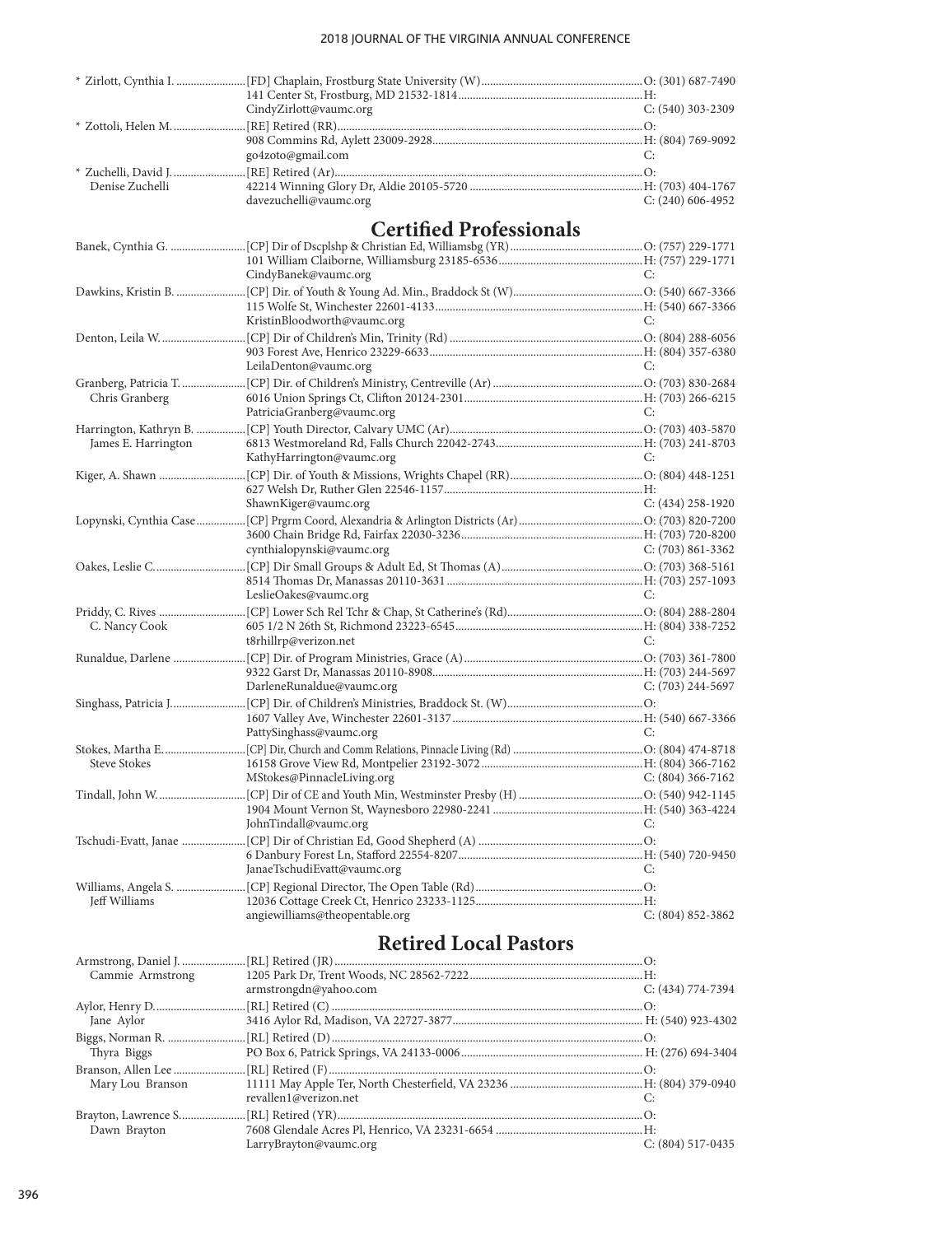|                    | PeteCostello@vaumc.org   | C:                    |
|--------------------|--------------------------|-----------------------|
|                    |                          |                       |
|                    |                          |                       |
|                    | FrancesCraig@vaumc.org   | $C: (757)$ 355-1462   |
|                    |                          |                       |
|                    |                          |                       |
|                    | MarthadelaRosa@vaumc.org | $C: (540)$ 974-1485   |
|                    |                          |                       |
|                    |                          |                       |
|                    |                          |                       |
|                    | NormaDean@vaumc.org      | $C: (434)$ 981-8980   |
|                    |                          |                       |
| Daniel Dietze      |                          |                       |
|                    | GailDietze@vaumc.org     | $C: (540)$ 645-1327   |
|                    |                          |                       |
|                    |                          |                       |
| Thelma Dotson      |                          |                       |
|                    |                          | $C: (540)$ 968-1313   |
|                    |                          |                       |
| Loyce Edwards      |                          |                       |
|                    | stewman1013@gmail.com    | $C: (804) 512 - 1628$ |
|                    |                          |                       |
|                    |                          |                       |
|                    |                          | $C: (540)$ 309-8902   |
|                    |                          |                       |
|                    |                          |                       |
| Sandi Foley        |                          |                       |
|                    | WFSFoley@aol.com         | C:                    |
|                    |                          |                       |
| Carolyn Fuss       |                          |                       |
|                    | PastorFuss@gmail.com     | $C: (434)$ 466-5721   |
|                    |                          |                       |
|                    |                          |                       |
| Sheila Galford     |                          |                       |
|                    | JimGalford@vaumc.org     | $C: (434) 941-1619$   |
|                    |                          |                       |
| Jean Gilley        |                          |                       |
|                    | fred_gilley@va.net       | C:                    |
|                    |                          |                       |
| Kenneth L. Glisson |                          |                       |
|                    | glisson-hannah@att.net   | C:                    |
|                    |                          |                       |
|                    |                          |                       |
| Shirley Godwin     |                          |                       |
|                    | PhilipGodwin@comcast.net | C: (804) 445-5383     |
|                    |                          |                       |
| Renee Goode        |                          |                       |
|                    | reneegoode@cox.net C:    |                       |
|                    |                          |                       |
|                    |                          |                       |
|                    |                          |                       |
|                    | RobertGreen@vaumc.org    | $C: (757)$ 387-2270   |
|                    |                          |                       |
| Jackie Haley       |                          |                       |
|                    | CharlieHaley@vaumc.org   | $C: (434)$ 429-6686   |
|                    |                          |                       |
| Freda Hall         |                          |                       |
|                    |                          |                       |
|                    |                          |                       |
| Shirley Haynes     |                          |                       |
|                    | JohnHaynes@vaumc.org     | C:                    |
|                    |                          |                       |
| Eleanor Henson     |                          |                       |
|                    | godontime@yahoo.com      | $C: (757)$ 653-8096   |
|                    |                          |                       |
|                    |                          |                       |
| Pat Hepler         |                          |                       |
|                    | BillHepler@vaumc.org     | $C: (540)$ 461-2238   |
|                    |                          |                       |
| Elaine Huffman     |                          |                       |
|                    | rhuffman@gamewood.net    | $C: (434)$ 250-7674   |
|                    |                          |                       |
| Debbie Hundley     |                          |                       |
|                    | mhundley7@comcast.net    | C:                    |
|                    |                          |                       |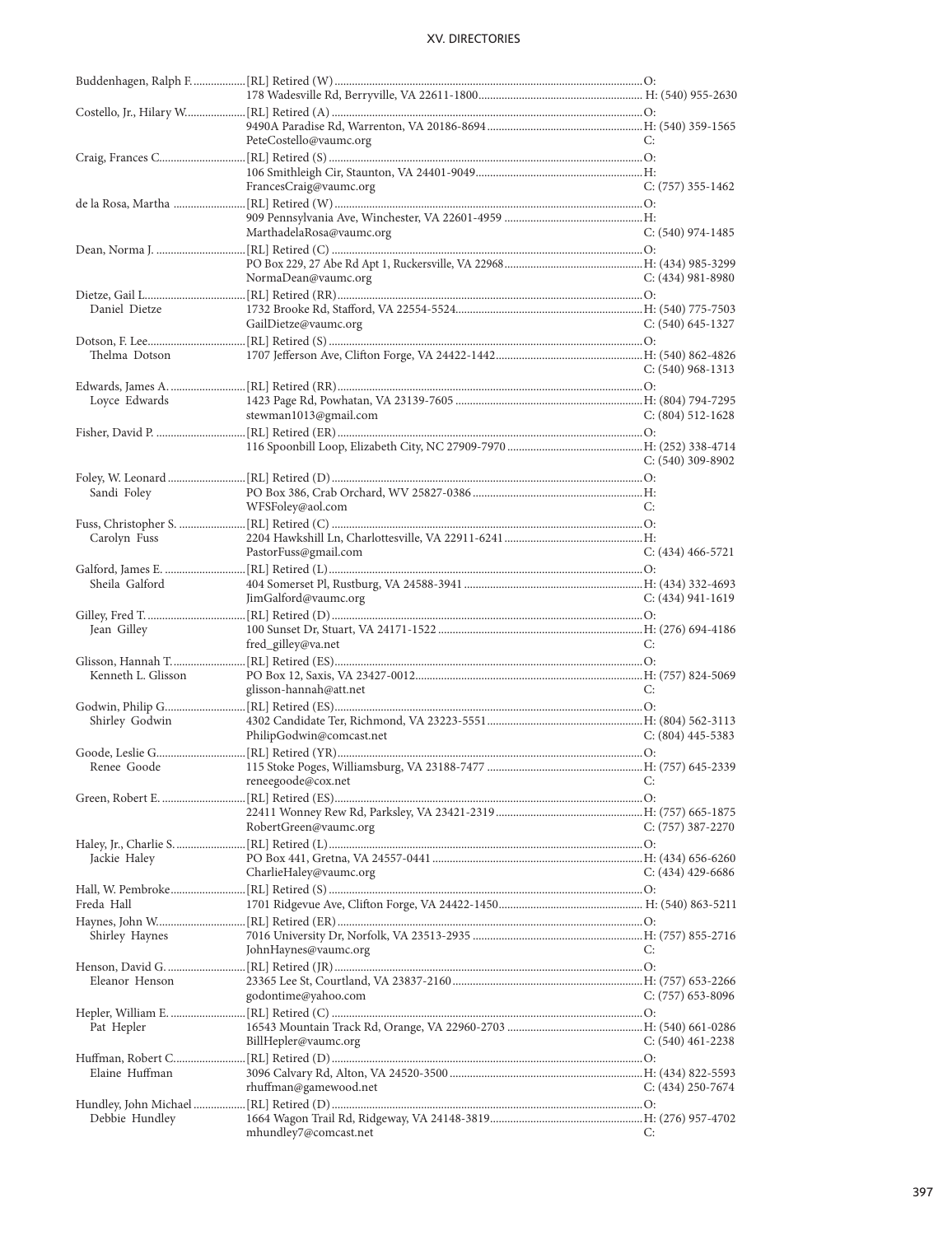### 2018 JOURNAL OF THE VIRGINIA ANNUAL CONFERENCE

| Patricia Jennings |                            |                       |
|-------------------|----------------------------|-----------------------|
|                   | bobjennings@vaumc.org      | $C: (804) 892 - 1645$ |
|                   |                            |                       |
| Maria Jeter       |                            |                       |
|                   |                            |                       |
|                   | iservhim@shentel.net       | C:                    |
|                   |                            |                       |
|                   |                            |                       |
|                   | silcrk1@msn.com            | C:                    |
|                   |                            |                       |
|                   |                            |                       |
| Don E. Lazenby    |                            |                       |
|                   | LizLazenby@vaumc.org       | C: $(540)$ 493-6882   |
|                   |                            |                       |
|                   |                            |                       |
|                   |                            |                       |
|                   | ConnieRayLee@vaumc.org     | C:                    |
|                   |                            |                       |
|                   |                            |                       |
|                   | hrloyd@yahoo.com           | $C: (804) 832 - 4820$ |
|                   |                            |                       |
|                   |                            |                       |
|                   |                            |                       |
|                   |                            | $C: (434)$ 470-2004   |
|                   |                            |                       |
|                   |                            |                       |
| Kim Markle        |                            |                       |
|                   | jmarkle10@wildblue.net     | C: $(540)$ 336-2643   |
|                   |                            |                       |
|                   |                            |                       |
|                   | marymarshall@vaumc.org     | C: $(540)$ 931-7673   |
|                   |                            |                       |
|                   |                            |                       |
| Denver Martin     |                            |                       |
|                   | JanetMartin@vaumc.org      | C: $(540)$ 247-5549   |
|                   |                            |                       |
|                   |                            |                       |
| Janet McCaslin    |                            |                       |
|                   | HenryMcCaslin@vaumc.org    | C: $(540)$ 903-0090   |
|                   |                            |                       |
| Judy McKinley     |                            |                       |
|                   |                            |                       |
|                   | mculster@verizon.net       | C:                    |
|                   |                            |                       |
|                   |                            |                       |
|                   |                            |                       |
| William Mears     |                            |                       |
|                   | charev@icloud.com          | $C: (540)$ 246-2076   |
|                   |                            |                       |
| Dana Meriwether   |                            |                       |
|                   |                            | $C: (703)$ 608-8521   |
|                   | gordonmeriwether@vaumc.org |                       |
|                   |                            |                       |
| Brenda Merry      |                            |                       |
|                   | Edmerry16@gmail.com        | $C: (757) 871 - 4696$ |
|                   |                            |                       |
|                   |                            |                       |
|                   |                            |                       |
|                   | StanMulford@vaumc.org      | $C: (757) 812 - 9574$ |
|                   |                            |                       |
|                   |                            |                       |
|                   |                            | C:                    |
|                   | DavidNankivell@vaumc.org   |                       |
|                   |                            |                       |
|                   |                            |                       |
|                   | nelanb@aol.com             | $C: (804)$ 651-7712   |
|                   |                            |                       |
|                   |                            |                       |
| Mary Oberdick     |                            |                       |
|                   |                            |                       |
|                   |                            |                       |
|                   | ejo@shentel.net            | $C: (540)$ 233-1021   |
|                   |                            |                       |
|                   |                            |                       |
|                   |                            |                       |
|                   |                            |                       |
| Janet Pittman     |                            |                       |
|                   |                            |                       |
|                   | DeanPittman@vaumc.org      | C:                    |
|                   |                            |                       |
|                   |                            |                       |
|                   |                            |                       |
|                   |                            |                       |
|                   |                            |                       |
|                   |                            |                       |
| Betty Rough       |                            |                       |
|                   | bobrough@verizon.net       | C:                    |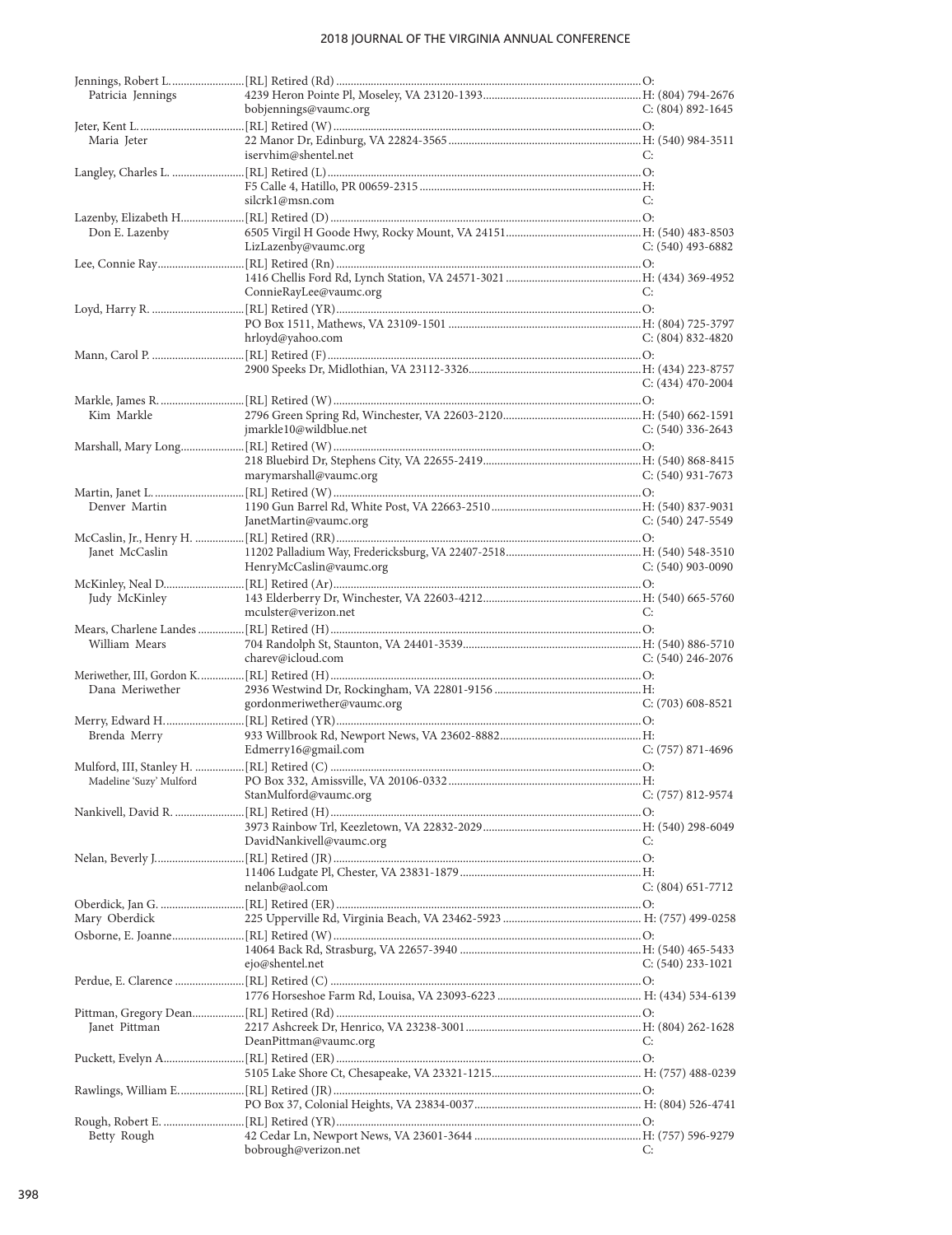| Carla Russell        |                             |                     |
|----------------------|-----------------------------|---------------------|
|                      | RobertRussell@vaumc.org     | C:                  |
|                      |                             |                     |
|                      |                             |                     |
|                      | pastorsal24521@aol.com      | C:                  |
|                      |                             |                     |
| Sue Ann Ely Salmon   |                             |                     |
|                      | oldjim@oldjim.net           | $C: (540)$ 360-5335 |
|                      |                             |                     |
| Lois M. Sanborn      |                             |                     |
|                      | MikeSanborn@vaumc.org       | $C: (540)$ 315-0881 |
|                      |                             |                     |
| Sandy Shelton        |                             |                     |
|                      | emersanno@comcast.net       | C:                  |
|                      |                             |                     |
| Rita Shively         |                             |                     |
|                      | BobbyShively@vaumc.org      | $C: (276)$ 732-7108 |
|                      |                             |                     |
| Betty Strohecker     |                             |                     |
|                      | TomStrohecker@vaumc.org     | C:                  |
|                      |                             |                     |
| Cecil Tharpe         |                             |                     |
|                      | marytharpe41@gmail.com      | $C: (434)$ 470-7567 |
|                      |                             |                     |
| Philip Charles Theis |                             |                     |
|                      |                             |                     |
| Gayle M. Thornberry  |                             |                     |
|                      | thornberry.wesley@gmail.com | $C: (540)$ 414-4736 |
|                      |                             |                     |
|                      |                             |                     |
|                      | HowardTucker@vaumc.org      | C:                  |
|                      |                             |                     |
|                      |                             |                     |
| Steve Turlington     | GlendaTurlington@vaumc.org  | $C: (757)$ 710-3056 |
|                      |                             |                     |
|                      |                             |                     |
| Frederick G. WhiteII | whitewh816@hotmail.com      | C:                  |
|                      |                             |                     |
|                      |                             |                     |
|                      |                             |                     |
|                      |                             |                     |
| G. Winston Whitmore  |                             |                     |
|                      | swwhitmore@comcast.net      | $C: (276) 732-3071$ |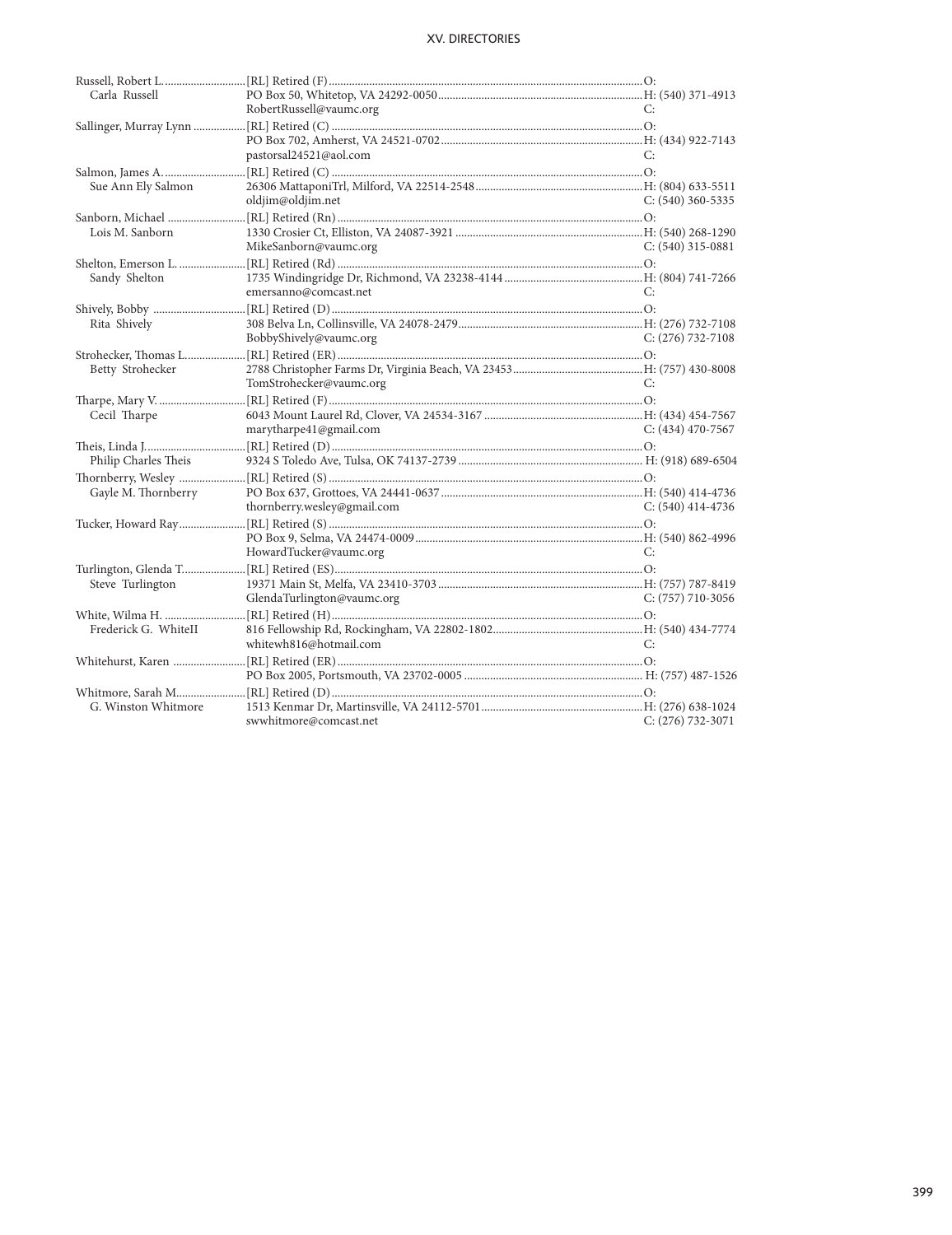# **B. LAY MEMBERS OF CONFERENCE BOARDS AND AGENCIES**

| <b>LAST NAME</b> | <b>FIRST NAME</b> | <b>ADDRESS</b>                                      | <b>PHONE</b> | <b>EMAIL</b>                                   |
|------------------|-------------------|-----------------------------------------------------|--------------|------------------------------------------------|
| Amend            | Joe               | 137 Allegahany Avenue, McGaheysville, VA 22840      | 540-289-5071 | Joe.amend3@gmail.com                           |
| Anthony          | Stacey            | 11339 Farrington Farm Lane, Ashland, VA 23005       | 804-752-2167 | tonysla566@gmail.com                           |
| Athearn          | Mary Ashton       | 116 Fraser Dr., Clear Brook VA 22624                | 540-662-0334 | jimathearn@gmail.com                           |
| Bachrach         | <b>Brian</b>      | 12519 Gordon Blvd apt 309 Woodbridge va 22192       | 434-390-0477 | bsbachra@gmail.com                             |
| Bailey           | David             | 6404 Willow Landing Way, Chester, VA 23831          | 804-768-9322 | dw.bailey@comcast.net                          |
| Bain             | Terry             | 141 Laurel Lane, Warsaw, VA 22572                   | 804-761-1625 | terry.bain@yahoo.com                           |
| Banek            | Cindy             | 101 William Claiborne, Williamsburg, VA 23185       | 757-630-6628 | cbanek@williamsburgumc.org                     |
| <b>Beales</b>    | Walter R., III    | P.O. Box 100, Boydton, VA 23917                     | 434-738-6785 | walter@bealeslaw.com                           |
| Beck             | Jamie             | 7022 Gardner Dr, Norfolk, VA 23518                  | 434-390-6720 | jbeck029@odu.edu                               |
| Berger           | Emilie            | 1711 Whipple Dr, Apt 08, Blacksburg, VA 24060       | 540-521-2185 | eberger5@vt.edu                                |
| Biller           | Sandy             | 1240 Rinacas Corner Rd, Shenandoah, VA 22849        | 540-746-6020 | snadymac9@comcast.net                          |
| Blagg            | Marilyn           | 780 Little Mountain Trl, Doe Hill, VA 24433         | 540-396-6127 | marilynblagg@hotmail.com                       |
| Blakely          | Joshua            | 504 First Ave, Farmville, VA 23909                  | 434-392-4686 | josh.blakely@gmail.com                         |
| Blankenship      | Stuart            | 500 Winnamack Court, Midlothian, VA 23114           | 804-378-0767 | stuart.blankenship@worldviewsolu-<br>tions.com |
| Borden           | Leticia           | 37520 Old Wakefield Rd, Wakefield, VA 23888         | 757-647-8553 | jamesriverdistrict@vaumc.org                   |
| Bracey           | Janet             | 1066 Grand Oak Ln, Virginia Beach, VA 23455         | 757-478-4103 | jwbracey@cox.net                               |
| <b>Bragg</b>     | Karen             | 184 Acres Ct, Lynch Station, VA 24571               | 434-548-3574 | vette92lt1@aol.com                             |
| <b>Brooks</b>    | Brenda            | 4616 Phyllis Road, Roanoke, VA 24012-7004           | 540-309-3607 | BBrooks8@gmail.com                             |
| <b>Brown</b>     | David             | 5575 Seminary Rd, #313, Falls Church, VA 22041      | 703-575-8353 | brownbas@fastmail.fm                           |
| Brown            | Marjorie Long     | 5575 Seminary Road, #313, Falls Church, VA 22041    | 703-303-1657 | marjol@fastmail.fm                             |
| <b>Bruny</b>     | Kevin             | 512 Greene Ridge Rd, Richmond, VA 23229             | 804-216-4920 | row4it@comcast.net                             |
| <b>Burgess</b>   | Christopher       |                                                     | 804-843-2520 | cburgess@baylandsfcu.org                       |
| <b>Bussard</b>   | Rodney            | 125 Granary Road, Verona, VA 24482                  | 540-248-1416 | seeker1959@verizon.net                         |
| Carpenter        | Bernard           |                                                     | 240-441-4915 | carpentba@gmail.com                            |
| Chambliss        | Tysha             | 28944 Jacqueline Drive, Salisbury, MD 21801         | 443-944-4113 | tyshachambliss@ymail.com                       |
| Choi             | Unsil             | 1708 Irvin St, Vienna, VA 22182                     | 703-242-2723 | choi.unsil@gmail.com                           |
| Christian        | Beth              | PO Box 1048, Fishersville, VA 22939                 | 804-739-4535 | BethChristian@vaumc.org                        |
| Cochran          | Wendell           | 1135 Georgetown Rd, Mount Jackson, VA 22842         | 703-402-9711 | wendell.cochran@gmail.com                      |
| Cole             | Jim               | P.O. Box 5 Shawsville, VA 24162                     | 540-268-5547 | jdcole2001@gmail.com                           |
| Colwell          | Shana             | 2570 Stapleton Rd, Madison Heights, VA 24572        | 540-597-3874 | shana.colwell@gmail.com                        |
| Creamer          | Larry             | P.O. Box 1290, Lexington, VA 24450                  | 540-464-6316 | lrcream@rockbridge.net                         |
| Cross            | Gene              | 4141 North Henderson Road #310, Arlington, VA 22203 | 703-812-4733 | gcross@aol.com                                 |
| Crowder          | Thelma            | 1303 N Main St, South Boston, VA 24592              | 434-572-4001 | Harold@GCRonline.com                           |
| Davis            | Betsey            | PO Box 100 Jetersville, VA 23083                    | 804-307-0369 | betseydavis@me.com                             |
| Dean             | Grace H.          | 1723 Monroe St., Lynchburg VA 24504                 | 434-847-7656 | gracedean1723@gmail.com                        |
| Denette          | Gary              | 503 Linda Road, Portsmouth, VA 23701                | 757-636-3895 | garysmiles@ymail.com                           |
| Dietrich         | Debbie            | 1583 Root Swamp Road, Tappahannock, VA 22560        | 804-769-3730 | debbie dietrich@hughes.net                     |
| <b>Diggs</b>     | Judy              | 860 Hillcrest Drive, Christiansburg, VA 24073       | 540-382-6288 | $j$ diggs@mcps.org                             |
| dos Santos       | Haley             | 4310 Columbia Pike, #721, Arlington, VA 22204       | 540-686-2527 | hemillsl1@gmail.com                            |
| Duley            | Betty             | 5798 Featherbed Lane, Manassas, VA 20109            | 703-754-4346 | bettymanassas@exede.net                        |
| Duncan           | Joyce             | 1039 Ivy Woods Drive, Forest, VA 24551              | 434-252-7380 | mduncan@jet broadban.com                       |
| Dunning          | John              | 200 Cobia Dr, Yorktown, AV 23692                    | 757-898-4960 | johndunning@cox.net                            |
| Durbin           | Tianna            | 308 Daffodil Ct, Purcellville, VA 20132             | 540-338-3546 | tiannadurbin@hotmail.com                       |
| Earman           | Mike              | 2969 Scenic Rd, Elkton, VA 22827-2213               | 540-298-8886 | mikeearman@yahoo.com                           |
| Ellis            | Blair             | 120 Tern Ct, Yorktown, VA 23692-2988                | 757-218-1703 | blair.ellis@verizon.net                        |
| Elmore           | Karen             | 15439 Kings Hwy, Montross, VA 22520                 | 804-580-0861 | kelmore1@gmail.com                             |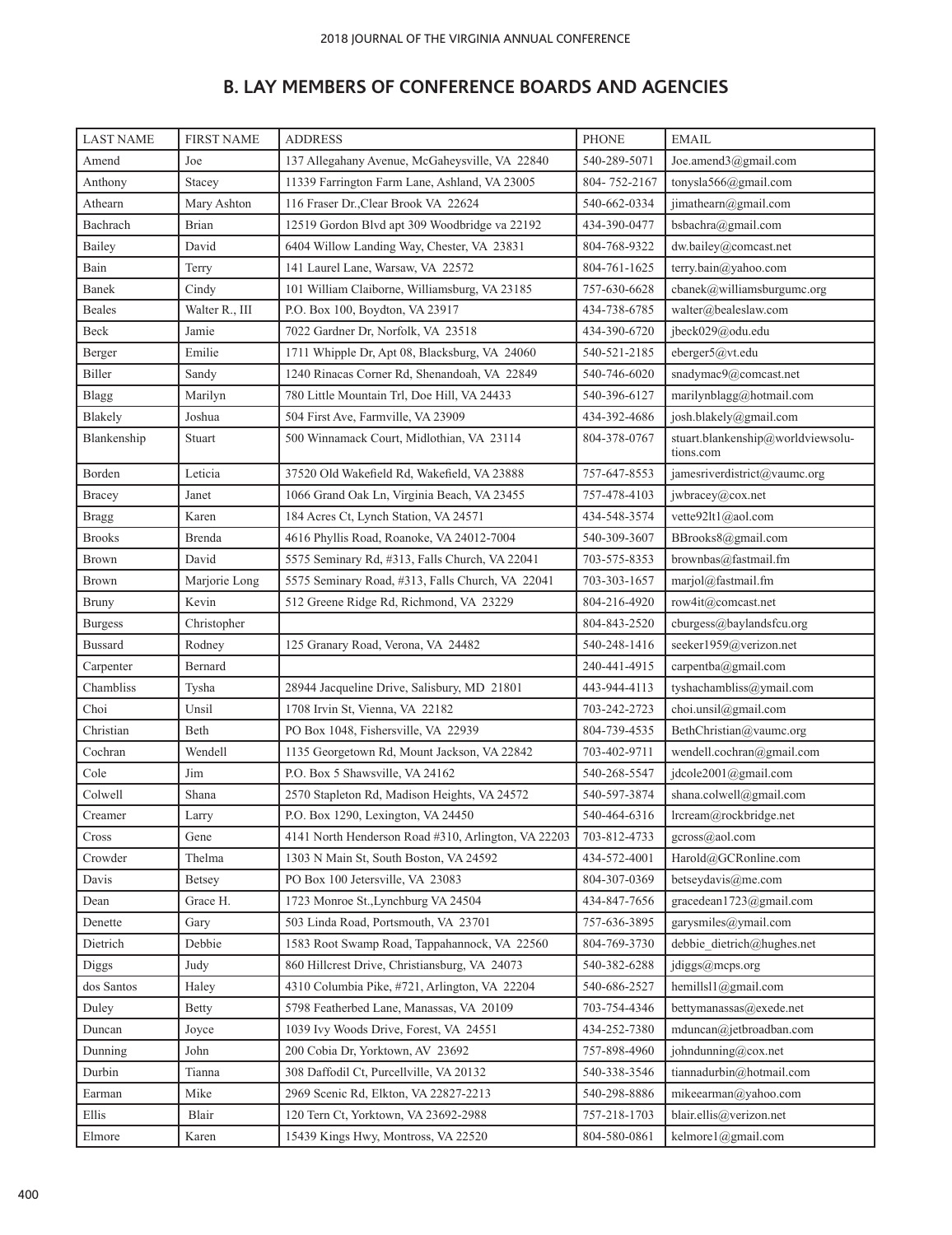| Fanshaw III   | Jesse               | 5159 Amberly Rd. Virginia Beach VA 23462-3632              | 757.490.0949 | jfanshaw@cavtel.net         |
|---------------|---------------------|------------------------------------------------------------|--------------|-----------------------------|
| Federico, Jr. | Edward L.           | 2669 Reign St, Oak Hill, VA 20171                          | 703-489-7122 | esfederico@cox.net          |
| Finnegan      | Mike                | 5001 Brandon Pines Dr, Providence Forge, VA 23140          | 804-557-3128 | MJohnFinnegan@yahoo.com     |
| Forbes        | <b>Betty</b>        | 301 River's Bend Circle Chester, VA 23836                  | 804-530-2055 | bettyforbes@comcast.net     |
| Frederick     | Nina                | 209 Vista Lane, White Post, VA 22663                       | 540-827-1242 | nfrederick@gmail.com        |
| Fuss          | Gary                | 12760 Dongal Drive, Chesterfield, VA 23832                 | 804-245-9229 | fussg@verizon.net           |
| Gates         | Robert              | PO Box 352, Dahlgren, VA 22448                             | 540-663-3068 | robgates@va.metrocast.net   |
| Gaynor        | Jill                | 2813 Dover Hunt Pl, Henrico, VA 23233                      | 804-273-9810 | jwgaynor@gmail.com          |
| Gellasch      | Mark                | 2608 Gallahad Way, Virginia Beach, VA 23456-8286           | 757-426-7700 | jagmag@cox.net              |
| Godbey        | Faye                | P.O. Box 128, Quinby, VA 23423                             | 757-710-0688 | fayecgodbey@gmail.com       |
| Godwin-Jones  | Elizabeth (Beth)    | 1184 Oakland Road, Richmond, VA 23231                      | 804-655-7937 | egjones@rocketmail.com      |
| Green         | Queen               | 1725 Casey Meadows Terr, Sandston VA 23150                 | 804-737-1927 | wgreen28@verizon.net        |
| Green         | Saundra             | 2014 N. Buchanan St, Arlington, VA 22207                   | 703-524-9280 | saundragreen46@verizon.net  |
| Gunesekera    | Minoka              | 1104 Golfview Dr, Blacksburg, VA 24060                     | 540-951-8538 | mgunesek@gmail.com          |
| Hammond       | Verle               | 5325 Whitworth Court Haymarket, VA 20169                   | 703-754-0612 | 75vhammond@gmail.com        |
| Hanby         | <b>Bobbie</b>       | 5202 Luwana Dr, Roanoke, VA 24018-3324                     | 540-774-6639 | bobbiehanby@hotmail.com     |
| Harding       | Pat                 | 25 Timberlake Dr, Clarksville, VA 23927                    | 434-547-2864 | HIS@Kinex.net               |
| Harper        | Warren              | 200 Ladybank, Williamsburg, VA 23188                       | 757-258-4498 | wrscharper@aol.com          |
| Haynie        | Quentin             | 1557 Fleeton Road, Reedville, VA 22539                     |              | m.quentin@hotmail.com       |
| Hernandez     | Margie              | 429 Crosman Ct, Purcellville, VA 20132                     | 540-338-5101 | hernandez429@comcast.net    |
| Hickman       | Erin                | 12702 Flagship Court Herndon, VA 20170                     | 703-915-1204 | ehickman@florisumc.org      |
| House         | Janae               | 9707 Graves Rd, S. Chesterfield, VA 23803                  | 804-590-1569 | jhouse207@aol.com           |
| Hrbek         | Bret                | 1207 Windsor Court Front Royal, VA 22630                   | 540-551-4536 | brethrbek@gmail.com         |
| Hughes        | Calvin              | 125 Boundary Line Ln, Lexington, VA 24450                  | 540-463-4709 | tr631valx@gmail.com         |
| Hume          | Jennifer            | 7401 Long Point Road, Exmore, VA 23350                     | 757-442-7460 | jhumeva@yahoo.com           |
| Jeffries      | Mary                | 10839 Dyke Rd, Stanardsville, VA 22073                     | 434-990-0100 | maryjeffries@gmail.com      |
| Jennings      | Wilma               | 700 Chimney Circle, Middletown, VA 23645                   | 540-533-7474 | wri@hughes.net              |
| Johnson       | Kim                 | 6634 Bartrams Forest Drive, Haymarket VA 20169             | 540-840-7459 | kimjohnson@vaumc.org        |
| Jordan        | Keith               | 3262 Lake Prince Drive, Suffolk, VA 23434                  | 757-539-5412 | keithjordan59@gmail.com     |
| Joyner        | Joel                | PO Box 436, Parksley, VA 23421                             | 757-999-4176 | j.joy1@yahoo.com            |
| Joyner        | Suzanne             | P.O. Box 436, Parksley, VA 23421                           | 757-999-4842 | zanjoyner@hotmail.com       |
| Keeling       | Ann                 | 4612 Kemp Drive, Portsmouth, VA                            | 757-582-5359 | atkeeling@verizon.net       |
| Kennon        | Gale                | 2696 Southern Hills Court, North Garden, VA 22959-<br>1640 | 434-296-2954 | galegram@aol.com            |
| Kiger         | Anthony Shawn       | 627 Welsh Dr, Ruther Glen, VA 22546-1157                   | 434-258-1920 | ShawnKiger@vaumc.org        |
| Klotz         | Ann                 | 2059 Rhoades Drive, Waynesboro, VA 22980                   | 540-494-1697 | jasnc5@gmail.com            |
| Kral          | Mary Ann            | 11568 Lake Newport Rd, Reston, VA 20194-1208               | 703-437-0342 | maryannkral@gmail.com       |
| Kurtz         | Les                 | 9780 Maple Trace Cir, Fairfax, VA 22032                    | 703-639-8884 | lkurtz@gmu.edu              |
| Leep          | Mark                | 511 Gardiner Road, Richmond, VA 23229                      | 804-627-5157 | mfleep@aol.com              |
| Lewis         | Audrey              | 14225 Fallbrook Ln., Dale City, VA 22193                   | 703-670-7020 | lewis faith $(a)$ yahoo.com |
| Lewis         | Sue                 | 1615-B Amherst Street, Charlottesville, VA 22903-5102      | 434-962-8124 | swlcvlle@gmail.com          |
| Liceaga       | Carlos              | 94 Pointers Glen, Newport News, VA 23606                   | 757-768-2223 | carlosliceaga@cox.net       |
| Lindsey       | Myra P.             | 11674 Howitzer Ln, Woodbridge, VA 22192                    | 703-590-7208 | myraplindsey@comcast.net    |
| Lopynski      | Cynthia             | 3600 Chain Bridge, Fairfax VA 22033                        | 703-820-7200 | cynthialopynski@vaumc.org   |
| Lutman        | Kathleen<br>(Kathy) | 39635 Rodeffer Road, Lovettsville, VA 20180                | 540-454-2836 | KLutman213@aol.com          |
| Mallory       | Jim                 | 11831 Wexwood Drive, Richmond, VA 23236                    | 804-794-8293 | jim.mallory@suntrust.com    |
| Maloy         | Alison              | 2233 Cartwright Pl, Reston, VA 20191                       | 540-908-8403 | alisonmalloy@gmail.com      |
| Mansfield     | Stephen             | 5204 Windsor Ln, Virginia Beach, VA 23464                  | 757-424-1759 | smansfield@vwc.edu          |
| Martin        | Marianne            | 193 Huntfield Lane, Charles Town, WV 25414-2544            | 304-725-0644 | rvjtm@aol.com               |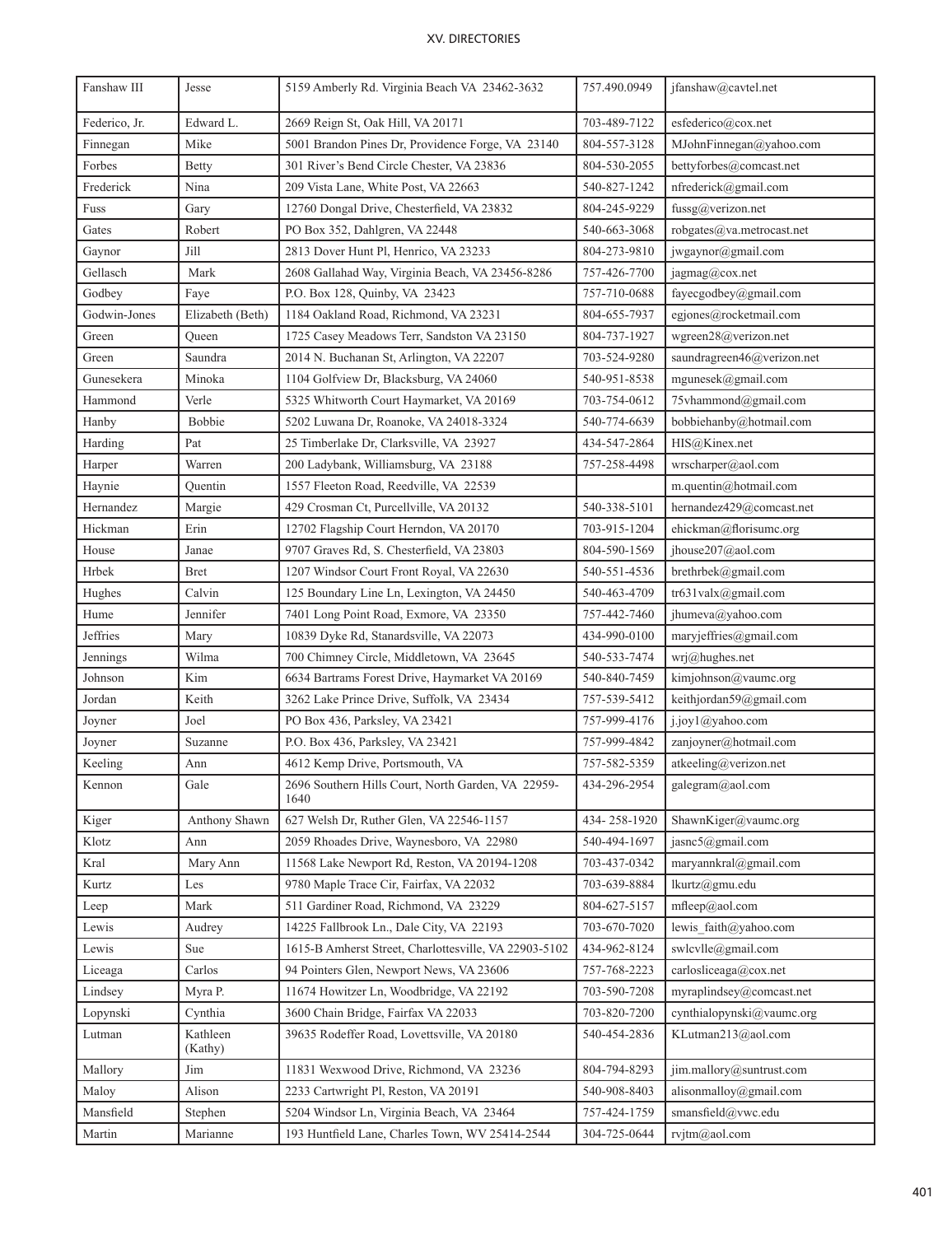| Mayo           | Sue          | 521 Walnut Hill Road, Crewe, VA 23930                   | 434-292-5486 | bnsmayo@yahoo.com                         |
|----------------|--------------|---------------------------------------------------------|--------------|-------------------------------------------|
| McCarney       | Katey        | 2505 Beaver Falls Rd. Midlothian, VA 23112              | 804-402-0084 | ks.petrey@gmail.com                       |
| McGrath        | Sally        | 16048 Emerald Road, Stony Creek, VA 23882               | 434-246-8022 | sjm16048@gmail.com                        |
| Meeuwissen     | John         | 7900 Bressingham Drive, Fairfax Station, VA 22039       | 703-470-8210 | john.meeuwissen@verizon.net               |
| Meyer          | David        | 3508 Cornell Rd., Fairfax, VA 22030                     | 703-681-8852 | meyerfamilyinva@verizon.net               |
| Miller         | Louise       | 1917 Avon Road, SW, Roanoke, VA 24015                   | 540-343-7529 | rolmiller119@gmail.com                    |
| Mims           | Gene         | 14901 S Crater Rd, South Prince George, VA 23805        | 804-733-8632 | gene.mims@comcast.net                     |
| Mitchell       | Marquetta    | 1170 Green Acre Drive, Strasburg, VA 22657              | 540-325-3024 | marquetta.mitchell@edwardjones.com        |
| Mitchell       | James        | 2114 Mitchells Mill Road, Aylett, VA 23009              | 804-382-3558 | jrdeb410@gmail.com                        |
| Mock           | Margaret     | 215 N. Randolph Rd, Fredericksburg, VA 22405            | 540-371-3740 | mimisenior@cox.net                        |
| Moravitz       | Carl         | 10817 Rockland Dr., Laurel, MD 20723                    | 703-568-5668 | phoenixclmdkm@gmail.com                   |
| Morgan         | Catherine D. | 14016 Redhills Rd, Beaverdam, VA 23015                  | 804-883-5701 | ddcomm97@aol.com                          |
| Morris         | Gary         | 3107 Harmony Road, Roanoke, VA 24018                    | 540-793-0865 | gary.morris9251@gmail.com                 |
| Morton         | Vera         | PO Box 6261 Roanoke, VA 24107                           | 540-922-5155 | lylelem@aol.com                           |
| Moughon        | Judy         | PO Box 213, Mathews, VA 23109                           | 804-725-8965 | judymoughon73@gmail.com                   |
| Murray         | Martha       | 945 Dorchester Place #304, Charlottesville, VA 22911    |              | mmurray757@yahoo.com                      |
| NeSmith        | Brenda       | 9924 Maplested Ln, Richmond, VA 23235-2240              | 804-323-9134 | brendanesmith1@gmail.com                  |
| Nester         | Cheryl       | 5013 Locksley Place, Richmond, VA 23832                 | 908-494-4403 | cheryl.nester@gmail.com                   |
| Nixon          | Hannah       | 13756 Ensenada Ct, Manassas, VA 20112-3831              | 703-791-5473 | hnixon13756@gmail.com                     |
| Oliver         | Ashley       | 3009 Copper Knoll Rd, Charlottesville, VA 22911         | 434-456-8224 | aoliver5@liberty.edu                      |
| Olson          | William A.   | 5200 Wolf Run Shoals Rd, Woodbridge, VA 22192           | 703-670-3867 | cfrsrv@aol.com                            |
| Peabody        | Angela       | 14001A Grumble Jones Court, Centreville, VA 20121       | 703-608-3750 | apeabody@globalwoman-magazine.<br>com     |
| Pearman        | Jim          | 421 S. College Avenue, Salem, VA 24153                  | 540-444-2930 | james@partnersinfinancialplanning.<br>com |
| Peck           | Dawn         | 331 Enfield Rd, Lexington, VA 24450-1753                | 540-463-5161 | dhpeck@hotmail.com                        |
| Peterson       | Jeff         |                                                         | 804-593-5900 | jeffpeterson.usa@gmail.com                |
| Peterson       | Ken          | 209 Maymont Way, Manakin-Sabot, VA 23103                | 804-784-2669 | kenp78@comcast.net                        |
| Petrey         | Susan        | 7061 Conifer Rd, N Chesterfield, VA 23237               | 804-938-5396 | susanpetrey@vaumc.org                     |
| Pierce         | Annie        | P.O. Box 185, Shenandoah, VA 22849                      | 540-652-6277 | rgwynnpierce@aol.com                      |
| Pike           | Cecilia      | 465 Old Hollow Road Sperryville, VA 22740               | 540-987-8083 | cepike@hughes.net                         |
| Pike           | Bill         | 903 Forest Ave, Richmond, VA 23229                      | 804-288-6057 | bpike@trinityumc.net                      |
| Pollard        | Joel         |                                                         | 703-820-7300 | businessmanager@novaumc.org               |
| Powell         | Ida          | 501 V.E.S. Road Apt C708, Lynchburg, VA 24503           | 434-386-3428 | idapowell@juno.com                        |
| Powers         | Cathy        | 3015 Ashburton Manor Drive, Oak Hill, VA 20171          | 703-715-0546 | catherine.powers@cox.net                  |
| Preston        | Laurie       | RMC Library P O Box 5005, Ashland, VA 23005-5505        | 804-752-4718 | lpreston@rmc.edu                          |
| Rachele        | Thomas       |                                                         | 202-307-7105 | ThomasA.Rachele@verizon.net               |
| Redmon         | Carol Ann    | 5836 Quaker Pkwy, Terrace Apt B, Lynchburg, VA<br>24502 | 434-610-3262 | phlltho@msn.com                           |
| Riddle         | Jill         | 17709 Wynstone Park Ln, Moseley, VA 23120               | 804-335-8656 | jillriddle622@gmail.com                   |
| Rigg           | Susan        | 1105 Marshall Avenue, South Boston, VA 24592            | 540-291-2121 | revednsusan@embarqmail.com                |
| Rosas          | Julia        | 72 Lower Church Rd, Hartfield, VA 23071                 | 703-963-9356 | tulae333@gmail.com                        |
| Rough          | <b>Betty</b> | 42 Cedar Lane Newport News, VA 23601                    | 757-596-9279 | blr46@verizon.net                         |
| Runaldue       | Darlene      | 9750 Wellington Road, Manassas 20110                    | 703-244-5697 | darlenerunaldue@vaumc.org                 |
| Salter         | Leona        | 301 Dabbs House Rd, Apt 264, Richmond, VA 23223         | 804-226-6296 |                                           |
| Samson         | Emma         | 3509 Crofts Pride Dr, Virginia Beach, VA 23453          | 757-770-5351 | emmasamson@vaumc.org                      |
| Schang         | Patricia     | 38069 Davey Jones Blvd, Greenbackville, VA 23356        | 484-620-0070 | pschang929@gmail.com                      |
| Segovia Molley | Gustavo      | 6520 Westmore Ct, Springfield, VA 22150                 | 540-250-3503 | pastorsegovia.gs@gmail.com                |
| Shepherd       | Clarissa     | 26532 Craigs Creek Road, New Castle, VA 24127           | 540-312-3014 | reesieshepherd@gmail.com                  |
| Sheppard       | Kevin        | 4712 Greenbrooke Drive, Glen Allen, VA 23060            | 804-212-5146 | Kevin_Sheppard@bshsi.org                  |
| Shin           | Joon         | 2932 Rosemary Ln Falls Church, VA 22042                 | 703-629-3001 | joonhshin@gmail.com                       |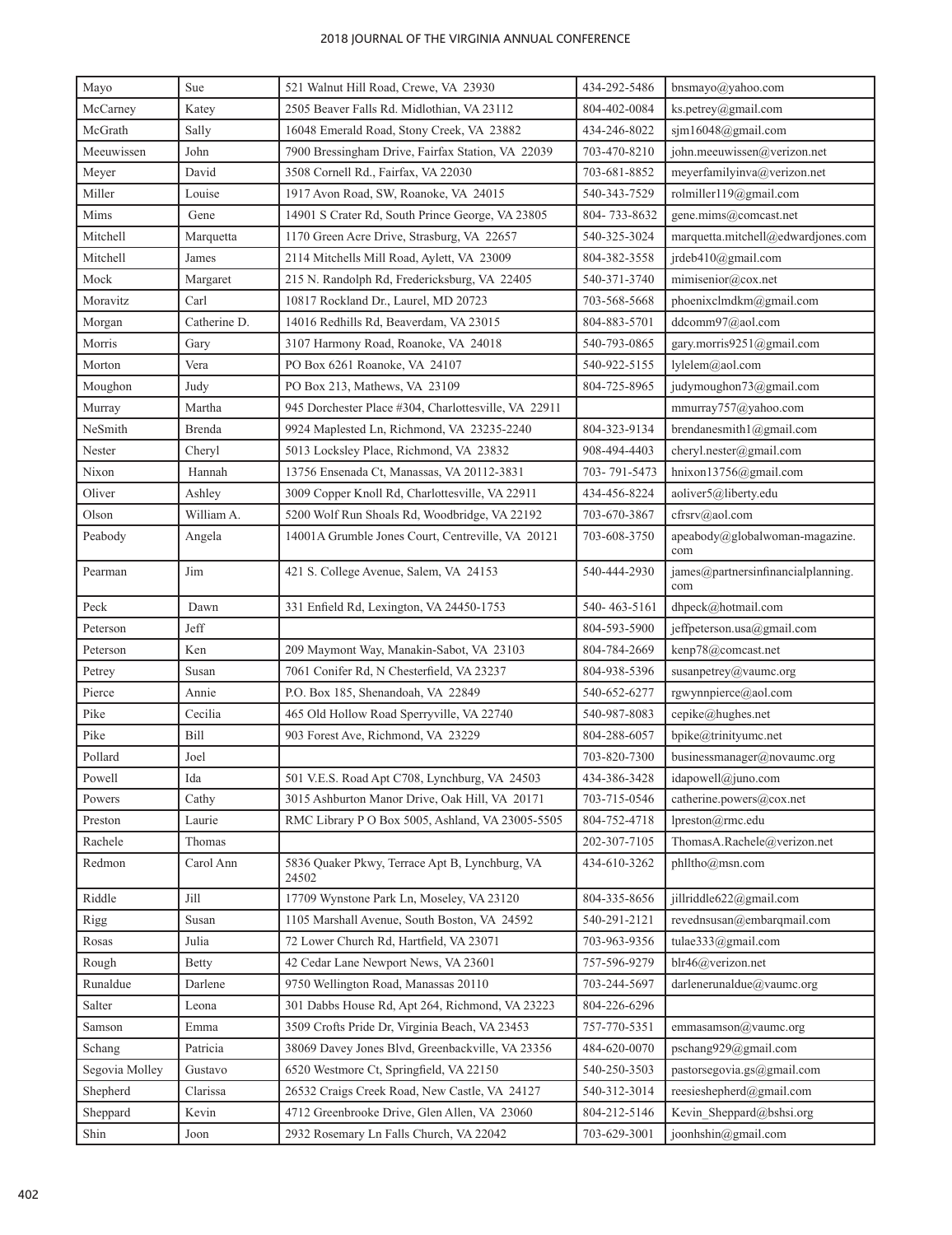| Shrader                 | Suzanne      | 804-313-7737<br>PO Box 231, Warsaw, VA 22572               |                                            | suzanneshrader@aol.com     |  |
|-------------------------|--------------|------------------------------------------------------------|--------------------------------------------|----------------------------|--|
| Smith                   | Helen        | 540-419-5132<br>919 Hanover St, Fredericksburg, VA 22401   |                                            | beach116hs@gmail.com       |  |
| Smith                   | JoEllen Fulk | 122 Elderberry Dr, Winchester, VA 22603<br>540-542-0651    |                                            | jes122@comcast.net         |  |
| Smith                   | Iris Gunter  | 20676 Bayside Rd, Onancock, VA 23417-2122                  | 757-710-2912                               | igunter@verizon.net        |  |
| Speicher                | Kenn         | 1524 N Ivanhoe St, Arlington, VA 22205                     | 703-328-2607<br>speicherak@verizon.net     |                            |  |
| Spiers                  | Mildred      | 19516 Depot Road, McKenney, VA 23872                       | 804-526-7467                               | $m$ npspiers@msn.com       |  |
| Staneart                | Robert(Bob)  |                                                            |                                            | bobstaneart@gmail.com      |  |
| Staton                  | Roy          | 60 Carriage Hill Dr, Poquoson, VA 23662                    | 757-672-9959                               | rstaton46@cox.net          |  |
| Stead                   | William      | 430 Covington St, Culpeper, VA 22701                       | 540-825-1867                               | az1blstead@yahoo.com       |  |
| Stroh                   | Mary         | 4721 Woodwind Way, Virginia Beach, VA 23455                | 757-473-1907                               | mrstax@cox.net             |  |
| Suddreth                | Mira         | 1649 Sally Lon Lane, Culpepper, VA 22701                   | 540-829-6561                               | suddsfish377@aol.com       |  |
| Sullivan, III           | Charles W.   | 11399 Rosemont Dr, Rockville, VA 23146                     | 804-291-7998                               | sullirock@msn.com          |  |
| Swain                   | Craig        | 508 Blue Ridge Ave, Leesburg, VA 20176                     | 571-271-2976                               | caswain01@gmail.com        |  |
| Swann                   | Jessie       | 9011 Dorothy Lane, Mechanicsville, VA 23116                | 804-357-3702                               | swannjessie57@gmail.com    |  |
| Tally, IV               | William      | P.O. Box 751 Petersburg, VA 23804                          | 804-720-7666                               | wht4@whts.com              |  |
| Taylor                  | Ann          | 19809 Ivan Road, South Chesterfield, VA 23803              | 804-590-2007                               | taylorjj $16@$ msn.com     |  |
| Thomopson               | Bobby        | 364 Sawmill Road, Ferrum, VA 24288                         | 540-365-2472                               | bthompson@ferrum.edu       |  |
| Tipton                  | Joan         | PO Box 32, Keysville, VA 23947                             | joanswack@gmail.com<br>434-736-9548        |                            |  |
| Traynham                | Marilyn      | 206 N Oakland Street Arlington, VA 22203                   | 703-919-5967                               | mtraynham@mtolivet-umc.org |  |
| Turner                  | Emily        | 25 Signet Drive, Durham, NC 27704                          | 540-521-2157<br>temily95@vt.edu            |                            |  |
| Urrutia                 | Tootie       | 5011 Prince Caspian Ln, Burke, VA 22015                    | 703-801-0751                               | eburrutia@gmail.com        |  |
| Valentine de<br>Segovia | Lori         | 3403 Gough St, Baltimore, MD 21224                         | segovia.five@gmail.com<br>540-392-3514     |                            |  |
| Weigand                 | Willie       | 18 Callaway Ct, Lynchburg, VA 24502-3902                   | 434-832-0757<br>wgweigand@verizon.net      |                            |  |
| White                   | Malcolm      | P.O. Box 294 Painter, VA 23420                             | 757-442-3255<br>maly3@yahoo.com            |                            |  |
| White                   | Ron          | 13706 Pebble Creek Lane, Midlothian, VA 23112              | 804-744-3644                               | harlem1962@gmail.com       |  |
| White                   | Harold       | PO Box 81, Temperanceville, VA 23442                       | 757-318-0745                               | hwhitejr@gmail.com         |  |
| Whitehurst              | Betty        | 1761 Princess Anne Rd, Virginia Beach, VA 23456            | 757-426-0230                               | waltpungo@aol.com          |  |
| Wilds                   | Samantha     | 272 Pioneer Trl, Collinsville, VA 24078                    | 434-822-3579                               | samantha.wilds10@gmail.com |  |
| Wilson-Black-<br>well   | Sandi        | 28 Family Way Lane, Heathsville, VA 22473                  | 804-540-4971                               | sandit14@outlook.com       |  |
| Wise                    | Kathi Hughes | 4598 Stella St, Keezletown, VA 22832                       |                                            | khwyz1956@gmail.com        |  |
| Wise                    | Neal E.      | PO Box 533, McLean, VA 22101-0533                          | 703-405-7169                               | ne_wise@yahoo.com          |  |
| Wolf                    | Susie        | PO Box 1077, Kenbridge, VA 23944                           | susieandrex@embarqmail.com<br>434-676-8936 |                            |  |
| Woodrum                 | Carolyn      | 1529 Meadow Branch Ave, Winchester, VA 22601               | 540-336-4680                               | cayray36@aol.com           |  |
| Wright                  | Albert       | 485 Harbor Side Street,, Unit 707, Woodbridge, VA<br>22191 | 703-499-9244<br>amwright2@msn.com          |                            |  |
| Wright                  | Pat          | 17378 Parson's Ridge Rd, Beaverdam, VA 23015               | 804-449-1267                               | pgwright@allergyagents.com |  |
| Yarborough              | Nancy        | 131 Edsyl Street, Newport News 23602                       | 757-877-2155<br>nancyjane0405@aol.com      |                            |  |
| Stephens                | Robert       | 4718 Archduke Rd, Glen Allen, VA 23060                     | 804-837-2304                               | rls5353@mmn.com            |  |
| Fulcher                 | Sandra       | 240 Hill N Dale Rd, Martinsville, VA 24112                 | 276-340-3650                               | DanvilleDistrict@vaumc.org |  |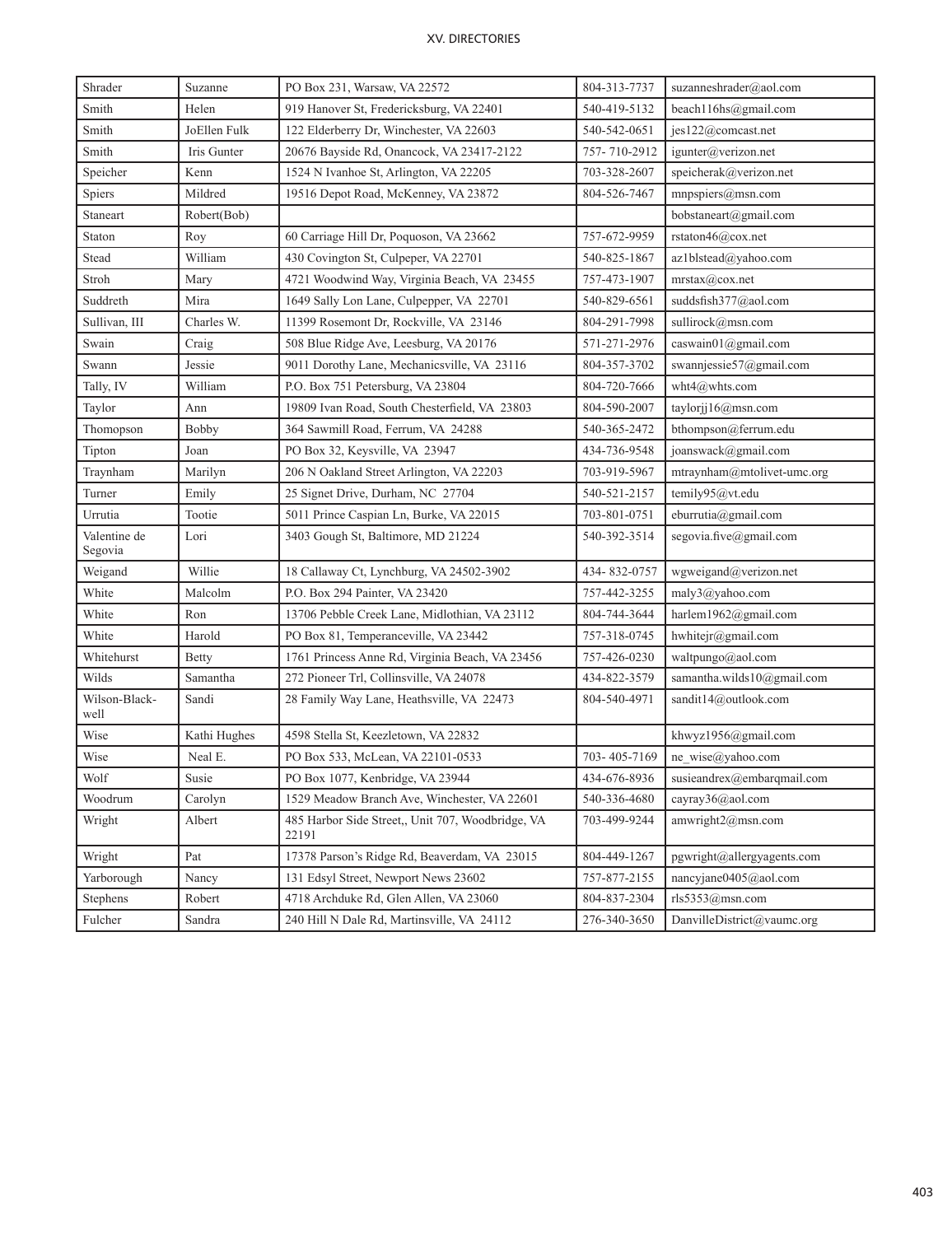## **C. WIDOWS/WIDOWERS OF CLERGY/DIACONAL MINISTERS**

NAME ADDRESS AND ADDRESS AND A RESERVE ASSESS A REPORT OF A STATE OF A REPORT OF A STATE OF A REPORT OF A STATE OF A REPORT OF A STATE OF A REPORT OF A STATE OF A STATE OF A STATE OF A STATE OF A STATE OF A STATE OF A STAT

| Mrs. Helen Armentrout <i>maching 16018</i> Elderly Ln Timberville, VA 22853-2922 maching maching maching maching (540) 434-7578 |  |
|---------------------------------------------------------------------------------------------------------------------------------|--|
|                                                                                                                                 |  |
|                                                                                                                                 |  |
|                                                                                                                                 |  |
|                                                                                                                                 |  |
|                                                                                                                                 |  |
|                                                                                                                                 |  |
|                                                                                                                                 |  |
|                                                                                                                                 |  |
|                                                                                                                                 |  |
|                                                                                                                                 |  |
|                                                                                                                                 |  |
|                                                                                                                                 |  |
|                                                                                                                                 |  |
|                                                                                                                                 |  |
| Mrs. Norma Bowman 2266 Patterson Creek Rd Arthur, WV 26847-7000                                                                 |  |
|                                                                                                                                 |  |
|                                                                                                                                 |  |
|                                                                                                                                 |  |
|                                                                                                                                 |  |
|                                                                                                                                 |  |
| Mrs. Vickie Callahan 3904 Laurel Glen Ln Vinton, VA 24179-1031                                                                  |  |
|                                                                                                                                 |  |
|                                                                                                                                 |  |
|                                                                                                                                 |  |
|                                                                                                                                 |  |
|                                                                                                                                 |  |
|                                                                                                                                 |  |
|                                                                                                                                 |  |
|                                                                                                                                 |  |
|                                                                                                                                 |  |
|                                                                                                                                 |  |
|                                                                                                                                 |  |
|                                                                                                                                 |  |
|                                                                                                                                 |  |
|                                                                                                                                 |  |
|                                                                                                                                 |  |
|                                                                                                                                 |  |
|                                                                                                                                 |  |
|                                                                                                                                 |  |
|                                                                                                                                 |  |
|                                                                                                                                 |  |
|                                                                                                                                 |  |
|                                                                                                                                 |  |
|                                                                                                                                 |  |
|                                                                                                                                 |  |
|                                                                                                                                 |  |
|                                                                                                                                 |  |
|                                                                                                                                 |  |
|                                                                                                                                 |  |
|                                                                                                                                 |  |
|                                                                                                                                 |  |
|                                                                                                                                 |  |
|                                                                                                                                 |  |
|                                                                                                                                 |  |
|                                                                                                                                 |  |
|                                                                                                                                 |  |
|                                                                                                                                 |  |
|                                                                                                                                 |  |
|                                                                                                                                 |  |
|                                                                                                                                 |  |
|                                                                                                                                 |  |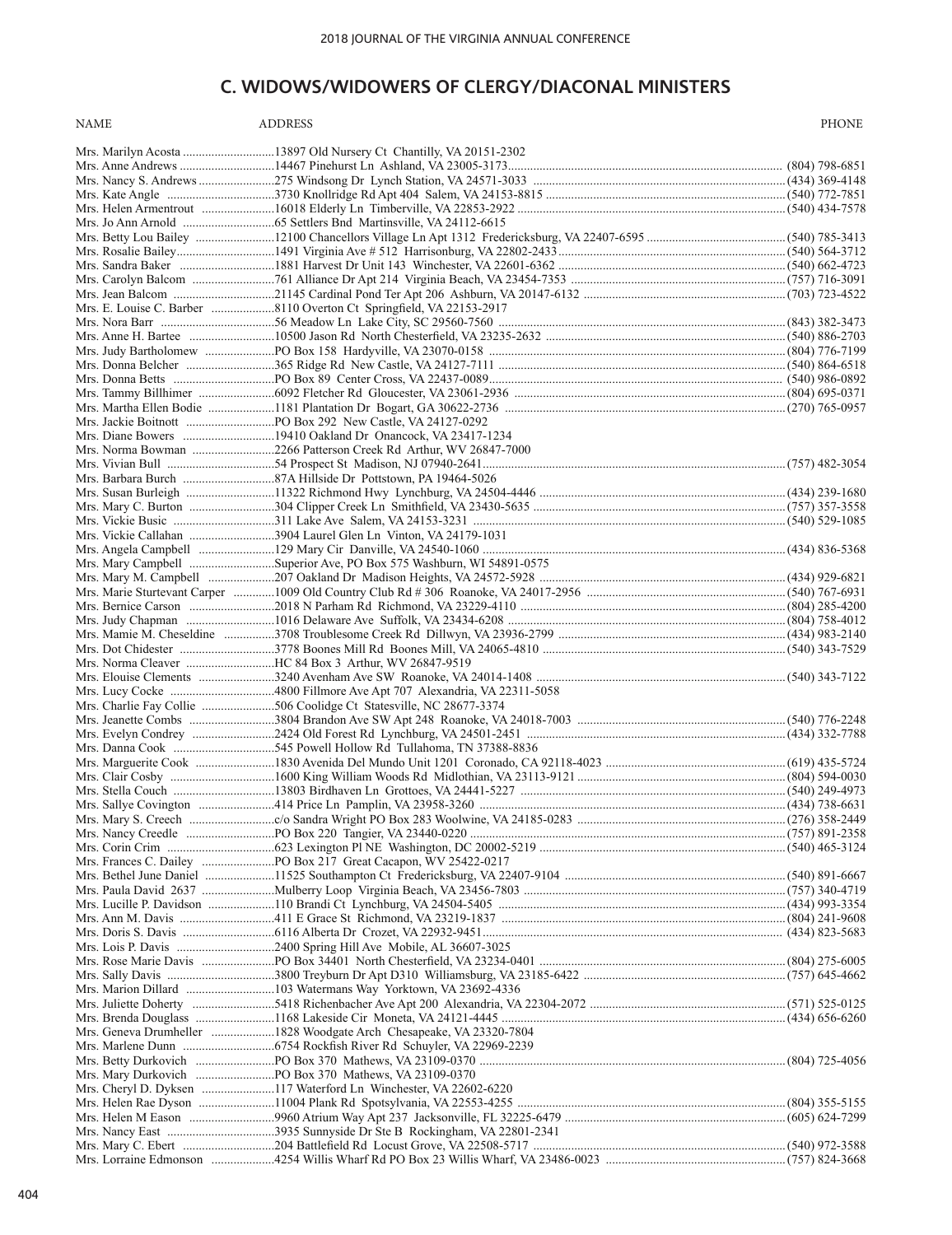|  | Mrs. Dorothea Hoagland 201 N John Rodes Blvd # 213 Melbourne, FL 32934-8055 |  |
|--|-----------------------------------------------------------------------------|--|
|  |                                                                             |  |
|  |                                                                             |  |
|  |                                                                             |  |
|  |                                                                             |  |
|  |                                                                             |  |
|  |                                                                             |  |
|  |                                                                             |  |
|  |                                                                             |  |
|  |                                                                             |  |
|  |                                                                             |  |
|  |                                                                             |  |
|  |                                                                             |  |
|  |                                                                             |  |
|  |                                                                             |  |
|  |                                                                             |  |
|  |                                                                             |  |
|  |                                                                             |  |
|  |                                                                             |  |
|  |                                                                             |  |
|  | Mrs. Anne H. Kelly 1478 Dover Rd Spartanburg, SC 29301-1301                 |  |
|  |                                                                             |  |
|  |                                                                             |  |
|  |                                                                             |  |
|  |                                                                             |  |
|  | Mrs. Evelyn Kirby 3776 Colonial Pkwy Virginia Beach, VA 23452-3302          |  |
|  |                                                                             |  |
|  |                                                                             |  |
|  |                                                                             |  |
|  |                                                                             |  |
|  |                                                                             |  |
|  |                                                                             |  |
|  |                                                                             |  |
|  | Mrs. Arianne Hadley Lowell 2842 Circlewood Ln Dayton, OH 45458-9437         |  |
|  |                                                                             |  |
|  |                                                                             |  |
|  |                                                                             |  |
|  |                                                                             |  |
|  |                                                                             |  |
|  |                                                                             |  |
|  |                                                                             |  |
|  | Mrs. Marjorie McAllister 225 Claremont St Petersburg, VA 23805-1413         |  |
|  |                                                                             |  |
|  |                                                                             |  |
|  |                                                                             |  |
|  |                                                                             |  |
|  |                                                                             |  |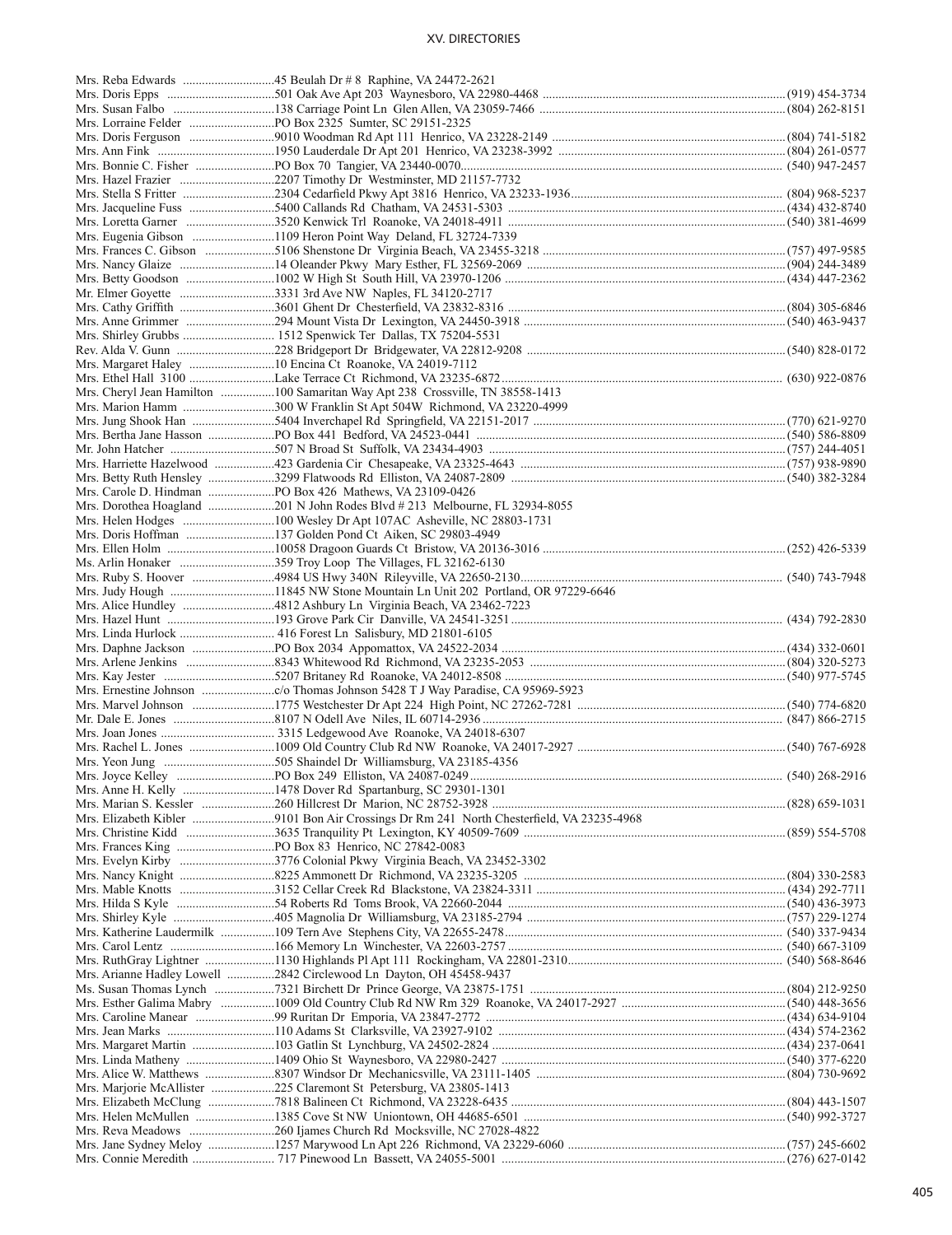| Mrs. Mary Alleta Pannill  Hanover Manor 809 Thompson St Ashland, VA 23005-1111 |  |
|--------------------------------------------------------------------------------|--|
|                                                                                |  |
|                                                                                |  |
|                                                                                |  |
| Mrs. Becky Perry (2004) 462-5412                                               |  |
|                                                                                |  |
|                                                                                |  |
|                                                                                |  |
|                                                                                |  |
|                                                                                |  |
|                                                                                |  |
|                                                                                |  |
|                                                                                |  |
|                                                                                |  |
|                                                                                |  |
|                                                                                |  |
|                                                                                |  |
|                                                                                |  |
|                                                                                |  |
|                                                                                |  |
|                                                                                |  |
|                                                                                |  |
|                                                                                |  |
|                                                                                |  |
|                                                                                |  |
|                                                                                |  |
|                                                                                |  |
|                                                                                |  |
|                                                                                |  |
|                                                                                |  |
|                                                                                |  |
|                                                                                |  |
|                                                                                |  |
|                                                                                |  |
|                                                                                |  |
|                                                                                |  |
|                                                                                |  |
|                                                                                |  |
|                                                                                |  |
|                                                                                |  |
|                                                                                |  |
|                                                                                |  |
|                                                                                |  |
|                                                                                |  |
|                                                                                |  |
|                                                                                |  |
|                                                                                |  |
|                                                                                |  |
|                                                                                |  |
|                                                                                |  |
|                                                                                |  |
|                                                                                |  |
|                                                                                |  |
|                                                                                |  |
|                                                                                |  |
|                                                                                |  |